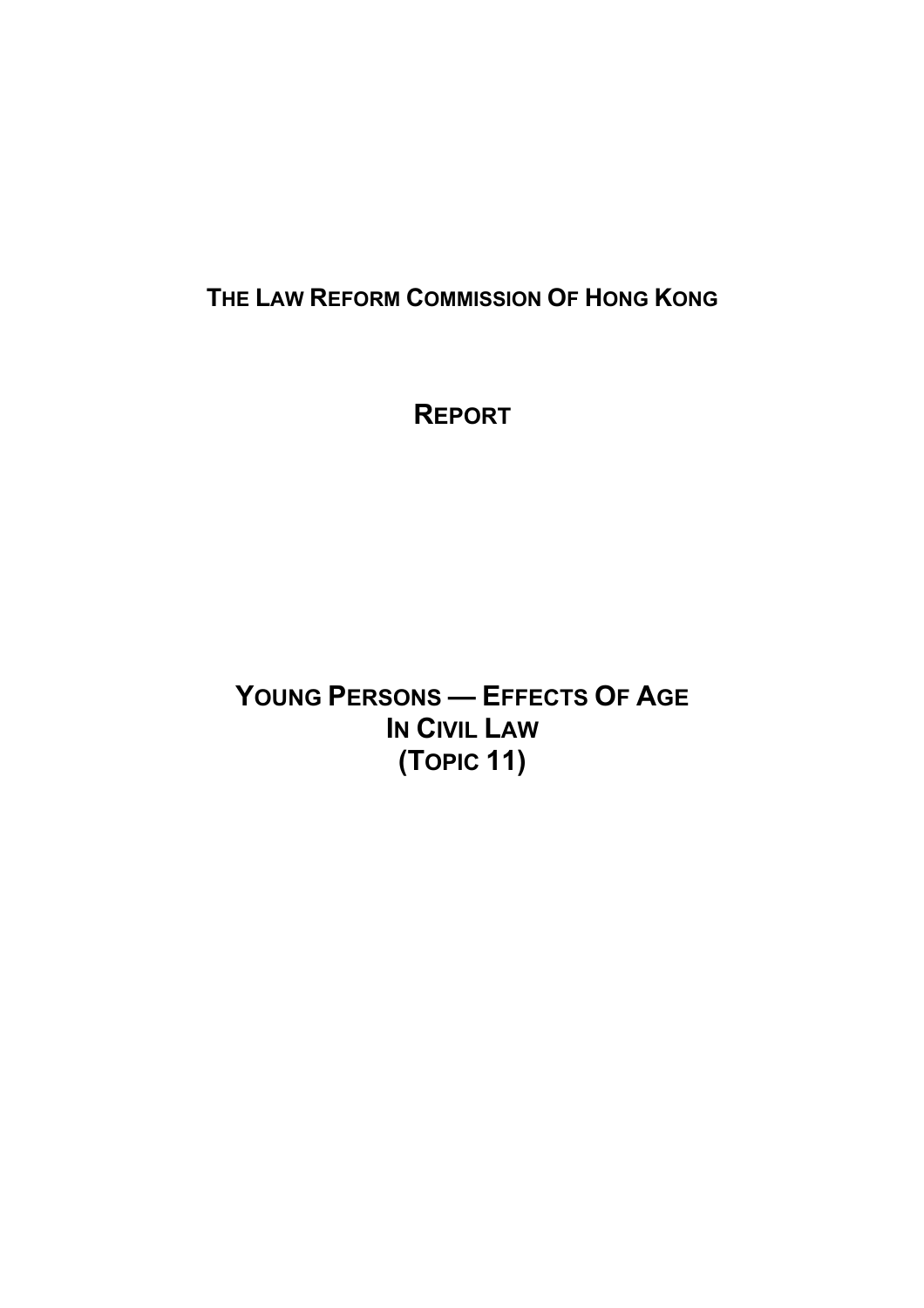## **The Law Reform Commission has reported on the following topics** –

Commercial Arbitration (January 1982)

Bills of Exchange (December 1982)

Laws Governing Homosexual Conduct (June 1983)

Community Service Orders (June 1983)

Law Relating to Contribution between Wrongdoers (April 1984)

Damages for Personal Injury and Death (February 1985)

Confession Statements and their Admissibility in Criminal Proceedings (October 1985)

Laws on Insurance (January 1986)

## **The Commission is presently considering the following topics** –

Laws of Evidence in Civil Proceedings

Contempt of Court

Protection of Privacy by Breach of Confidence Actions

Unfair Contract Terms

Coroners

Wills, Intestate Succession and Family Provision

Bail in Criminal Proceedings

Arbitration – The UNCITRAL Model Law

Competence and Compellability of Spouses in Criminal Proceedings

Interest on Debt and Damages

Arrest and Detention

#### **For information please contact** :-

The Secretary, The Law Reform Commission of Hong Kong, 4th Floor, Queensway Government Offices, 66 Queensway, Hong Kong.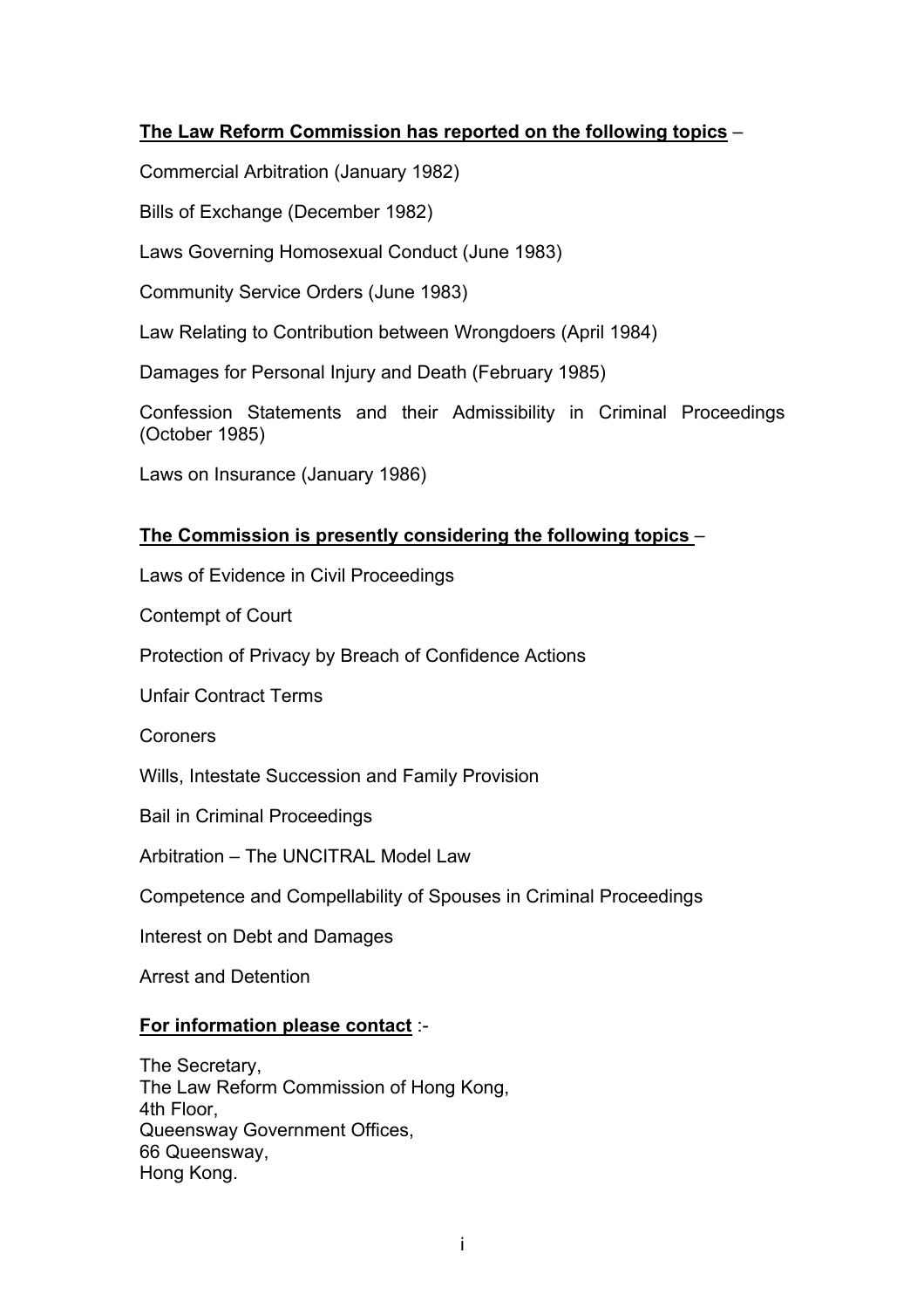We, the following members of the Law Reform Commission of Hong Kong, present our report on Young Persons – Effects of Age in Civil Law

> Hon Michael Thomas CMG QC (Attorney General)

Hon Sir Denys Roberts KBE (Chief Justice)

Mr J J O'Grady (Law Draftsman)

Mr Robert Allcock

Mr Graham Cheng JP

Hon Mr Justice Fuad

Hon HU Fa-kuang OBE JP

Dr the Hon Henrietta Ip

Mr Martin Lee QC JP

Mr T S Lo CBE JP

Miss Christine Loh

Mr Brian McElney JP

Mr Arjan H Sakhrani QC JP

Dr Byron S J Weng

Professor Peter Willoughby JP

Mr David K P Li JP (Member 1982-85)

Dr Ambrose King (Member 1980-85)

15 April 1986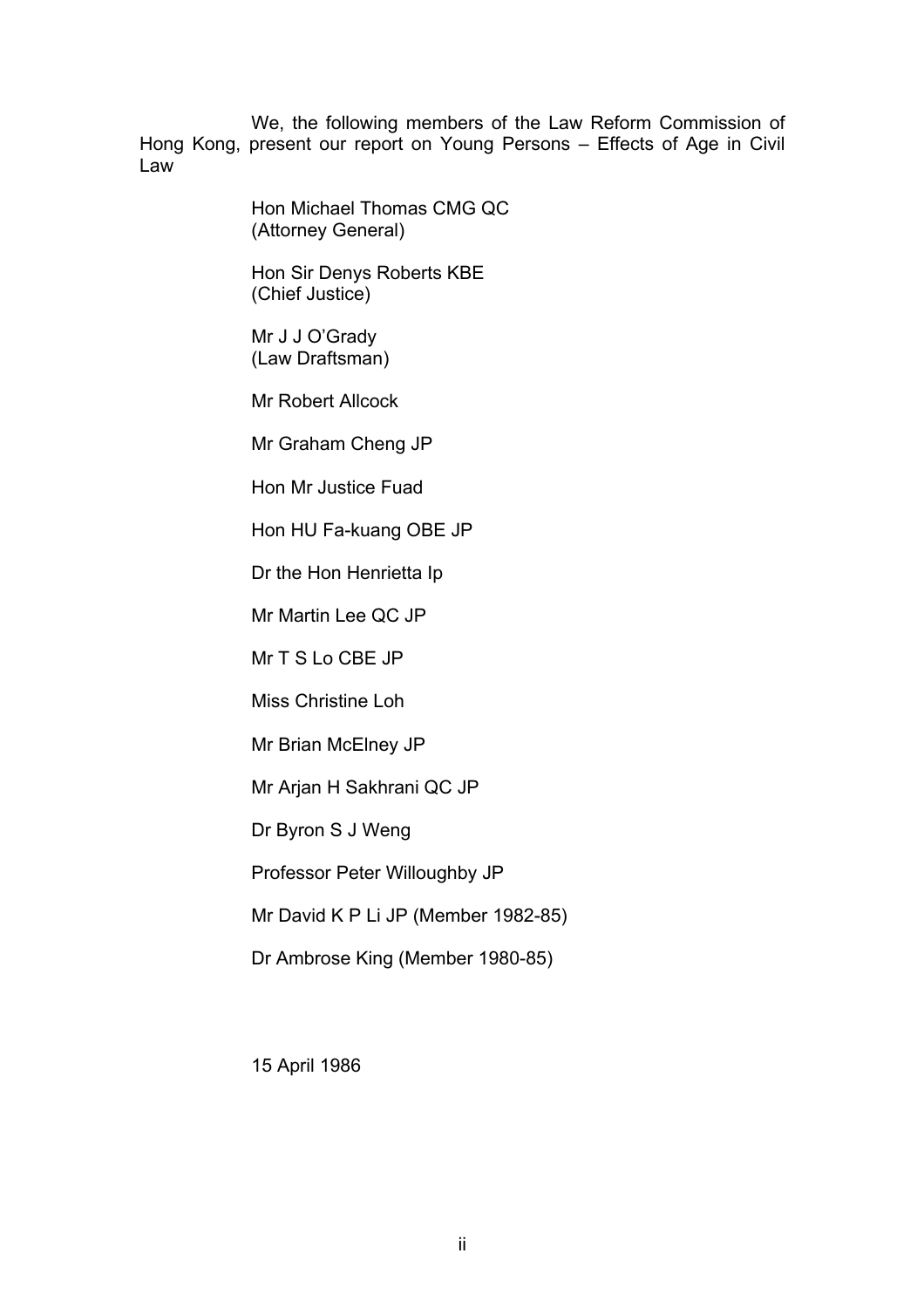## **THE LAW REFORM COMMISSION OF HONG KONG**

## **REPORT**

**YOUNG PERSONS – EFFECTS OF AGE IN CIVIL LAW**

**\_\_\_\_\_\_\_\_\_\_\_\_\_\_\_\_\_\_\_\_\_\_\_\_\_** 

#### **CONTENTS**

#### *Chapter Page*

#### **1. Introduction**

- 1.1 Terms of reference
- 1.2 Establishment and work of sub-committees<br>1.3 The relevance of age
- 1.3 The relevance of age<br>1.4 Method of work of Cor
- Method of work of Commission and main sub-committee
- 1.5 Approach
- 1.6 Division of subject matter

#### **2. Contracts, property and wills : outline of present position in Hong Kong**

- 2.1 Introduction<br>2.2 Age of maio
- 2.2 Age of majority<br>2.3 Contract
- 2.3 Contract<br>2.4 Banking
- 2.4 Banking<br>2.5 Land and
- Land and immovable property
- 2.6 Personal property<br>2.7 Trustees
- 2.7 Trustees<br>2.8 Personal
- 2.8 Personal representatives
- 2.9 Wills

#### **3. Contracts and property law**

- 3.1 Present situation : protection is the basis<br>3.2 Acquisition and disposal of property : the
- Acquisition and disposal of property : the law at present
- 3.3 Ownership of property : the present situation
- 3.4 English Law Commission
- 3.5 Survey results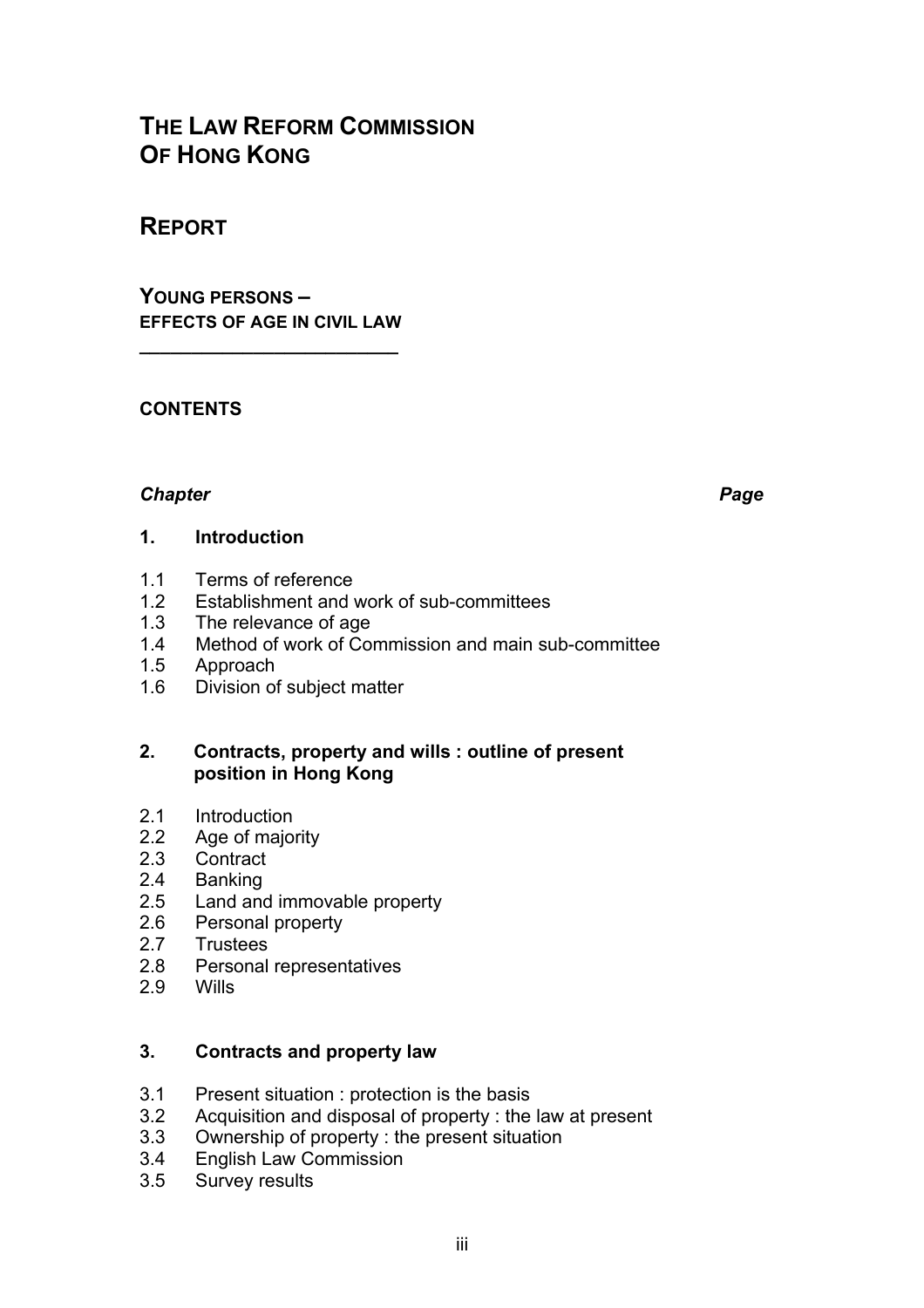- 3.6 Section 46 District Court Ordinance (Cap 336)
- 3.7 Recommendations
- 3.8 Connected matters on minors' contracts and recommendations

### **4. Wills, trustees and personal representatives**

- 4.1 The law at present : the main points
- 4. 2 Recommendations

#### **5. Medical law : consent to surgical, medical and dental treatment**

- 5.1 The law at present
- 5.2 The problems perceived
- 5.3 Reform in England
- 5.4 Social issues
- 5.5 Recommendations generally
- 5.6 Recommendations as to age of consent for blood donation

## **6. Family law : wardship and custody**

- 6.1 The law at present<br>6.2 Application for ward
- 6.2 Application for wardship<br>6.3 Recommendations
- **Recommendations**

## **7. Family law : maintenance orders**

- 7.1 The law at present
- 7.2 Principles applied
- 7.3 The child's wishes
- 7.4 Survey results<br>7.5 Recommendat
- Recommendations

## **8. Family law : marriage**

- 8.1 The law at present
- 8.2 Marriage statistics
- 8.3 Chinese tradition
- 8.4 Public opinion
- 8.5 Position in neighbouring countries
- 8.6 The arguments for each main view
- 8.7 Divided opinions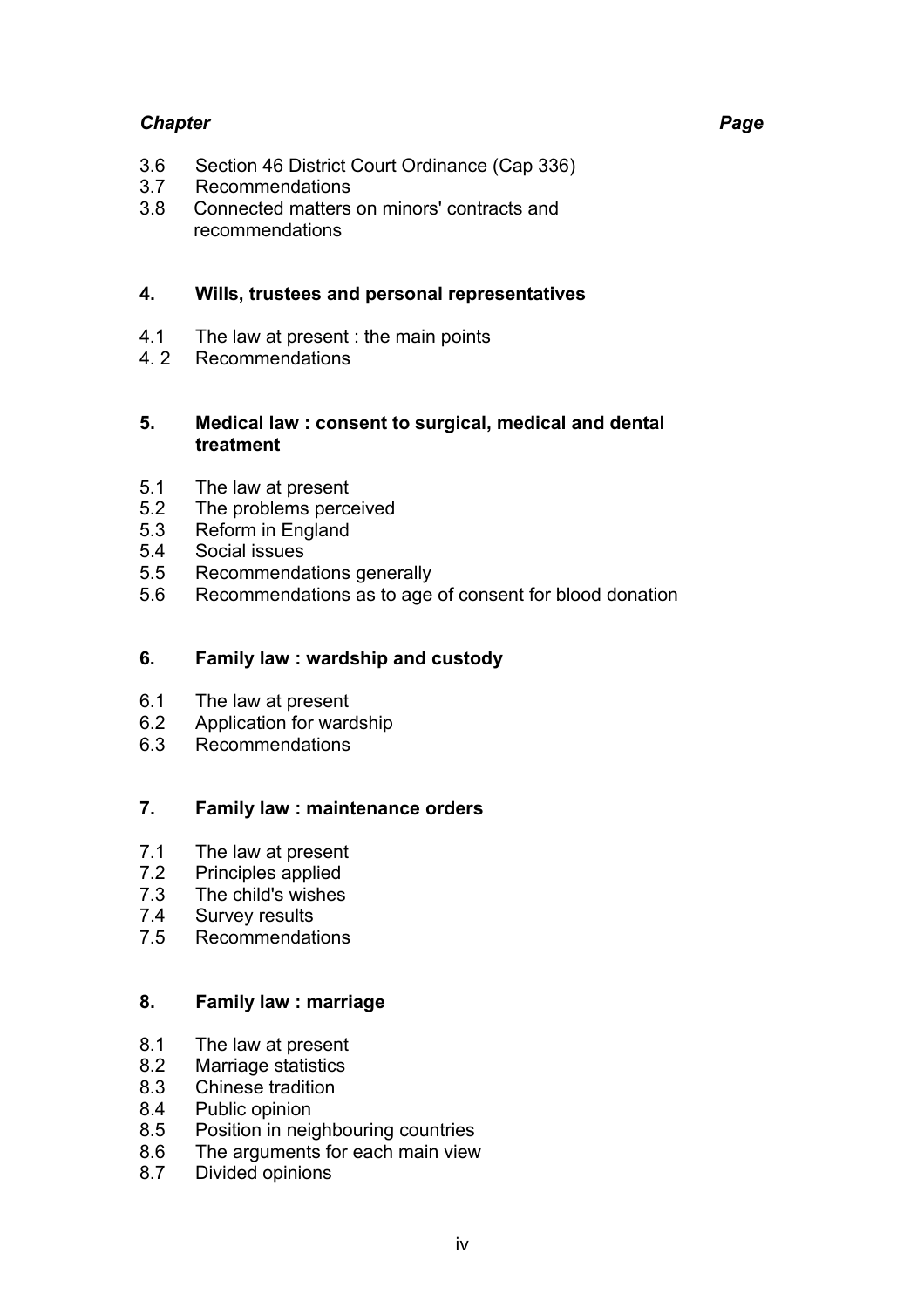- 8.8 Recommendations as to consent<br>8.9 Recommendations as to minimum
- Recommendations as to minimum age for marriage

#### **9. Family law : adoption**

- 9.1 The law at present<br>9.2 Chinese tradition
- Chinese tradition
- 9.3 Public opinion
- 9.4 Singapore
- 9.5 Rationale of age restrictions in adoption<br>9.6 The possibilities explored
- 9.6 The possibilities explored<br>9.7 Recommendation
- Recommendation

#### **10. Company law : directors**

- 10.1 The present position
- 10.2 Recommendations

#### **11. Tax**

- 11.1 The present law : personal assessment Part VII Inland Revenue Ordinance (Cap 112)
- 11.2 Recommendation

#### **12. Alcohol and gambling**

- 12.1 Consumption of alcohol : recommendation
- 12.2 Gambling
- 12.3 Gambling : recommendation

#### **13. Minimum age employment conventions**

#### **14. Minors' position in tort**

- 14.1 Minor's liability
- 14.2 Minor suing
- 14.3 Recommendation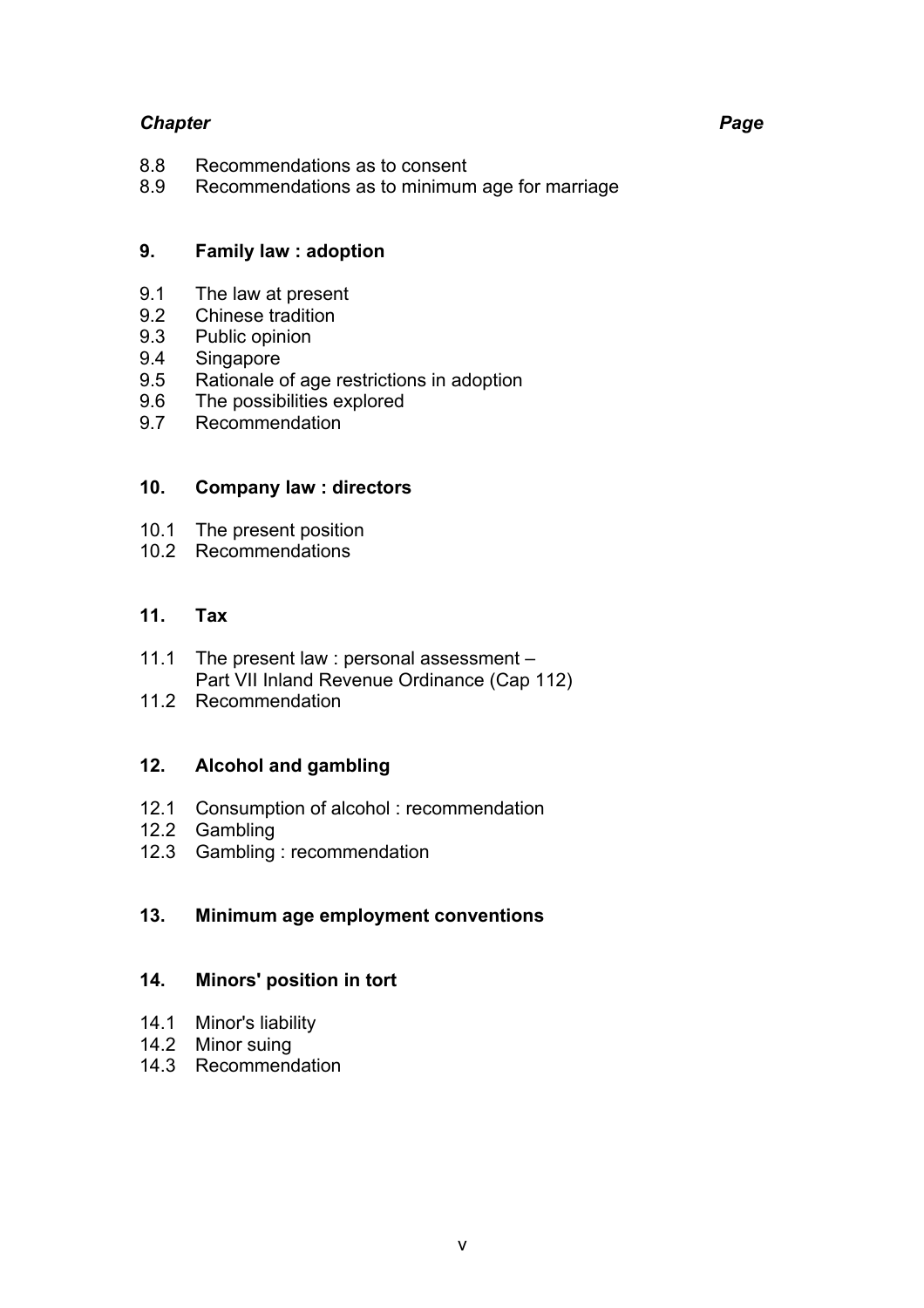#### **15. Matters for further consideration**

- 15.1 Introduction
- 15.2 The right to vote and stand for election in civic elections
- 15.3 References to age in Hong Kong ordinances
- 15.4 Terminology

#### **16. Summary of recommendations**

- 16.1 Contracts and property
- 16.2 Wills, trustees and personal representatives
- 16.3 Medical treatment
- 16.4 Wardship and custody
- 16.5 Maintenance orders
- 16.6 Marriage : consent
- 16.7 Marriage : minimum age
- 16.8 Adoption
- 16.9 Company law : directors
- 16.10 Tax
- 16.11 Alcohol
- 16.12 Gambling
- 16.13 Minors' position in tort
- 16.14 Voting age
- 16.15 References to age in Hong Kong ordinances
- 16.16 Terminology

## **ANNEXURES**

- 1 A&B Membership of sub-committees
- 2 References to age in Hong Kong ordinances
- 3 Summaries of Minimum Age Employment Conventions :
	- A Conventions applied to Hong Kong without modification
	- B Conventions applied to Hong Kong with modification
- 4 Medical annexures
	- A Hong Kong Government Medical and Health Department Guidelines as to consents for operations, anaesthetics and examinations (M & HD Circular No. 79 of 1975).
	- B Copy letter dated 23.8.1984 from Director of Medical & Health Services to Secretary of sub-committee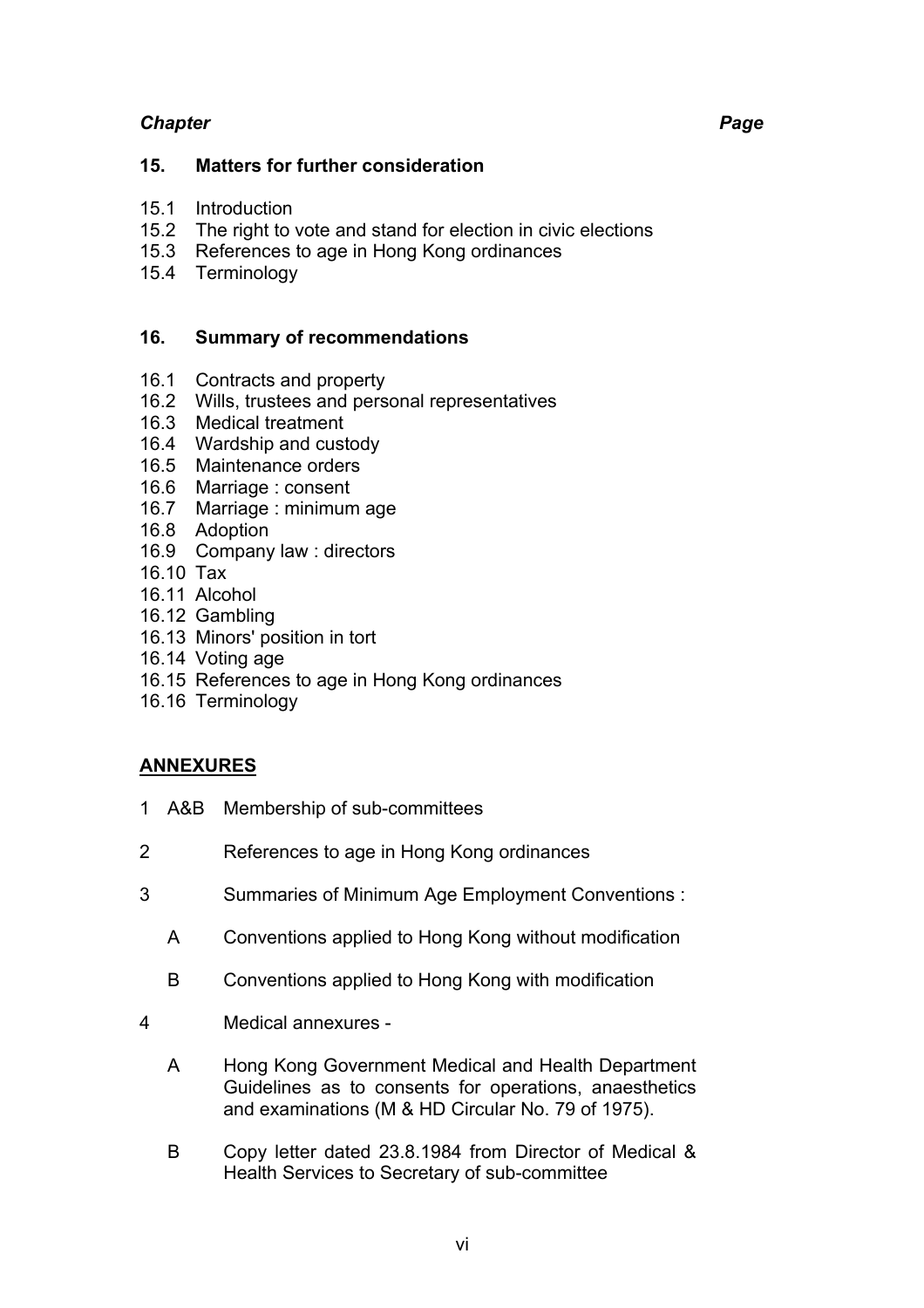- C Copy letters from the Hong Kong Medical Association dated 7.5.1985, the Hong Kong Red Cross Blood Transfusion Service dated 13.5.1985 and the British Medical Association (Hong Kong Branch) dated 17.5.1985
- 5 Questionnaire
- 6 Organisations etc. consulted
- 7 Survey results
- 8 A Commentary on law of other countries
	- B Tabulated information from commentary
- 9 Companies Law Revision Committee's Second Report, April 1973 : extract of para. 7.26
- 10 Report of Inland Revenue Ordinance Review Committee, 25 August 1967; Part I extracts of Paras. 97-98
- 11 Hong Kong marriage statistics
- 12 Acknowledgements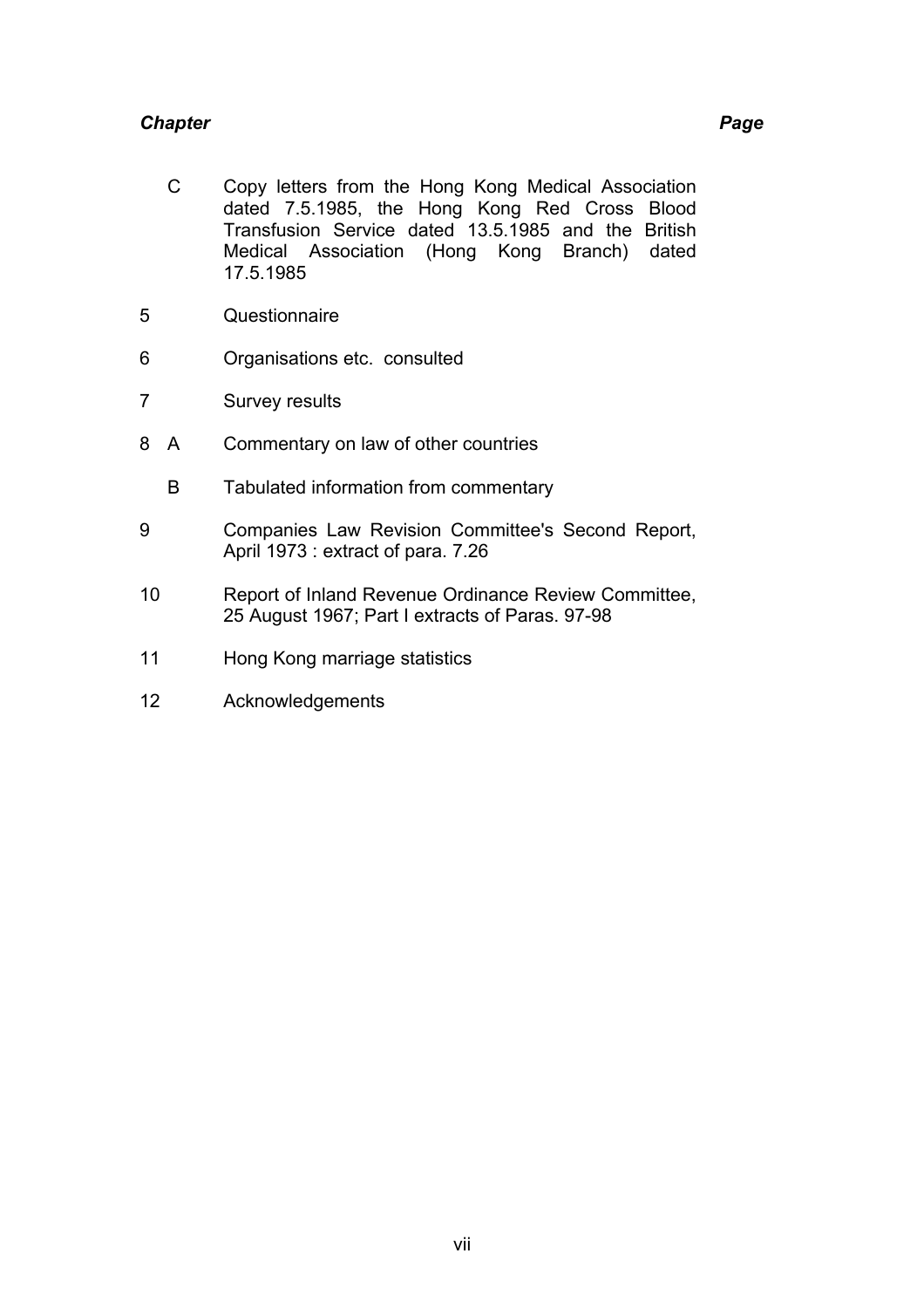# **Chapter 1**

## **Introduction**   $\overline{\phantom{a}}$  , where  $\overline{\phantom{a}}$

## **1.1 Terms of reference**

 On 14 January 1983, the Chief Justice and Attorney General, under powers granted by the Governor-in-Council on 15 January 1980, referred to the Law Reform Commission ("the Commission") for consideration the following questions :

- (1) Whether any changes are desirable in the law relating to contracts made by persons under 21 years of age and to their power to hold and dispose of property, and in the law relating to marriage by such persons and to the power to make them wards of court.
- (2) Whether any changes are desirable in the law relating to the age at which a person may consent to surgical, medical and dental treatment.
- (3) To report whether in the course of their work it appeared that further consideration should be given as to whether any changes might be desirable in any law relating to the age at which a person -
	- (a) attains any legal capacity;
	- (b) acquires any right;
	- (c) may exercise or perform any power or duty;
	- (d) incurs any liability;
	- (e) is subject to special treatment by reason of his age.

## **1.2 Establishment and work of sub-committees**

1.2.1 The Commission at its meeting on 18 January 1983 established a sub-committee to examine, investigate and report on the matters referred for consideration. The membership of the sub-committee is set out in Annexure 1A.

1.2.2 The sub-committee has met 17 times and three sub-groups within the sub-committee have met on eight occasions.

1.2.3 Interim reports were submitted by the sub-committee to the Commission on 25 January 1984 and 19 March 1985.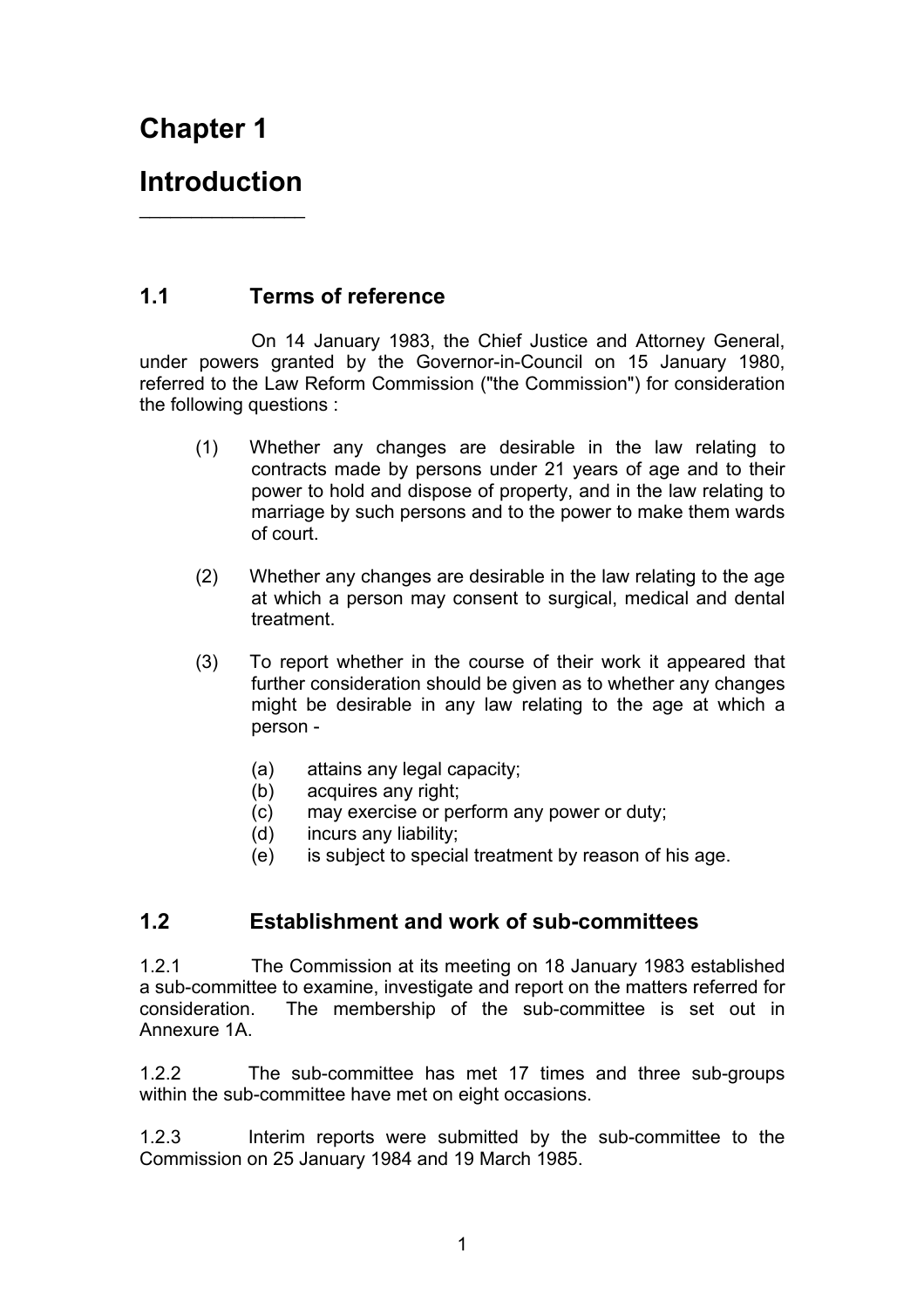1.2.4 The Commission itself considered the reference at five of its meetings. A separate sub-committee set up to consider connected changes for the law of minors' contracts met on one occasion. The membership of that separate sub-committee is set out in Annexure 1B.

## **1.3 The relevance of age**

1.3.1 It has been said that originally, in England, 21 years was selected as the age for maturity since at that age a young man could reasonably be expected to be able to wear a full suit of armour. Social conditions and attitudes of mind have changed greatly since the middle ages but at the present time in Hong Kong, 21 years of age remains the main dividing line between children, infants or minors, and adults. It is important that the law in Hong Kong should reflect modern Hong Kong conditions and social opinion rather than the conditions and opinion of a distant country in a bygone age.

1.3.2 For society, the relevance of age in various contexts is essentially a social question from which legal consequences flow. A well organized society should from time to time, review the rules by which it lives, and the Commission considered its task of assessing the relevance of age to capacity in various social contexts an important one.

1.3.3 **The development of young people in Hong Kong :** Studies have shown that on average, girls in Hong Kong reach puberty at 12 years of age. By the age of 13 years, 75% of girls have reached puberty. (A Study of Hong Kong School Youth published by the Family Planning Association, 1983: Table 6.3.1.1 page 82). Boys reach puberty approximately 2 years later at 14 to 15 years of age. By the age of 16 years, both girls and boys in Hong Kong have attained adulthood in their physical development. However, there is no local study on the age at which most young people attain both physical and psychological maturity.

1.3.4 Compulsory schooling in Hong Kong ensures that the minimum school leaving age occurs at the completion of Form 3 or on the attainment of 15 years of age whichever happens first. The 1981 Census showed that 20.2% of children who were 15 years of age had left school and 31.9% of 16 year olds were not attending school. They were presumably working with a degree of financial independence. By the time 18 years of age was reached, 63.8% of young people were no longer in school or in post-school educational institutions. At 19 years of age, almost 80% were not attending school (A Study of Hong Kong School Youth : Table 2.1.1.1 at page 4).

1.3.5 The law is generally paternalistic towards minors. It seeks to protect them from their own inexperience. At the same time, the law tries to ensure that minors do not profit unfairly by this protection. It is against this general background that this report discusses whether these objectives are being achieved today in Hong Kong and whether the present lines dividing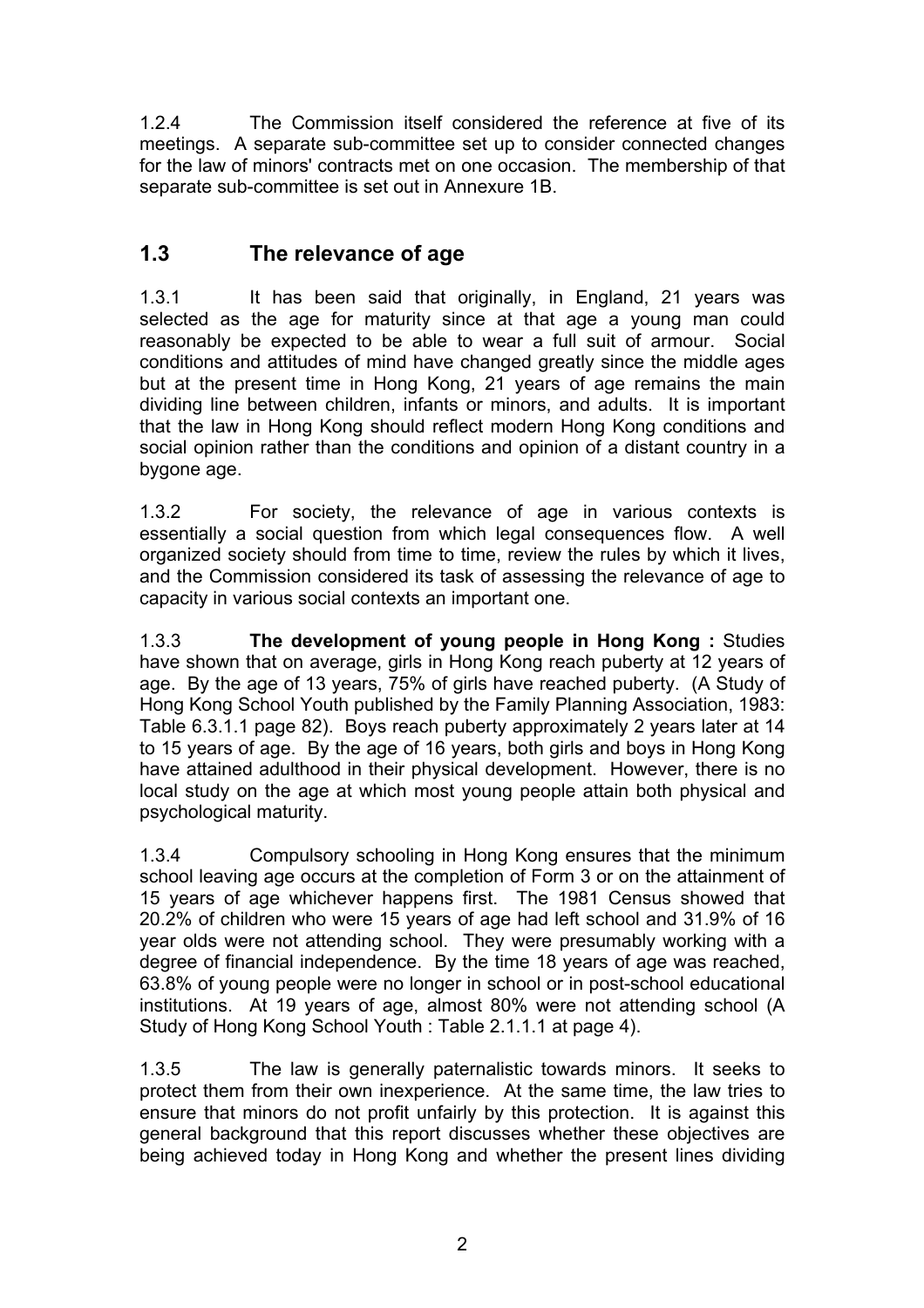minority from maturity in various social and legal contexts are still appropriate and satisfactory, or should be redrawn.

1.3.6 The present law regulating minors' contracts is in a confused state and appears to have lost sight of its objectives. The number of cases concerning such contracts that come before the courts in Hong Kong appears to be quite small, but nevertheless the underlying social injustice may be considerable. Young people can be at a great disadvantage in that traders and commercial enterprises may refuse to deal with them due to their age and incapacity to enter into binding contracts at law. This report examines the present law and practice and makes recommendations for change.

1.3.7 Generally, a minor, even if he or she is married with a family, cannot make a valid will. Medical law concerning minors is unclear. Doctors, dentists and surgeons may be wary of providing treatment for, or operating on, a minor even with the minor's consent, if the parent or guardian's consent is not also available. In family law generally, is 21 years an appropriate age up to which orders for custody and maintenance should continue? Should a mature 20 year old in this modern age still require the consent of father to marry? Should the minimum age at which a person can marry remain at 16 years? Why should a person under the age of 21 years be prohibited from acting as a company director? These and other social and legal questions are examined and discussed in this report.

1.3.8 Only the mentally normal are considered in this report. The legal capacity of the mentally handicapped is not related to age and raises different considerations.

## **1.4 Method of work of Commission and main subcommittee**

1.4.1 It was decided from the outset that a survey of interested parties would be conducted. It was considered that the most relevant persons to ask about the topic were those who had day-to-day dealings with young people as well as young people themselves.

1.4.2 A questionnaire, a copy of which is at Annexure 5, was prepared and circulated to 206 persons or organisations with a request that they answer the questions both from an "official" point of view and also as individuals. The organizations were invited to poll their members if they thought it appropriate. Details of the persons or organizations circulated are at Annexure 6.

1.4.3 A total of 1,587 duly completed questionnaires were returned to the Commission Secretariat. An analysis of the results is set out at Annexure 7.

1.4.4 Members of the sub-committee spoke to various service clubs. Articles have appeared in Chinese and English newspapers and also in specialist journals. The first Secretary to the sub-committee attended at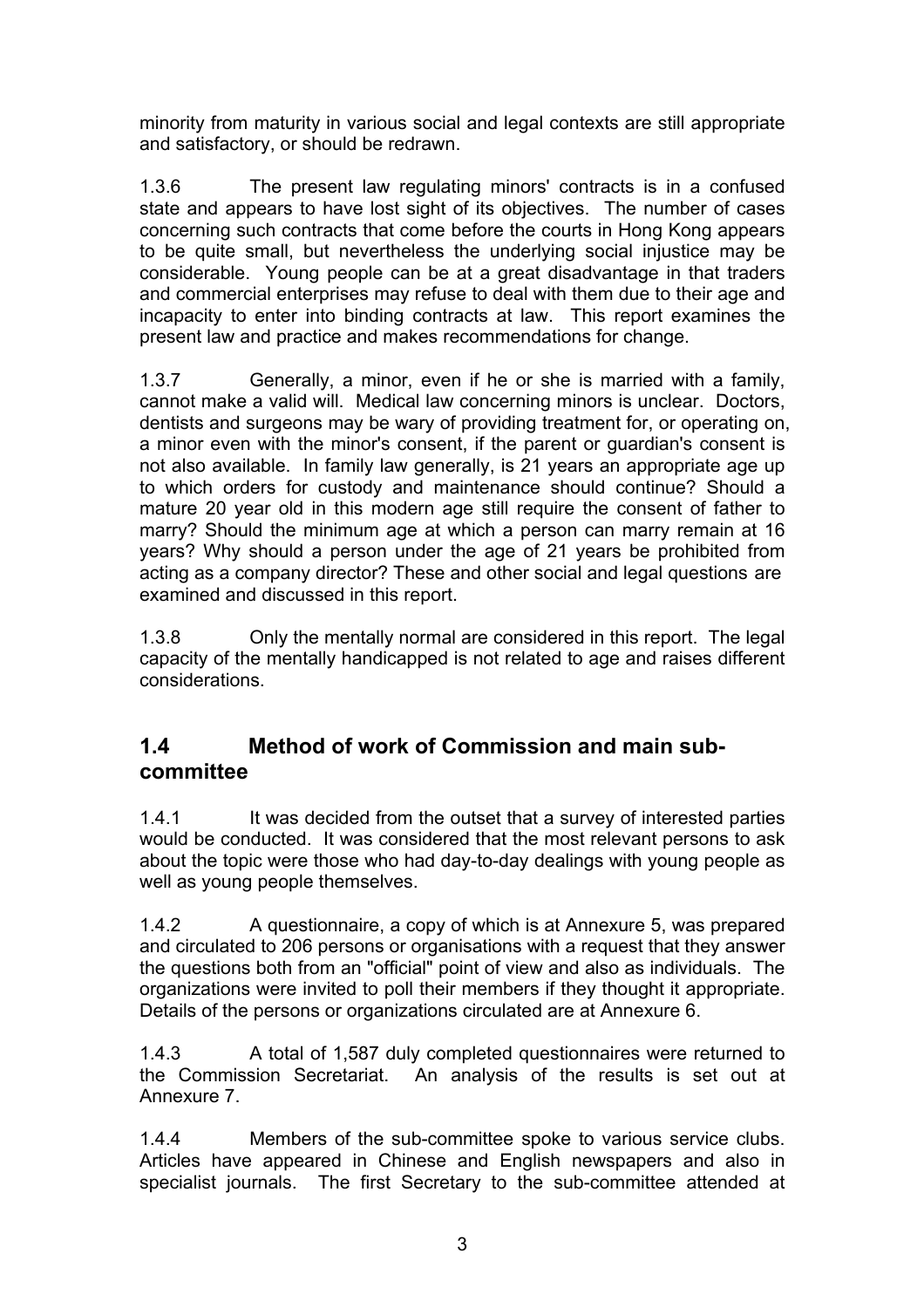Wong Tai Sin, Southern, Eastern and Sha Tin District Board meetings to outline the sub-committee's work. He also addressed a one day seminar of social workers, convened by the Hong Kong Council of Social Service to discuss the issues.

1.4.5 The views of the Hong Kong Medical Association, the British Medical Association (Hong Kong Branch) and the Red Cross Society were all sought and copies of their letters in reply to the sub-committee's enquiries are contained in Annexure 4C.

## **1.5 Approach**

1.5.1 The Commission and the main sub-committee looked closely at the current legal situation in Hong Kong. It was considered that the question of the age of majority was not primarily a legal question but a social question from which legal consequences flowed.

1.5.2 This report examines the implications of the legal effect of age in three broad areas of civil law namely in property, family and medical law. Certain anomalies in the existing legal system were noted but a detailed consideration of the law relating to minors or its possible reform has not been undertaken. The policy of government, as reflected in the ordinances of Hong Kong which refer to age (see Annexure 2), and the rationale of the courts in establishing the protections offered to minors, are not questioned except where anomalies are noted. However the law with respect to minors' contracts is inherently anomalous (see paragraphs under 3.1) and a separate sub-committee considered reform in that area and made recommendations for change.

1.5.3 The survey conducted was purposely not a public opinion survey, but was a survey of those organisations or members of the public having dealings with young persons in their day to day activities.

1.5.4 It is considered that the survey results can validly be used for assistance in forming an opinion for various reasons :-

- (a) The questions asked were neutral, and did not imply an increase, decrease, or, change in the relevant age.
- (b) The targeted groups were the most appropriate.
- (c) A wider survey would have had to cover the whole of Hong Kong in order to ensure that all groups within the community were given their say.
- (d) The response was reasonable and the number of people who responded (1,587) gave a solid basis from which conclusions could be drawn.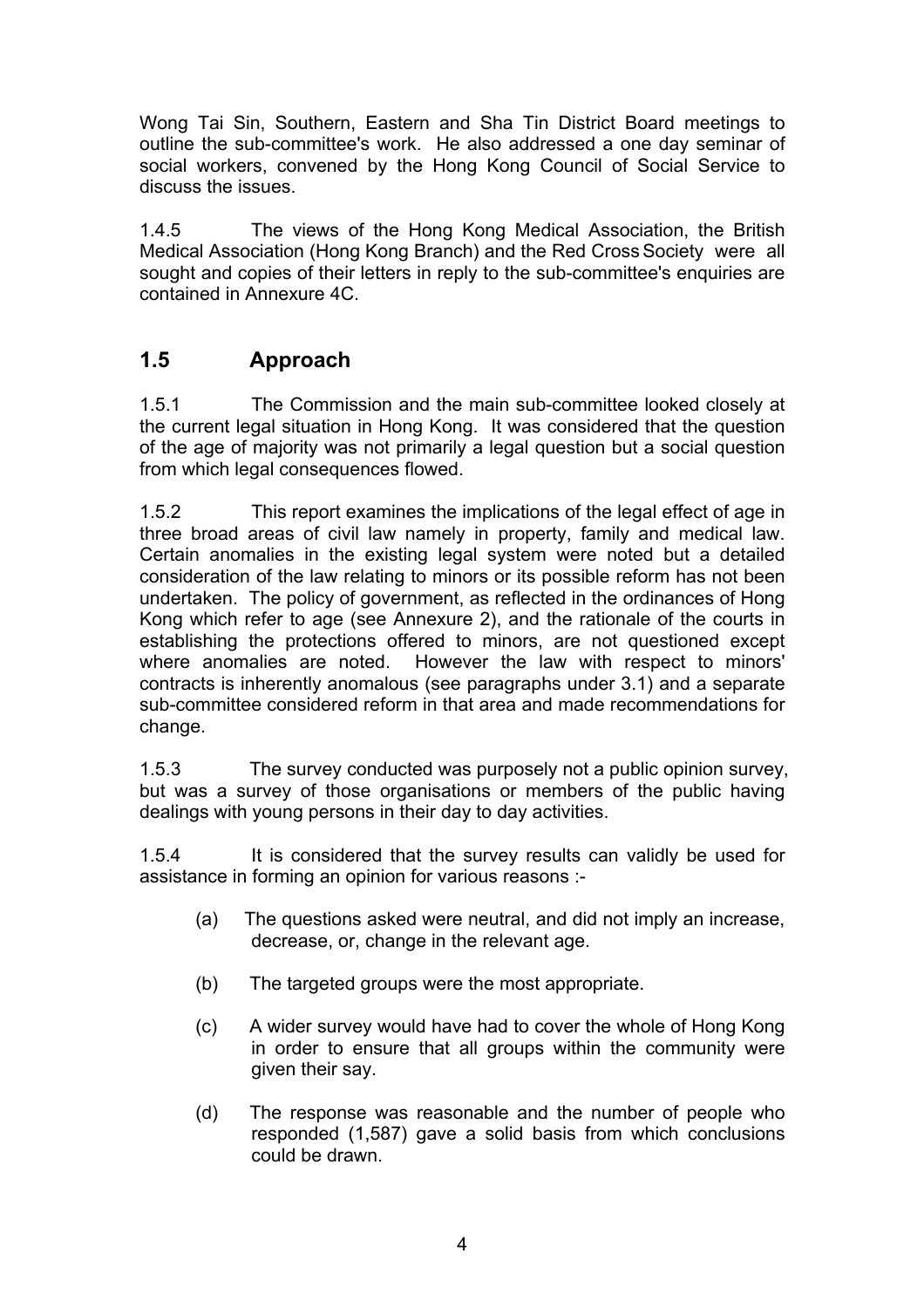1.5.5 While the Commission has been guided by the results of the survey, it has not felt bound by the opinions expressed. The age at which young people should or should not be able to do something at law need not necessarily coincide with the age at which the general population or a segment of it considers appropriate. Other factors also guided the Commission. These other factors are discussed throughout the report.

1.5.6 It may be questioned why certain groups within the community, say, "parent" groups, were not approached. The answer is that a large number of the respondents to the questionnaires could be expected to be parents and their views may be regarded as representative.

## **1.6 Division of subject matter**

1.6.1 The terms of reference focus on three specific areas and also call for a report on anomalous matters noted. The specific areas may be described broadly as property, family and medical law. This report examines the existing law, outlines existing difficulties and makes recommendations for change in the areas examined.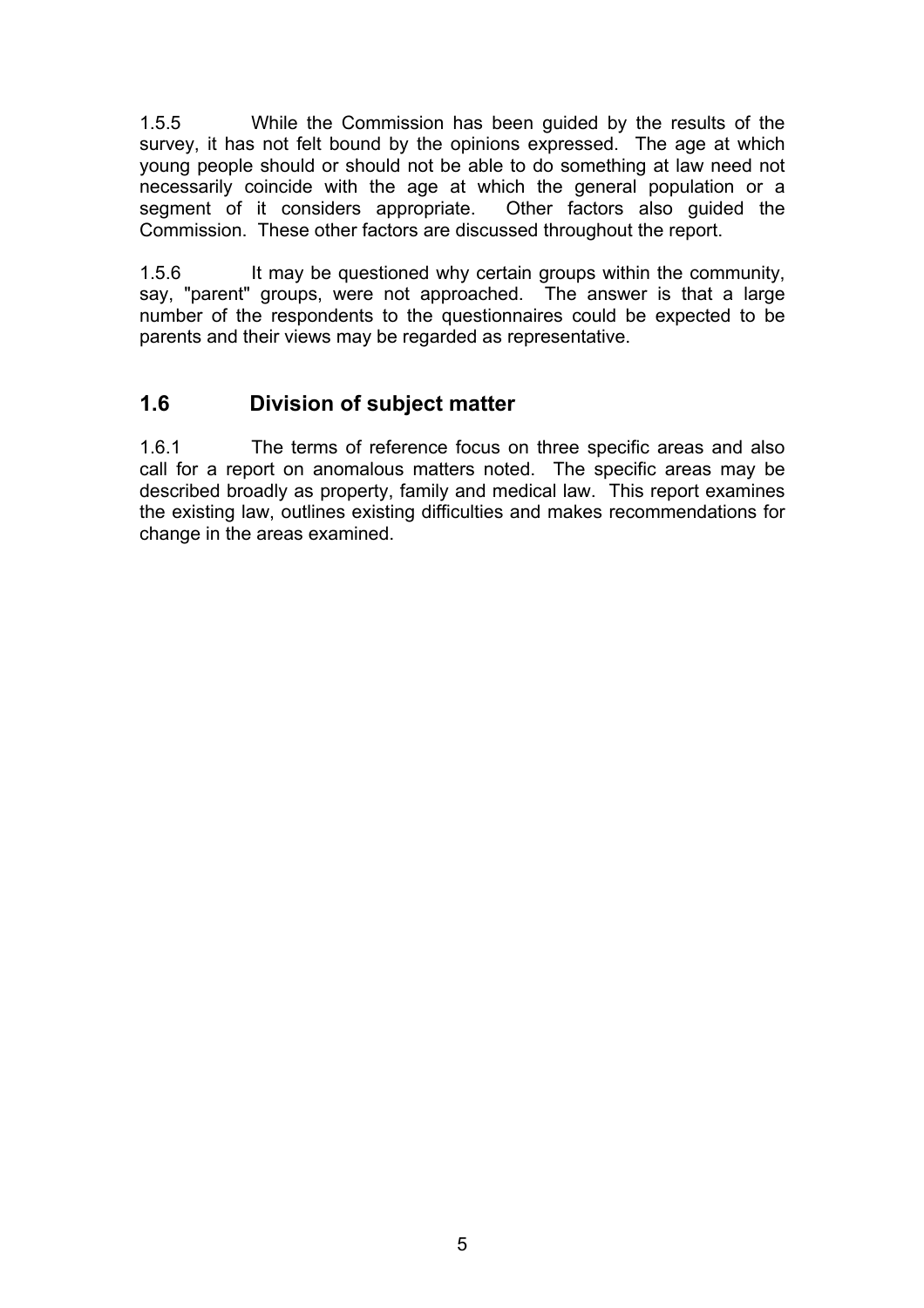# **Chapter 2**

# **Contracts, property and wills: outline of present position in Hong Kong**

\_\_\_\_\_\_\_\_\_\_\_\_\_\_\_\_\_\_\_\_\_\_\_\_\_\_\_\_\_\_\_\_\_\_\_\_\_\_\_\_\_\_\_\_\_\_\_\_\_\_\_\_

## **2.1 Introduction**

2.1.1 In Hong Kong it is English common law which provides the basis for the legal effects flowing from a person's age. However, a divergence has emerged between the English and Hong Kong law mainly as a result of differing statutory changes in these jurisdictions.

2.1.2 Much of the English common law is based upon 18th and 19th century cases which were decided against quite different conditions than those prevailing in Hong Kong today. Further a number of English cases have been decided against the statutory background provided by the Infants Relief Act 1874, which has no application in Hong Kong. Accordingly great care is needed when looking at these cases for guidance in an area where there is little other authority.

## **2.2 The age of majority**

2.2.1 Section 3 of the Interpretation and General Clauses Ordinance (Cap. 1) defines "a minor" or "an infant" as a person who has not attained the age of 21 years.

2.2.2 To most people a birthday marks the time to add another year to one's age but the common law adopts the rather strange fiction that a person attains a certain age at the first moment of the day preceding his birthday.

2.2.3 In England, this odd common law rule has now been displaced by statute. Section 9 of the Family Law Reform Act 1969 provides -

- *"9. Time at which a person attains a particular age.*
- *(1) The time at which a person attains a particular age expressed in years shall be the commencement of the relevant anniversary of the date of his birth.*
- *(2) This section applies only where the relevant anniversary falls on a date after that on which this section comes into force, and, in relation to any enactment, deed, will or other instrument, has effect subject to any provision therein."*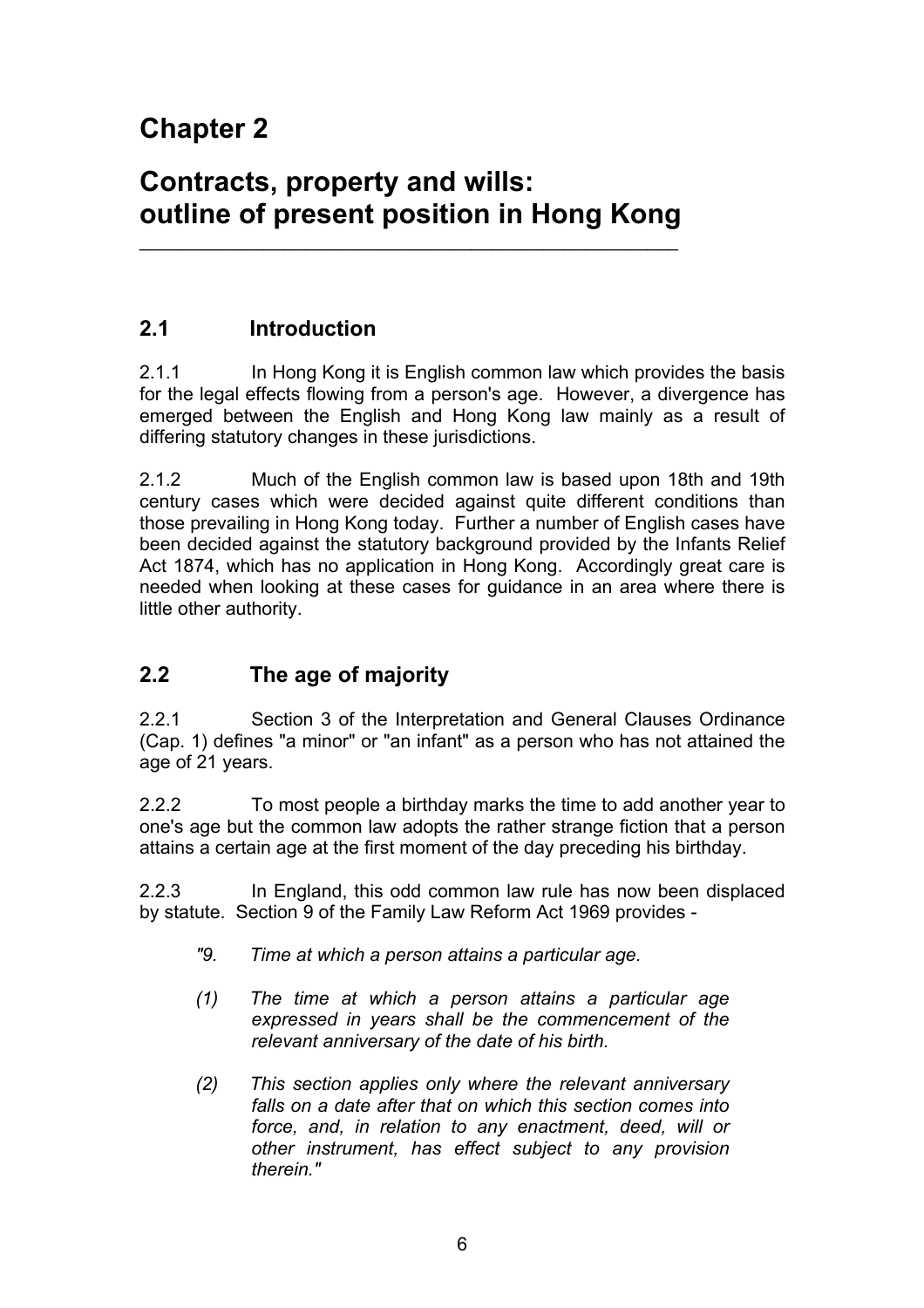2.2.4 The Commission recommends that a similar statutory provision be enacted in Hong Kong.

## **2.3 Contract**

2.3.1 The law divides contracts broadly into two classes. Firstly those that are binding for all purposes on a minor namely contracts for necessary goods and services and beneficial contracts of employment. In Hong Kong contracts involving claims within the District Court jurisdiction of HK\$60,000 must also be considered in this class. The second class deals with all other contracts under which a minor may escape liability because the contract is treated as void, voidable or not binding on a minor.

## *Necessary goods and services*

2.3.2 Contracts for necessary goods and services are binding for all purposes on a minor.

2.3.3 The difficulty with this category of contracts is deciding exactly what are necessaries. Section 4(2) of the Sale of Goods Ordinance (Cap. 26) lays down the following test in respect of goods :

*"Goods suitable to the condition in life of such infant or minor or other person, and to his actual requirements at the time of sale and delivery."* 

This definition provides no certain list of what are necessaries. What was necessary ten years ago may not be necessary today and what may be necessary to the son of a fisherman may not be necessary to a daughter of a wealthy businessman. Further, something which may be considered a necessity in general terms may cease to be a necessity if the minor already has an adequate supply, regardless of whether this is known to the seller. For instance the English Court of Appeal in *Nash v Inman* ([1908] 2 KB 1) rejected a tailor's action for the price of certain clothes, including eleven fancy waistcoats, because he failed to prove that the minor did not already have a full wardrobe of waistcoats.

2.3.4 There is some doubt as to whether the goods have to be necessary at both the time of making the contract and the time of delivery or just at delivery. The Sale of Goods Ordinance states at the time of sale and delivery but several writers, including Anson and Winfield, have argued, on the identical wording found in the Sale of Goods Act 1893, that it is only the time of delivery that is important.

2.3.5 Services provided to a minor are also capable of constituting necessaries if they satisfy the tests laid down in respect of goods; examples could be the receipt of medical treatment or legal advice.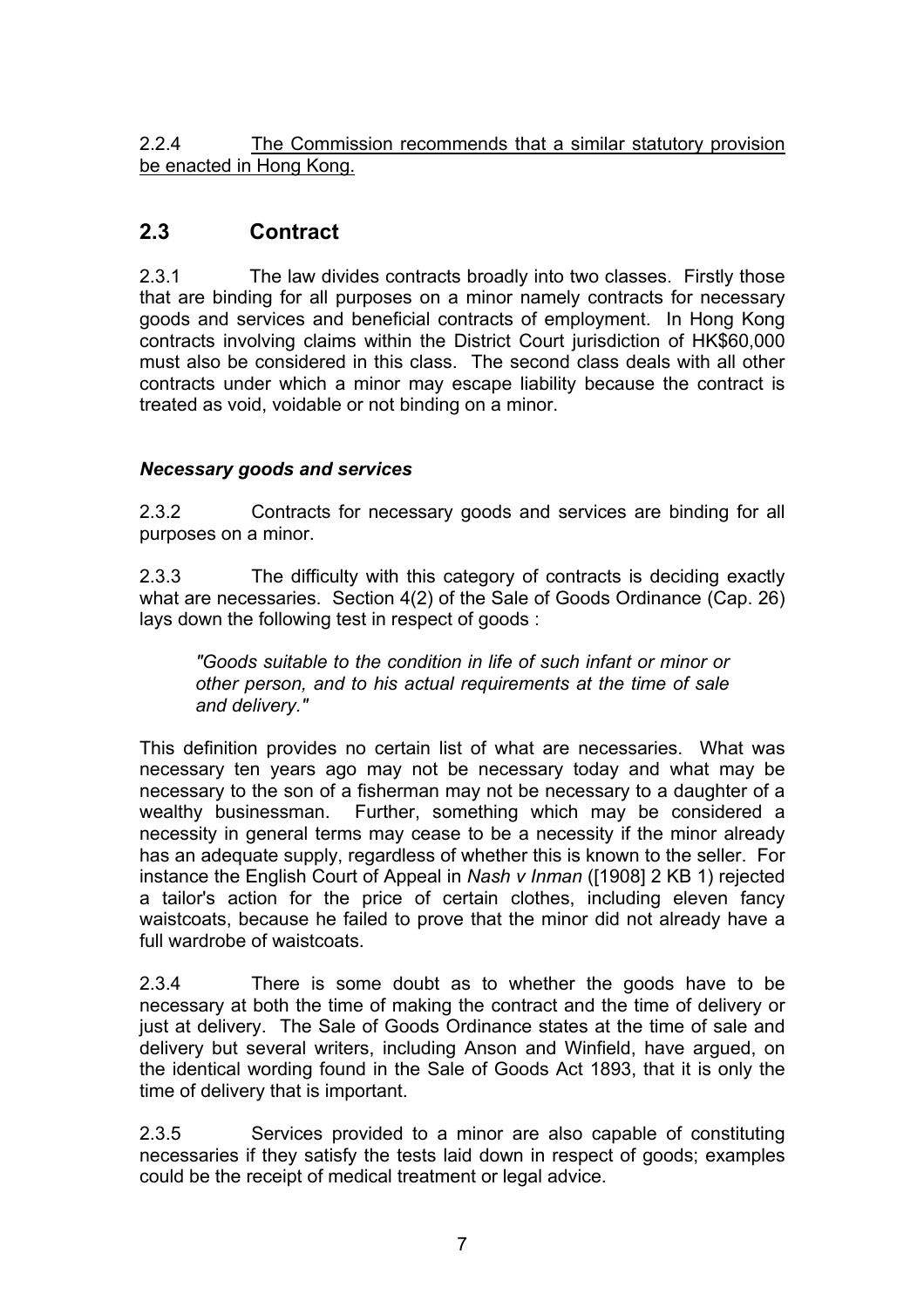2.3.6 A lender who provides funds to a minor will also be concerned to know if the minor has used those funds to purchase necessaries. Although the loan itself may not be recoverable, he may claim to be subrogated to the supplier so as to be able to recover from the minor those funds that have been directly used to buy necessaries.

2.3.7 The nature of a minor's liability for necessities has been a source of much debate. Two views have been canvassed. The first maintains that a minor's liability is contractual, while the second views a minor's liability as quasi-contractual, being imposed solely by law as a result of the benefits received by the minor. The difference is of importance where the necessaries are yet to be delivered. The prevailing view appears to be that a minor will not be liable in these circumstances on the basis that his liability is quasi-contractual. But where the receipt of necessary services was in issue in the case of Roberts v Gray ([1913] 1 KB 520) the contractual view was preferred and damages were awarded against the defaulting minor even though the services had not been fully provided.

2.3.8 Even if a supplier has established that his contract is for necessaries he may still fail if the terms upon which he is seeking to rely are onerous to the minor. It should be noted in particular that by section 4(1) of the Sale of Goods Ordinance (Cap. 26) a minor is only required to pay a reasonable price for goods which constitute necessaries but the subsection does not cover necessary services.

#### *Beneficial contracts of employment*

2.3.9 Contracts of employment or service are binding on a minor as long as they are substantially for his benefit. The whole contract must be considered in establishing whether it is beneficial. Accordingly, a contract may contain an onerous term but if the term is usual and overall the contract is beneficial to the minor, the onerous term will be enforceable. This category does not however extend to trade contracts.

#### *Claims for debt, damages or demand of not more than HK\$60,000*

2.3.10 The protection provided to minors by the English common law is eroded by section 46 of the District Court Ordinance (Cap. 336), which provides that minority is no defence to claims within the District Court jurisdiction. This jurisdiction now extends to claims not exceeding HK\$60,000.

2.3.11 The same limitation does not appear in the legislation establishing the Small Claims Tribunal (Small Claims Tribunal Ordinance (Cap. 338)) which may determine claims under HK\$8,000 save for actions by moneylenders.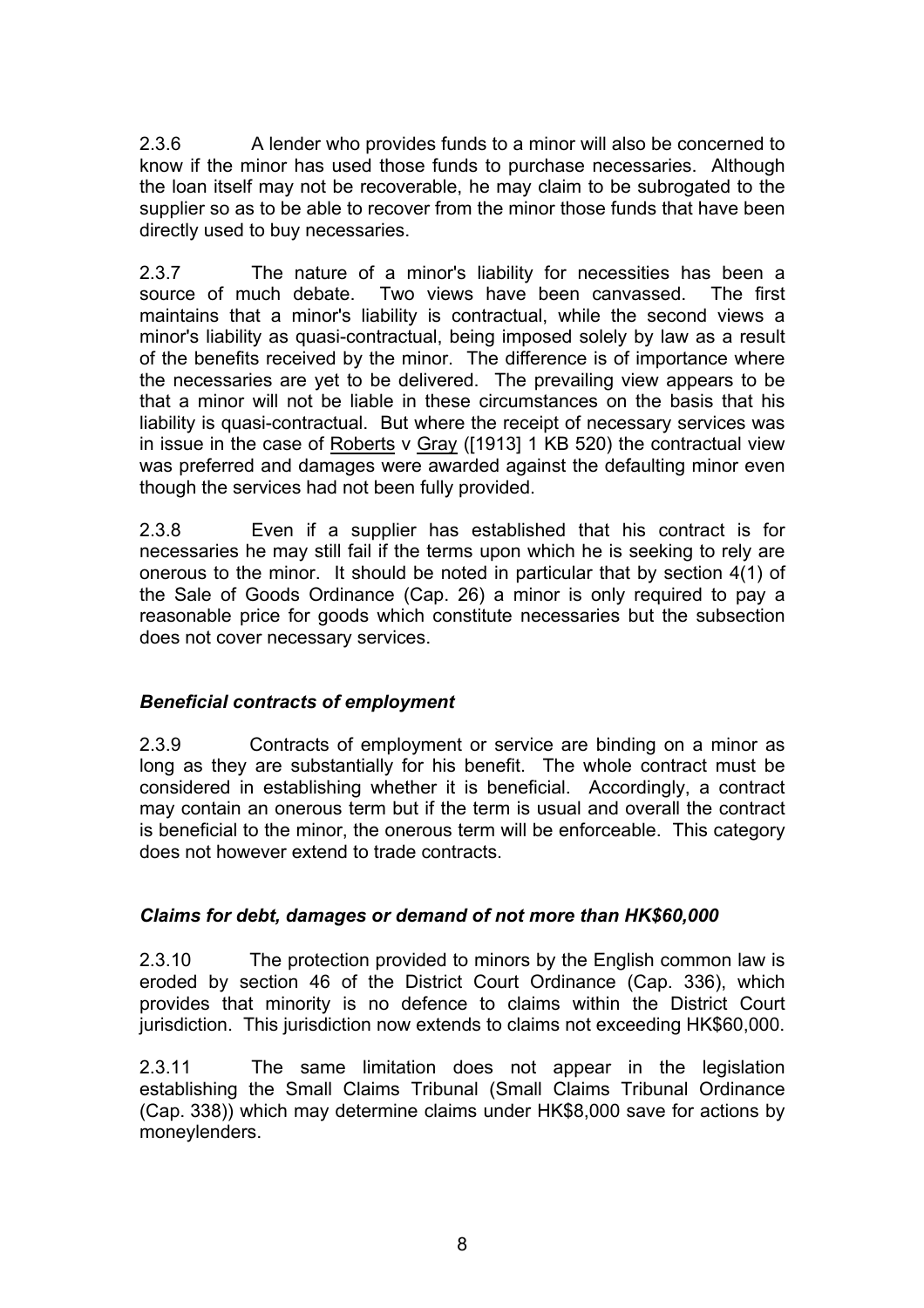2.3.12 Consequently, there arises the anomaly that a person can successfully sue a minor in the District Court for a sum under HK\$8,000 for non-necessaries but not in the tribunal intended for such claims. The result is likely to be the institution of such claims in the District Court rather than in the Small Claims Tribunal and this would involve greater cost and formality which is in nobody's interest, least of all, that of the minor.

2.3.13 The limitation, also, does not appear in the Supreme Court Ordinance (Cap. 4).

#### *Voidable contracts*

2.3.14 The law has distinguished contracts dealing with company shares, land, marriage settlements and partnerships as constituting special categories. Such contracts are viewed as binding on the minor until they are repudiated by him either during minority or within a reasonable time of attaining majority.

2.3.15 Thus prior to the repudiation of a lease or a contract for the acquisition of shares a minor may be sued for the rental due or for unpaid calls. What is not so clear however is the extent of a minor's liability once he has repudiated. Does his liability cease only in respect of future liabilities or for past liabilities too? Unfortunately there has been no case directly on this point and the only guidance is found in conflicting dicta. In *North Western Railway Co v M'Michael* ((1850) 5 Ex Ch 114) Parke B suggested that repudiation rescinded the contract and extinguished all liabilities arising under it while in both *Ketely's Case* (1 Brownlow 120) and *Steinberg v Scala (Leeds) Ltd* (([1923] 2 Ch 452)) the court merely stated that future liabilities would cease with no mention of the fate of accrued liabilities. On the other hand in the Irish case of *Blake v Concannon* ((1870) 1R 4 CL 323) a minor was held liable for half a year's rental in respect of his occupation of premises prior to repudiation of the tenancy.

2.3.16 What is clear is that the minor will only be able to recover money that he has already paid under such a contract in the unlikely event that there has been a total failure of consideration (*Steinberg v Scala* (Leeds) Ltd : [1923] 2 Ch 452).

2.3.17 There is no restriction on a minor being a partner but his liability as such is restricted. He cannot be made liable for the repayment of loans made to the partnership or for its losses although he will only be entitled to his share of the partnership profits when all partnership debts have been paid.

2.3.18 The rationale behind the separate treatment of these contracts has been attributed to their continuing or permanent nature. There is little of a permanent or continuing nature in a contract for the sale or purchase of land which is likely to be completed within a month. Even a lease for a year cannot boast of being any more continuing than many a hire purchase agreement, but a landlord can sue a minor for unpaid rent (at least until repudiation of the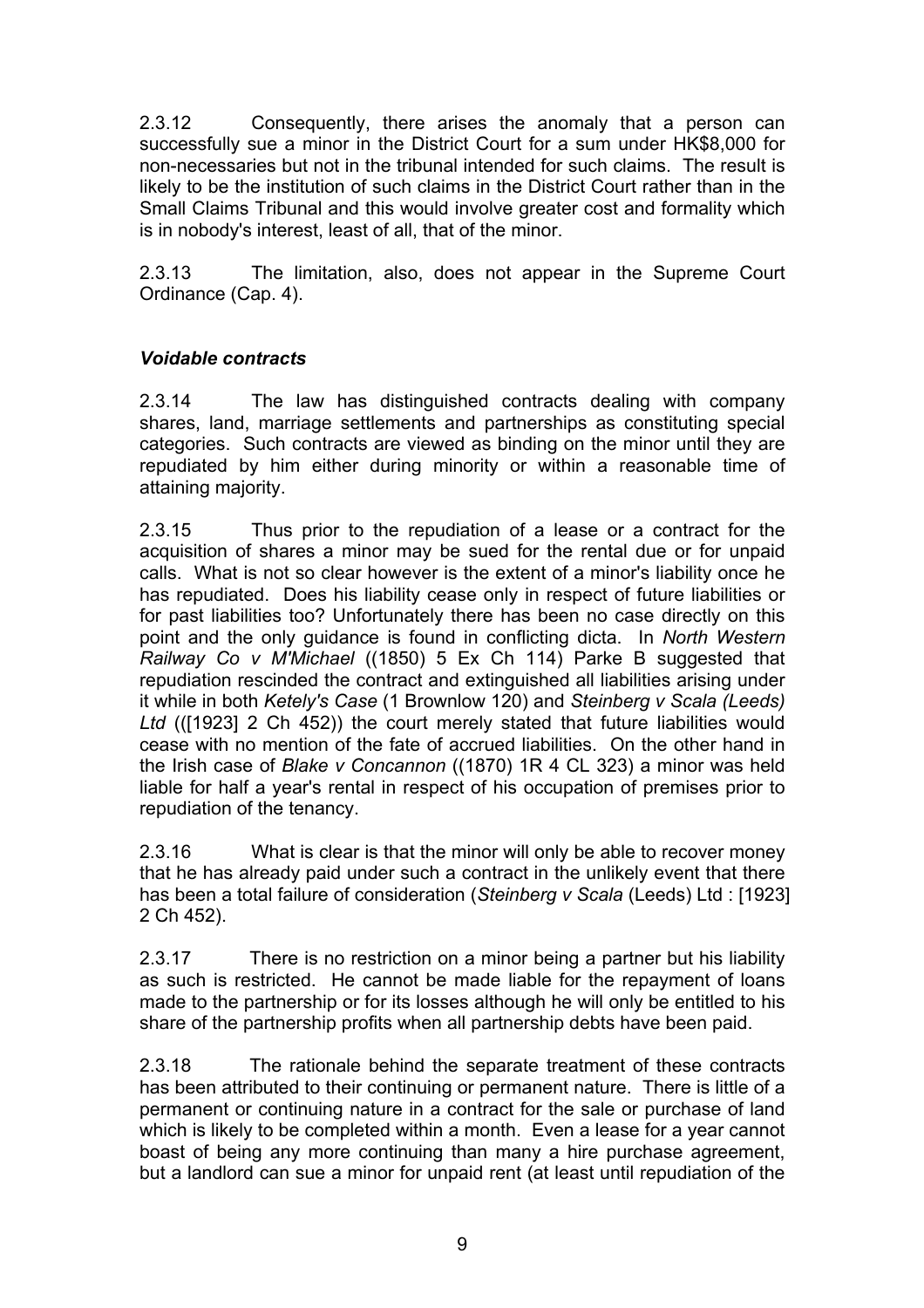tenancy) while a minor can keep goods obtained under a hire purchase agreement without paying the instalments. Treital in 'The Law of Contract' (5th ed.) soundly criticises this distinction :

*"It perhaps provides the clearest illustration of the dilemma in which the law sometimes finds itself when it tries at the same time to protect infants and not to cause undue hardship to adults who deal with them. But this dilemma exists in all cases of contracts with infants and scarcely justifies special treatment of the four voidable contracts." ( page 422).* 

#### *Non-binding contracts*

2.3.19 Generally, all other contracts are not binding on a minor unless he ratifies them on attaining majority, although they are binding on the adult party.

2.3.20 It is only where the minor has not performed his contractual obligations that he will be able to benefit from claiming the contract does not bind him. Even so the drawbacks for the adult party are obvious. While he must perform his part of the bargain he will simply be unable to sue the minor for the price of goods or services he has supplied. Accordingly a supplier will rarely allow a minor delivery without immediate payment or some certainty that he will be able to obtain payment.

2.3.21 It is doubtful if a minor is bound to return the property he has obtained and not paid for. In England, under the influence of the Infants Relief Act 1874, it has been said that no such recovery from a minor is possible (*Cowern v Nield* [1911] All ER 425). In Canada however where, as in Hong Kong, there is no such legislation, it has been held in *Louden Manufacturing Company v Milmine* ([1907] 14 OLR 532) that a minor is required to return goods if he fails to meet his contractual liabilities.

2.3.22 If a minor has fraudulently misrepresented his age, or other matters which have induced the other party to contract with him, it is well established that he may be forced to return his ill-gotten gains by virtue of the equitable doctrine of restitution. Although it is not normally possible to rely on a minor's tortious liability to indirectly enforce a contract, equity will intervene to require restitution where the misrepresentation is fraudulent but not otherwise.

2.3.23 Restitution has only limited application however. The property itself must still be in the hands of the minor and thus the doctrine is of little assistance if the property in question is a loan of money as opposed to some identifiable goods.

2.3.24 There are conflicting authorities in the cases of *Stocks v Wilson* ([1913] 2 KB 235) and *R. Leslie Ltd v Sheill* ([1914] 3 KB 607) as to whether restitution might be possible where the property itself has been disposed of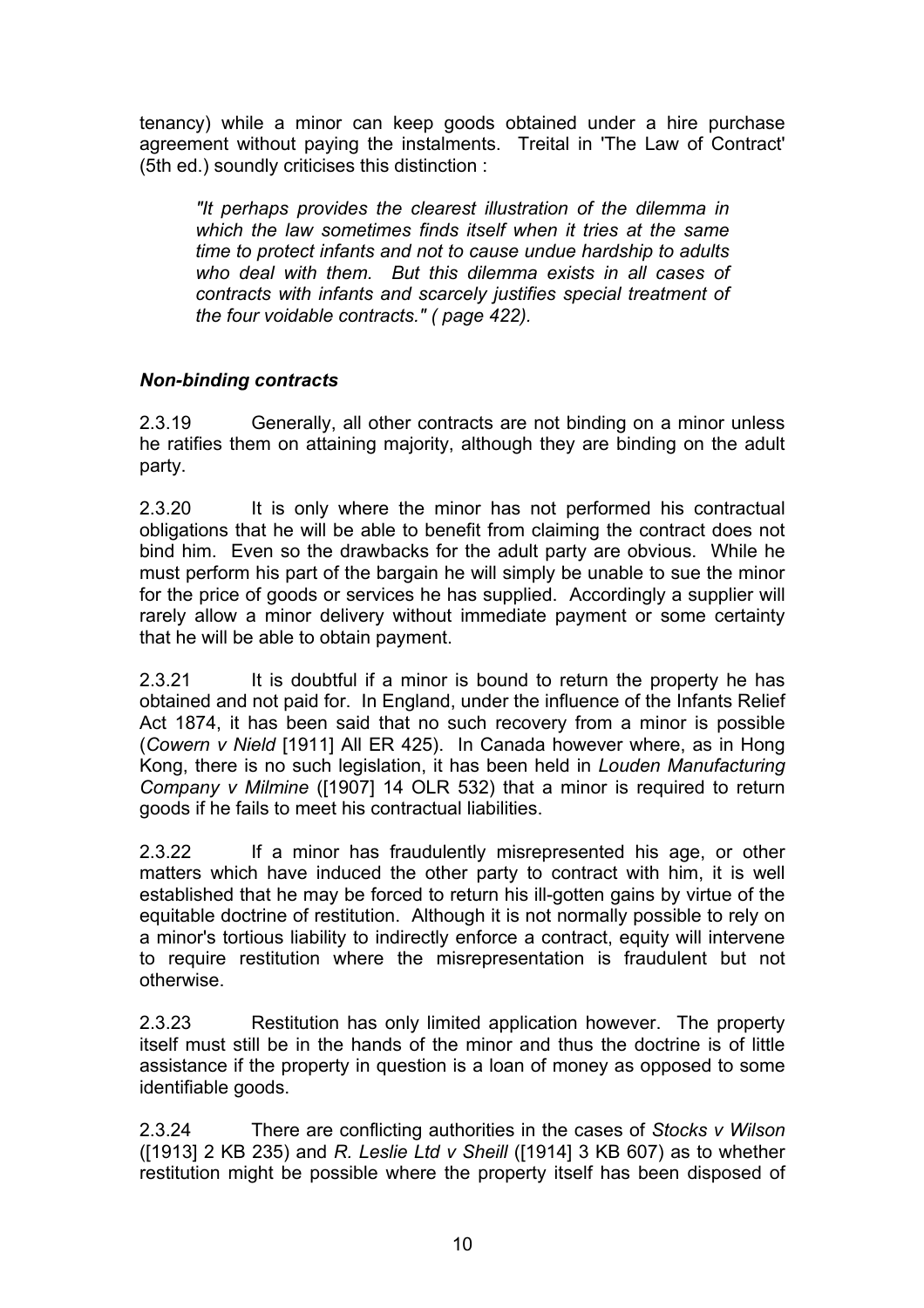but the proceeds of sale or property given in exchange are identifiable in the hands of the minor. The latter case, which rejected the proposition, appears to be able to summon the greater support.

2.3.25 The protection of the law will not assist the minor in all cases. Where a minor has performed his contractual obligations he will not be able to claim the return of property he has sold or money he has paid for goods or services if he subsequently finds the transaction unwise unless there has been a total failure of consideration. However, the dissenting judgement of Lord Denning in the English Court of Appeal in *Chaplin v Leslie Frewin (Publishers) Ltd* ([1966] Ch 71) has cast some doubt on the width of this proposition by suggesting that recovery may be possible where restitution is possible.

#### *Void contracts*

2.3.26 The common law has recognised that certain contracts may be of such an oppressive nature as to be completely void. The advantage of such a view lies in both parties being able to recover their money or property and the minor being in no danger of rendering himself liable by ratification of the contract.

2.3.27 Where a minor is so young as to be incapable of appreciating the nature of what he is doing the contract will also be considered void.

#### *Agency*

2.3.28 While a minor is capable of being an agent for an adult principal he cannot appoint an adult agent or attorney in order to clothe himself with contractual capacity.

#### *Conclusion*

2.3.29 The law regulating minors' contracts has not only reached a confused state but appears to have lost sight of its objectives. Protection with fairness now seems to have little place in this area. A minor may be the victim of an unscrupulous claim not exceeding HK\$60,000 if he is sued in the District Court and a trader may find himself tricked by a minor's deception as to his age into supplying property for which he can have no hope of payment.

2.3.30 It is therefore not surprising that many traders and commercial enterprises refuse to deal with minors. The protection offered by the law may thus act to a minor's detriment in both his personal and business life. A landlord may refuse to rent him a flat or a hire-purchase company to provide him with finance to buy a car. Similarly a bank loan to set up a twenty-year old in his own business would be unlikely to be forthcoming as would customers and suppliers if they were aware of the young proprietor's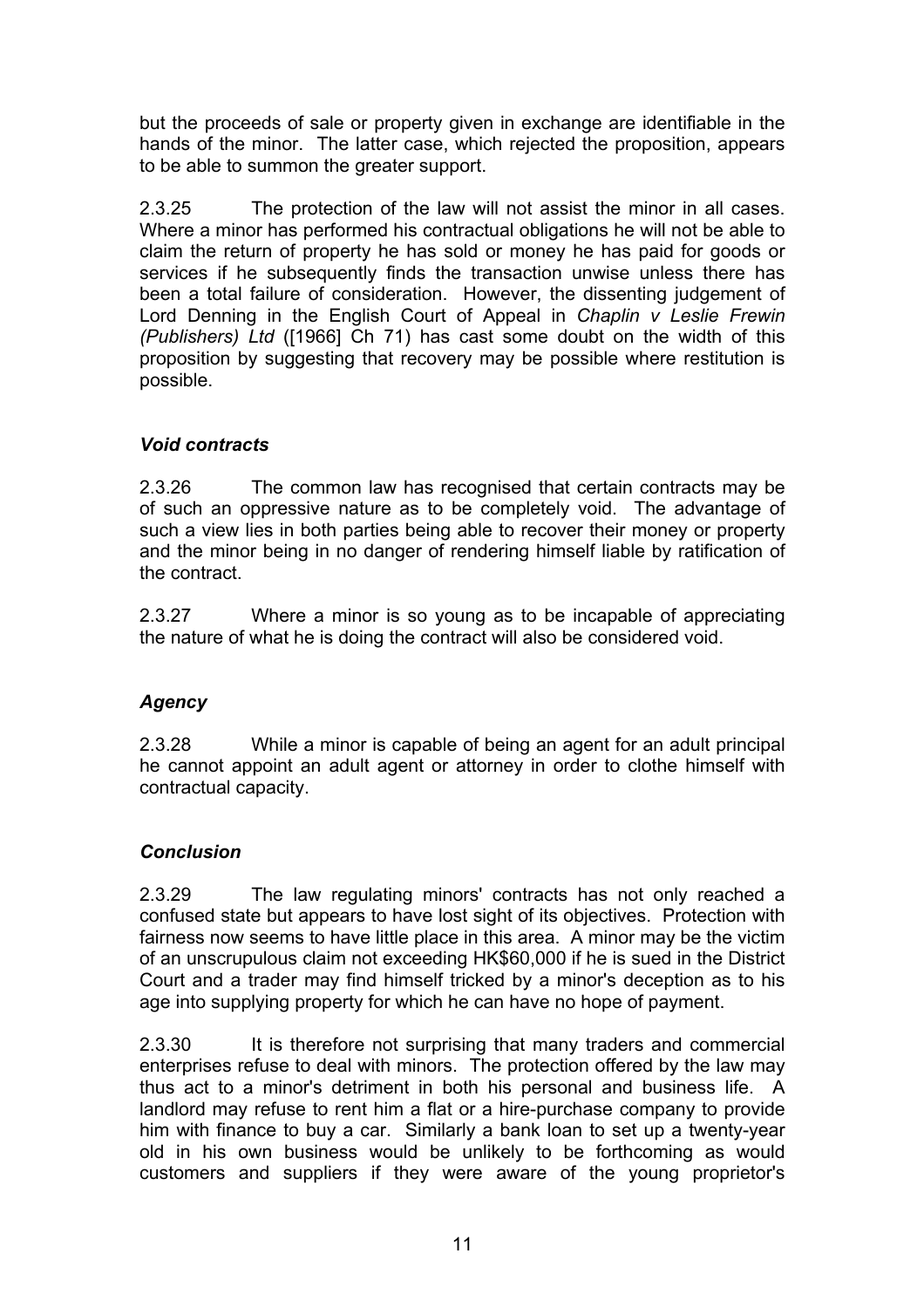incapacity.

2.3.31 The exclusion of a defence of minority in the District Court mitigates for traders the drawbacks of dealing with minors but so far as the minor is concerned, in the District Court his basic protection has gone and he must take his place amongst adults with only the limited consumer protection legislation available in Hong Kong to protect him against his own inexperience.

## **2.4 Banking**

2.4.1 While governed by general contractual principles, banking has attained a position of such importance in most individuals' lives that it merits separate consideration.

2.4.2 There is no legal objection to a minor opening a current, savings or other account so long as it is maintained in credit for by doing so he is merely depositing his property with another. However once an account slips into overdraft it is the bank that is supplying money to the minor and they will be unable to demand its return, unless a claim can be brought in the District **Court.** 

2.4.3 It is no doubt for this reason that banks in Hong Kong do not permit people under 21 years of age to open current accounts although savings accounts may be maintained by children as young as 12 years of age.

## *Cheques*

2.4.4 By section 22(1) of the Bills of Exchange Ordinance (Cap 19) the capacity to incur liability on a cheque is co-extensive with the capacity to contract. Even so, it is difficult to see when a minor can be made liable on a cheque. *In Re Soltykoff* ([1891] 1 QB 413) it was held that a minor could not be made liable on a cheque given in payment for necessaries: he could only be sued on the contract itself.

2.4.5 If a minor has drawn or endorsed a cheque which is beyond his capacity, then by section 22(2) of the Bills of Exchange Ordinance any other party to the cheque may be made liable by the holder.

#### *Guarantees*

2.4.6 An adult may frequently be asked to guarantee a minor's overdraft or other credit facility or indeed any other contractual obligation into which a minor seeks to enter. However the English Court in *Coutts & Co v Browns-Lecky* ([1946] 2 AE 207) have held that to incur liability the guarantor must take on a primary responsibility for the debt or obligation. A secondary liability as guarantor of the minor's unenforceable obligations cannot be sustained. However this case was decided under the Infants Relief Act 1874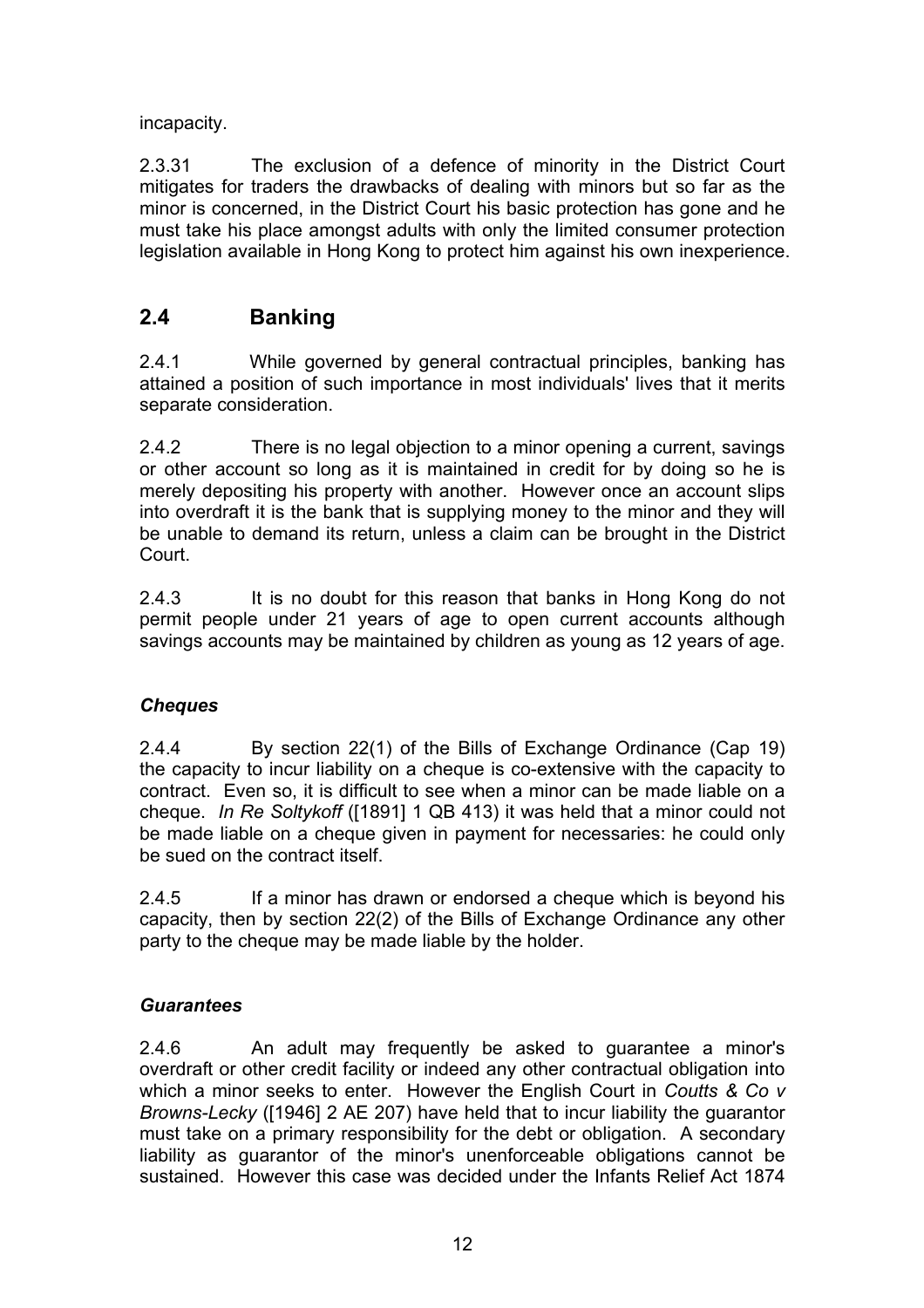which rendered the contract in question void. It might therefore be argued that a guarantee of a minor's obligations under a voidable contract should be enforceable prior to its repudiation, although it is only likely to be in such circumstances that the guarantee would be important.

## **2.5 Land and immovable property**

2.5.1 In Hong Kong there is no statutory prohibition on a minor holding an interest in land, as there is in England by virtue of section 1(6) Law of Property Act 1925. However, almost all land in Hong Kong is leasehold and as such is held on the basis of a contract either between the Crown and the Crown lessee or a landlord and his tenant. Issues of contractual incapacity therefore become relevant and inevitably colour the practical ability of a minor to acquire and deal with land. As previously mentioned, contracts affecting land, including leases and contracts to sell or purchase land, are binding on the minor until repudiated.

2.5.2 Further difficulties arise when a minor gives a discharge for money or property he receives. Even if a minor inherits land by will or on intestacy, the deceased's personal representatives may be reluctant to pass that land to the minor since they may be unable to rely solely on the minor's receipt of this gift to discharge them from their duties.

2.5.3 Section 25(1) of the Probate and Administration Ordinance (Cap. 10), ensures that there are always two administrators or a trust corporation appointed where the deceased has failed to appoint an executor and there is a minority interest, whether in land or other property. These administrators can then act as trustees of that property for the minor until he attains 21 years of age.

2.5.4 Further, under the powers given by section 69 of the Probate and Administration Ordinance, personal representatives can appoint at least two individuals or a trust corporation to act as trustees in their stead where the minor's interest in the estate is absolute.

2.5.5 In the New Territories, where land can pass to a successor without the need for a grant of probate or administration, the Land Officer is given power to appoint a trustee of land held by a minor (section 18 New Territories Ordinance (Cap 97)). This trustee is granted power to sell or otherwise dispose of the land on behalf of the minor.

## **2.6 Personal property**

2.6.1 The position is similar to that regarding land.

2.6.2 There is no statutory or common law provision prohibiting a minor from holding any particular type of property. A minor's contractual incapacity will limit a party's willingness to acquire from or sell to a minor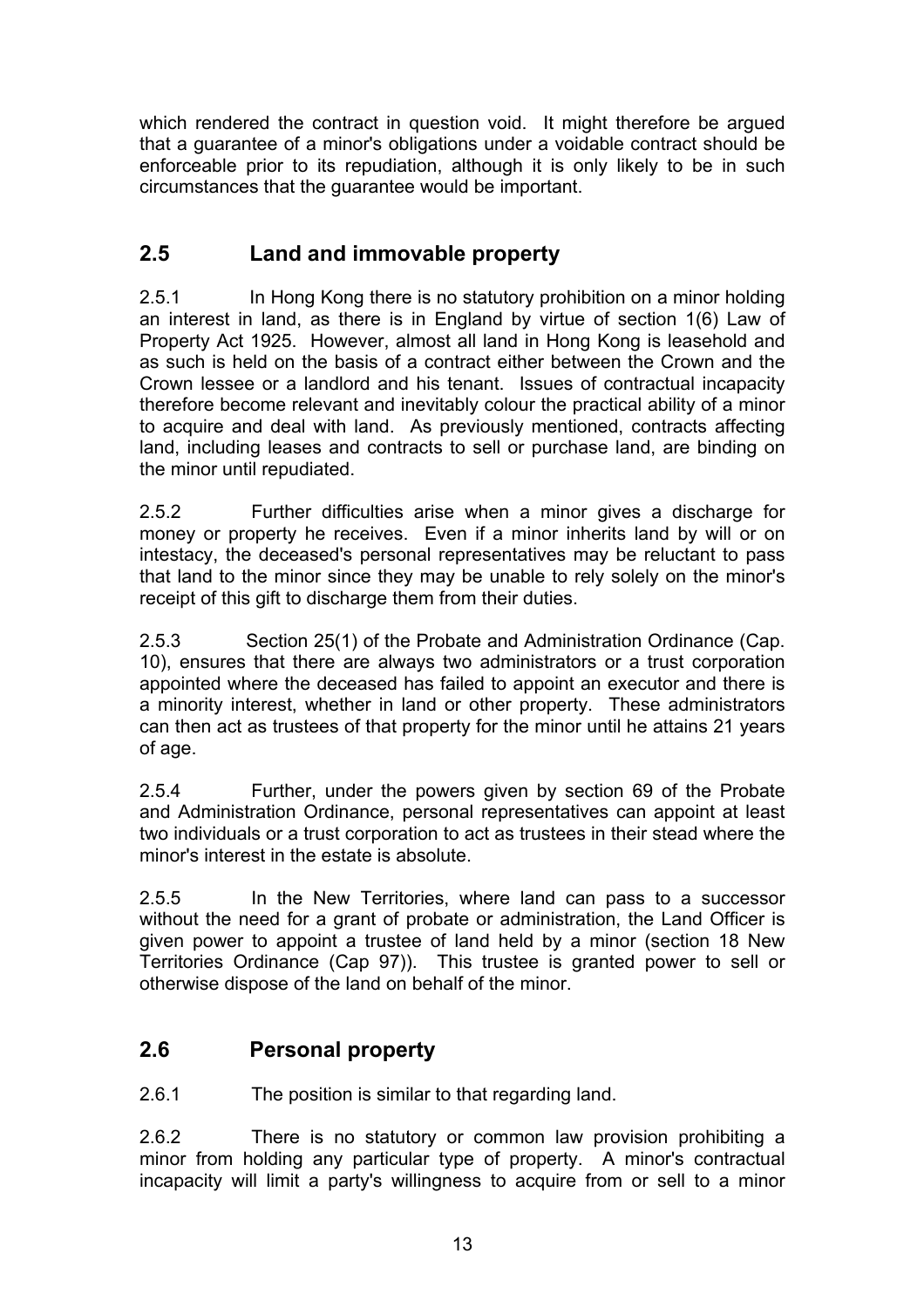assets of any value, other than on a "cash on delivery" basis. Again a minor may be clothed with capacity through the use of trustees to act on his behalf but there are many instances which do not warrant such trouble and expense.

2.6.3 A gift of property to a minor is irrevocable but a gift by a minor is revocable by him during minority or within a reasonable time of attaining majority.

2.6.4 The difficulties encountered by minors in holding property are perhaps greater where such property cannot be transferred by mere physical delivery but has to be transferred by specified means, for example money in a bank account, or shares. In addition, this type of property frequently enjoys incidental rights and liabilities which a minor may have difficulty in exercising, such as voting rights.

## **2.7 Trustees**

2.7.1 In England, a minor is prohibited from acting as a trustee by section 20 of the Law of Property Act 1925 but in Hong Kong there is no similar provision. Although a 20 year old may be considered competent to be entrusted with the affairs of others his inability to contract freely will make it difficult if not impossible for him to carry out his responsibilities as trustee.

2.7.2 Selection of a trustee is generally a matter for the choice and judgment of the settlor. It is arguable that he should be entitled to choose whom he thinks fit, minor or not, but there seems little point in sanctioning his appointment of someone who will be unable to discharge his duties however much he may want to do so.

2.7.3 Section 37 of the Trustee ordinance (Cap. 29) provides an escape from the dilemma of a minor trustee by allowing the appointment of a new trustee in place of a minor.

## **2.8 Personal representatives**

2.8.1 Though very similar to the post of a trustee the law prohibits a minor from being a personal representative. The difference perhaps arises from the fact that a personal representative may not always be chosen by the deceased. For instance, on an intestacy or on the death of a sole surviving executor, the law steps in and designates those responsible for the administration of the deceased's estate.

2.8.2 Section 39 of the Probate and Administration Ordinance (Cap. 10) and Rules 31 and 32 of the Non-Contentious Probate Rules (made under Cap. 10) make provision for instances where a minor may be entitled to a grant. If a minor is appointed as executor with others a grant may be made to the other executors with power reserved for the minor to take a further grant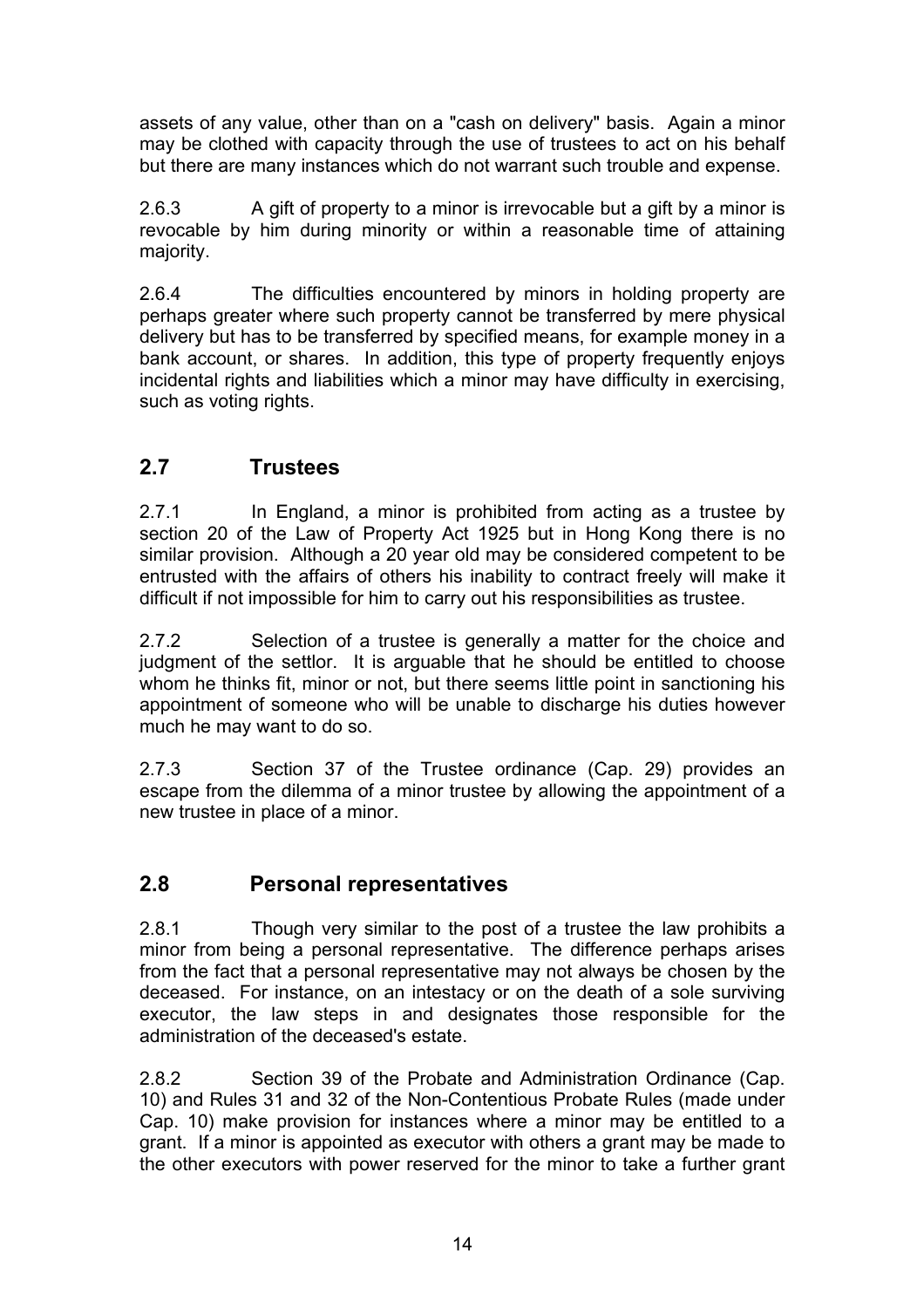when he attains full age. If the minor is the sole executor, then probate may be granted to his guardian on his behalf or, if he has no interest in the residuary estate, to the residuary beneficiary under the will for the use and benefit of that minor executor. Where a minor is otherwise entitled to apply for a grant then the grant may be made for his use and benefit to his parents or guardian to a person nominated by the Registrar or, if the minor is over 16 years old, to a person nominated by him.

## **2.9 Wills**

2.9.1 Though a minor can dispose of property by way of gift during his life time his power to give property away on his death is restricted by section 4 of the Wills Ordinance (Cap. 30).

2.9.2 No minor can make a valid will, with one exception. That exception, found in section 6 of the Wills Ordinance, is an historical inheritance from the English law and relates to servicemen on actual military service or seamen at sea who may make a will while still under 21 years of age and without the formalities laid down by the Wills Ordinance.

2.9.3 There can be few subject to Hong Kong law who can qualify as servicemen on actual military service but the exception for seamen must have far reaching applications particularly as 'at sea' has been given a wide interpretation by the courts. No doubt the exception arose when servicemen and seamen were particularly exposed to danger, but there are many jobs now which carry similar dangers. Indeed it could be said that driving down the Tuen Mun highway in a motorcar is as dangerous as crossing the Pacific in an oil tanker.

2.9.4 The object in setting testamentary capacity should not be diluted by an exposure to danger but by an appreciation of the effect of making a will. Such appreciation may have no relation to contractual capacity for it is not the minor who is in need of protection in this area but those whom the law deems entitled on his intestacy.

2.9.5 The dictates of the law, while made with a view to benefiting an intestate's dependents, cannot always reflect the intestate's wishes or take into account his individual circumstances in best providing for those dependents. The situation is likely to be most pertinent with married minors where a minor may wish to solely benefit his spouse at the expense of his parents.

2.9.6 While a serviceman or seaman who is under 21 years of age may make or revoke a will, it should be noted that if he loses that privilege by leaving the service or returning to shore he cannot revoke a privileged will whilst he is still a minor.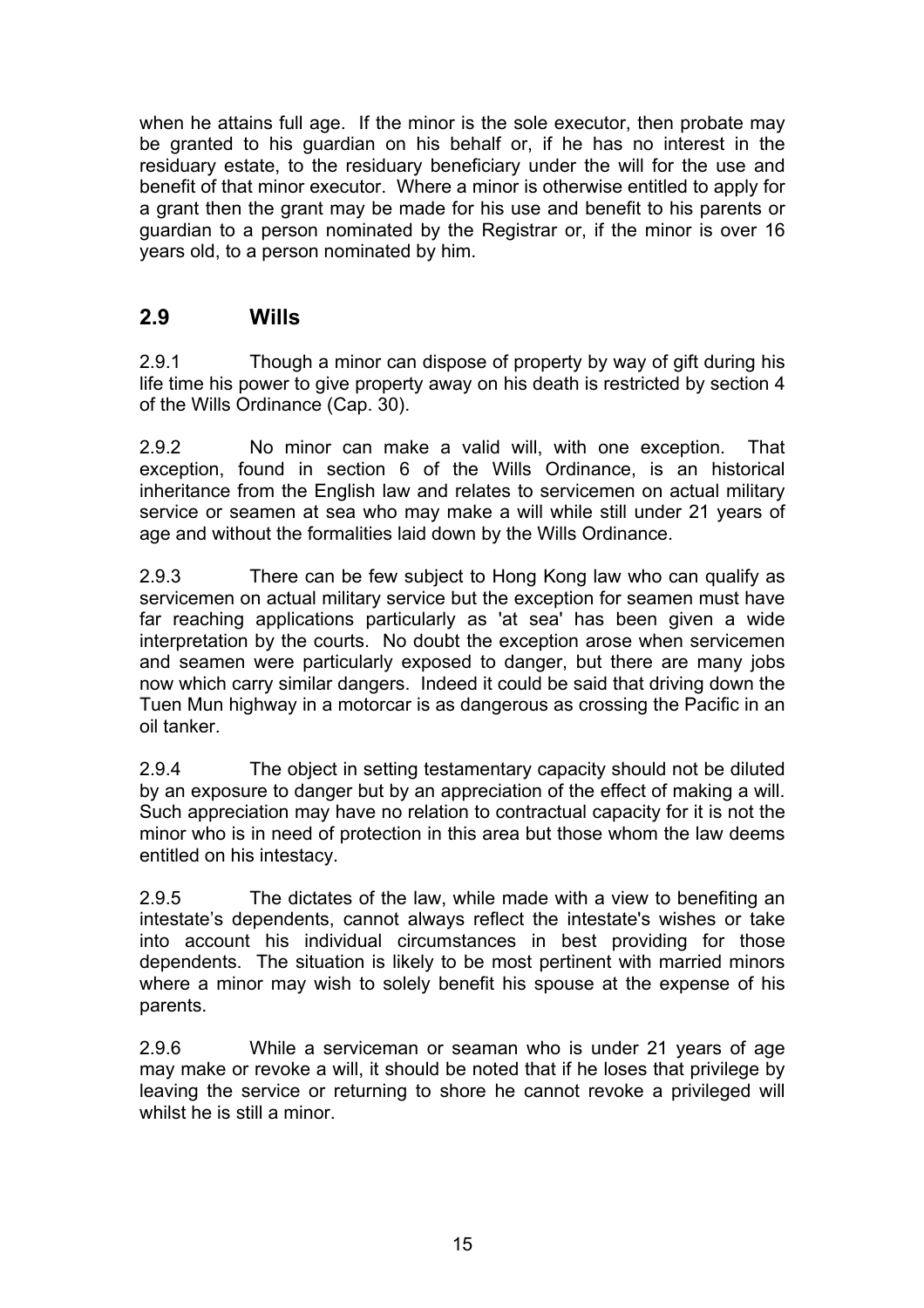## **Contracts and property law**   $\_$

## **3.1 Present situation : protection is the basis**

3.1.1 The present law has already been examined in Chapter 2 and only the main points are outlined in this Chapter as an introduction to the Commission's recommendations.

3.1.2 The law treats minors in a paternal and protective manner. It seeks to protect minors against the possibility of people exploiting their inexperience. The means by which the law seeks to exercise this protection is to render a contract made with a minor unenforceable against the minor, although it remains binding on the other party.

3.1.3 There are exceptions. The main exception is the contract for necessaries.

3.1.4 Contracts dealing with company shares, land, marriage settlements and partnerships form special categories on the basis that they are of a continuing or permanent nature. These contracts are recognised as binding on a minor until repudiated by him either during minority or within a reasonable time of attaining majority.

3.1.5 Employment contracts are also exempted from the nonenforceability concept if their terms are reasonable.

3.1.6. Another major exception to the non-enforceability rule is found in Section 46 of the District Court Ordinance (Cap. 336). This section provides that 'no person shall by reason of his not having attained the full age of 21 years be exempted from liability for any debt damages or demand within the jurisdiction of the court …..". The financial jurisdiction is limited to claims not exceeding \$60,000. With the advent of a Small Claims Tribunal and the continued existence of a Supreme Court jurisdiction, neither of which have a similar exemption, this provision is an anomaly.

3.1.7 Another example of a statutory exemption is Section 17 of the Credit Unions Ordinance (Cap. 119) which is similar in effect to Section 46 of the District Court Ordinance. **This provision however appears to be well founded in principle and should be retained.** It is there to encourage savings and financial transactions by young people who would otherwise be handicapped by the protection offered by the law. In practice minors who wish to borrow from a financial institution must have a guarantor. This is a reasonable requirement as otherwise the minor may refuse to repay the advance and may raise the defence of being a minor. By removing this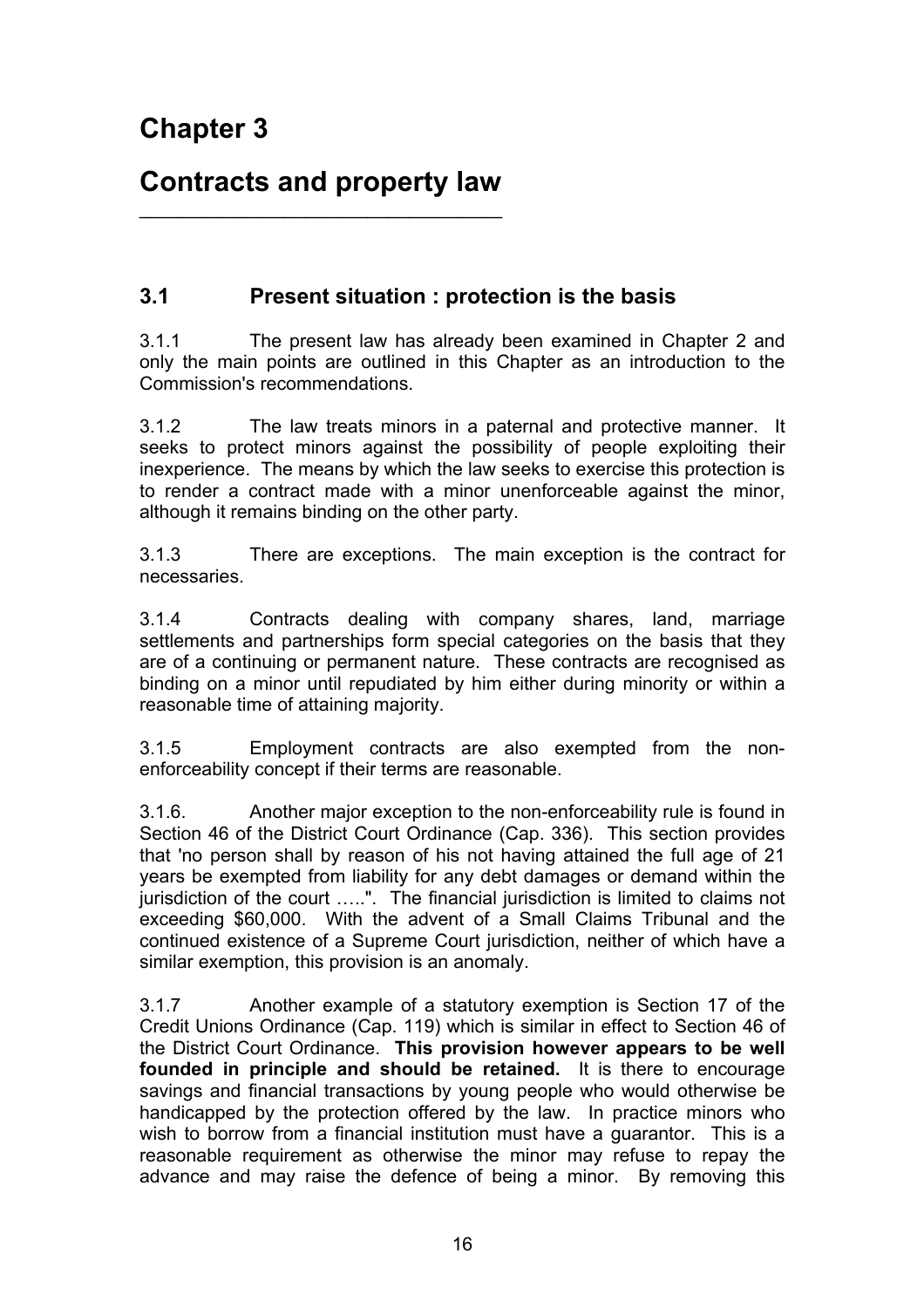defence in this class of transaction the legislature has recognised that in the limited area of credit union activities, minors who are acceptable risks to the credit union should be able to enter into contracts without the need to have special protection under the law.

3.1.8 The protection offered by the law often acts unfairly. While a minor may avoid onerous commitments which, due to his lack of maturity, he has entered into but found beyond his means, he may also escape his obligations under a contract which is entirely reasonable, leaving the other party with no remedy. Accordingly traders and other businessmen often will not transact business with minors for fear that they will be left with no recourse if the minor refuses to pay for the goods or services supplied.

3.1.9 The common principle behind the legal restrictions placed on persons dealing with minors in the areas of contract and property law is the protection of the minor. The actual rules differ but the principle of protection is the common feature.

## **3.2 Acquisition and disposal of property - the law at present**

3.2.1 While a minor may hold both movable and immovable property in his own right in Hong Kong, difficulties arise in the acquisition and disposal of property by a minor due to his contractual incapacity.

3.2.2 One of the primary reasons why the Court of Chancery in England created the trust was to overcome this disability. By the appointment of a trustee to hold property on behalf of a minor or other legally disabled person, the acquisition and disposal of property, whether movable or immovable, was removed from an area of doubt into an area of certainty.

3.2.3 The Legislature in Hong Kong has recognized the problem in certain areas. Section 18 of the New Territories Ordinance (Cap. 97) empowers the Land Officer to appoint a trustee where a minor holds land falling within the application of that Ordinance. There is no similar direct provision relating to urban land. In addition, an application may be made to the court under the Trustee Ordinance (Cap. 29) for a vesting order in limited circumstances.

3.2.4 Section 25 of the Probate and Administration Ordinance (Cap. 10) ensures that there are always two administrators or a trust corporation appointed as personal representatives, where there is a minority interest and the testator has failed to appoint an executor willing to administer his estate. The two administrators (or the trust corporation) act as trustees of the minor's interest in the estate until he is 21 years of age. Further, section 69 of the same Ordinance provides that personal representatives who wish to divest themselves of this responsibility must appoint at least two individuals or a trust corporation to act as trustees in their stead where the minor's interest is absolute.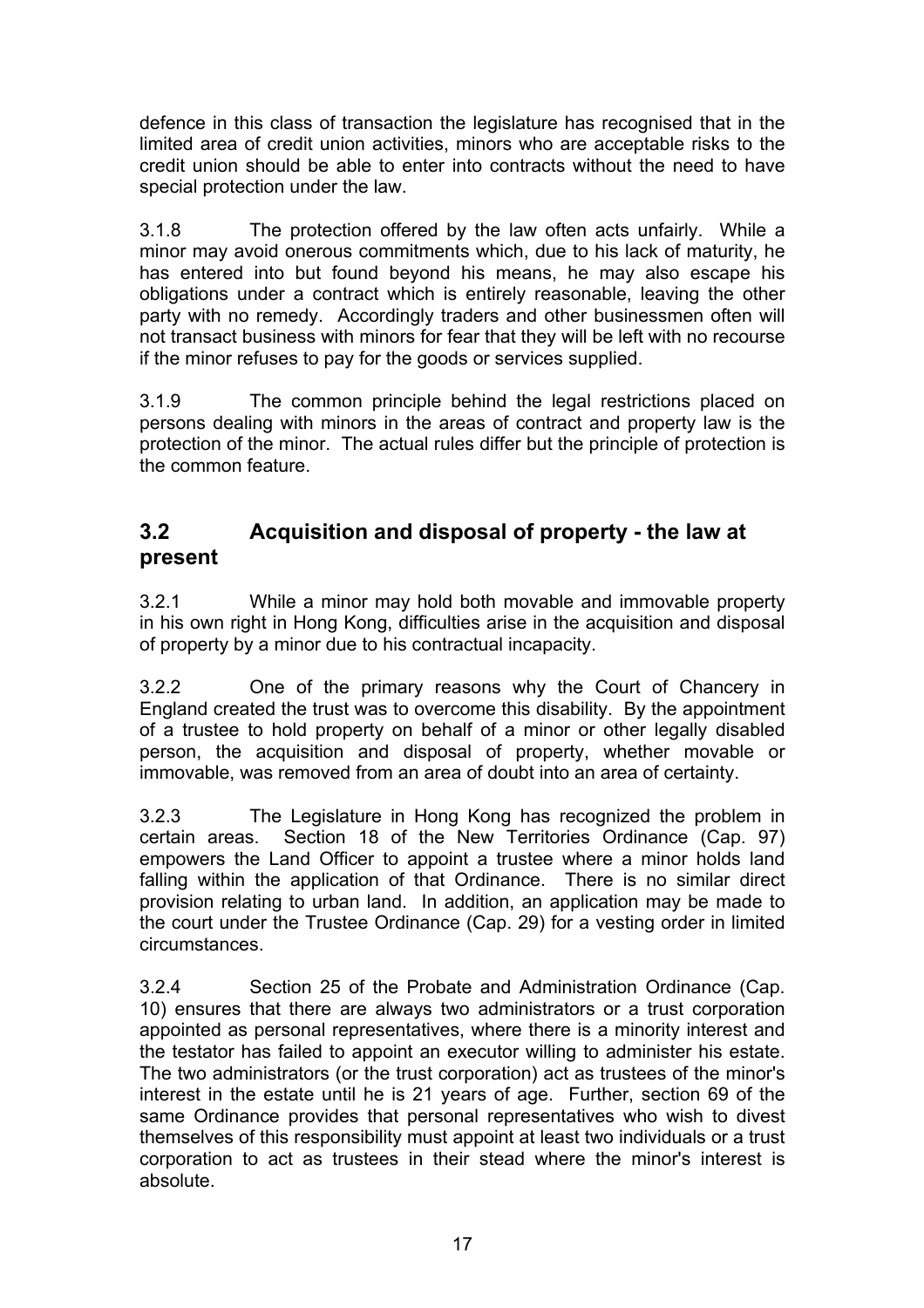## **3.3 Ownership of property : the present situation**

3.3.1 As the acquisition of property commonly arises out of contracts, minors do not normally accumulate large amounts of valuable property. If however a minor does acquire property, there is no restriction on him owning or holding it, whether it be movable or immovable property. However, since nearly all land in Hong Kong is leasehold, and thus based on a contract either between the Crown and the landowner or between the landlord and his tenant, issues of contractual capacity are relevant to the holding of that lease.

## **3.4 English Law Commission**

3.4.1 It has been suggested in England (Working Paper No. 81, The Law Commission, London) that a person should be able to enter into contracts without restriction at the age of 16 years. The Commission considered the concept but noted that some of the consumer protection legislation that applied in the English situation did not apply in Hong Kong. The basis for the English proposition relied on, among other matters, the protection offered by that legislation. That legislation includes the Consumer Credit Act 1974, Hire Purchase Act 1964, Unfair Contract Terms Act 1977, Supply of Goods (Implied Terms) Act 1973 and some of the provisions of the Employment Protection Acts. None of this legislation has any direct Hong Kong equivalent. **The Commission does not support a reduction of age to 16 years for contractual capacity for young persons in Hong Kong.**

## **3.5 Survey results**

3.5.1 The questionnaire which formed the basis for the survey contained five questions about contracts, property and wills. Two of the questions related to entering into "everyday" contracts and holding "everyday" property, while two related to contracts which were of a longer term and to holding property generally, thought to be of a more substantial nature. The remaining question related to wills. The results showed that a majority favoured persons of 18 years and younger having the right to deal freely with "everyday" matters. The figures for the longer term transactions showed an equal division of opinion over lowering or not lowering the age. The Commission considers that it is inadvisable for practical purposes to have separate ages for different types of transactions.

## **3.6 Section 46 District Court Ordinance (Cap. 336)**

3.6.1 The law relating to minors' contracts. The main Sub-committee did not consider in detail the law relating to minors' contracts. This topic was dealt with by a separate Sub-committee and recommendations for change are set out in paragraph 3.8.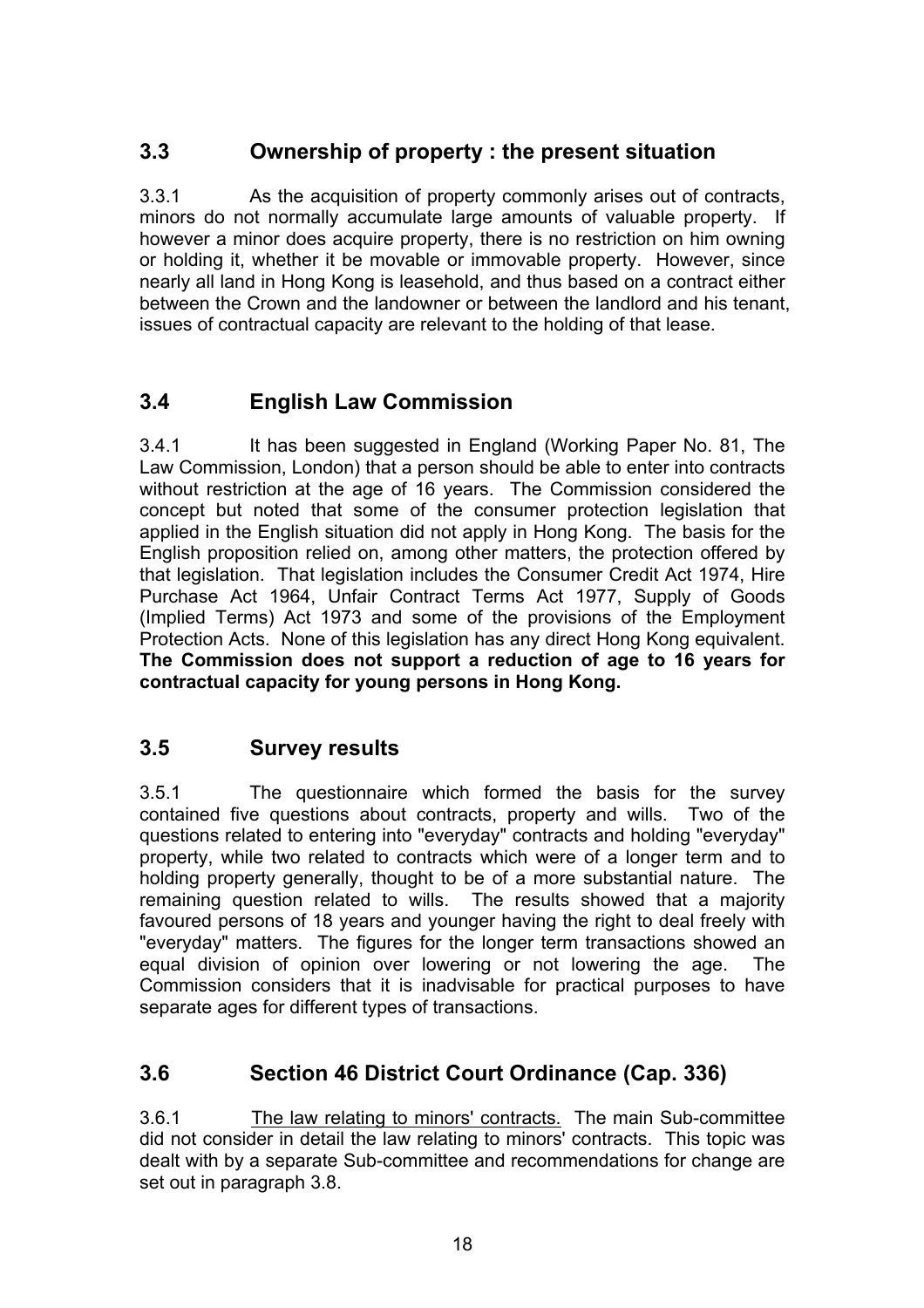3.6.2 In considering the question of protection of minors the Commission found difficulty in the anomaly created by section 46 of the District Court Ordinance (Cap. 336)(referred to at Paras. 2.3.10 - 2.3.13 and 3.1.6). This section removes the defence of "being a minor" in actions brought in the District Court. The section can be traced back to 1845 when an ordinance established a summary jurisdiction in the Supreme Court of Hong Kong. Unfortunately little comment can be found in histories or legal texts which is of assistance in discovering the reasoning behind the initial move to exempt certain contracts on the basis of the court's jurisdiction. When the 1845 Ordinance was enacted, it included a provision that no person was exempted from being sued in the Supreme Court exercising summary jurisdiction by reason of not having attained the age of 21, if the amount involved did not exceed \$100. It is assumed that this provision was inserted because it applied only to debts of minors not exceeding \$100, and it was considered undesirable to complicate a case where such a trifling sum was involved. The position today is very different for the minority defence is not available in respect of debts sued for in the District Court not exceeding \$60,000.

3.6.3 While there may be areas where there is a sound reason for an exemption, the Commission can see no good reason to maintain the "blanket" exemption of actions brought before a specific court on the sole basis that the action is brought in that court.

## **3.7 Recommendations**

#### 3.7.1 **The Commission recommends that section 46 of the District Court Ordinance (Cap. 336) be repealed.**

3.7.2 The Commission considers that the age at which contracts may be freely entered into and at which property may be held and freely disposed of should be the same. From the study mentioned in paragraph 1.3.4 it would seem that at 18 years of age almost two-thirds of young people are no longer in school or post-school educational institutions. It is presumed that they are working and have a degree of financial independence. With this independence they should have the right to be free of the "protection" of the law, a protection which can be as much a hindrance as an aid. **The Commission recommends that for the purposes of liability at law under contract a person should normally be fully liable at 18 years of age.** 

## **3.8 Connected matters on minors' contracts and recommendations**

3.8.1 The Commission has considered the English Law Commission's "Law of Minors' Contracts" Report (Number 134) and has particularly considered whether any connected changes are necessary or desirable in Hong Kong flowing from the Commission's existing recommendations on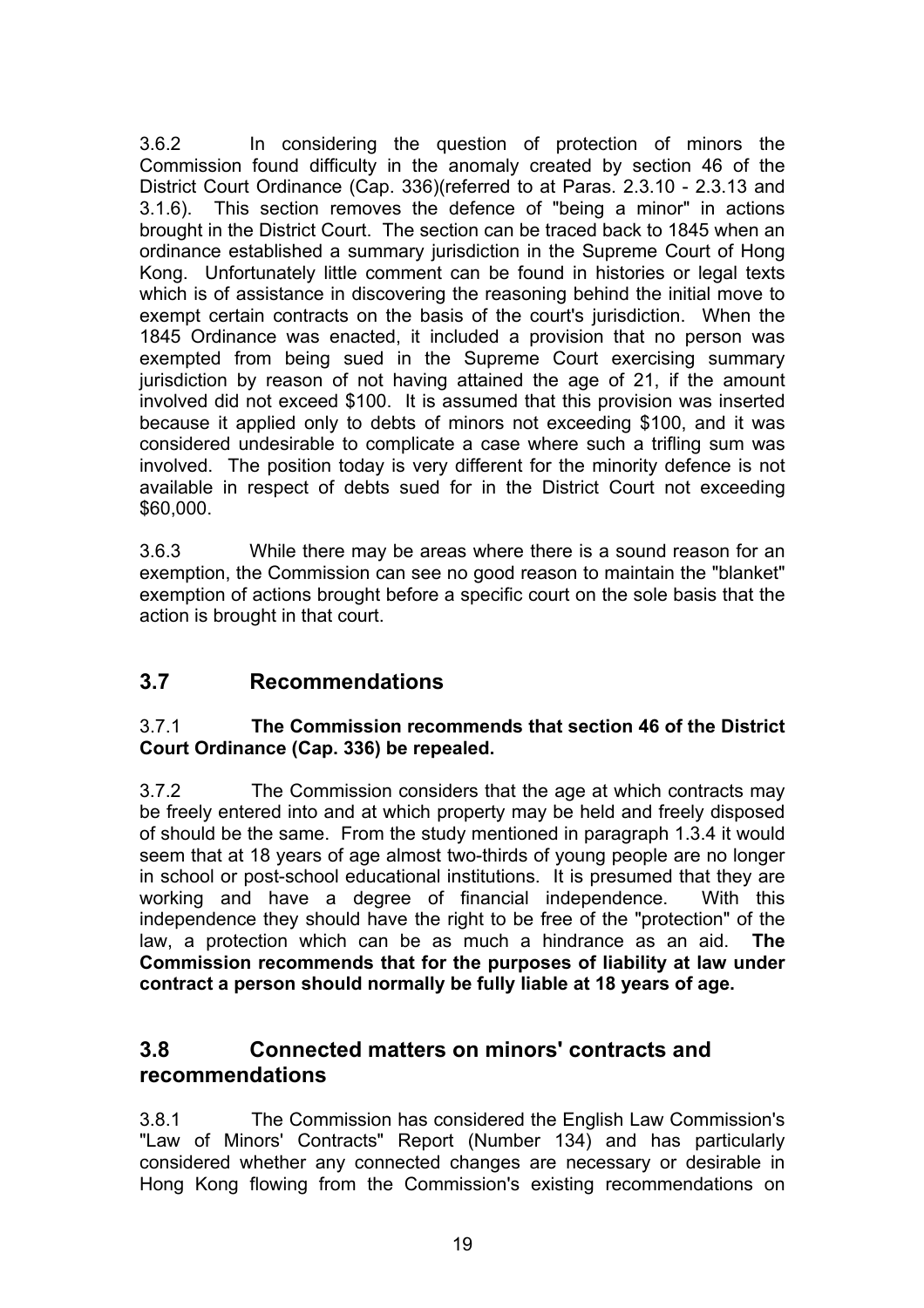contract. Some connected changes are desirable.

3.8.2 **The Commission recommends that the law of minors' contracts should not be codified.** The Commission noted in this respect that the English Law Commission in its Report (at para. 3.4) had also considered but rejected the idea of codification of this branch of the law.

3.8.3 **The Commission recommends that the law governing minors' contracts should continue to be based on the principle of "qualified unenforceability".**

3.8.4 **The Commission recommends that any new legislation on minors' contracts should be confined to the few aspects of the existing law which are likely, in practice, to cause difficulties or to lead to injustice.**

3.8.5 **Guarantees**. The present law concerning guarantees of a minor's contractual obligation can lead to injustice. **The Commission recommends that the common law rules be displaced by a statutory provision, to the following effect**:-

*"Where a guarantee is given in respect of an obligation of a party to a contract and the obligation is unenforceable against the party, or the part repudiates the contract, because he was a minor when he entered into the contract, the guarantee shall not for that reason alone be unenforceable against the guarantor."* 

3.8.6 **Sale of property or goods to a minor.** The present law whereby a contract for the sale of property or goods to a minor can be totally unenforceable against the minor can also lead to injustice. As the law stands, in some cases, a dishonest minor can obtain goods under a contract and can refuse to pay for them. As the contract is unenforceable the supplier is unable to sue for the return of the goods or for the payment of any price even if it was a reasonable price. The Commission considers that while a minor generally should not be liable for damages under a contract and should have some protection, a minor should not be in a position to take an unfair advantage of his position at law (see paras. 2.3.29, 2.3.30 and 3.1.8). **The Commission recommends that the common law rules be displaced by a statutory provision to the following effect :-**

*"Where a person (the supplier) has entered into a contract with a minor and the contract is unenforceable against the minor (or he repudiates it) because he was a minor when the contract was made, the court may, if it is equitable and just to do so, require the minor to transfer to the supplier any property acquired by the minor under the contract, or any property representing it."* 

**This recommendation should not prejudice any other remedy available to the supplier.**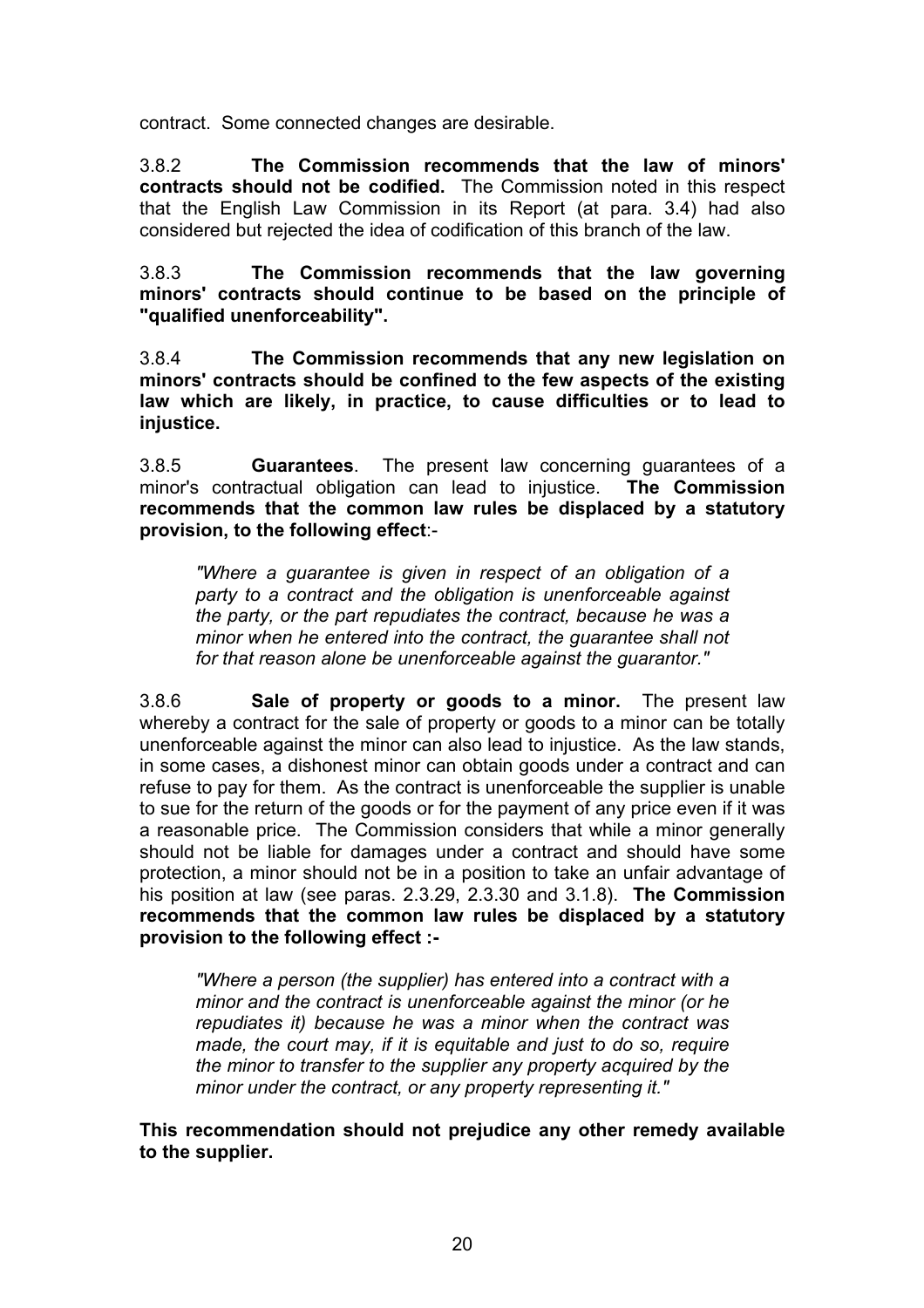3.8.7 **The reforms suggested above (paras. 3.8.5 and 3.8.6) should not apply to contracts entered into before the commencement of the amended law.**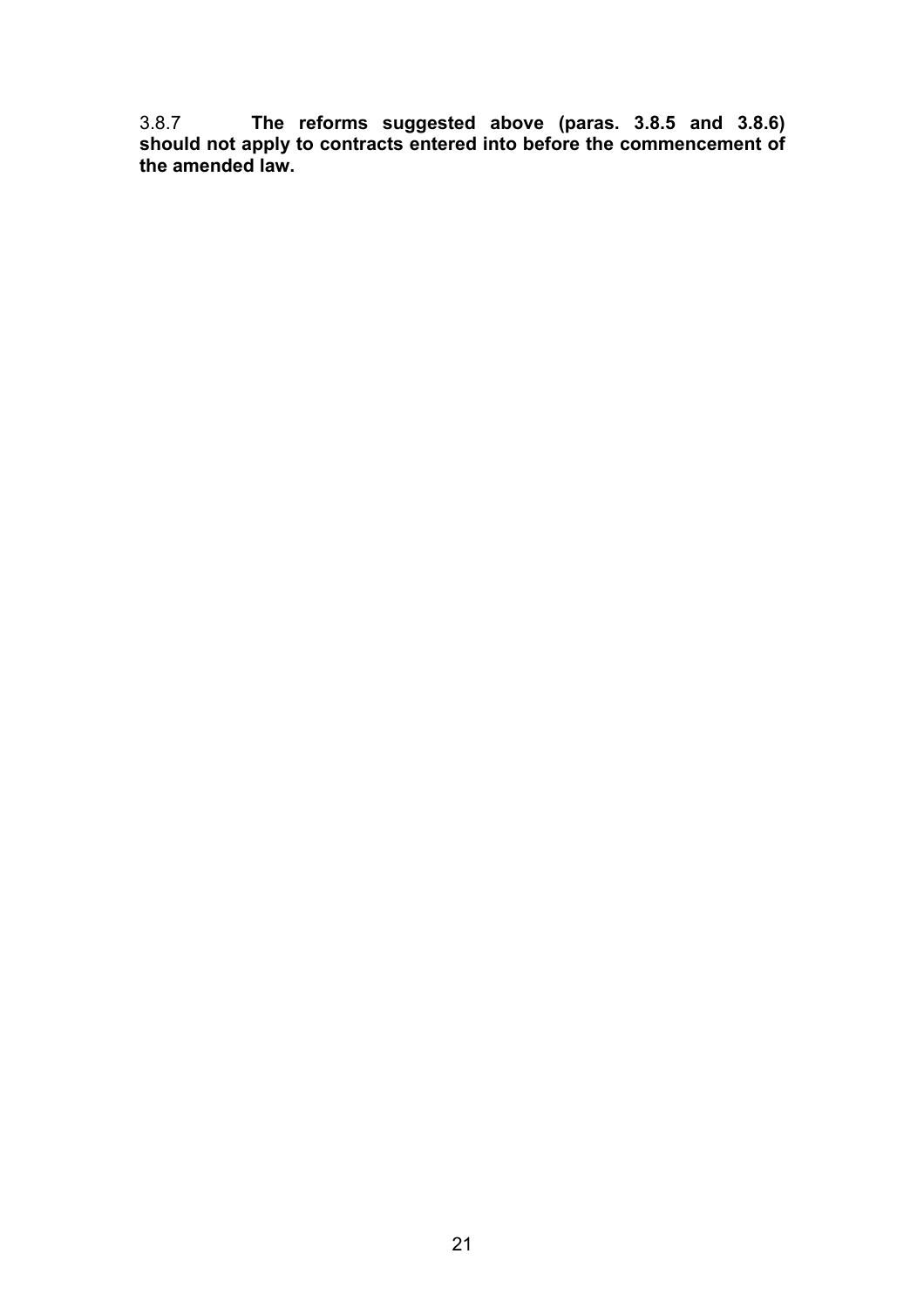# **Chapter 4**

# **Wills, trustees and personal Representatives**

\_\_\_\_\_\_\_\_\_\_\_\_\_\_\_\_\_\_\_\_\_\_\_\_\_\_\_\_\_\_\_\_\_\_\_\_

## **4.1 The law at present : the main points**

4.1.1 The Wills Ordinance (Cap. 30) provides that for a will to be valid the person signing the will must be at least 21 years of age at the date of signing. There are two categories of persons who may make wills under that age namely seamen while at sea and military personnel on active duty (see paras. 2.9.1 - 2.9.6).

4.1.2 **Trustees and personal representatives :** There is no restriction on a minor acting as a trustee but due to his contractual incapacity a minor is an unrealistic choice as a trustee. Section 37 of the Trustee Ordinance (Cap. 29) provides an escape from the dilemma of a minor trustee by allowing the appointment of a new trustee in place of a minor (see paras. 2.7.1 - 2.7.3 and 3.2.3).

4.1.3 The Probate and Administration Ordinance (Cap 10) prohibits a minor from acting as a personal representative and makes provision for alternative persons to become personal representatives where a minor is appointed an executor or would otherwise be entitled to take out a grant of representation (see paras. 2.5.3 - 2.5.4, 2.8.1 - 2.8.2 and 3.2.4).

## **4.2 Recommendations**

4.2.1 As wills are concerned with the disposition of property on death, the Commission feels that the age at which a person is able to make a valid will should be the same as the age at which he may freely deal with his property during his lifetime. **Accordingly the Commission recommends that the law be amended to allow a person who has attained the age of 18 years to make a valid will.** 

4.2.2 As a result the Commission can see no reason to restrict a person who has attained the age of 18 years from carrying out the duties of an executor or administrator of the estate of a deceased person or of a trustee under a trust. Subject to the manner in which any amendment is made generally with respect to the word "infant" (see paras. 14.4.1 - 14.4.2 and 15.15.1 post), **the Commission recommends** that -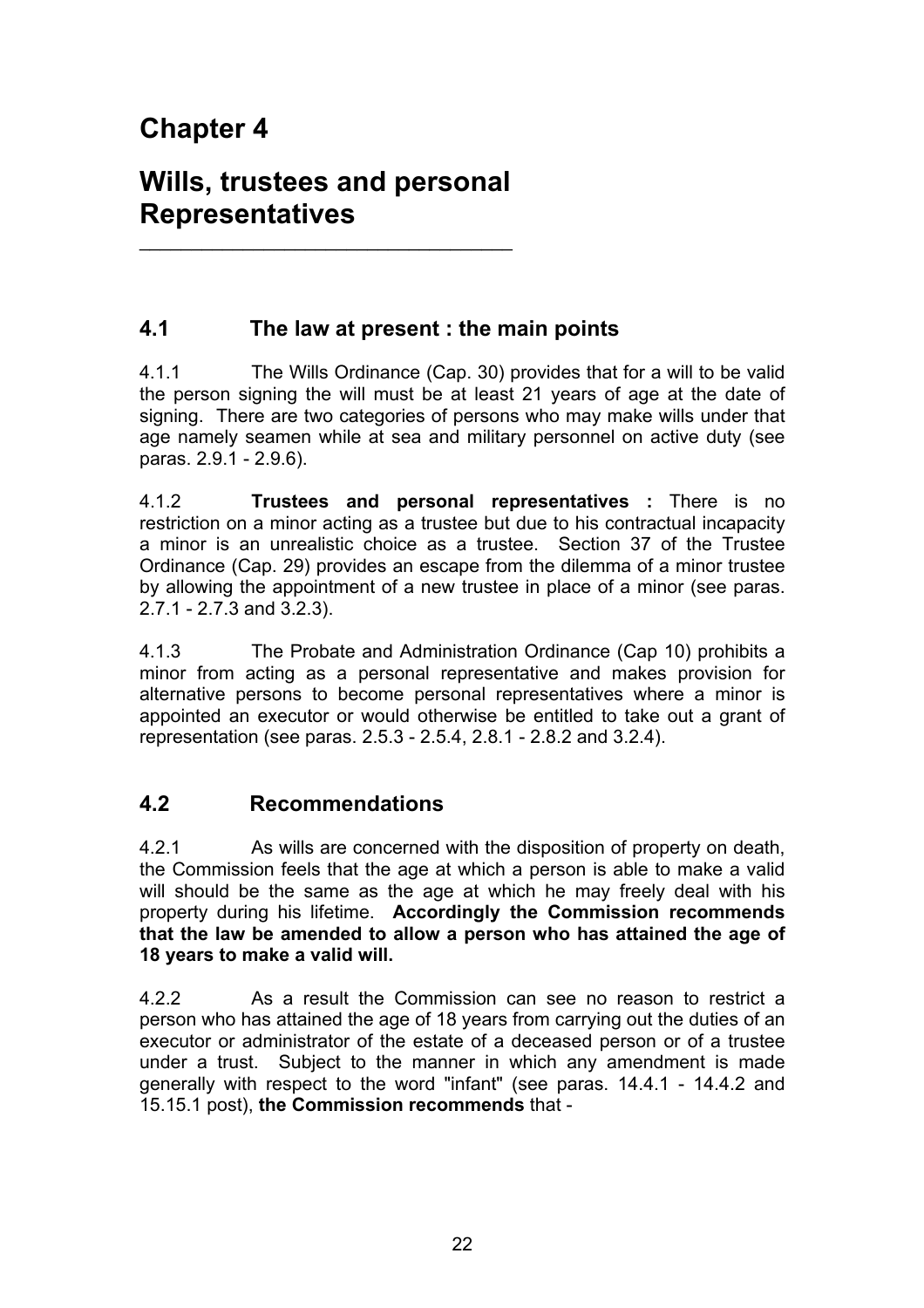- **(a) section 39 of the Probate & Administration Ordinance (Cap. 10) and rules 31 and 32 of the Non-Contentious Probate Rules be amended to allow a person to be a personal representative at the age of 18 years.**
- **(b) the Trustee Ordinance (Cap. 29) be amended to permit a person who has attained the age of 18 years to be a sole trustee.**

4.2.3 It is noted that very few, if any, trustees are presently appointed at the age of 21 years. It is suspected that even fewer will be appointed at 18 years of age. However the Commission makes this recommendation for the sake of uniformity.

4.2.4 The Commission wishes to record the dissenting view of one Commission member so far as the recommendations in paragraph 4.2.2 relate to acting as personal representative or sole trustee. A distinction was drawn by the dissenting member as to capacity to deal with one's own property or estate and being permitted to be responsible for the property or estate of others, particularly where the interests of other young persons were involved. The dissenting member considered that 21 years was the minimum age at which such responsibilities should be permitted to be assumed.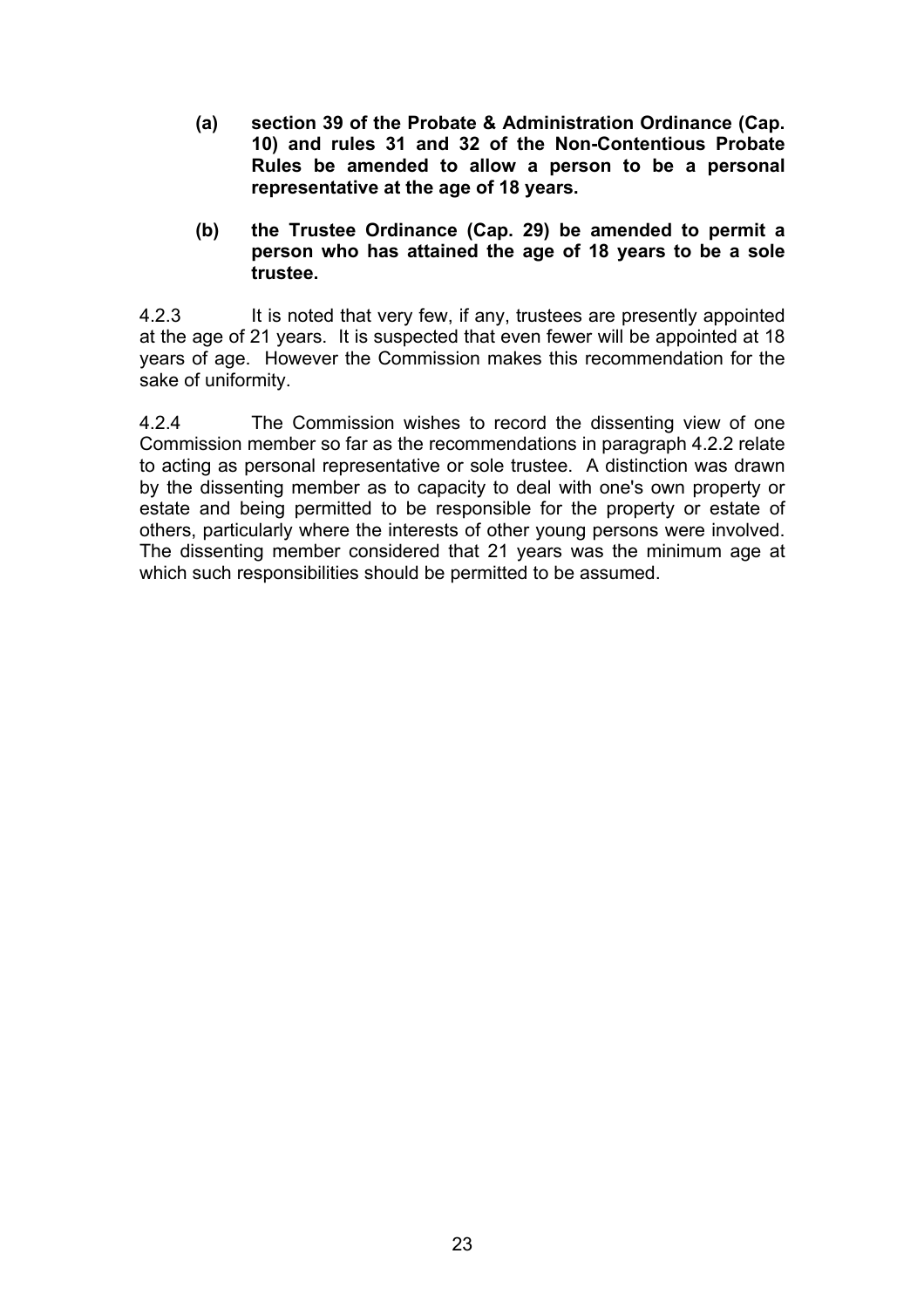# **Chapter 5**

# **Medical law: Consent to surgical, medical and dental treatment**

 $\overline{\phantom{a}}$  , and the set of the set of the set of the set of the set of the set of the set of the set of the set of the set of the set of the set of the set of the set of the set of the set of the set of the set of the s

## **5.1 The law at present**

5.1.1 A medical practitioner requires the consent of a conscious patient before rendering treatment or examining a patient so as to avoid the risk of an action for battery or trespass to the person.

5.1.2 What is consent? Consent is permission to carry out the treatment which a medical practitioner has advised. In serious cases, the treatment is often undertaken with the advice of more than one doctor.

5.1.3 Consent is not a request for medical treatment, nor is it a demand which can be enforced. By giving consent, a patient does not relieve a doctor of his duty of care to the patient to carry out his professional activity with an appropriate degree of skill. Consent by a patient does not present a bar to an action in negligence. Even if a written consent is so worded that it expresses or infers a waiver of liability on the part of the doctor, he will still be liable for his negligent acts.

5.1.4 How is age relevant? Where a person is below an age at which he can understand the nature of the procedure to which he is consenting or the consequences of the consent, the person cannot alone consent. In these cases the person or persons who have guardianship of the patient may give consent. In most cases parents have joint guardianship so either may consent. A person who is not a parent but who has custody of a patient may consent. An appointed guardian may also consent.

5.1.5 In the case of emergencies, where it is necessary to administer treatment, including emergency surgery, in order to save life or prevent serious injury to health, consent is not necessary. It is stated in the Latey Committee Report -

*"It is clear that in cases of emergency or, unconsciousness all considerations regarding consent will be set aside and doctors will do whatever is necessary to save the life of a patient (infant or adult), to save him from permanent disability or from unnecessary pain and suffering. In this they can only be guided by their professional conscience, and will be acting as agents of necessity." (Report of the Committee on the Age of Majority; 1967, London, Cmnd 3342 at para. 475, page 116).*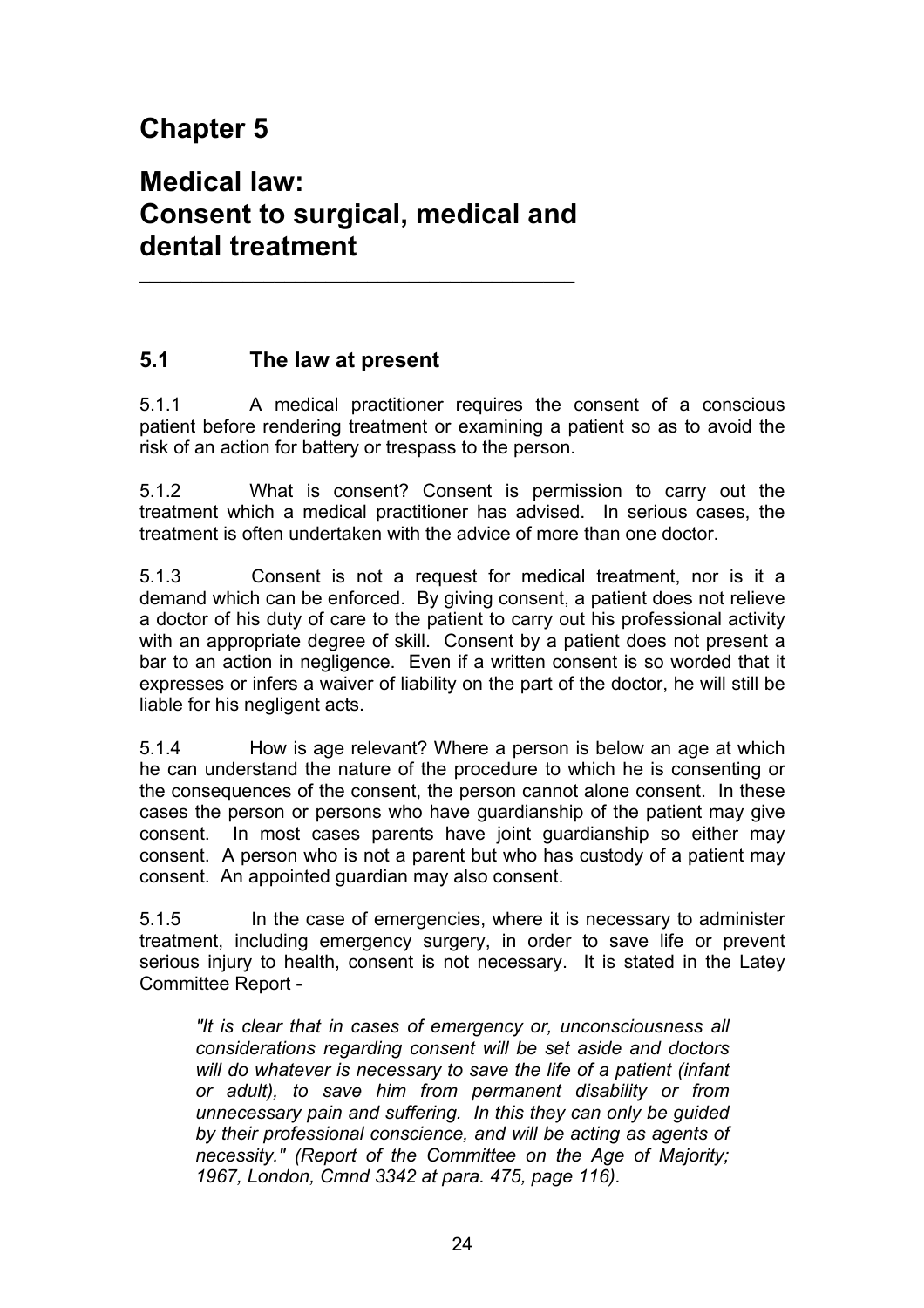5.1.6 Is there any reason for bringing an action for battery or trespass to the person rather than for negligence? Clerk and Lindsell on Tort (15th Ed. at para. 14-79 page 697) state "Apart from any special damages alleged and proved, e.g. medical expenses, damages are at large. Where liberty has been interfered with, damages are given to vindicate the plaintiff's rights even though no pecuniary damage has been suffered. The time, place and manner of the trespass and the conduct of the defendant may be taken into account and the court may award aggravated damages on these grounds".

5.1.7 Although the law of negligence has been greatly developed, plaintiffs still chose to frame their actions in battery rather than negligence because the battery action greatly favours the plaintiff. There is the question of who bears the burden of proof. In negligence, the burden of proving lack of consent lies on the plaintiff, whereas for battery the plaintiff need only establish the harmful contact, and the defendant must then establish consent as a defence. Nor is battery concerned with the nebulous concept of reasonableness. Were the plaintiff to bring the action in negligence, it would be necessary to show that in providing the information leading to the consent the doctor had fallen below the standard of the reasonable doctor. This can be a considerable hurdle. In the battery action however, the plaintiff need only establish the objective fact of the battery, for battery is not concerned with standards of care.

5.1.8 Yet another advantage of the battery action to the plaintiff is that battery does not require proof of damage, for battery is actionable per se. While in negligence the value of the damage suffered must be proved, in battery and trespass to the person cases, damages can be awarded even if no measurable injury is suffered. The award of damages may be given in favour of the patient to recognise that interference arising from the battery or trespass has taken place.

5.1.9 Where there has been a failure to warn of risks of which the patient only becomes aware after the surgery, the patient can recover in battery for any humiliation, loss of dignity, frustration or concern he might suffer at finding he has undergone such risk. Negligence of course, requires proof of damage before it becomes actionable.

5.1.10 The fact that negligence requires proof of damage leads to yet a greater difficulty; that of establishing that the doctor's failure to disclose actually caused the plaintiff's damage. If the action is to be brought in negligence the wrongful act must be considered to be not the medical treatment itself but the failure to give sufficient information. Thus to establish causation the plaintiff must show that if sufficient information had been provided, consent would have been refused and thus the damage would not have been suffered. In practice this could be difficult, particularly in cases of emergency treatment where the risks might well have been worth taking. Such problems do not arise if battery is the cause of action because in battery the wrongful act is not the failure to given information, but rather the contact itself, unacccompanied by proper consent. The plaintiff need only establish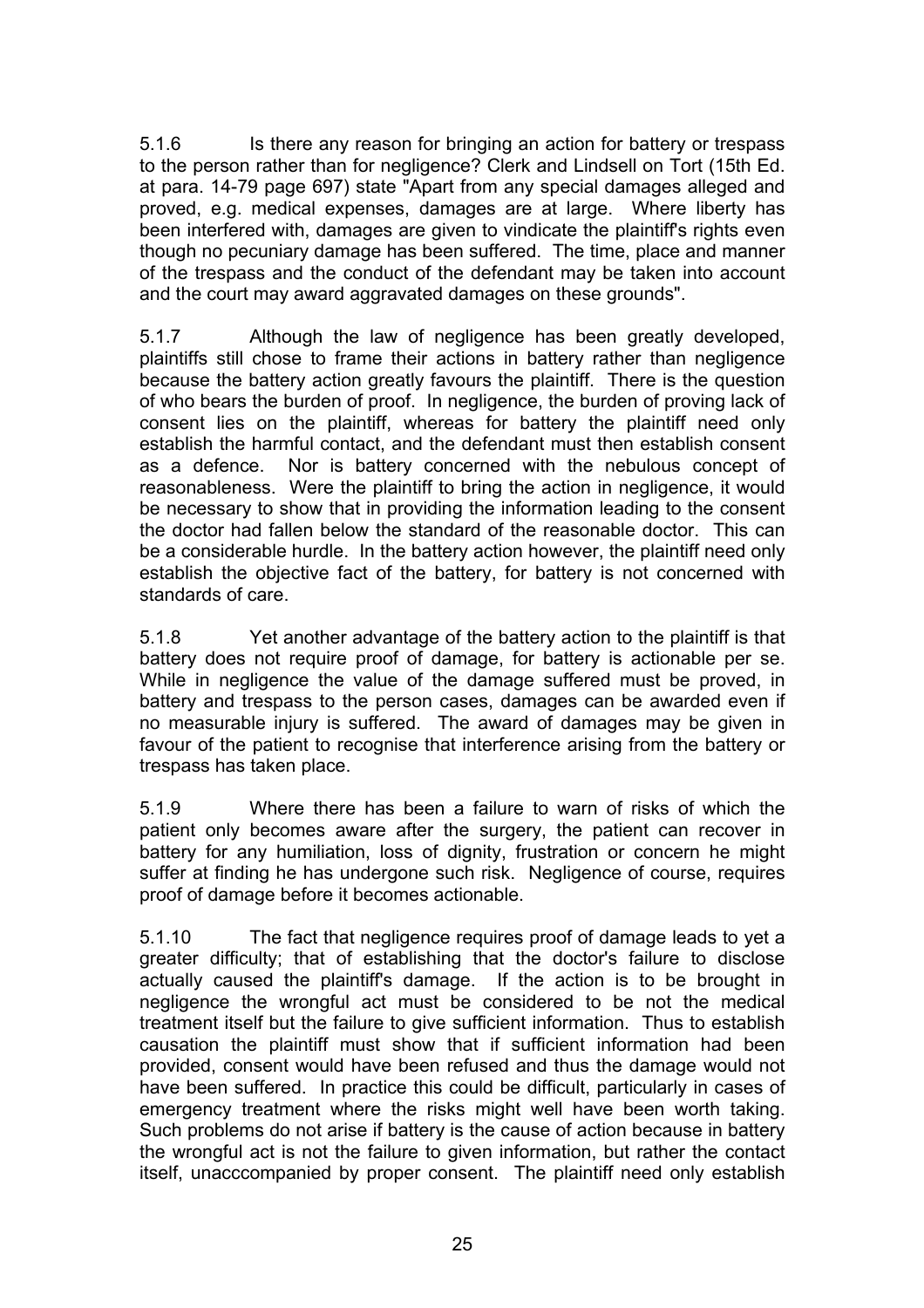the contact, and if no defence of consent is established, there will be recovery for any damage which is a direct result of the contact. There is thus no need in a battery action to ask whether the plaintiff would have consented to the treatment had the risks been explained.

5.1.11 A final advantage of the battery action over the negligence action to the plaintiff is that damages in battery are not limited by the principle of remoteness. If the action is framed in negligence, only foreseeable types of damage will be recoverable.

5.1.12 The comments with respect to consent to treatment by a doctor apply equally to consent to treatment by a dental practitioner.

## **5.2 The problems perceived**

5.2.1 Uncertainties about the level of consent needed to provide a defence to actions in negligence or battery perplex even lawyers: pity the layman or the medical practitioner who is faced with these problems where there are complex social implications. Further, while a young person may understand the nature of a particular procedure, he or she may not appreciate the social support that may be required after treatment.

5.2.2 The practice in Hong Kong : Although the law generally allows doctors to accept the consent of a minor if the minor understands the nature of the treatment to be undertaken, there are many instances in practice where both doctors and hospitals set procedures which impose higher or other standards. This can give rise to uncertainty in the minds of some doctors and hospital administrators as to their power to accept consent. Such procedures are not restricted to Hong Kong and have been noted in Singapore (see Annexure 8A at paras. 47 and 48). It should be noted that although a defence that the minor understood the nature of the treatment and consented to it would succeed in trespass, it might not do so in negligence. The courts construe the defence of 'volenti non fit injuria' very narrowly and may not consider the defence available in respect of a young minor.

5.2.3 The practice as to obtaining consents in Hong Kong varies from hospital group to hospital group and almost from doctor to doctor. Perhaps the best starting point is the procedure followed by government hospitals. A copy of the Medical and Health Department's Circular No. 79/75 is at Annexure 4A.

5.2.4 From Annexure 4A it can be seen that at least the Government sector of the medical profession has taken a conservative approach in the case of minors.

5.2.5 Many doctors apparently believe Annexure 4A to be the law rather than merely a set of guidelines. It is read by doctors as a regulation requiring parental consent for treatment of anyone under 21 years of age.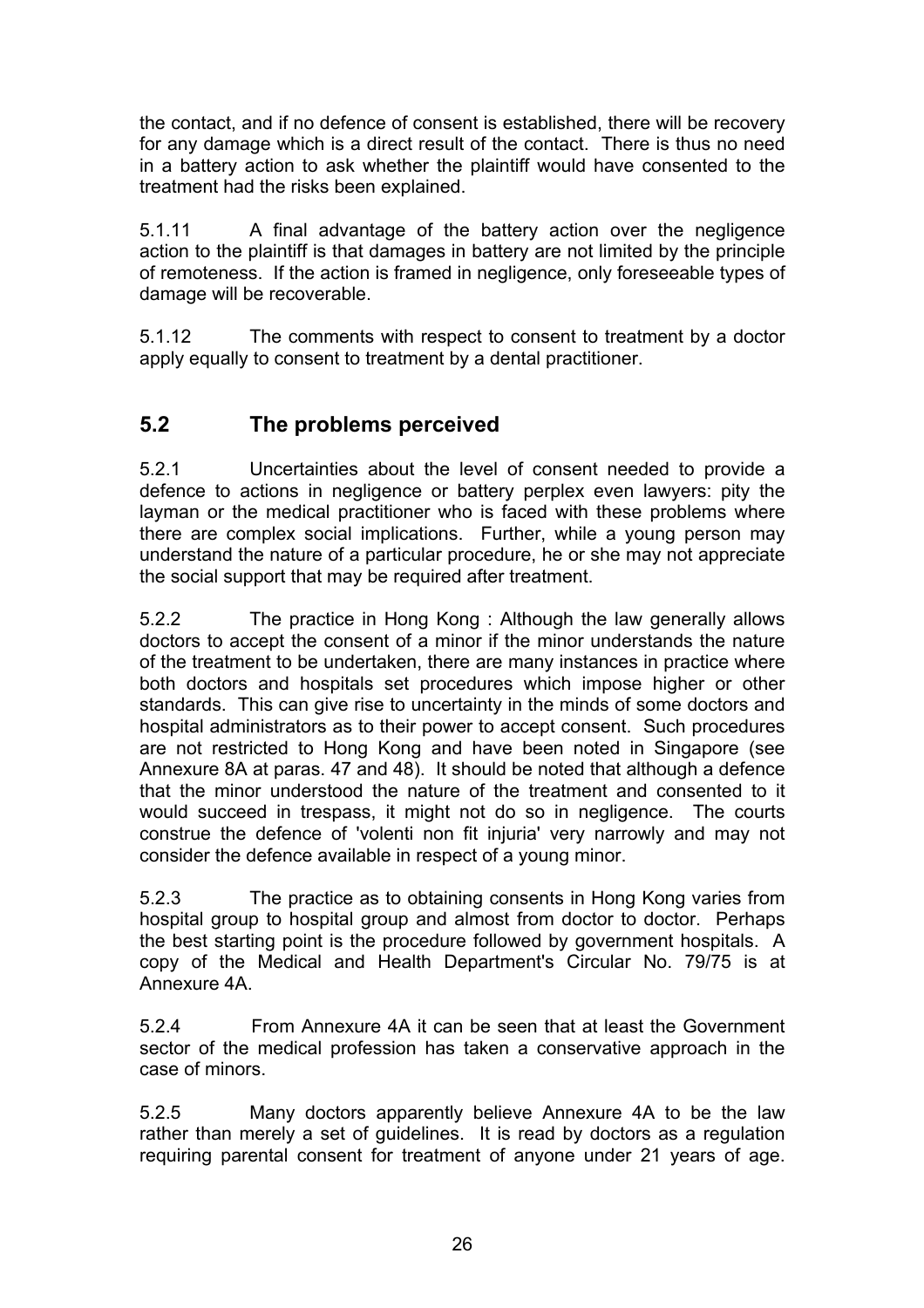These beliefs are wrong. Doctors have the necessary protection from actions in battery and trespass in most instances where an adolescent gives consent.

5.2.6 There are separate procedures for the administration of anaesthetics and surgical operations on the one hand and for conducting examinations on the other. A written consent is normally obtained when a patient is admitted to a hospital. This consent is general in nature and covers all physical examinations carried out in the course of diagnosis and treatment. When surgery is to be performed, a specific written consent is obtained to cover that particular surgical operation.

5.2.7 When a patient is treated in an outpatient's clinic or a doctor's surgery, written consents are not commonly obtained as the presence of the patient and his submission to examination implies consent.

## **5.3 Reform in England**

5.3.1 In England, section 8 (1) of the Family Law Reform Act 1969 has in effect created a presumption of ability to give a valid consent at the age of 16 years. Section 8(1) provides -

*"The consent of a minor who has attained the age of 16 years to any surgical, medical or dental treatment which, in the absence of consent, would constitute a trespass to his person, shall be as effective as it would be if he were of full age; and where a minor has by virtue of this section given an effective consent to any treatment it shall not be necessary to obtain any consent for it from his parent or guardian."* 

## **5.4 Social issues**

5.4.1 In the treatment of medical cases, there is often a need for parental or social support. As a simple example, if a child complains of a toothache at night and by morning it has disappeared, the child may consider the matter closed. However, a parent may reasonably insist on the child's attendance at a dental clinic to discover the cause.

5.4.2 Many medical conditions have much graver consequences than a toothache. One major area of concern is the lawful termination of pregnancy. This caused the Commission to look closely at the adoption in the United Kingdom of 16 years as the age for consent to medical procedures to see if that age was appropriate for Hong Kong.

5.4.3 The Commission considered section 47A of the Offences against the Person Ordinance (Cap. 212) and noted that sub-section (2A) deals with the lawful termination of pregnancy for women under the age of 16 years. That sub-section provides that where there may be doubt as to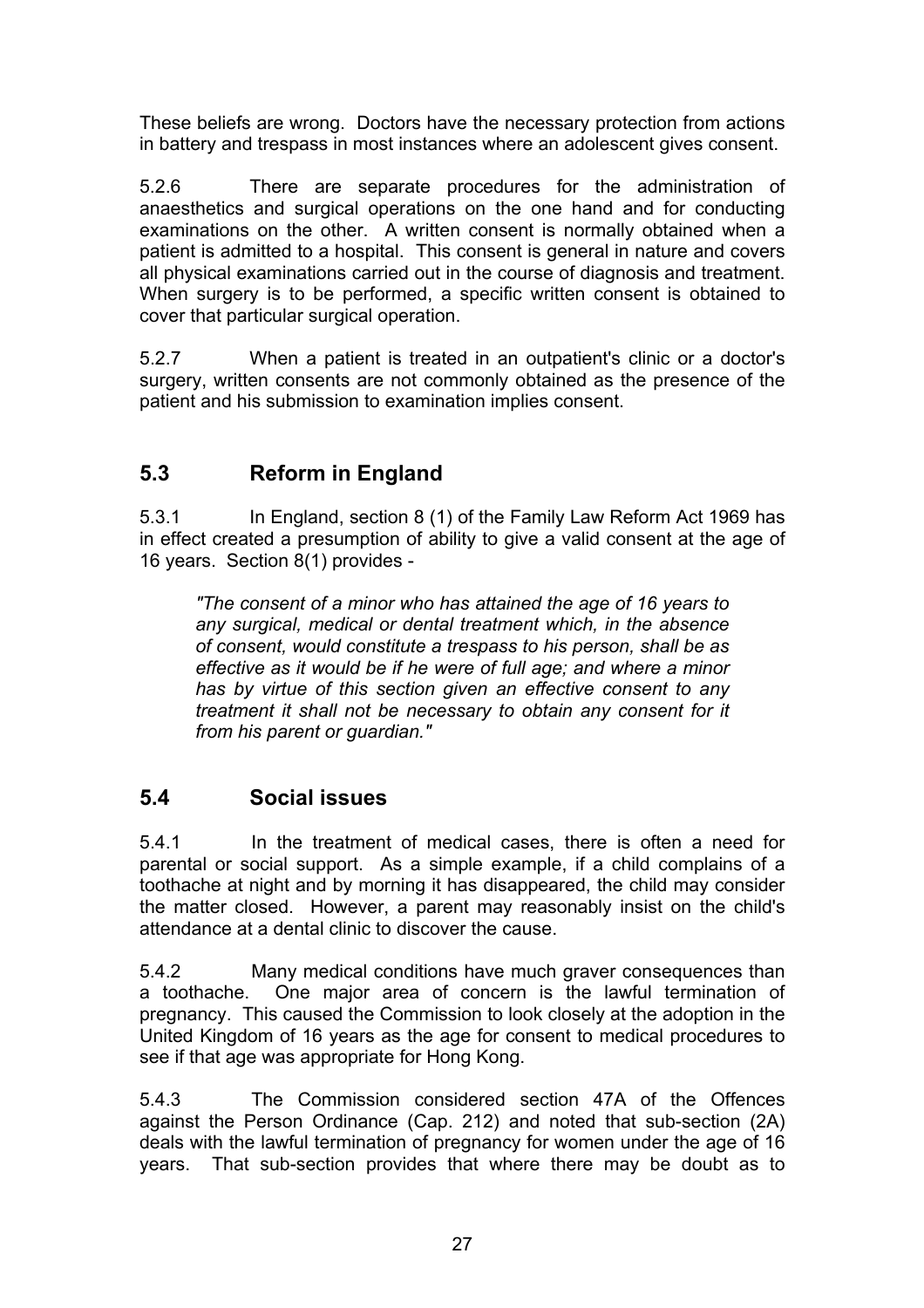whether the continuation of a pregnancy for a young woman under 16 years of age would involve a risk of injury to her physical or mental health, there is a legal presumption that the continuation of the pregnancy would constitute a risk of injury that would be greater than if the pregnancy were terminated.

5.4.4 On attaining 16 years of age that statutory presumption ceases and it may be inferred that the law makers presumed that at that age a young woman has reached a level of maturity which is significantly higher than that of a person under that age.

5.4.5 The question which causes most concern is the degree of support that a patient requires after a termination. The young person may understand that she personally has a problem and may see it being solved by the surgical operation without appreciating that she may be subsequently subjected to social and psychological pressures which will require strong support from her immediate family or closest friends.

5.4.6 The Commission sees termination of pregnancy as one of the most complex medical treatments that can face a young person. There are others, such as whether to amputate a limb where cancer is present, which are major decisions affecting the person's future. None however has the same social, moral and psychological questions combined in the one decision.

5.4.7 These moral, social and psychological issues are matters about which a child is unlikely to be able to make reasonable and rational decisions. As the child becomes a young person and grows towards adulthood, he or she assumes some and eventually all of these decisions in life. The more major decisions should be made when a point of maturity is reached where the young person is capable of assuming responsibility.

5.4.8 In taking these major decisions, a sign of maturity would be the reliance for advice on those who are going to be required to give support before, during and after the treatment is given.

5.4.9 The Commission did not believe that it was its brief to consider generally the law relating to abortion. A separate survey in respect of attitudes to the age of consent for abortion was not in its opinion warranted; as abortion, when compared with many other surgical procedures, is a comparatively minor one, it should not be differentiated from other medical procedures. The Commission considered that its brief was to decide on the age at which a person could be presumed to give a valid consent to medical treatment. In reaching its decision the Commission has relied in part on the results of the survey conducted among all sections of the community including relevant medical bodies, consultants and hospitals. For that reason, the Commission considered it unnecessary to conduct a further survey among medical practitioners as to termination of pregnancy.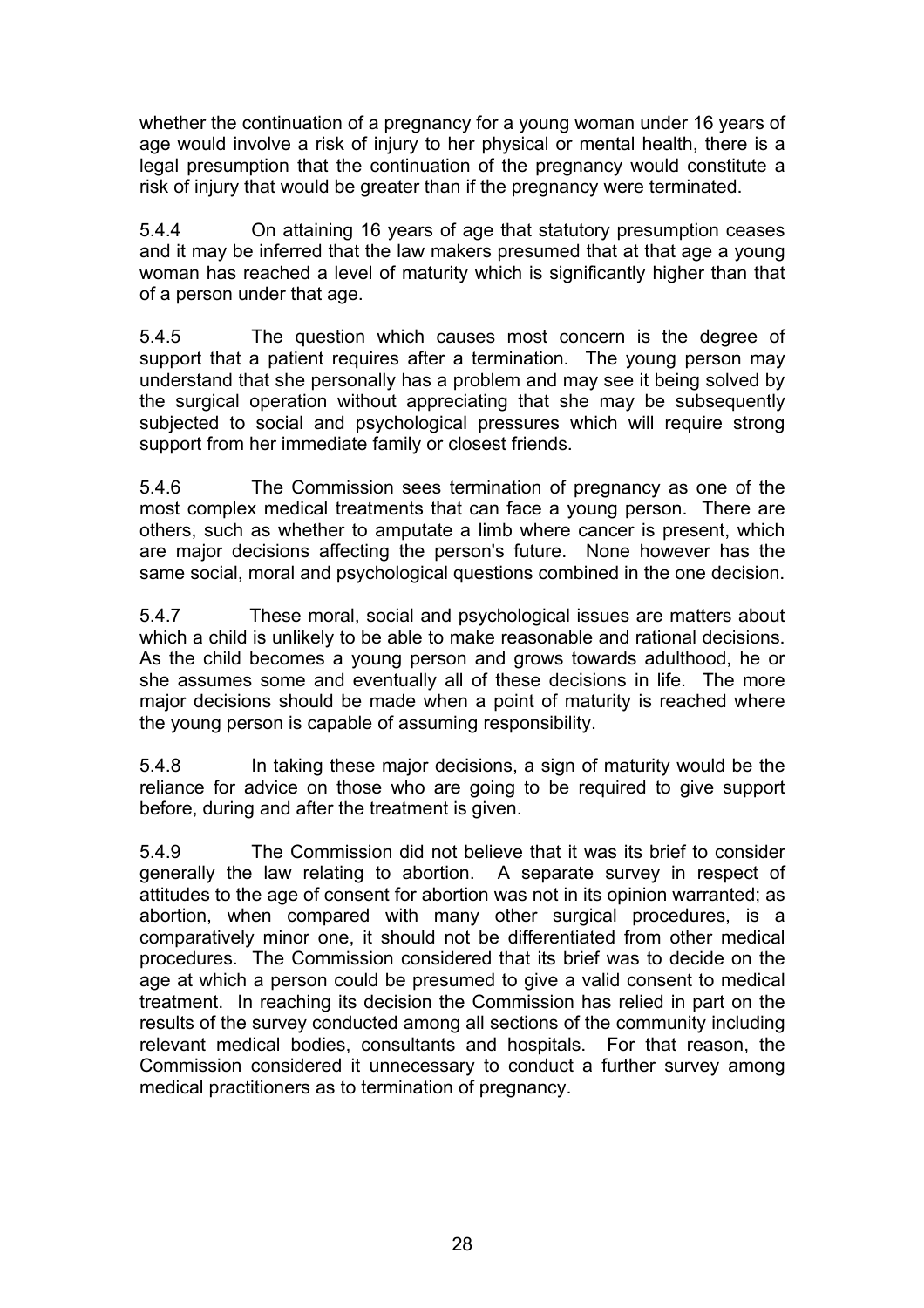## **5.5 Recommendations generally**

5.5.1 **The Commission considered that it was desirable that there should be a provision similar to the English provision in order to clear away any misconceptions as to the validity of the consent.** The question however is "At what age should it be presumed that a person is able to give a valid consent?"

5.5.2 Two ages were seriously considered by the Commission, namely 16 and 18 years. The Commission took into account the survey results (Annexure 7) and the potential seriousness of medical treatment as already discussed, and in particular that attending a termination of pregnancy.

5.5.3 The Commission in considering 18 years as the age to be recommended was conscious of the difficulties that the adoption of such an age could create in certain circumstances for a young woman of 16 or 17 years.

5.5.4 **Having taken account of all this and of the survey results in Annexure 7 and the correspondence received from the Director of Medical and Health Services contained in Annexure 4B, and having discussed the significance of the House of Lords' decision of GILLICK v WEST NORFOLK and WISBECH AREA HEALTH AUTHORITY AND THE DEPARTMENT OF HEALTH AND SOCIAL SECURITY (Times Law Report 18/10/1985) the Commission unanimously recommends that 18 years should be the age to be inserted in the proposed statutory provision creating a presumption of ability to give a valid consent to medical treatment.**

5.5.5 It should be noted that the statutory provision which is to provide the legal basis for the acceptance of a person's consent to medical procedures, should be declaratory. It should provide a legal presumption that a consent given by an 18 year old can be regarded as effective. The provision should not and should not be intended to render ineffective a consent given by a person who is under the age of 18 years if he or she is able to understand the nature of the treatment so that doctors would still be able to accept a consent from persons below 18 years of age.

### **5.6 Recommendations as to age of consent for blood donation**

5.6.1 **The Commission recommends that the age at which a person should be presumed to be capable of validly consenting to donate blood should also be 18 years. The Commission noted however that the present practice is to allow blood to be donated by persons over 16 years of age provided that parental consent is given and the Commission can see no reason why this practice should not be allowed to continue (see Annexure 4C).**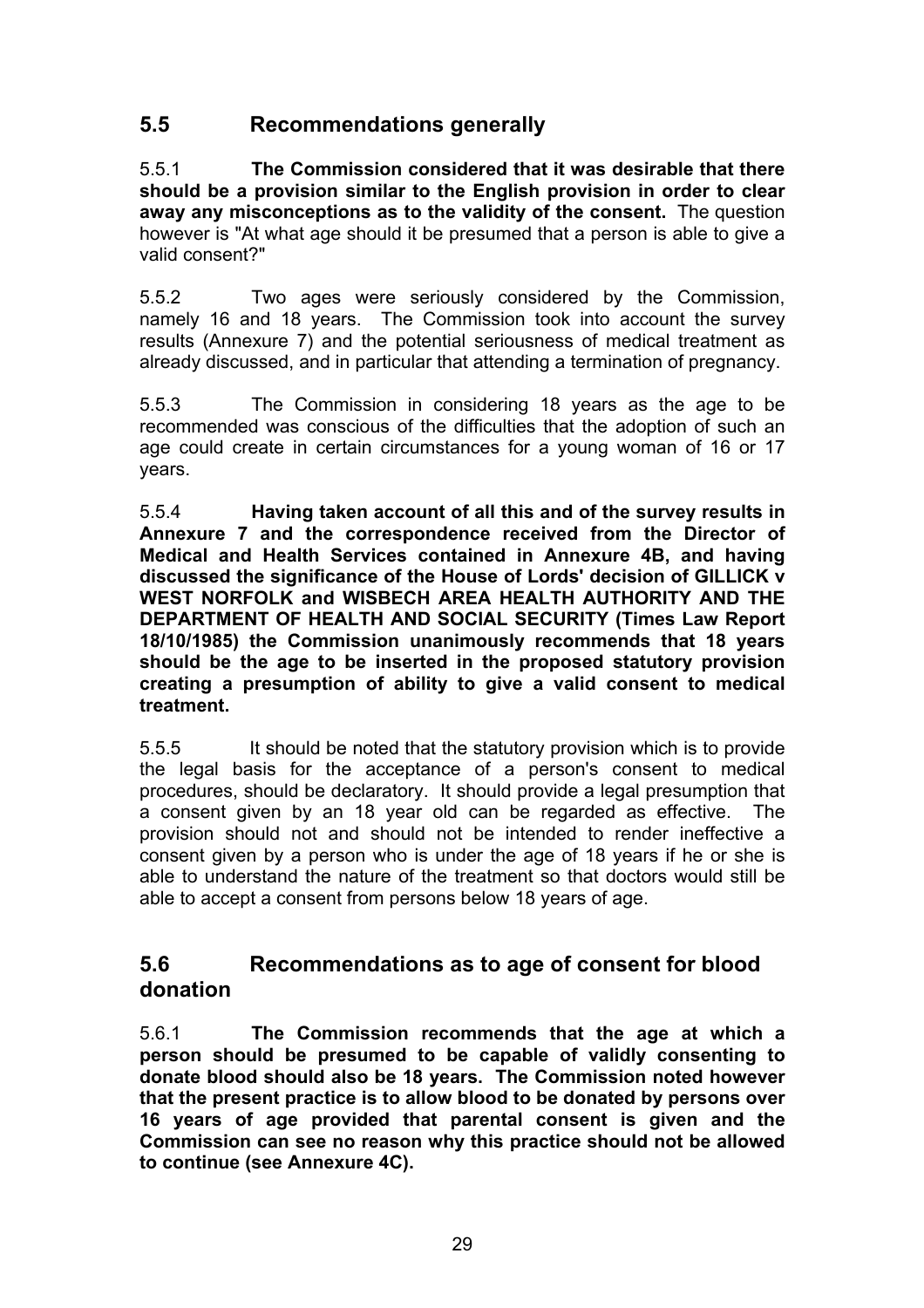# **Family law - wardship and custody**   $\overline{\phantom{a}}$  , and the contract of the contract of the contract of the contract of the contract of the contract of the contract of the contract of the contract of the contract of the contract of the contract of the contrac

### **6.1 The law at present**

6.1.1 There are five means by which court orders can be made relating to the custody, care and control, education, welfare and upbringing of a child. They are :

- (1) Under the wardship jurisdiction of the High Court as provided for in the Supreme Court Ordinance (Cap. 4) and in particular by section 26.
- (2) By custody orders in matrimonial proceedings under the Matrimonial Causes Ordinance (Cap. 179) and the Matrimonial Proceedings and Property Ordinance (Cap. 192).
- (3) Under the Guardianship of Minors Ordinance (Cap. 13).
- (4) Under the Protection of Women and Juveniles Ordinance (Cap. 213).
- (5) Under the summary jurisdiction vested in district judges, equivalent to that of Magistrates Courts in England, by the Separation and Maintenance Orders Ordinance (Cap. 16).

In the context of this report "custody" refers to the civil right to custody and does not refer to any right of the State to detain people in custody for criminal actions.

6.1.2 **Wardship**. In wardship the High Court retains custody of the minor. This derives from the ancient notion that each child in the kingdom is in the custody of the Sovereign (**parens patriae**). Orders made under this power are limited to vesting the care and control of the minor in a specified person. Thus in wardship all important decisions relating to the child should be referred to the Court. It is for this reason that in an application for wardship, the jurisdiction under the Guardianship of Minors Ordinance (Cap. 13) should also be invoked so that, if it is thought desirable, custody to a parent or other fit person, rather than care and control, can be awarded.

6.1.3 The number of wards of the Supreme Court in Hong Kong is minimal. In the five years up to 1982, 193 children were made wards while 113 orders were discharged during the same period.

#### 6.1.4 **Protection of Women and Juveniles Ordinance (Cap 213).**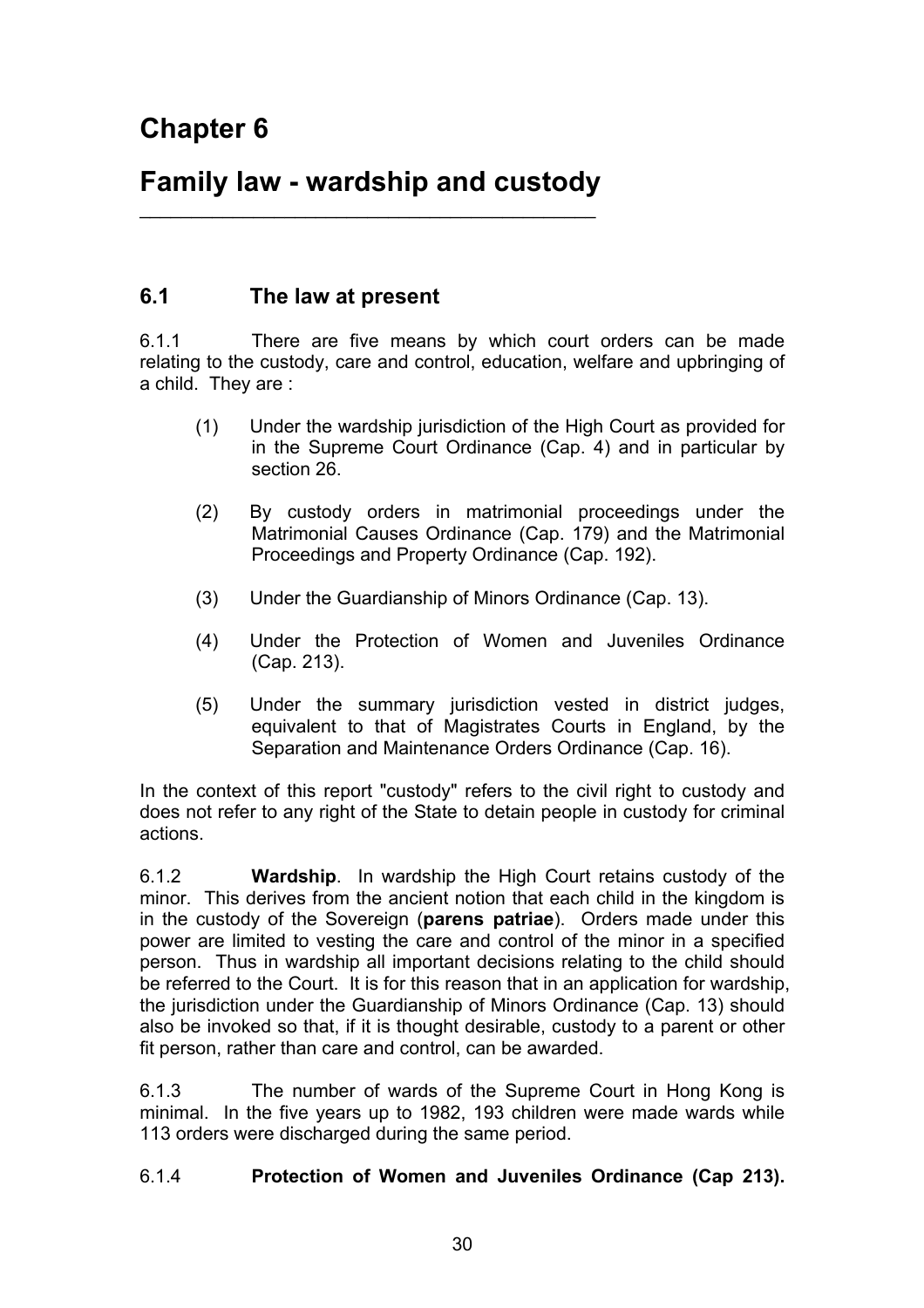Under the Protection of Women and Juveniles Ordinance the Director of Social Welfare can become legal guardian to children in need of care and protection. In the seven years to March 1985 a total of 873 persons were brought under the care of the Director in this way. Applications for 'care and protection orders' can be made in respect of children and young people under the age of 18 years.

6.1.5 The maximum age at which children are subject to the Protection of Women and Juveniles Ordinance was raised from 16 years to 18 years in 1978.

6.1.6 **Civil and criminal juvenile jurisdictions compared.** It may be noticed, in context, that in the criminal jurisdiction, juveniles cease to be so classified at 16 years of age. There is thus a five year gap between the time that a child loses the protection of the juvenile court and its procedures by which he is sheltered both from contact with hardened criminals and from publicity, and the age at which, as the law stands at present, he achieves the age of majority at which no order can be made in relation to his custody. 'Care and protection orders' cease at the age of 18 years.

### *Custody generally*

6.1.7 As the law stands, custody continues until 21 years of age as it did in England until the Family Law Reform Act 1969.

6.1.8 However, well before the English enactment, the courts there were reluctant to award custody against the wishes of a child; the weight given to such wishes increasing with the age of the child.

6.1.9 In Hall v. Hall ([1945] 62 TLR 151, CA.) Mr. Justice Tucker said that both the authorities and the practice showed that an order for the custody of a child who was over 16 years of age should only be made in exceptional circumstances. This case followed Mozley-Stark v. Mozley-Stark ([1910] P. 190) where an order for custody of a child over 16 was set aside by the Court of Appeal with the dictum that no order could be made which would bind a child over 16 years of age. Both of these cases purported to set limits of age over which the Court would not normally make an order.

6.1.10 In a later case, *Hewer v. Bryant* ([1969] 3 All ER 578) Lord Denning said :

*"The legal right of a parent to the custody of his child .... is a dwindling right which the courts will hesitate to enforce against the wishes of a child, the older he is. It starts with a right of control and ends with little more than advice".* 

In this case the Court was considering when it could reasonably make an order contrary to the wishes of the child.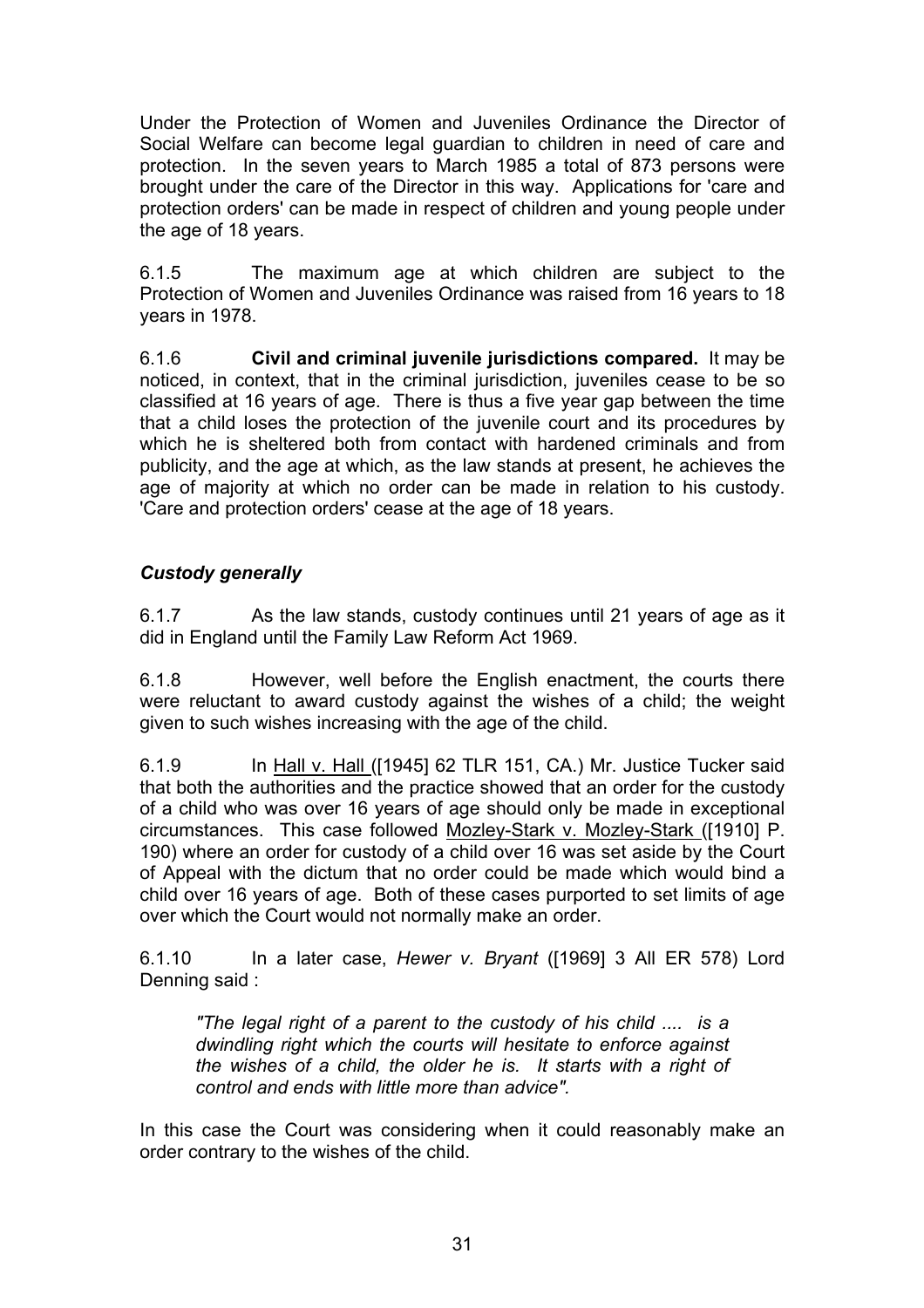6.1.11 These are, of course, all English cases. Leonard Pegg in "Family Law in Hong Kong" (1981 edition page 149) notes that the child's own wishes may be considered, but will only prevail where the court considers it is in his interests to give effect to them.

6.1.12 The Separation and Maintenance Orders Ordinance (Cap. 16) provides that a custody order may be made in respect of a child up to 16 years of age and may continue in effect until the child reaches 21 years of age.

6.1.13 In matrimonial causes and guardianship proceedings, custody orders may, and usually do, have effect in respect of children up to the age of 21 years.

## **6.2 Application for wardship**

6.2.1 Wardship and custody are different concepts in law and the number of wardship cases are few. The general power to make a young person a ward of court is normally exercised on the application of a private individual rather than on the application of the Director of Social Welfare. It has already been noted that the Director has powers and rights under the Protection of Women and Juveniles Ordinance (Cap. 213).

# **6.3 Recommendations**

6.3.1 It seems essential for the High Court to retain the general power to make wardship orders contained in section 26 of the Supreme Court Ordinance (Cap. 4). However, as regards all other powers for making orders pertaining to the custody or care and control of individuals outside the ambit of the criminal law, a separate single ordinance is to be preferred to the present division of those powers between the five separate ordinances referred to in paragraph 6.1.1.

6.3.2 **The Commission recommends that a consolidation of those provisions should be considered with a view to reducing the number of ordinances dealing with the topic.**

6.3.3 **The Commission regards 18 years of age as a reasonable age at which custody and wardship orders should cease to be made and to have effect. It recommends that each of the relevant ordinances be amended to provide that no order shall be made, of if already made, shall have effect, in respect of any person who has attained the age of 18 years.**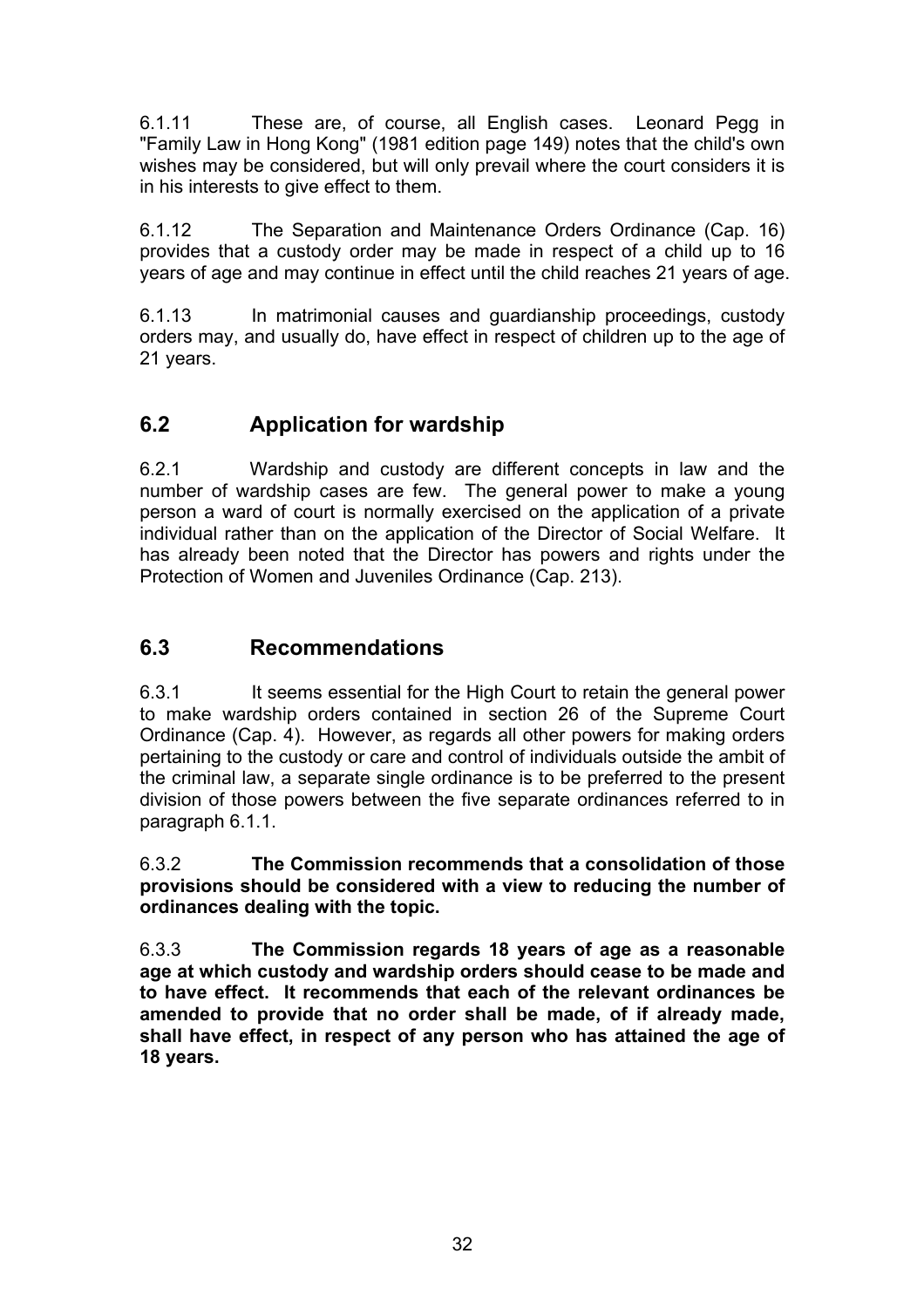# **Family law - Maintenance Orders**   $\frac{1}{2}$  ,  $\frac{1}{2}$  ,  $\frac{1}{2}$  ,  $\frac{1}{2}$  ,  $\frac{1}{2}$  ,  $\frac{1}{2}$  ,  $\frac{1}{2}$  ,  $\frac{1}{2}$  ,  $\frac{1}{2}$  ,  $\frac{1}{2}$  ,  $\frac{1}{2}$  ,  $\frac{1}{2}$  ,  $\frac{1}{2}$  ,  $\frac{1}{2}$  ,  $\frac{1}{2}$  ,  $\frac{1}{2}$  ,  $\frac{1}{2}$  ,  $\frac{1}{2}$  ,  $\frac{1$

# **7.1 The law at present**

7.1.1 The law recognises the obligation of parents to maintain their children. Under Section 5 of the Separation and Maintenance Orders Ordinance (Cap. 16), an order for maintenance of a child may be made and may continue until the child is 16 years of age or until the child is 21 years of age if receiving full time education or suffering from a mental or physical disability. Section 10 of the Matrimonial Proceedings and Property Ordinance (Cap. 192) provides for maintenance until the child attains 21 years of age or such later age as circumstances such as study or physical or mental incapacity require. Sections 10 and 11 of the Guardianship of Minors Ordinance (Cap. 13) provide for orders for maintenance of minors i.e. persons under 21 years of age. The orders do not automatically lapse but application may be made to vary or discharge the orders. It may be said that as the orders are for the maintenance of minors, the rights cease on the child attaining majority, i.e. at 21 years of age.

# **7.2 Principles applied depend on need not maturity**

7.2.1 The Commission examined the provisions relating to maintenance of children. It found that the basic principles do not vary because of a recognition of maturity but depend upon need.

# **7.3 The child's wishes**

7.3.1 It has been noted that the courts are reluctant to make orders with respect to a child without having regard to the wishes of the child (paras. 6.1.8 et seq above). A very young child however may not have the capacity to gauge what is best for himself. Thus the court will, if it is in the best interests of the child, make an order contrary to the child's wishes.

7.3.2 As a child matures, so the court will be increasingly influenced by the child's wishes as to the person with whom he wants to live. Another factor also becomes relevant. As a child develops, he becomes increasingly independent. Control becomes difficult if the order is contrary to the wishes of an independently minded child. That stage can be reached quite early in some cases. Courts rarely act contrary to a child's wishes after the child has reached 16 years of age.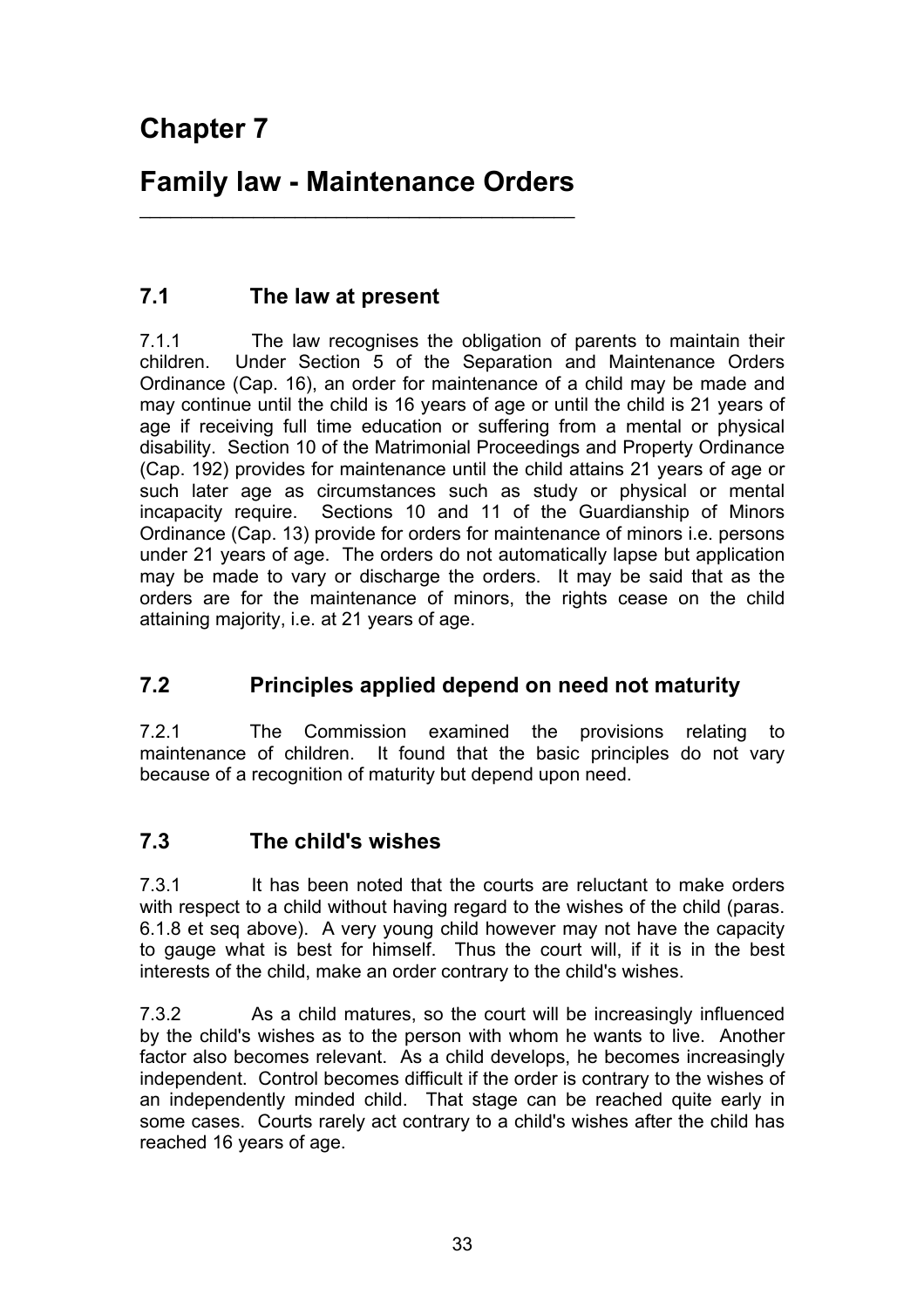# **7.4 Survey results**

7.4.1 The survey showed that while 41% overall of the persons responding favoured retaining the age of 21 years as the age at which custody orders should cease to be made or have effect, 40% favoured an age of less than 21 years. The Commission noted that over 80% of the group of Chinese lawyers who were polled took notice of the way in which the courts exercise their jurisdiction and recommended a lowering of the age to 18 years or less.

## **7.5 Recommendations**

7.5.1 **In line with recommendations made with respect to other related matters, maintenance orders for a child should -** 

- **(a) not automatically extend beyond 18 years of age;**
- **(b) continue beyond 18 years of age by direction of the court if the child is undergoing full time education or is otherwise in need, as is presently provided for children over the age of 21 years.**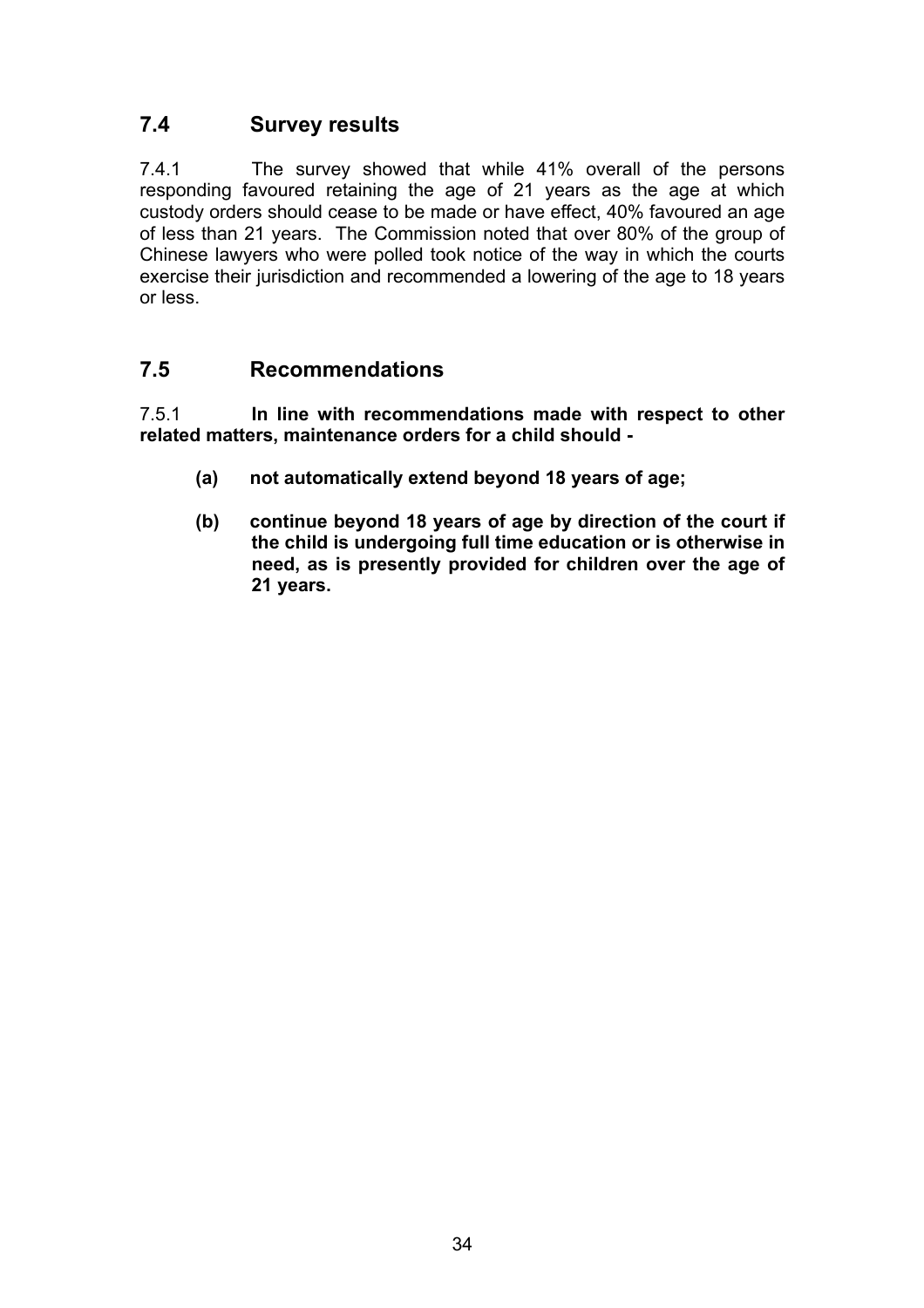# **Family law - Marriage**   $\overline{\phantom{a}}$  , where  $\overline{\phantom{a}}$  , where  $\overline{\phantom{a}}$  , where  $\overline{\phantom{a}}$  , where  $\overline{\phantom{a}}$

# **8.1 The law at present**

8.1.1 In Hong Kong, section 13 of the Marriage Ordinance (Cap. 181) prevents the issue of a licence by the Governor or a certificate by the Registrar of Marriages where either party to the intended marriage is under 16 years of age. Under Section 27(2) a certificate or licence is required before a marriage can be regarded as valid. The minimum age for marriage is, therefore, 16 years of age.

8.1.2 Section 14 of the Ordinance requires the consent of the father of a party to an intended marriage where the party is under 21 years of age. If the father is dead or of unsound mind, the consent of the mother is required, or if both parents are dead or of unsound mind, the consent of the lawful guardian is required before a licence or certificate can be issued.

8.1.3 Where the Director of Social Welfare is the guardian of a party to an intended marriage, his written consent is sufficient without the consent of a living, sane parent.

8.1.4 Under Section 15 of the Marriage Ordinance the Registrar may, in certain circumstances, consent where parents or guardians are not resident in Hong Kong.

8.1.5 Section 16 of the Marriage Ordinance gives a person whose consent is required under section 14 the right to forbid the marriage. Sections 17 and 18 provide a procedure for enquiring into cases where the right to forbid is execised.

## **8.2 Marriage statistics**

8.2.1 Statistics on the number of marriages in Hong Kong between 1976 and 1984, provided by the Census and Statistics Department, are set out in Annexure 11. The Commission noted (from Annexure 11A) the steady reduction over that period in the number of marriages in which one of the parties was under 21 years (9.73% of all first marriages in 1984 as compared to 21.55% in 1976). In the same period, a similar reduction occurred in the number of marriages in which one of the parties was under 21 years but both were over 18 years of age (Annexure 11B).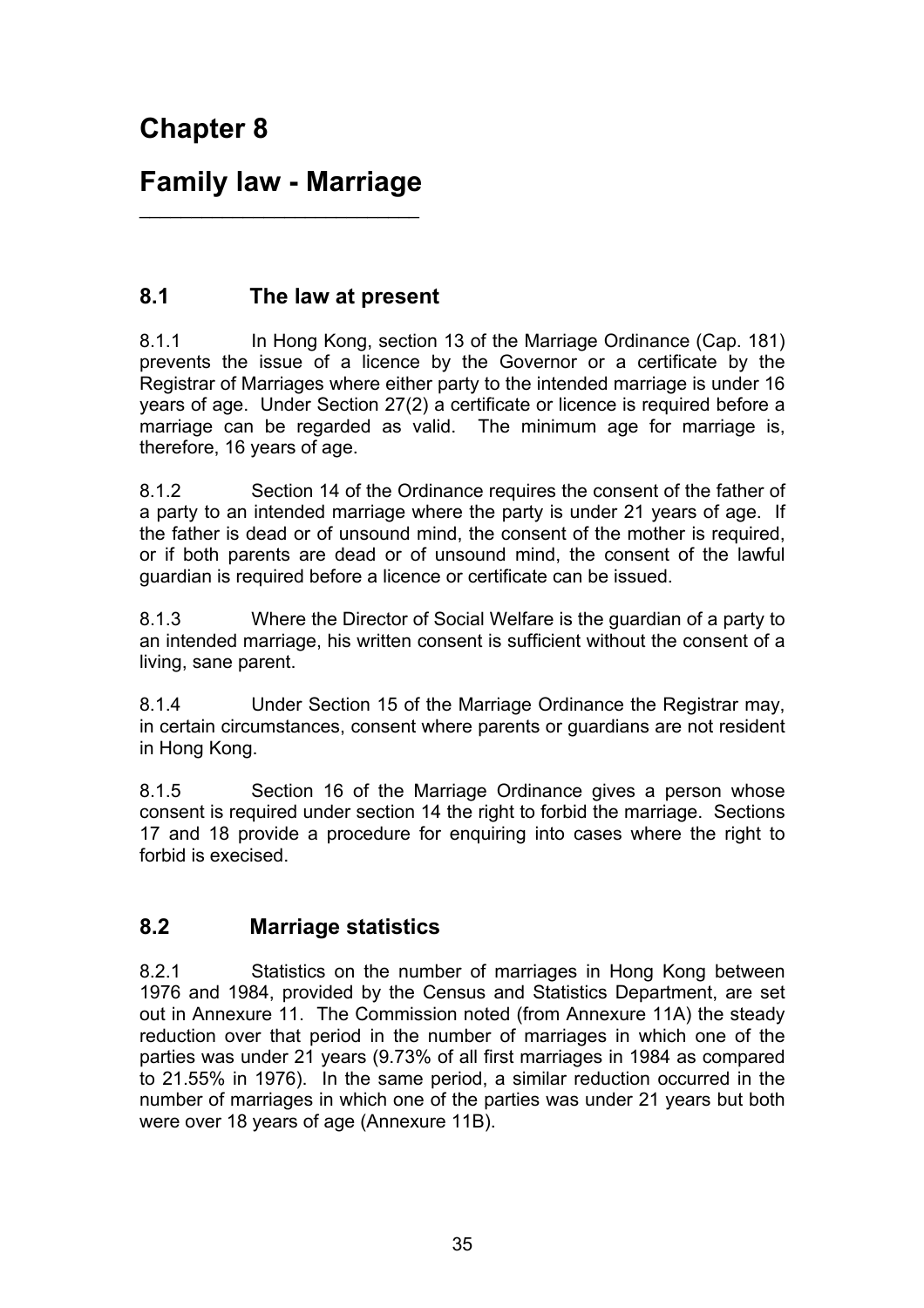8.2.2 In 1984, the latest year for which figures are available, out of 4,247 marriages involving a party under 21 years (Annexure 11A) , the great majority (3,720) occurred between parties both of whom were over 18 years (Annexure 11B).

# **8.3 Chinese tradition**

8.3.1 Marriage has always played an important role in the traditional Chinese family. The concept most commonly held of the traditional family was that of the members of the family living together. The head of the family maintained a close relationship with his sons and their families and his unmarried daughters. Under arrangements of this type his married daughters became part of their husbands' families. If living together was not possible then residence in close proximity to the head of the family was a common feature. The picture of the traditional Chinese family was one of shared meals taken regularly or on special occasions. However today it is recognized that these concepts are disappearing.

8.3.2 Another striking feature of the traditional Chinese family was the strong regard had for filial piety i.e. a child's respect for and obedience to his parents' requests, requirements and wishes. These strong bonds in the traditional family have led to a reliance upon the advice and consent of the head of the household in major matters.

8.3.3 The Commission noted that it is still quite common for a newly married couple to share accommodation with parents. This arises from several factors. It is a Chinese tradition. It gives young couples the opportunity of becoming established before starting a new house. Other reasons include the location of suitable housing.

8.3.4 The strong bonds of the traditional Chinese family know no age limits. Although under the present law a person is required to obtain the father's consent to marriage if the person is under 21 years of age, the Commission feels that an age limit is of no great significance in the circumstances of traditional Chinese family life, since it is usual to obtain parental approval to marriage at any age.

# **8.4 Public opinion**

8.4.1 The respect for parental advice in major matters such as marriage was seen as relevant. Accordingly, the Commission did not find it surprising that the majority of people saw the need to retain parental consent to marriage up to the age of 21 years. Nor was the Commission surprised by similar views expressed on 'City Forum' on Sunday 3 June 1984. This programme was an RTHK Television production on which public opinion was aired.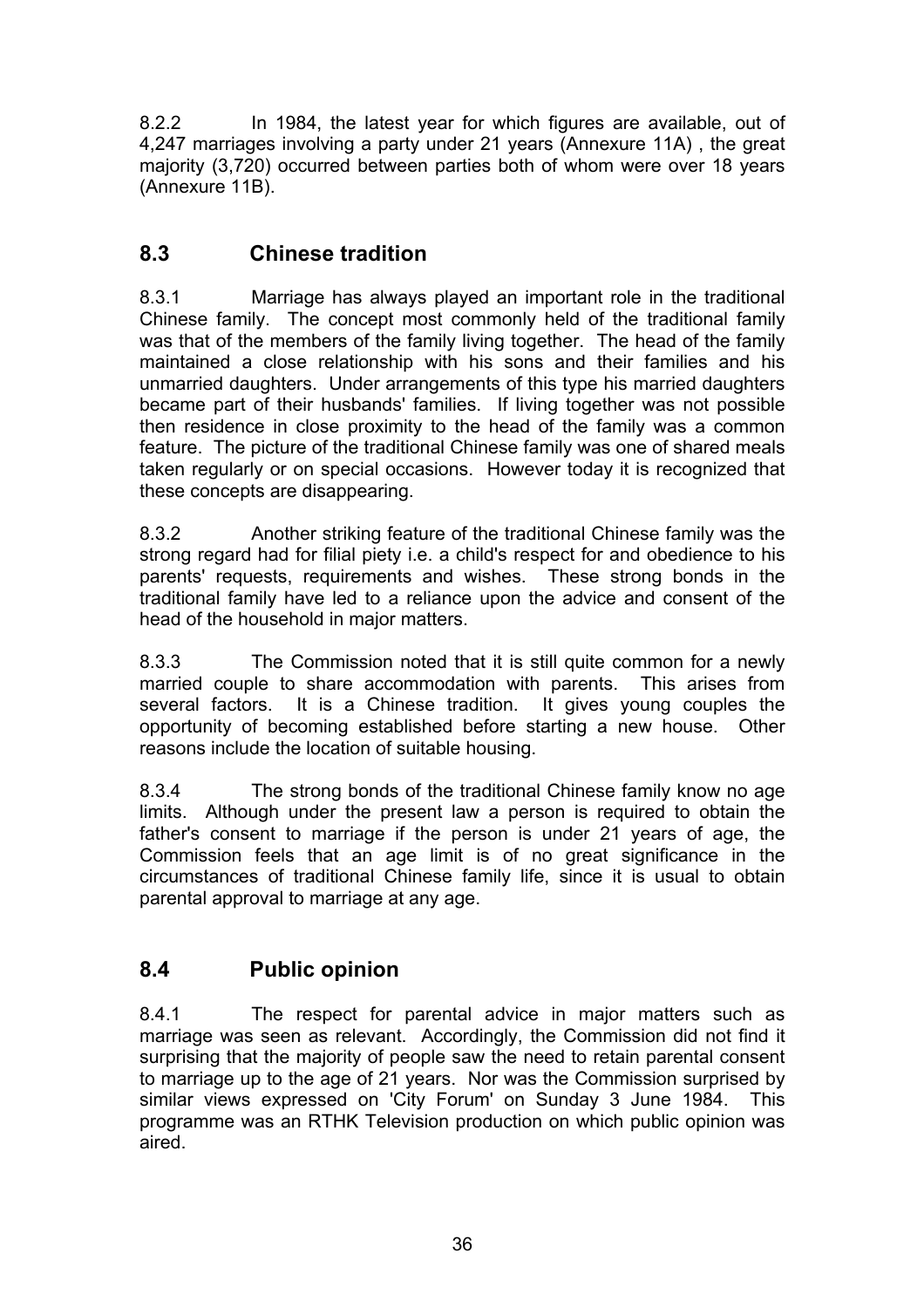8.4.2 **Survey results in detail.** The survey results set out in Annexure 7 are an analysis of the answers given in the 1587 completed questionnaires which were returned. A copy of the questionnaire is at Annexure 5. One of the questions asked was -

#### *"(c) Should the age of 21 years below which a person requires parental consent to marry be changed and, if so, to what age?"*

The analysis of the answers to that question are set out at page 7-4 in the Annexures. It will be seen that overall 55% of those polled favoured retaining the age at 21 years whereas only 24.7% were in favour of reducing the age to 18 years. Surprisingly, amongst the students polled, over 60% favoured retaining 21 years while only 26.3% favoured reducing the age to 18 years. Those polled in the legal profession however were overwhelmingly for reducing the age to 18 years (83.4% as against 8.4% in favour of leaving it at 21 years). Indeed, all the groups whose opinions were sought, except the legal profession, favoured leaving the age at 21 years rather than reducing it to 18 years. The other groups consulted were social services, religious bodies, the medical profession, commercial organisations, students and the general public.

8.4.3 The Hong Kong Federation of Youth Groups was separately consulted. Its General Secretary reported that she supported the recommendation for the age to be lowered from 21 years to 18 years. However, the Social Services Co-ordinator of the Hong Kong Children and Youth Services considered that the age should be left at 21 years.

## **8.5 The position in neighbouring countries**

8.5.1 A commentary, with table, of the law in neighbouring countries is set out in Annexure 8. From this annexure it will be seen that parental consent to marriage is required up to the age of 21 years in Japan, South Korea and for non-muslims in Malaysia. In Singapore, and for muslims in Malaysia, the age is 18 years. In both Taiwan and Thailand parental consent to marriage is required up to the age of 20 years. The position differs between the sexes in three countries. In the People's Republic of China, without exception, males must be at least 22 years and females 20 years of age before marriage is permitted at all. In the Philippines, parental consent is required for women up to the age of 18 years and for men up to 20 years of age. In Indonesia, the minimum age for marriage for young men is 19 years unless the court grants exemption at the request of the parents : for young women the minimum age is 16 years.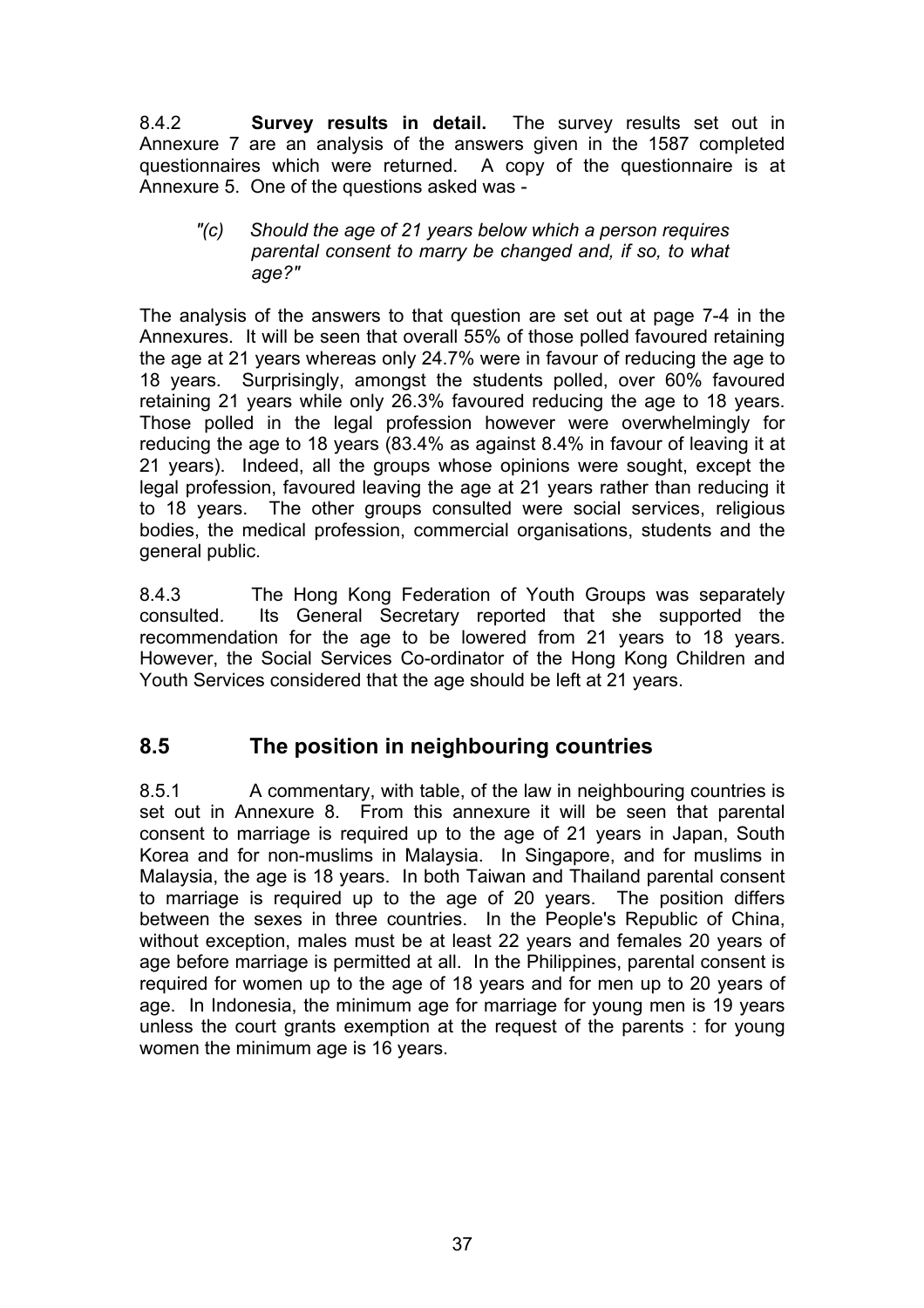### **8.6 The arguments for each main view**

#### 8.6.1 **The case for 21 years**

The following can be urged in support of leaving 21 years as the age up to which parental consent to marry is required -

- (1) There is a high failure rate in marriage for those who marry young.
- (2) To lower the age would undermine parental authority.
- (3) Young people are not themselves demanding that the age be lowered.
- (4) It would be a test of maturity on the part of the young to have to convince their parents of the wisdom of an early marriage.
- (5) A delay of three years is not long and would help to test the strength of the relationship.
- (6) The survey results clearly show that public opinion is against any change.

#### 8.6.2 **The case for 18 years**

- (1) Young people today mature earlier both physically and mentally.
- (2) Absolute parental vetos tend to harden family relationships.
- (3) Removing the need for consent would help both parents and children to discuss marriage more profitably.
- (4) Parental pressure is in fact more important than what the law might say.
- (5) Although many young people between the ages of 18 and 21 years will still be living at home, some will already be working by the time they are 16 years. These young people mature very quickly and their earning power makes them feel more in charge of their lives.
- (6) It is unrealistic on the one hand to give important rights and responsibilities to 18 year olds and on the other to continue to deny them the right to marry without parental consent.
- (7) The law should allow for developments in social attitudes.
- (8) If custody and wardship orders are not to be made or to have effect after 18 years of age (see para. 6.3.3 post) then it would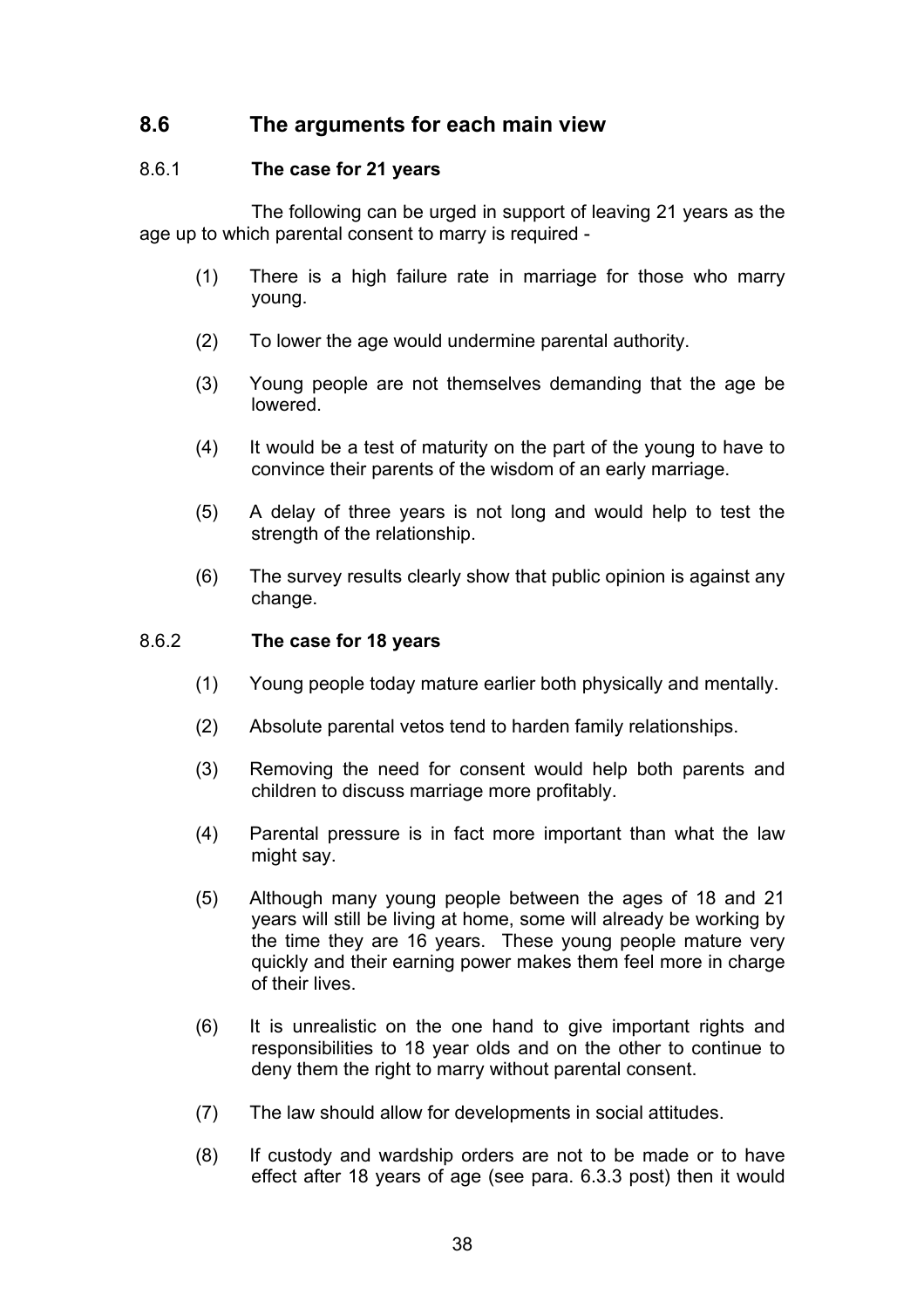be illogical to continue the power to withhold marriage consent until 21 years.

- (9) If despite the withholding of parental consent, the parties live together, any resulting offspring would be illegitimate and , would never be legitimated unless the parties later married.
- (10) Young people who have attained 18 years of age can be presumed to appreciate the seriousness of marriage.
- (11) Uniformity, or consistency, with other recommendations made in this report.
- (12) Singapore and Malaysia (for muslims) have adopted the 18 years of age rule.

## **8.7 Divided opinions**

8.7.1 Opinions in both the Commission and the main sub-committee which considered the matter were divided. The majority view in both was in favour of what was seen as a progressive step namely of reducing the age to 18 years but it was noted that public opinion was currently against such a view.

### **8.8 Recommendations as to consent**

8.8.1 **A majority of the Commission considers that the age that the law should impose for obtaining a father's consent (or other parental or guardian's consent as required under the Marriage Ordinance (Cap. 181)) should be 18 years and the Commission so recommends.**

8.8.2 However, if despite the Commission's majority recommendation, it is decided that the present age of 21 years should remain, the Commission notes that, because of other recommendations relating to custody, wardship and guardianship, if those other recommendations are implemented, some provision may have to be made for the person who has no parent or other legal guardian and who wishes to marry during the period from 18 years to 21 years of age.

8.8.3 At present, the Director of Social Welfare may become guardian under the Protection of Women and Juveniles Ordinance (Cap. 213). This, of course, may be affected by our other recommendations. It would seem that the Director, rather than, say, the Registrar who is given certain restricted powers under the Marriage Ordinances, has the potential role to assist and advise in this area.

8.8.4 In 1984 out of a total of 53,410 marriages (Annexure 11B), 4,247 involved a party under 21 years of age (Annexure 11A). Of these, only 114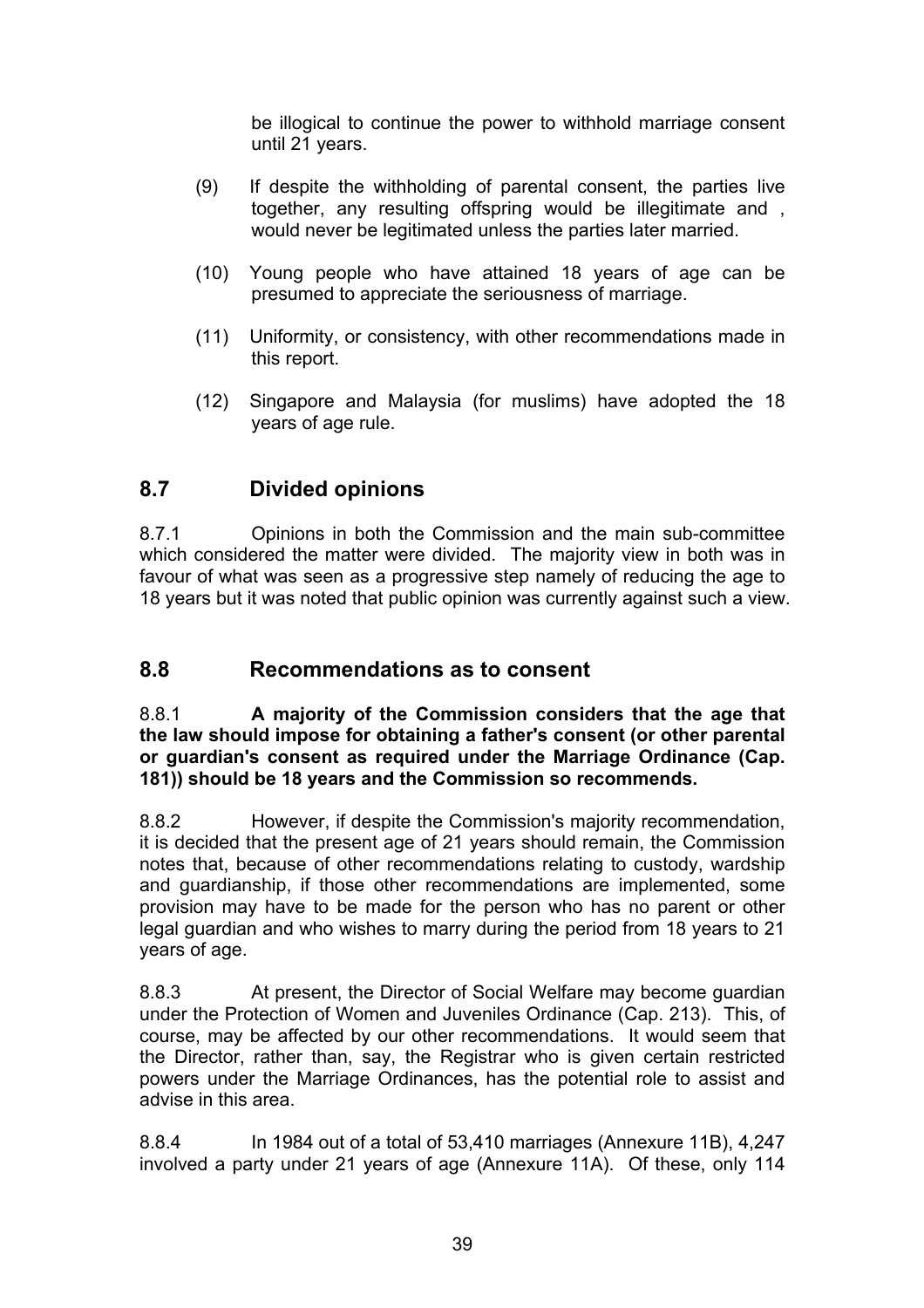required the Registrars' or Directors' consent. The problem is not large but it is important for those affected by it.

8.8.5 **If the age is maintained at 21 years the Commission recommends that the Director of Social Welfare should be empowered to consent to the marriage of a person who has not attained the age of 21 years and for whom there is no parent or guardian who can consent under the Marriage Ordinance. This power should not require the Director to be formally appointed as guardian which might be seen as giving other residuary guardianship powers to the Director. The enabling provision in the law should provide that where the Director is satisfied that there are no parents or legal guardians resident in Hong Kong who can consent and that both parties are willing to enter into marriage, he may consent to the marriage where a party to the proposed marriage is under 21 years of age.**

8.8.6 **In exercising any discretion mentioned in the previous paragraph the Director would be expected to look into the proposed marriage in the context of a reasonable parent and would look at all relevant related matters. Reasons for refusal should be given, if the Director decides to refuse consent, and there should be a right of appeal to a Judge of the High Court.**

### **8.9 Recommendations as to minimum age for marriage**

8.9.1 In Hong Kong, there is no power to lower the minimum age for marriage under current legislation. This can be done in special circumstances in certain other jurisdictions which the Commission considered. In the Commission's opinion there is little need to alter the law. While some enquiries are made from time to time by concerned younger people who may wish to avoid the birth of a child out of wedlock, the Legitimacy Ordinance (Cap. 184) assists in the solution of some of the legal problems. As to the social problems, a marriage of a very young person under 16 years of age without a proper period to prepare for a life-time commitment could give rise to great social problems in the longer term.

8.9.2 The survey indicated that some people (approximately 23%) favoured increasing the minimum age for marriage to 18 years. This was considered. However, the Commission considered that no change was called for. **The Commission recommends that the minimum age remains unchanged at 16 years.**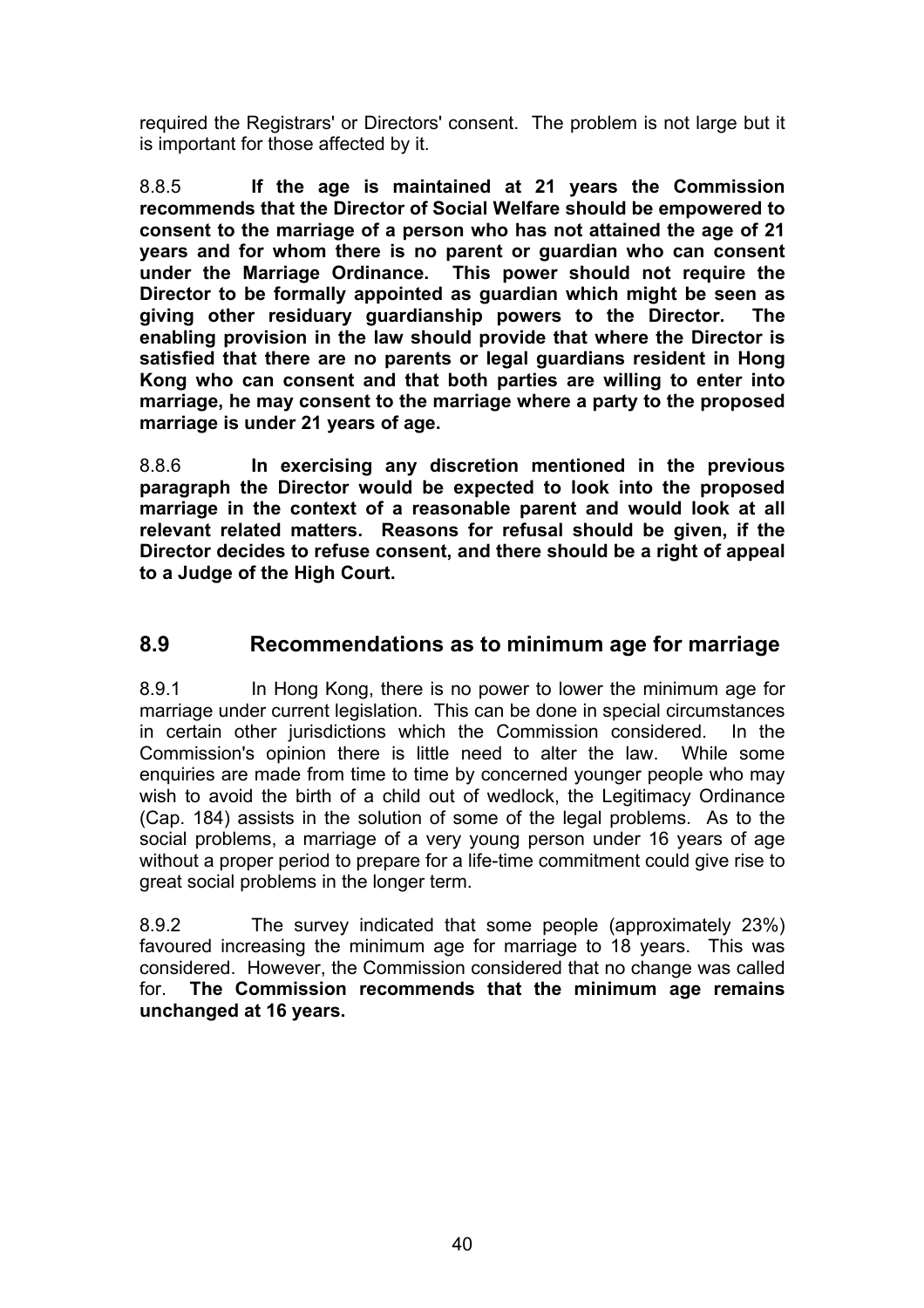# **Family law – Adoption**   $\_$

# **9.1 The law at present**

9.1.1 The Adoption Ordinance (Cap 290) governs adoption in Hong Kong and allows the court to sanction the adoption of an infant. In the Ordinance ,"infant" is defined as "a person under 21 years of age, but does not include a person who is or has been married". The court's powers to make adoption orders in respect of "infants" under the Ordinance are restricted in certain cases by reference to the age of the adoptor.

9.1.2 By section 5(1) of the Ordinance, an infant can be adopted by an applicant who is the mother or father of the infant, whatever the age of the applicant. However, if the applicant is not the mother or father of the infant but is merely a relative, as defined in the Ordinance, the applicant must have attained the age of 21 years. If the applicant is not a relative, he or she must have attained the age of 25 years.

9.1.3 Under section 5(2) of the Ordinance, an adoption order may be made in respect of an infant on the joint application of 'two spouses' (presumably if married to each other) if either of the applicants is the mother or father of the infant, without age restriction, or if one of the applicants is a relative of the infant, where both applicants have attained 21 years of age. If both of the spouses are strangers to the infant, at least one of them must have attained the age of 25 years and the other must be at least 21 years of age.

9.1.4 An overseas adoption, whatever the ages of the adoptor or adoptee, which is valid according to the law of the place where the adoption was made, and which satisfies other conditions set out in section 17 of the Ordinance, has the same legal effect as an adoption order made under the Ordinance in Hong Kong.

# **9.2 Chinese tradition**

9.2.1 Section 25(1) of the Ordinance provides that after the 31 December 1972, an adoption in Hong Kong may be effected only in accordance with the Ordinance. Section 25(2) however preserves the status and rights of a person adopted in Hong Kong under Chinese law and custom before the 31 December 1972.

9.2.2 As a result of the provisions of section 25 (1) of the Ordinance, Chinese traditional or customary adoptions in Hong Kong after 31 December 1972 have no legal effect.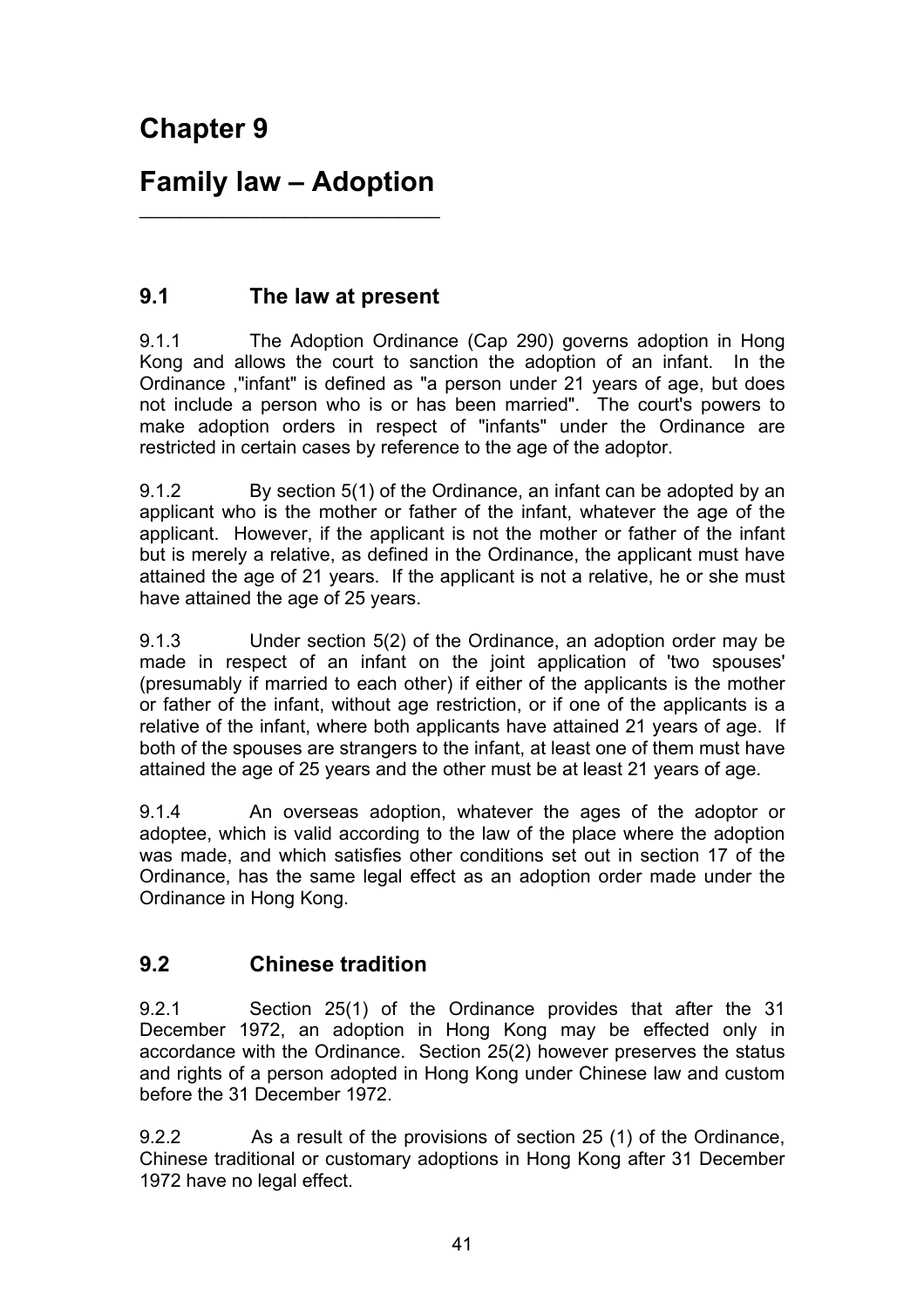# **9.3 Public opinion**

9.3.1 The questionnaire set out at Annexure 5 which was circulated to the persons and organisations set out in Annexure 6 contained the following question :-

*"(d) The usual minimum age at which a person may adopt another person is 25 years and, in the case of the adoption of a relative, 21 years. Should either of these ages be changed and, if so, to what age?"* 

Reform in connection with the age of the adoptee was not canvassed.

9.3.2 The results of the survey carried out by means of the questionnaire are set out in Annexure 7 at pages 7-5 and 7-6.

9.3.3 It will be seen from Annexure 7 at page 7-5 that overall the greatest weight of opinion of those polled (69.4%) favoured leaving the minimum age of a stranger-adoptor at 25 years as at present. Reducing the age to 21 years was favoured overall by 10% of those polled whereas increasing the age beyond 25 years was favoured overall by only 8.2%.

9.3.4 Annexure 7 at page 7-6 shows that overall the majority (66.1%) of those completing the questionnaire again favoured no change in the present law which provides for the minimum age of an adoptor to be 21 years where the infant is a relative. Only 4.7% thought that the age should be lowered to 18 years but 16.6% thought that the minimum age should be raised above 21 years. It is interesting to note that of the 437 students polled, over a fifth were in favour of raising minimum age of a relative-adoptor to above 21 years.

### **9.4 Singapore**

9.4.1 The law in Singapore applies similar age restrictions to adoptor and adoptee to those presently applying in Hong Kong for adoptions by strangers, i.e. 25 years for an adoptor and 21 years maximum age for an adoptee (para 49 Annexure 8A-9).

## **9.5 Rationale of age restrictions in adoption**

9.5.1 The rationale behind the age restrictions on adoptors in the Adoption Ordinance would appear to be to ensure that an adoptor is of sufficient maturity (i.e. at least 25 years of age) to be able properly to carry out his or her responsibilities to the child adopted. The exceptions made to this general rule would appear to flow more from family necessity than from considerations of maturity. The two exceptions are where the child adopted is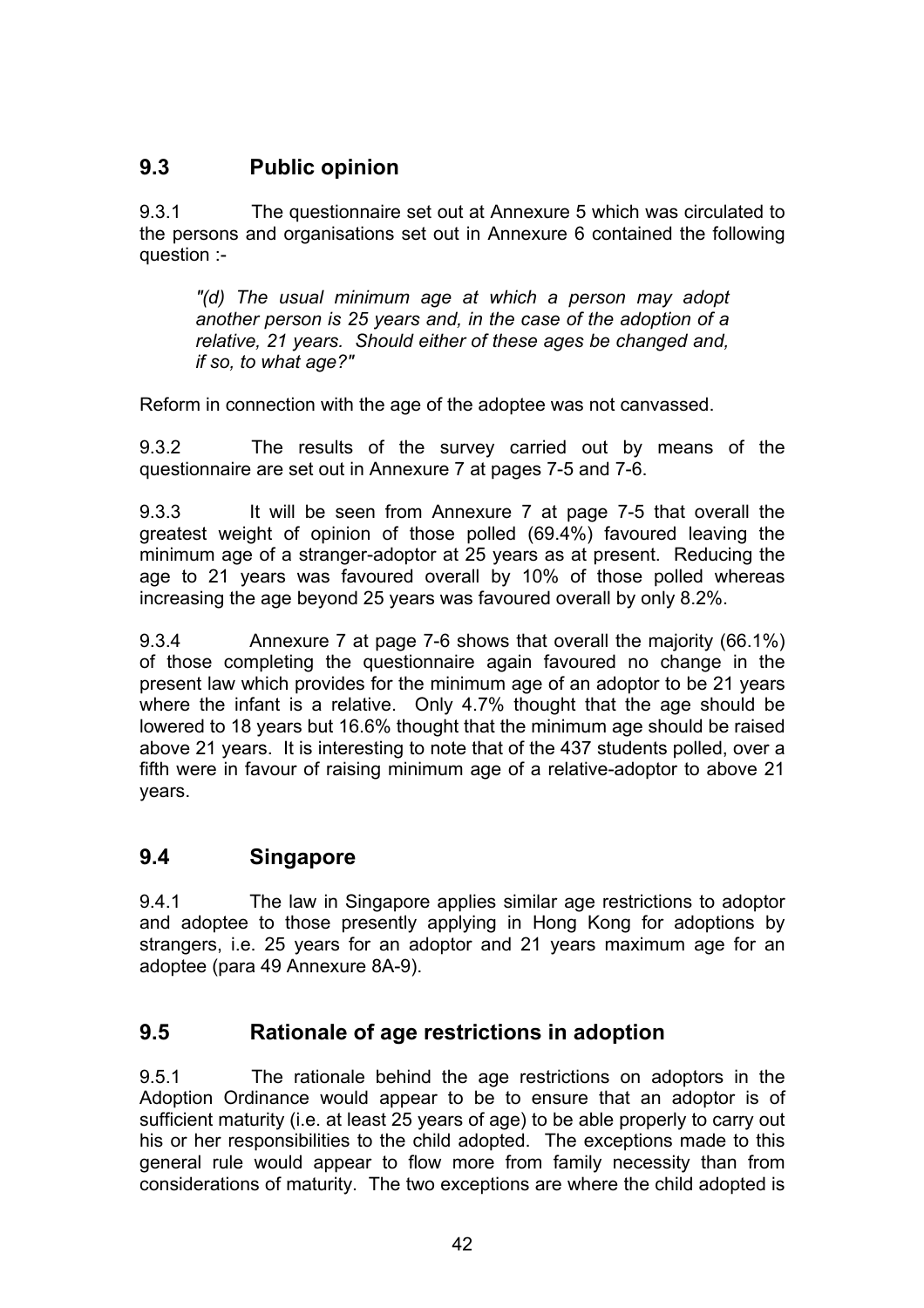a relative, when the adoptor must be at least 21 years of age, and where the adoptor is a parent of the child, when there is no age restriction on the adoptor.

9.5.2 The reason for the maximum age restriction on an adoptee, fixed at 21 years, would appear to be that that was the age of majority in family law when the Adoption Ordinance came into force.

9.5.3 The fundamental reasoning behind the age restrictions in the Ordinance appears sound in principle. However, the question remains, if other family law age restrictions are to be changed, will the ages stipulated in the Ordinance still be appropriate or should they also be changed?

# **9.6 The possibilities explored**

9.6.1 Having regard to the Commission's previous recommendations on family law and to the weight of public opinion as disclosed by the survey results, the Commission considered three courses. The first, in accordance with the weight of public opinion, was to recommend that there should be no change in the present law. Stranger-adoptors would therefore continue to have to be at least 25 years of age and adoptors of a relative at least 21 years of age. The maximum age of an adoptee would continue to be 21 years.

9.6.2 The second course of action considered was to reduce the age for stranger-adoptors to 22 years, for relative-adoptors to 18 years and to redefine 'infant' as meaning 'a person under 18 years of age, but does not include a person who is or has been married'.

9.6.3 The third course was to leave the age for stranger-adoptors at 25 years but to reduce the other age restrictions in the Ordinance from 21 years to 18 years. These possible courses of action are briefly argued below.

#### 9.6.4 **No change**

#### 9.6.4.1 **The case for no change**

- (a) To leave the present age restrictions on adoptors as they are at present would be in accordance with the weight of public opinion as disclosed by the survey results.
- (b) In the interests of the adoptee the law should seek to ensure that prospective adoptors have reached sufficient age of maturity.
- (c) Even if the age of majority in other areas of family law is reduced to 18 years, there could be circumstances where it might be desirable for the court to permit an adoption where the adoptee has attained 18 years but has not attained 21 years of age. This reasoning is an argument for allowing the adoption of a person at any age.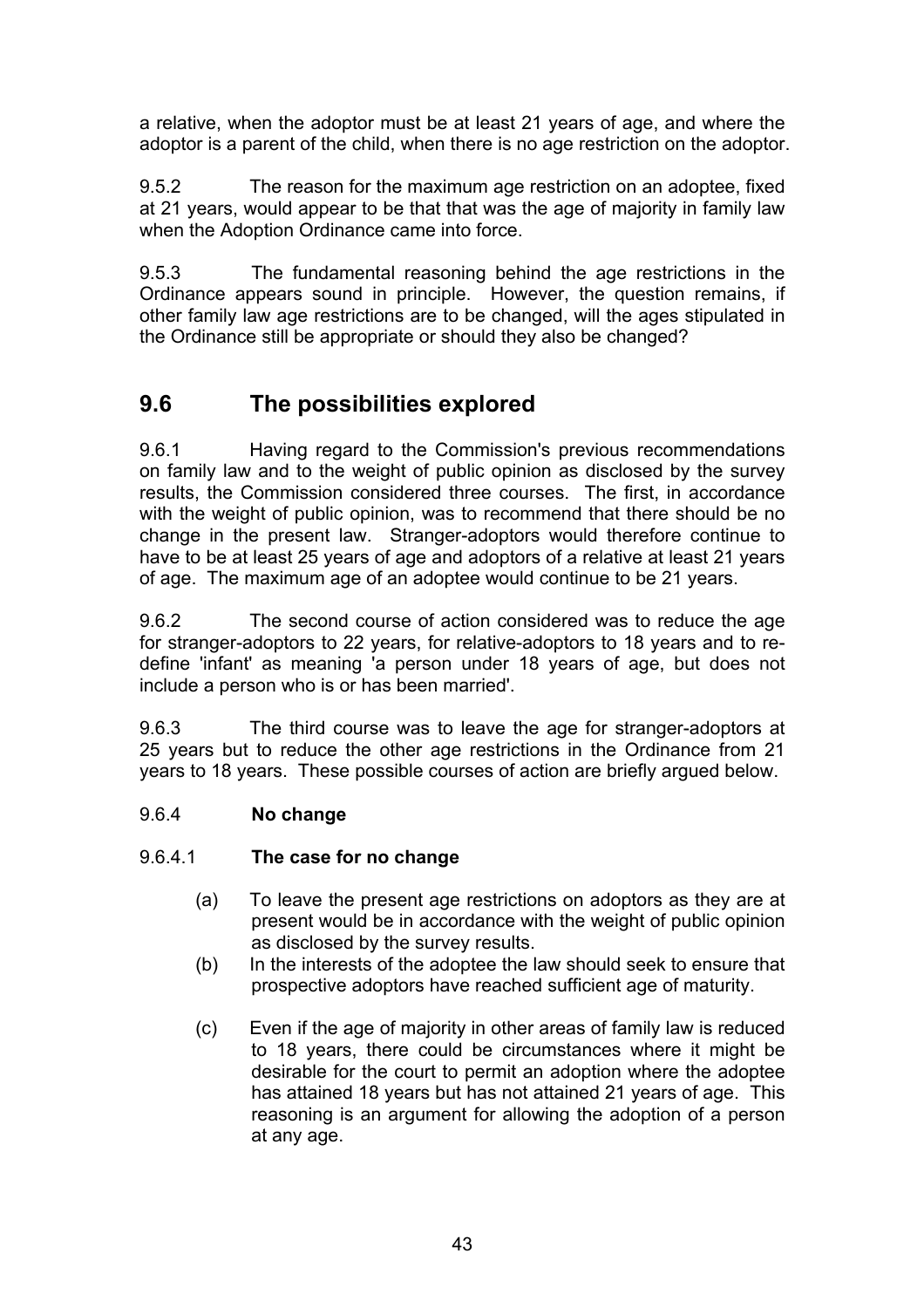### 9.6.4.2 **The case for change**

- (a) It would be inconsistent to change the age restrictions in other areas of family law but to retain all of the existing age restrictions in adoption law.
- (b) If young persons do mature more quickly today than heretofore so as to warrant a reduction in the age of majority from 21 years to 18 years. the reasoning is equally valid in relation to adoption.
- (c) If the court's maintenance, wardship and custody powers are generally to cease in respect of young persons at the age of 18 years, if parental rights in relation to consent to the marriage of a child are to cease when the child attains 18 years of age, and if a young person is to be treated in law as an adult when he turns 18, it would seem logical to continue the existing policy of not permitting the adoption of an adult.

### 9.6.5 **Reduce all ages by 3 years**

If young people mature younger nowadays so as to generally warrant a reduction of 3 years in the age at which adulthood is attained, and since additional maturity is at present required in the case of a prospective adoptor who is not related to the adoptee, the respective age limits of related adoptors, unrelated adoptors and adoptees could all be reduced by the same amount, namely 3 years. In view of the Commission's other recommendations it is the most logical course of action although it would go against the weight of public opinion as disclosed by the survey results.

### 9.6.6. **Stranger-adoptors to be at least 25 years**

This possible course envisages leaving the minimum age for strangeradoptors at 25 years but reducing the other age restrictions in the ordinance to 18 years. The advantages of this course are that it would accord in some respects with public opinion and would be more consistent with the Commission's other family law recommendations. The disadvantage is that it would increase the age difference between prospective adoptors who are and are not related to the adoptee.

## **9.7 Recommendation**

9.7.1 The Commission considers that any change in the law of adoption could have far-reaching social implications. Different considerations arise from those in other areas of family law. Public opinion is against change in this area. The apparently logical course of recommending the lowering of all the ages in the Adoption Ordinance may not necessarily be the correct course to follow. There could be circumstances where it might be desirable and in the interests of a young person for the court to be able to sanction an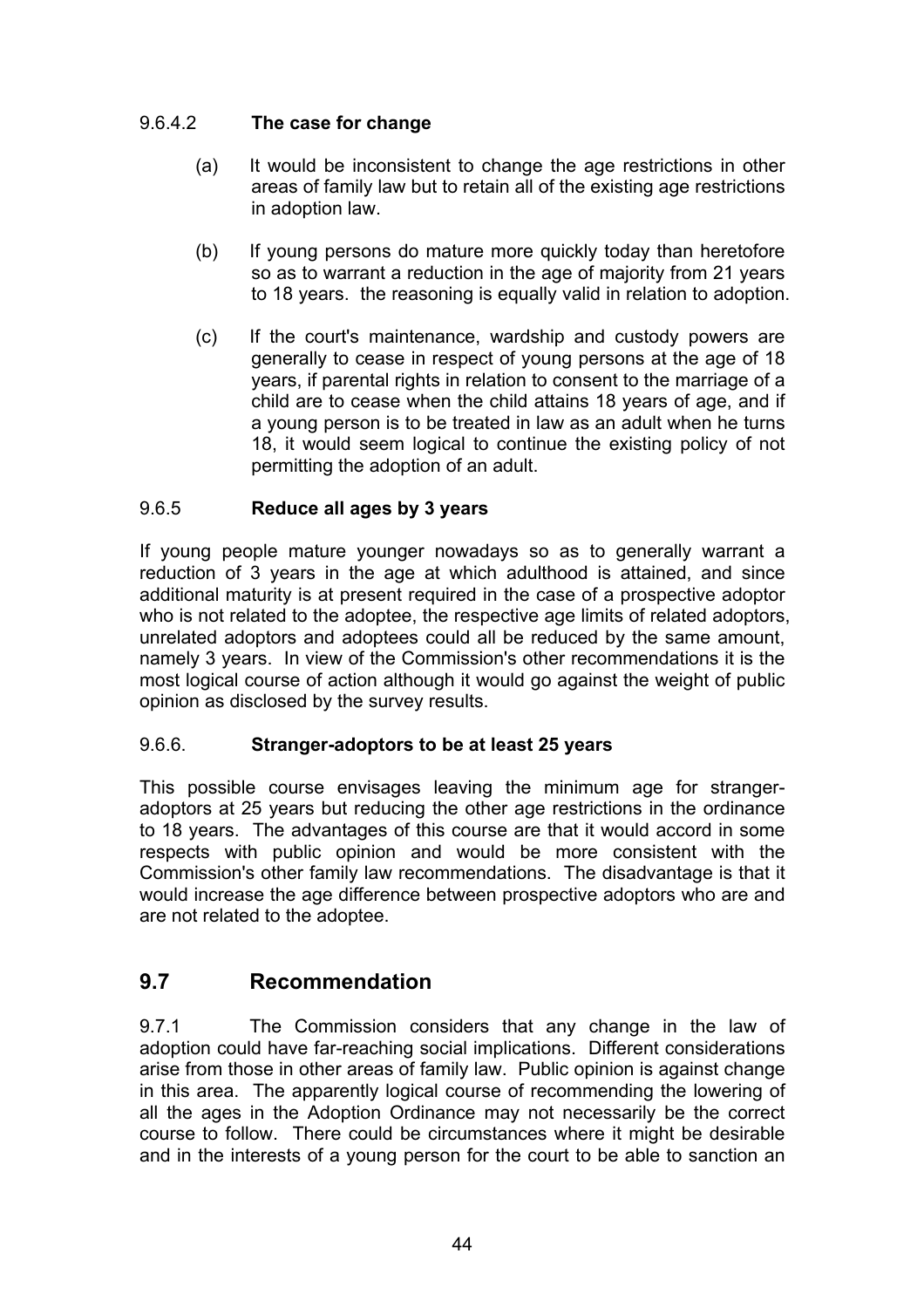adoption where the adoptee is over the age of 18 years, or even over 21 years.

9.7.2 **The Commission therefore recommends that, without detailed study of the social implications referred to earlier, there should be no change in the present age restrictions on adoption.**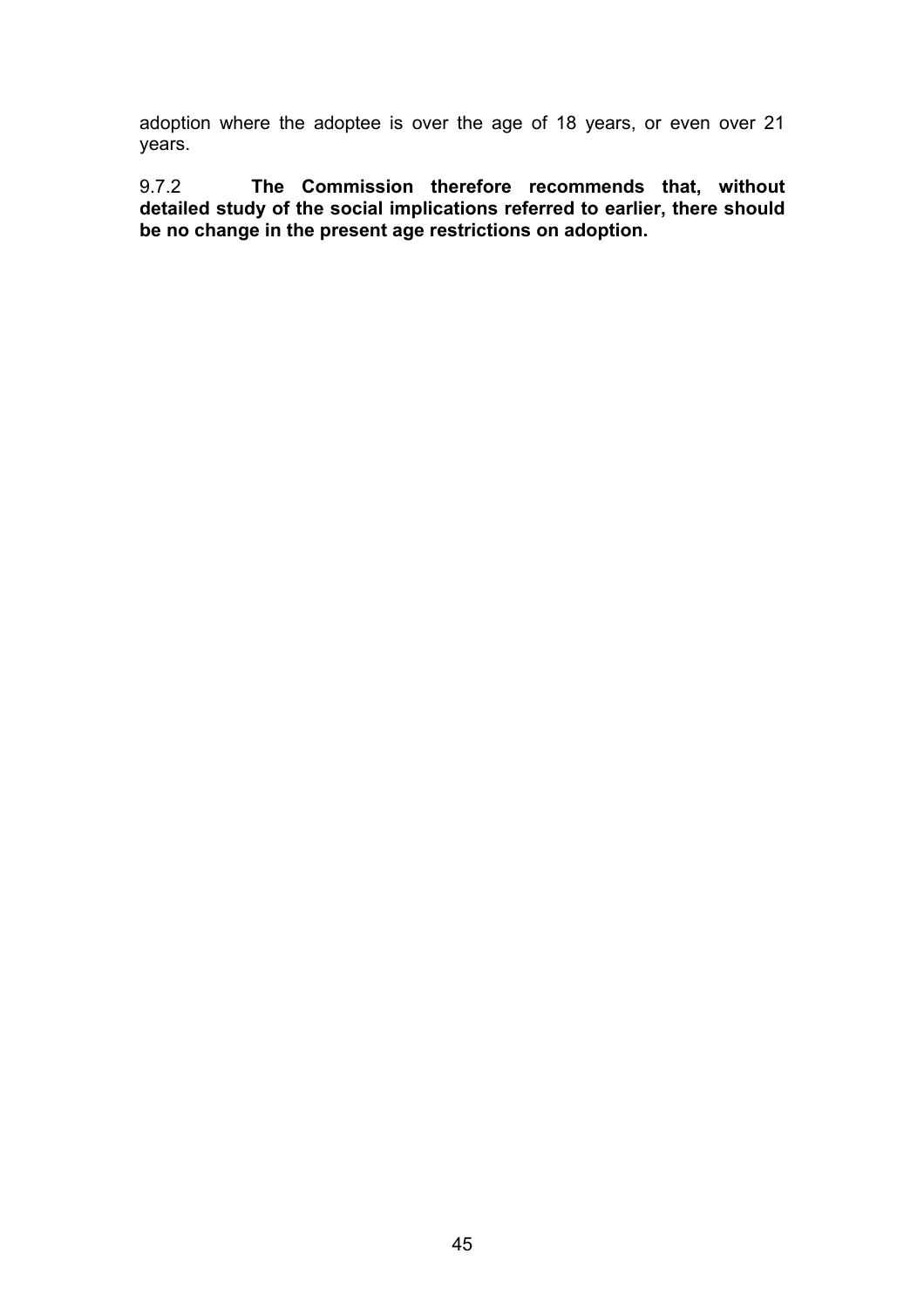# **Company law : Directors**   $\overline{\phantom{a}}$  , where  $\overline{\phantom{a}}$  , where  $\overline{\phantom{a}}$  ,  $\overline{\phantom{a}}$  ,  $\overline{\phantom{a}}$  ,  $\overline{\phantom{a}}$  ,  $\overline{\phantom{a}}$  ,  $\overline{\phantom{a}}$  ,  $\overline{\phantom{a}}$  ,  $\overline{\phantom{a}}$  ,  $\overline{\phantom{a}}$  ,  $\overline{\phantom{a}}$  ,  $\overline{\phantom{a}}$  ,  $\overline{\phantom{a}}$  ,  $\overline{\phantom{a}}$  ,

## **10.1 Company directors : the present position**

10.1.1 Section 157 of the Companies Ordinance (Cap 32) prohibits a person under 21 years of age from acting as a director. This provision was introduced as recently as 1984. Previously there was no prohibition on a minor acting as a director. There is presently no express prohibition on a minor acting as partner or sole trader although contractual incapacity would severely limit a minor's ability to act as such. Section 157 was introduced in implementation of a recommendation of the Companies Law Revision Committee.

10.1.2 There are a number of other provisions in the Companies Ordinance which are intended to prevent unsuitable persons from acting as directors, for example -

| section 156      | undischarged bankrupts                                                                                                                                                                                                                                  |
|------------------|---------------------------------------------------------------------------------------------------------------------------------------------------------------------------------------------------------------------------------------------------------|
| section 157E     | a person who has been convicted of an offence<br>involving fraud or dishonesty<br>a person who has recklessly, conducted the<br>management of a company<br>a person who has been guilty of fraud or<br>breach of duty in the management of a<br>company |
| section $157F -$ | a person who has been the director of two<br>insolvent liquidated companies within a period<br>of 5 years and is unfit to be concerned with the<br>management of a company.                                                                             |

10.1.3 The Commission believes that the reason for selecting the age of 21 years in section 157 was that this was the age of majority at the time the legislation was introduced (see Annexure 9: Companies Law Revision Committee's Second Report April 1973, extract of para. 7.26).

## **10.2 Recommendations**

10.2.1 **It is recommended that the age at which a person may become a director of a company be lowered from 21 years to 18 years. It is also recommended that the Companies' Law Revision Standing Committee be requested to reconsider generally the age restriction on company directors as contained in section 157 of the Companies Ordinance (Cap.32).**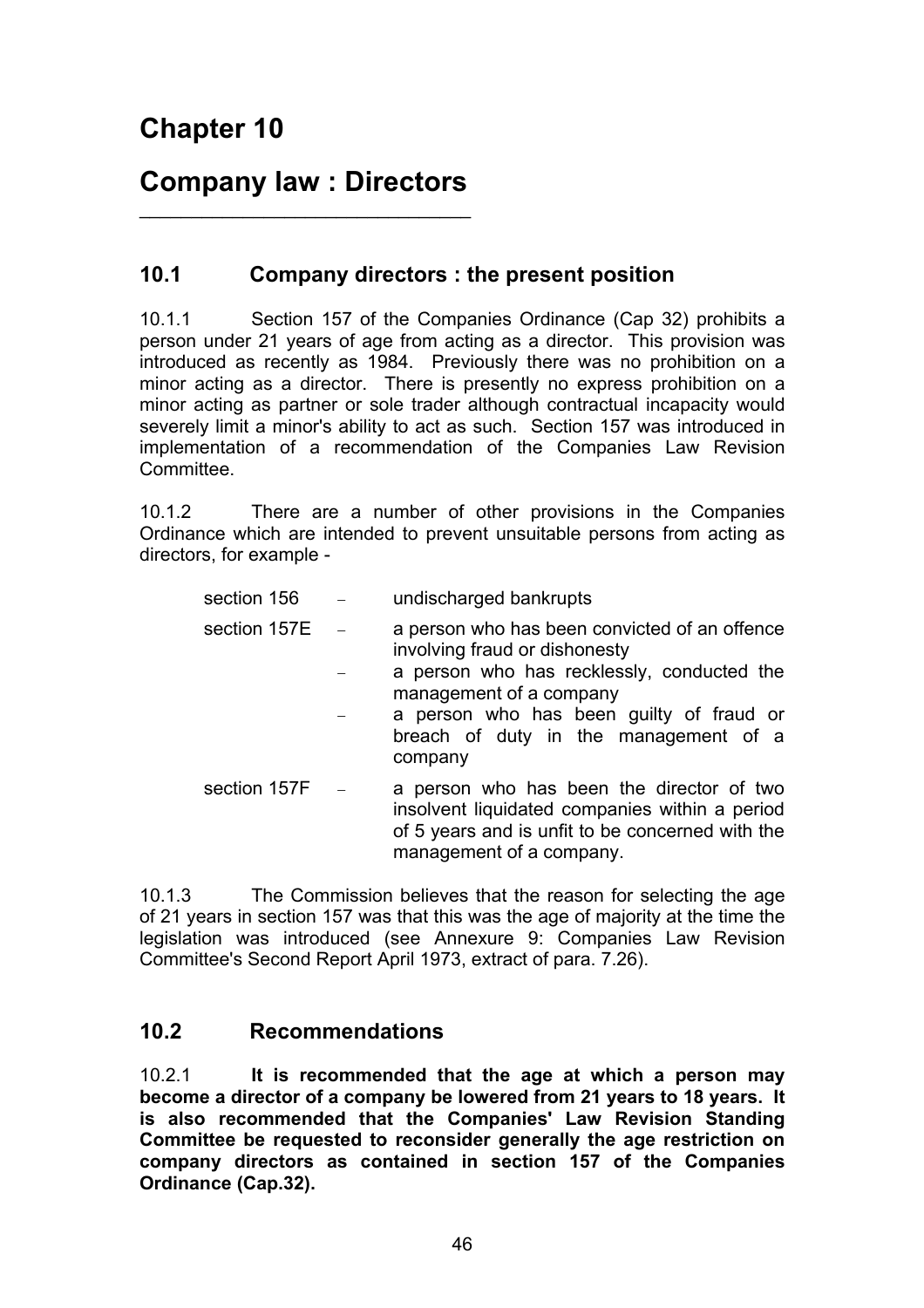\_\_\_\_\_\_\_\_\_\_\_\_\_\_

**Tax** 

# **11.1 The present law - personal assessment - Part VII Inland Revenue Ordinance (Cap 112)**

11.1.1 An 'individual' can claim personal tax assessment. This may in certain circumstances lead to a lower tax liability. Until 1969, section 41(4)(b) of the Inland Revenue Ordinance provided that an 'unmarried minor' was not an 'individual' and could not therefore validly claim for personal assessment under Part VII of the Ordinance. However, an amending ordinance in 1969 replaced paragraph (b) of subsection (4) with "a person under the age of 18" thus removing the restriction so far as persons who had attained such an age were concerned. This amendment followed a recommendation for such a change by the Inland Revenue Ordinance Review Committee in 1967 (see Annexure 10). In 1983 another amending ordinance moved the definition of 'individual' without altering it from section 41 to section 40B where it remains today. The present situation is therefore that a "person under the age of 18" (presumably 18 years) cannot claim a personal assessment under Part VII of the Ordinance.

11.1.2 The purpose behind having a restriction on a minor's election for personal assessment is to circumvent any attempt by parents to make their minor children business partners or joint property owners so as to reduce the parents' total tax. Without such a restriction, parents could artificially arrange their business affairs in this way thus enabling them to claim personal assessments on each of the children's shares of the income.

11.1.3 The present law however could work an injustice in a case where, for example, both parents had died and a minor was left with a small business. Tax in such a case would be assessed in full and no personal assessment allowances could be permitted. Although the purpose behind the restriction is as valid today as it was in 1969, the Commission sees no reason why an orphan minor who has inherited a business or an income producing asset, should not be able to make a valid claim for personal assessment under Part VII of the Ordinance. The age of 18 (years) mentioned in section 40B falls in line with other recommendations made in this report.

# **11.2 Recommendation**

11.2.1 **The Commission recommends that a proviso be added to the definition of "individual" in section 40B of the Inland Revenue Ordinance (Cap 112) so as to enable an orphan minor who has inherited a business or an income producing asset, to make a valid claim for**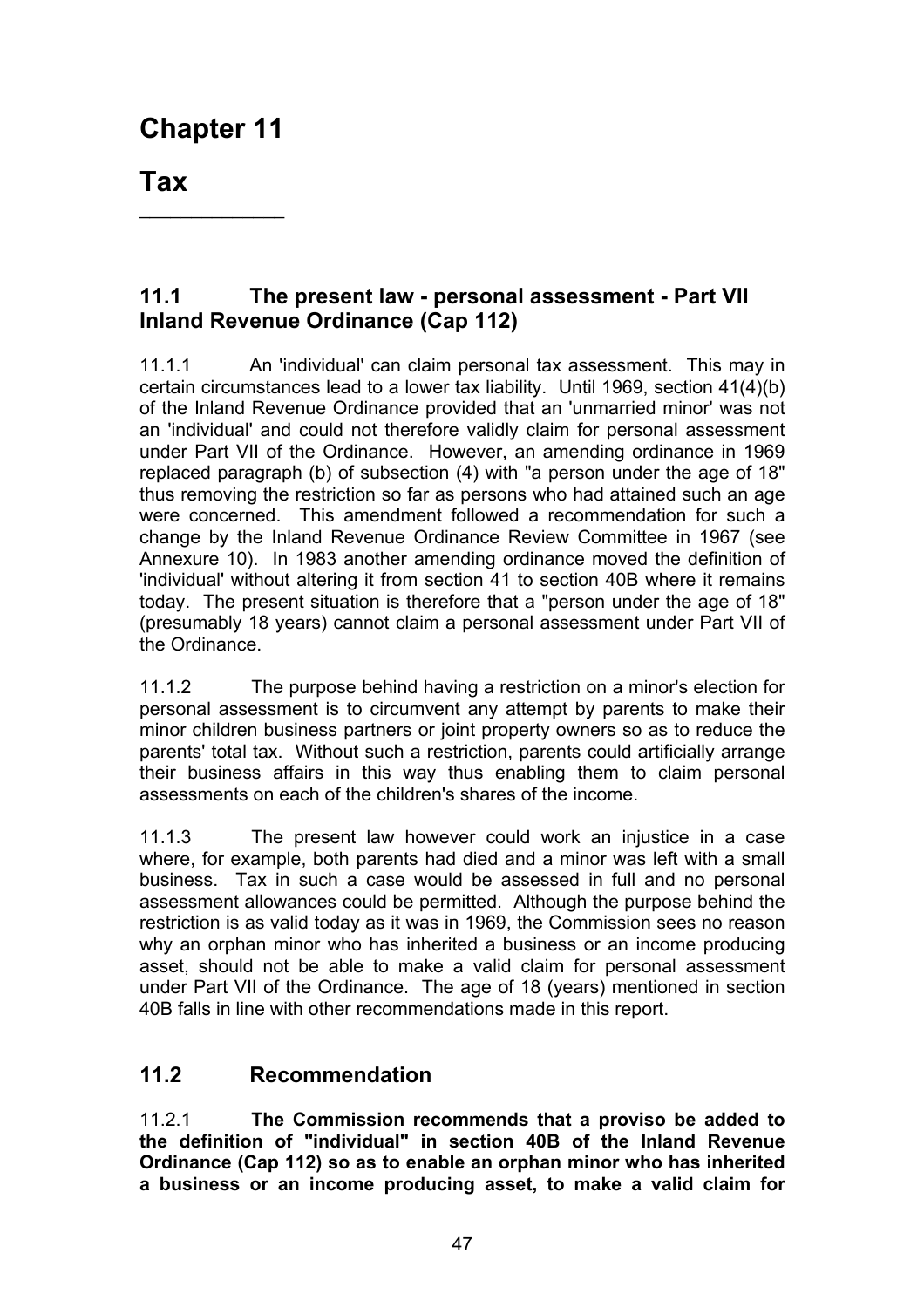**personal assessment under Part VII of the Inland Revenue Ordinance (Cap 112). The Commission also recommends that the age mentioned in section 40B remain unchanged except for the addition of the word "years" after "18".**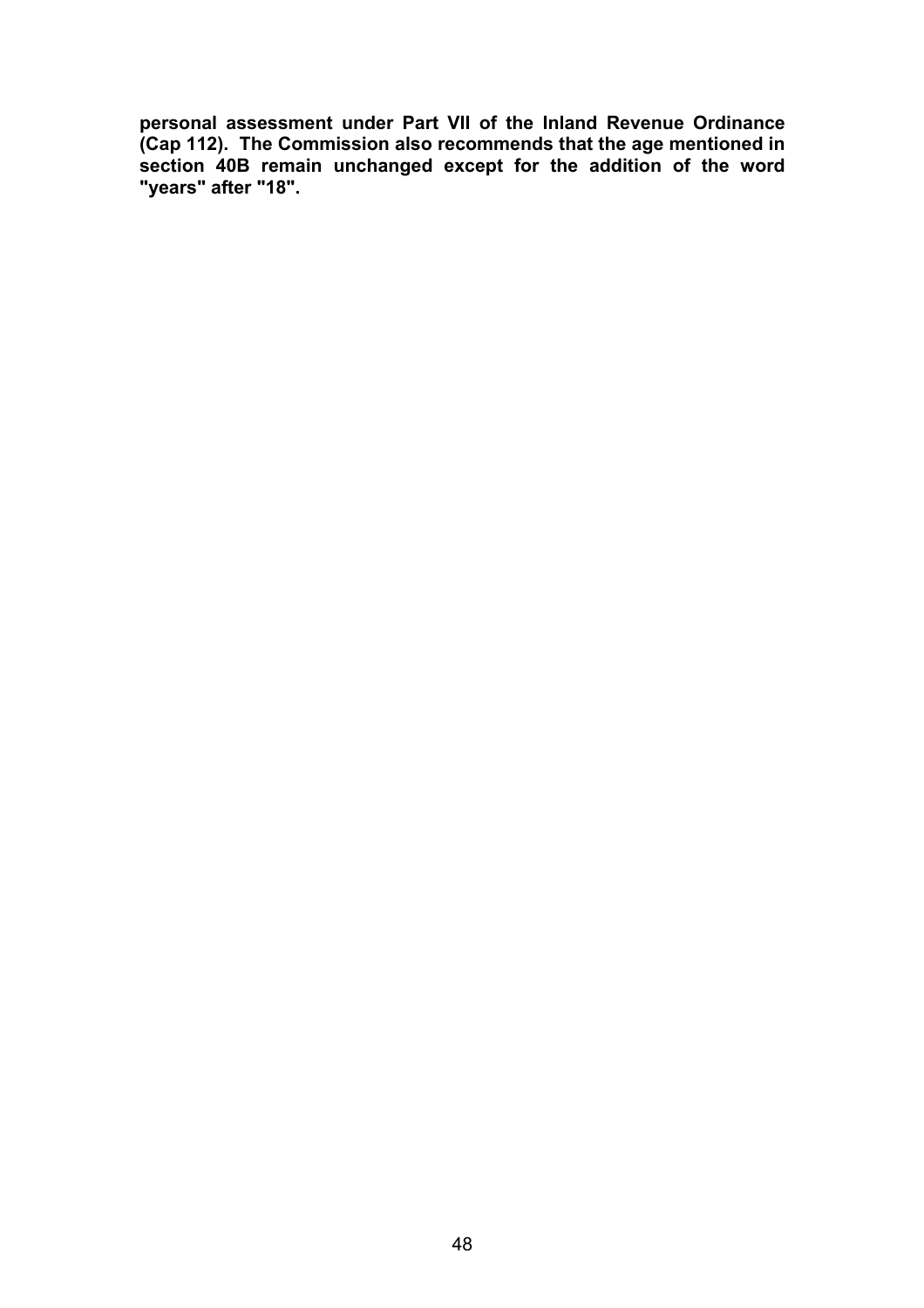# **Alcohol and gambling**

 $\frac{1}{2}$  ,  $\frac{1}{2}$  ,  $\frac{1}{2}$  ,  $\frac{1}{2}$  ,  $\frac{1}{2}$  ,  $\frac{1}{2}$  ,  $\frac{1}{2}$  ,  $\frac{1}{2}$  ,  $\frac{1}{2}$  ,  $\frac{1}{2}$  ,  $\frac{1}{2}$  ,  $\frac{1}{2}$  ,  $\frac{1}{2}$  ,  $\frac{1}{2}$  ,  $\frac{1}{2}$  ,  $\frac{1}{2}$  ,  $\frac{1}{2}$  ,  $\frac{1}{2}$  ,  $\frac{1$ 

# **12.1 Consumption of alcohol : recommendation**

12.1.1 It is an offence to serve any intoxicating liquor in any licensed premises to a person under the age of 18 years (see rule 28 of the Dutiable Commodities (Liquor) Regulations made under Cap. 109).

12.1.2 This age limit accords with the Commission's general views and **it therefore recommends no alteration to the present legislation.**

# **12.2 Gambling**

12.2.1 Gambling in Hong Kong is unlawful except to the extent that it may be authorised by the Gambling Ordinance (Cap. 148), the Television Ordinance (Cap. 52), the Betting Duty Ordinance (Cap. 108) and the Government Lotteries Ordinance (Cap. 334).

12.2.2 Broadly speaking gaming (as opposed to betting and participating in lotteries) is lawful if it takes place :-

- (a) on a social occasion on private premises;
- (b) on a society's or licensed restaurant's premises and if not conducted as a business;
- (c) on specially licensed premises or the gaming itself is specially licensed (for example, a tombola).

12.2.3 The prescribed conditions upon which a majong or tin kau licence is granted provide that no person under the age of 18 years shall be permitted to play such games in premises to which the licence relates (see section 22(3) Gambling Ordinance (Cap. 148) and Form 5A Gambling Regulations).

12.2.4 The licences required for a tombola, amusements with prizes, or a trade promotion competition do not prevent participation by a person on the basis of age.

12.2.5 The Royal Hong Kong Jockey Club and any other social or sporting club may conduct betting on horse racing with the written permission of the Chief Secretary which may be granted subject to such conditions as he may see fit (see sections 2 & 3 of the Betting Duty Ordinance (Cap. 108)).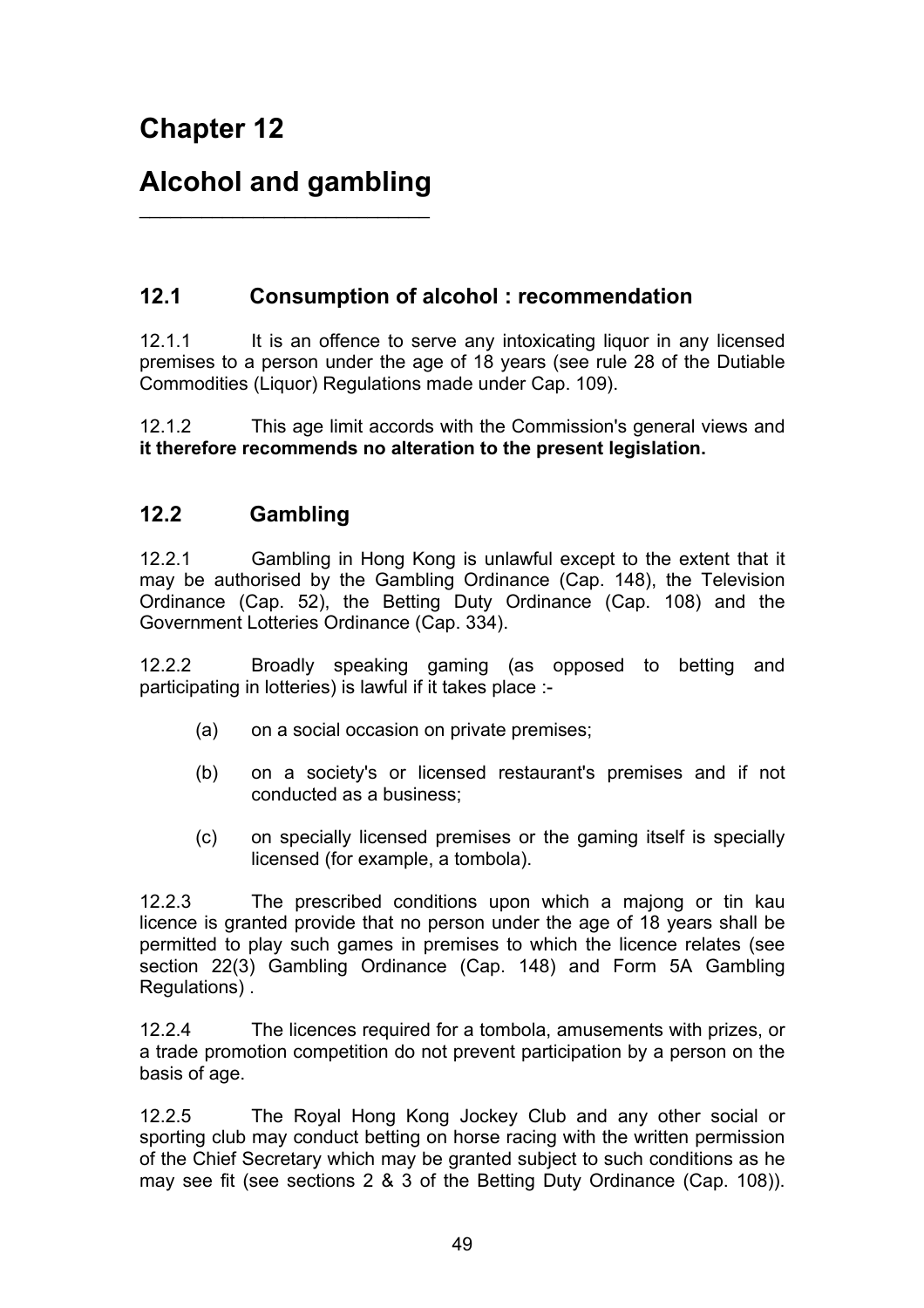The Royal Hong Kong Jockey Club does not accept bets from persons under 18 years of age. This results from a restrictive condition imposed by Government which was implemented by the Club in June 1978. Betting Rules incorporate the restriction which are enforced by the Club.

12.2.6 Lotteries are legal only if authorised by the Betting Duty Ordinance, the Government Lotteries Ordinance or the Gambling Ordinance. There appears to be no age restriction upon a person participating in a lottery.

**12.3 Recommendation as to gambling : the Commission recommends that the status quo remains unchanged.**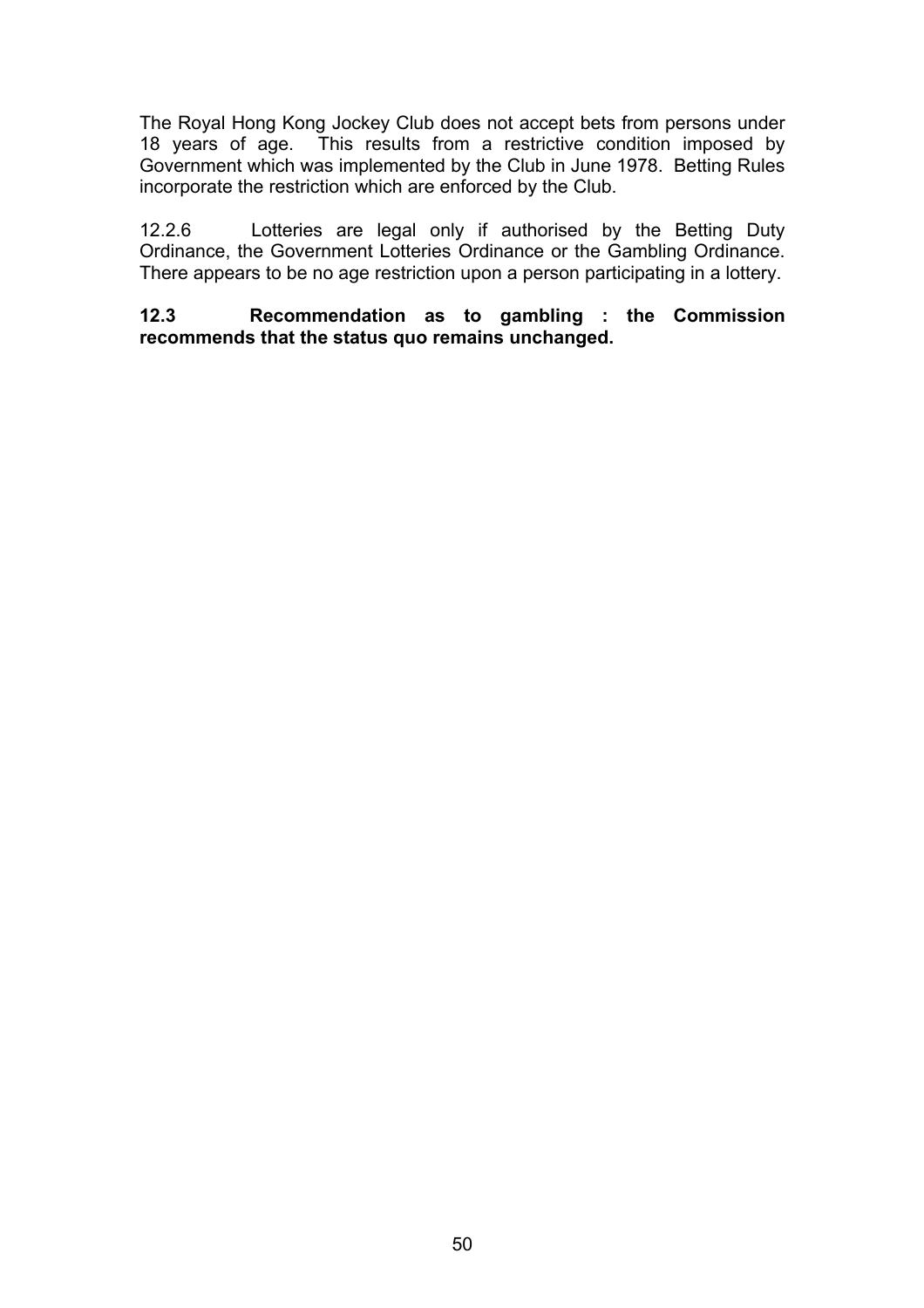# **Minimum age employment conventions**   $\overline{\phantom{a}}$  , and the contract of the contract of the contract of the contract of the contract of the contract of the contract of the contract of the contract of the contract of the contract of the contract of the contrac

13.1 **International conventions on employment** : There are certain international conventions dealing with minimum ages in employment which apply to Hong Kong without modification. A summary is set out at Annexure 3A.

13.2 There are other such conventions which apply with modification and a summary of those appears at Annexure 3B.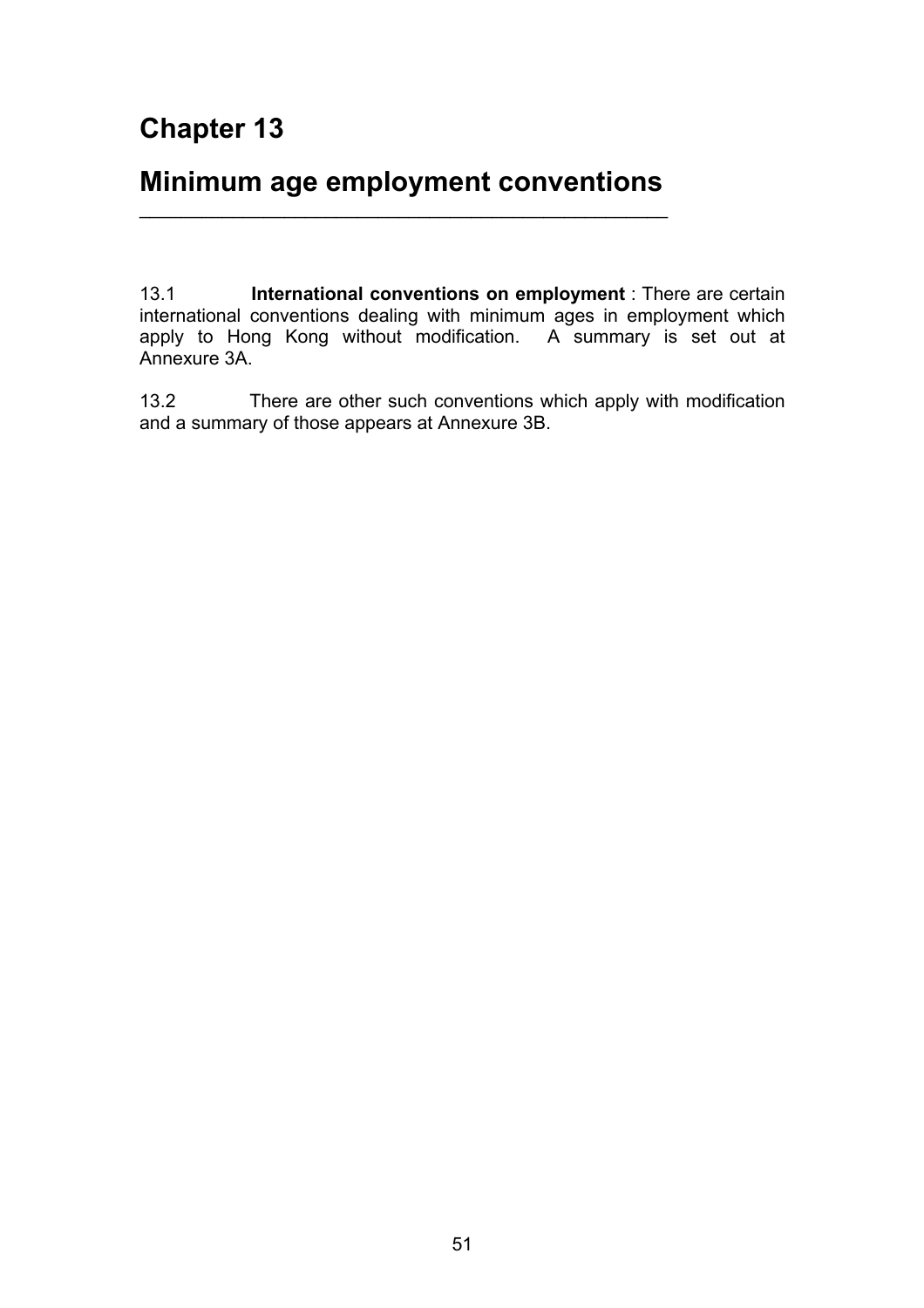# **Minor's position in tort**   $\_$

# **14.1 Minor's liability**

14.1.1 The Commission considered the question of a minor's liability for a civil action in tort. The general rule in tort, unlike contract, is that minority is no defence in itself and that a child can be liable in tort in the same way as an adult. This is subject to the proviso however that in certain torts, where a specific intent is required, the court has to be satisfied that the child was capable of forming that intent. This is a question of fact to be decided in the circumstances of each case. In negligence the question is whether the court will hold in a particular case that the particular child in that case ought reasonably to have foreseen the likelihood of damage and acted reasonably, having regard to his age and experience.

## **14.2 Minor suing**

14.2.1 In relation to a minor suing, the only area of difficulty arises where a defence of consent is raised, when the question to be answered is whether the particular child suing could validly have given such consent. The law adopts a flexible test (see also Chapter 5 in relation to consent to medical treatment).

## **14.3 Recommendation**

14.3.1 **Having considered the present position of minors in tort, the Commission recommends that the present law in relation to tort should not be changed except as has already been suggested in Chapter 5 on Medical Law.**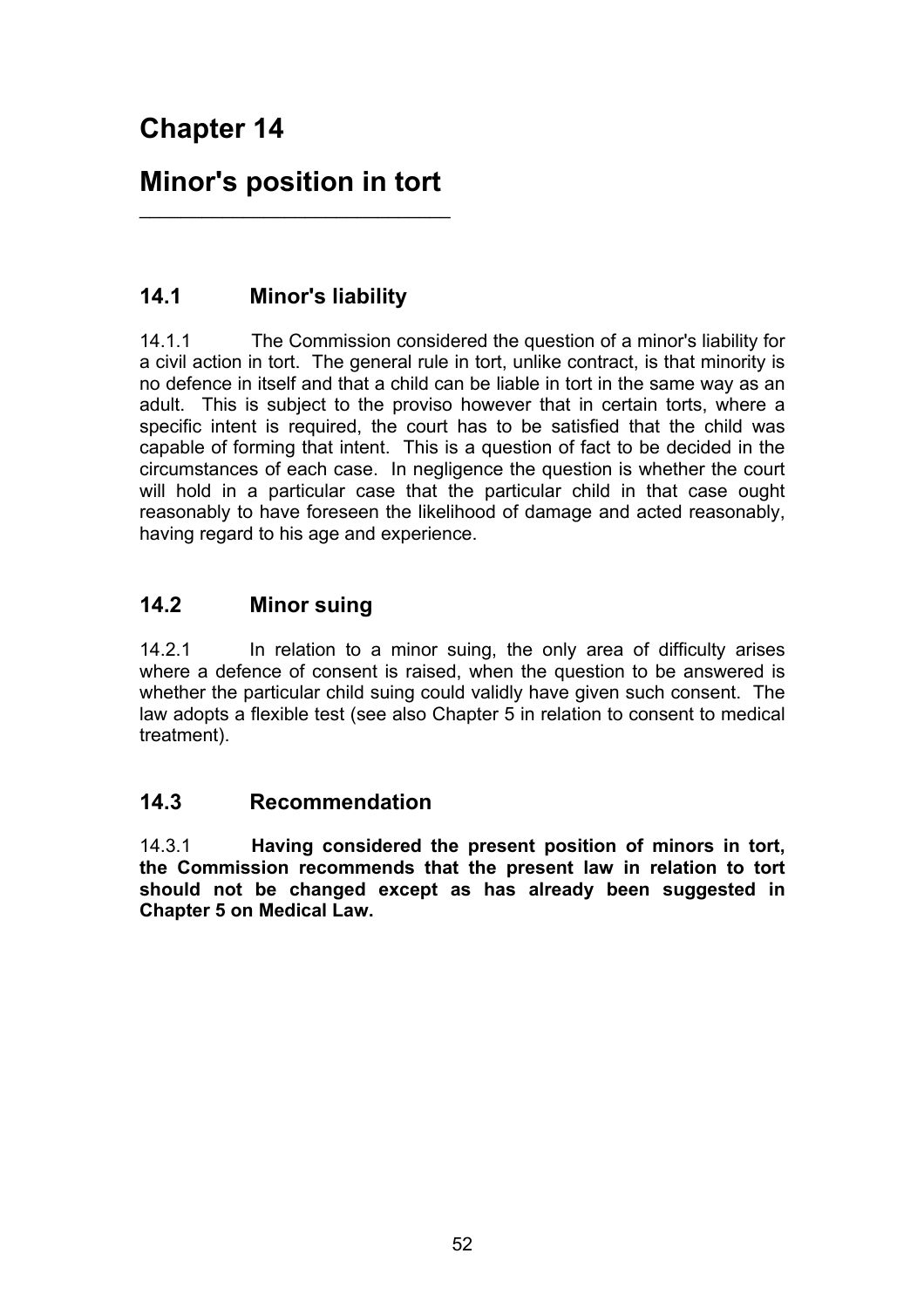# **Matters for further consideration**   $\overline{\phantom{a}}$  , and the set of the set of the set of the set of the set of the set of the set of the set of the set of the set of the set of the set of the set of the set of the set of the set of the set of the set of the s

### **15.1 Introduction**

15.1.1 The third paragraph of the terms of reference requested the Commission to report if it appeared that further consideration should be given as to whether any changes might be desirable in any law relating to the age at which a person's legal rights were affected. The Commission in this connection reports as follows.

### **15.2 The right to vote and stand for election in civic elections**

15.2.1 Section 18(1) of the Electoral Provisions Ordinance (Cap. 367) provides -

*"…… any person ….. shall be qualified for nomination as a candidate if he is entitled to be and is registered as on elector"* 

15.2.2 Section 9 of that Ordinance provides :

*"No person shall be entitled .… to vote at an election who .... has not attained the age of 21 years…. ".* 

15.2.3 Neighbouring countries: The Commission notes that the electoral franchise is acquired at 18 years of age in the Peoples' Republic of China whereas in both Singapore and Malaysia the relevant age is 21 years.

15.2.4 The age of 21 years specified in the Electoral Provisions Ordinance accords with the present position in Hong Kong that generally 21 years is the age at which a person acquires full capacity in civil law. In view of the Commission's earlier recommendations that in general the age of full capacity should be lowered to 18 years, logically the Commission sees no reason for an exception in the case of voting. However, lowering the age of entitlement to vote from 21 to 18 years would substantially increase the number of voters and make a significant shift in the political influence of the community. This raises political and constitutional implications which would be better considered in a wider context.

15.2.5 **Accordingly, the Commission makes no recommendation on the age of the entitlement to vote or stand for election in civic elections.**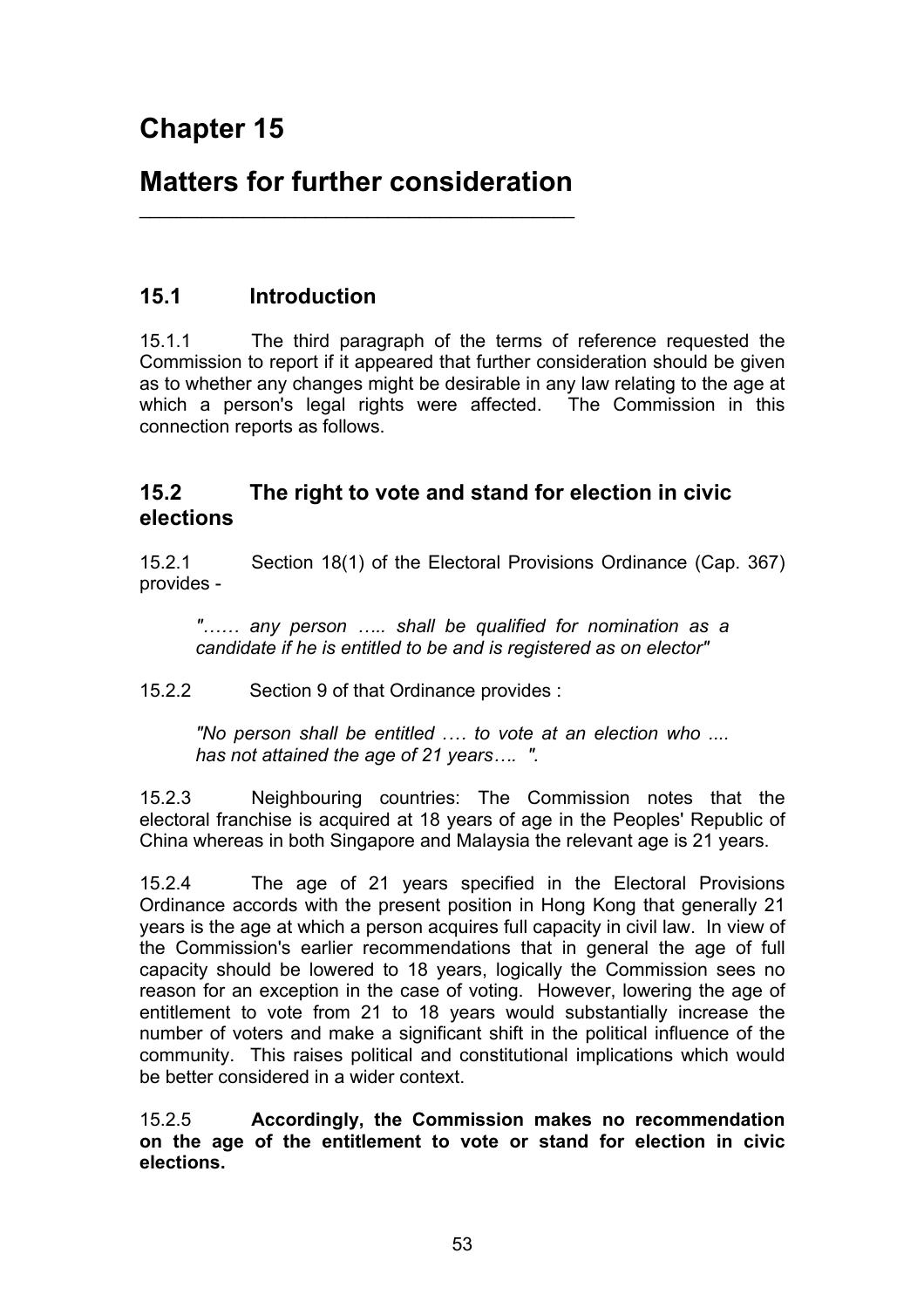# **15.3 References to age in Hong Kong ordinances**

15.3.1 Annexure 2 lists a number of references to minimum and maximum ages in Hong Kong ordinances which affect a person's rights, such as the qualifications needed to obtain a driver's or pilot's licence, or a certificate of competence under the Merchant Shipping Ordinance (Cap 281) or to become an apprentice. While some may be readily disregarded e.g. Rule 21 of the Prison Rules (made under Cap. 234) or section 8 of the Pensions Ordinance (Cap. 89), many of the references should be reviewed if the other recommendations contained in this report are adopted. **It is recommended that these references should be circulated to the appropriate branches of the Government Secretariat for consideration.**

### **15.4 Terminology**

15.4.1 The Commission noted that there were various descriptive terms found within the law to express a reference to a person's age. The use of terms such as "juvenile", "young person" and "a child of tender years" have a degree of emotive element which sometimes sits uneasily within the framework of an ordinance.

15.4.2 **In Hong Kong's ordinances, there are many different expression used to denote categories of age for young persons. With the exception of the term "minor" for a person under a certain age, the Commission considers that the law would be better expressed in each case without description or definition, as "a person under years of age". The Commission recommends that in future legislation there should be a consistent use of terminology.**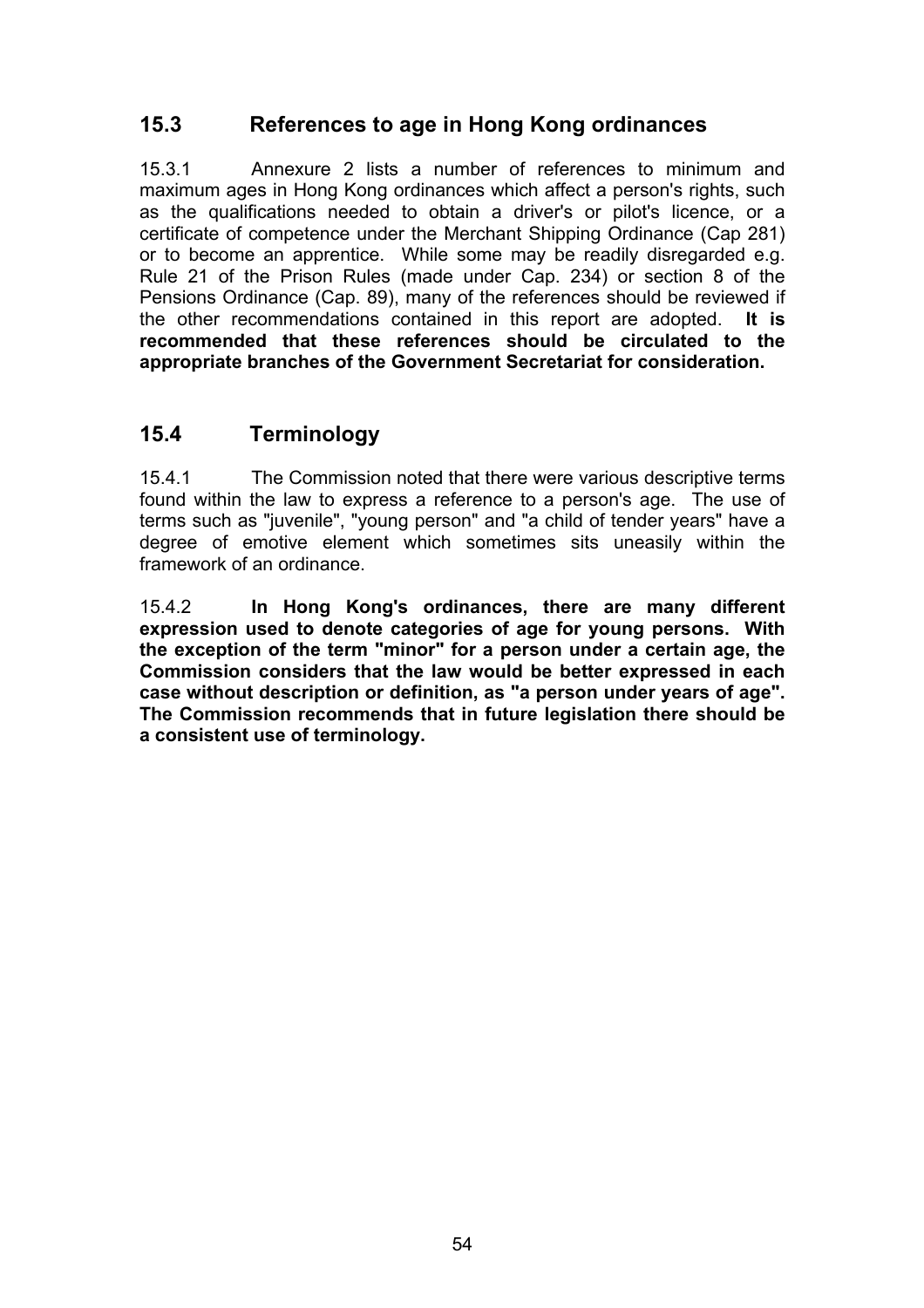# **Summary of recommendations**   $\overline{\phantom{a}}$  , and the set of the set of the set of the set of the set of the set of the set of the set of the set of the set of the set of the set of the set of the set of the set of the set of the set of the set of the s

# **16.1 Contracts and property**

16.1.1 The common law rule that a person attains a certain age at the first moment of the day preceding his birthday should be displaced in Hong Kong. A provision similar to section 9 of the Family Law Reform Act 1969 should be enacted so that a person attains a particular age expressed in years at the commencement of the relevant anniversary of the date of his birth (para. 2.2.4).

16.1.2 Section 17 of the Credit Unions Ordinance (Cap. 119) should remain in force (para. 3.1.7).

16.1.3 Section 46 of the District Court Ordinance (Cap. 336) should be repealed (Paras. 2.3.10 - 2.3.13, 3.6.1- 3.6.3 and 3.7.1).

16.1.4 For the purposes of liability at law under contract a person should normally be fully liable at 18 years of age and not 21 years as at present (Paras. 3.4.1 and 3.7.2).

16.1.5 Minors' contracts :

- (a) The law of minors' contracts should not be codified (para. 3.8.2).
- (b) The law governing minors' contracts should continue to be based on the principle of "qualified unenforceability" (para. 3.8.3).
- (c) New legislation on minors' contracts should be confined to the few aspects of the existing law which are likely, in practice, to cause difficulties or to lead to injustice (para. 3.8.4).
- (d) The common law rules governing guarantees of a minor's contract should be displaced by a statutory provision providing that such guarantees can be enforced against the guarantor even though the contract is unenforceable against or is repudiated by the minor (para. 3.8.5).
- (e) The common law rules governing the sale of property or goods to a minor should be partly replaced by statute so that a minor can be required by a court to transfer to the supplier any property acquired by the minor under an unenforceable or repudiated contract (para. 3.8.6).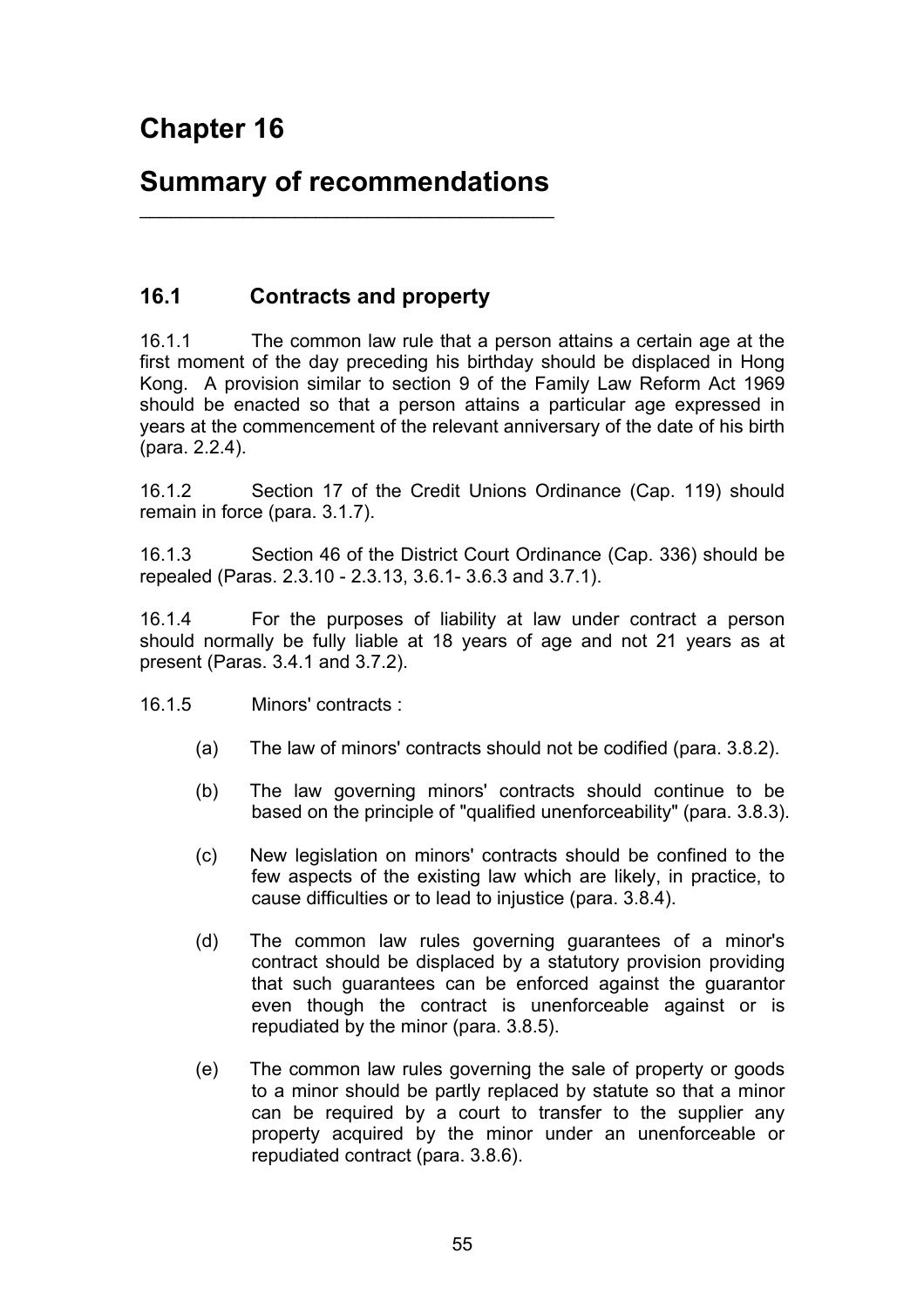(f) The reforms recommended as to guarantees and empowering the court to order the transfer of property by a minor to the supplier should not apply to contracts entered into before the amended law comes into force (para. 3.8.7).

### **16.2 Wills, trustees and personal representatives**

16.2.1 The law should be amended to allow a person who has attained the age of 18 years to make a valid will (para. 4.2.1).

16.2.2 Section 39 of the Probate and Administration Ordinance (Cap. 10) and rules 31 and 32 of the Non-Contentious Probate Rules should be amended to allow a person to be a personal representative at the age of 18 years (para 4.2.2(a)). The dissenting view of one Commission member is noted at para. 4.2.4.

16.2.3 The Trustee ordinance (Cap. 29) should be amended to permit a person who has attained the age of 18 years to be a sole trustee (para. 4.2.2(b)). The dissenting view of one Commission member is noted at para. 4.2.4.

### **16.3 Medical treatment**

16.3.1 There should be a statutory provision specifying the age at which a person should be presumed to be able to give a valid consent for medical treatment (para. 5.5.1).

16.3.2 The presumption of ability to give valid consent to medical treatment should arise at 18 years of age. (para. 5.5.4)

16.3.3 The legislation which provides the basis for the acceptance of a person's consent to medical treatment should :

- (a) be declaratory;
- (b) provide a legal presumption that consent given by an 18 year old is effective;
- (c) not render ineffective a consent given by a person who is under 18 years of age if he or she is able to understand the nature of the treatment (para. 5.5.5).

16.3.4 The age at which a person should be presumed to be capable of validly consenting to donate blood should also be 18 years. However, the present practice is to allow blood to be donated by persons over 16 years of age if parental consent is given. This practice should be allowed to continue (para. 5.6.1).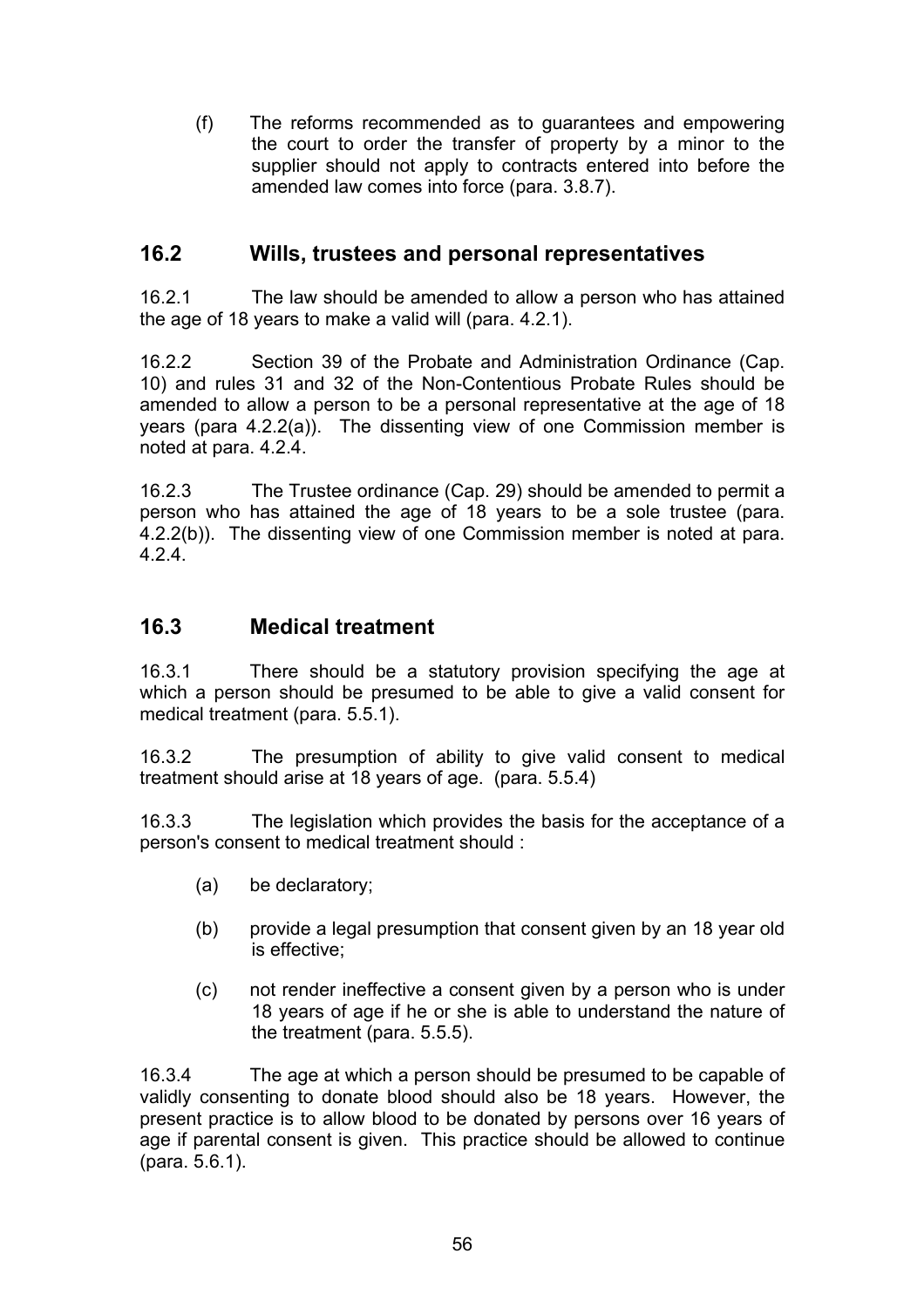# **16.4 Wardship and custody**

16.4.1 A consolidation of the provisions pertaining to the custody and care and control of children should be considered with a view to reducing the number of ordinances dealing with the topic (para. 6.3.2).

16.4.2 The age at which custody and wardship orders should cease to be made and to have effect should be lowered from 21 years to 18 years (para. 6.3.3).

## **16.5 Maintenance orders**

- 16.5.1 Maintenance orders for a child should :
	- (a) not automatically extend beyond 18 years of age;
	- (b) continue beyond 18 years by direction of the court if the child is undergoing full time education or is otherwise in need, as is presently provided for children over the age of 21 years (para.  $7.5.1$  ).

### **16.6 Marriage : consent**

16.6.1 The age at which consent for marriage is no longer required should be lowered from 21 years to 18 years (para. 8.8.1).

16.6.2 If the age of 21 years is retained, the Director of Social Welfare should be empowered to consent to the marriage of a person who has not attained the age of 21 years and for whom there is no parent or guardian who can consent to the marriage (Paras. 8.8.5 and 8.8.6).

## **16.7 Marriage : minimum age**

16.7.1 The present minimum age of 16 years for marriage should be retained (para. 8.9.2).

## **16.8 Adoption**

16.8.1 There should be no change in the present age restrictions on adoption without detailed study of the social implications (present ages applying: stranger-adoptor minimum 25 years, relative-adoptor minimum 21 years and maximum age for adoptee 21 years of age) (para. 9.7.2).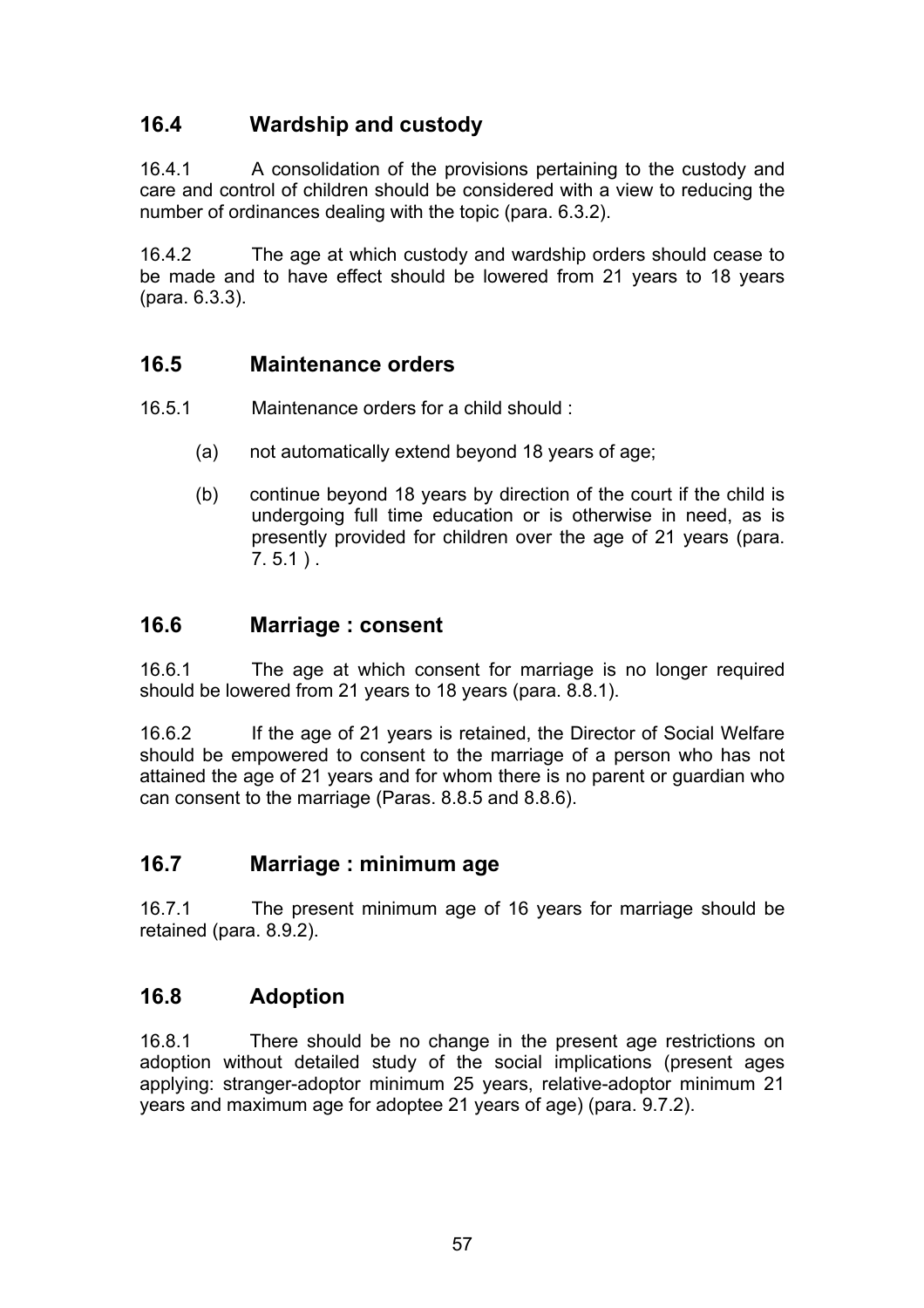## **16.9 Company law : directors**

16.9.1 The age at which a person may become a director of a company should be lowered from 21 years to 18 years. The Companies' Law Revision Standing Committee should be requested to reconsider generally the age restriction on company directors as contained in section 157 of the Companies Ordinance (Cap. 32) (para. 10.2.1).

## **16.10 Tax**

16.10.1 The present position under the Inland Revenue Ordinance (Cap. 112) whereby only persons of 18 years or older can claim a personal tax assessment under Part VII of the Ordinance, should not be changed except that the definition of "individual" in section 40B of that Ordinance should be amended so as to enable an orphan minor who has inherited a business or an income producing asset, to make a valid claim for personal assessment under Part VII of the Ordinance (para. 11.2.1).

# **16.11 Alcohol**

16.11.1 It is at present an offence to serve any intoxicating liquor in any licensed premises to a person under the age of 18 years and this present position should not be changed (para. 12.1.2).

## **16.12 Gambling**

16.12.1 No change is recommended in the existing law which permits 18 year olds to play majong or tin kau and place bets with the Royal Hong Kong Jockey Club (para. 12.3).

## **16.13 Minors' position in tort**

16.13.1 The present law in relation to tort which does not impose any rigid age restrictions should not be disturbed except as has already been recommended in relation to medical law and consent (para. 14.3.1).

## **16.14 Voting age**

16.14.1 In the light of the Commission's view that the age of voting raises political and constitutional implications better considered in a wider context, no recommendation is made on the age of entitlement to vote or stand for election. That age at present is 21 years (para. 15.2.5).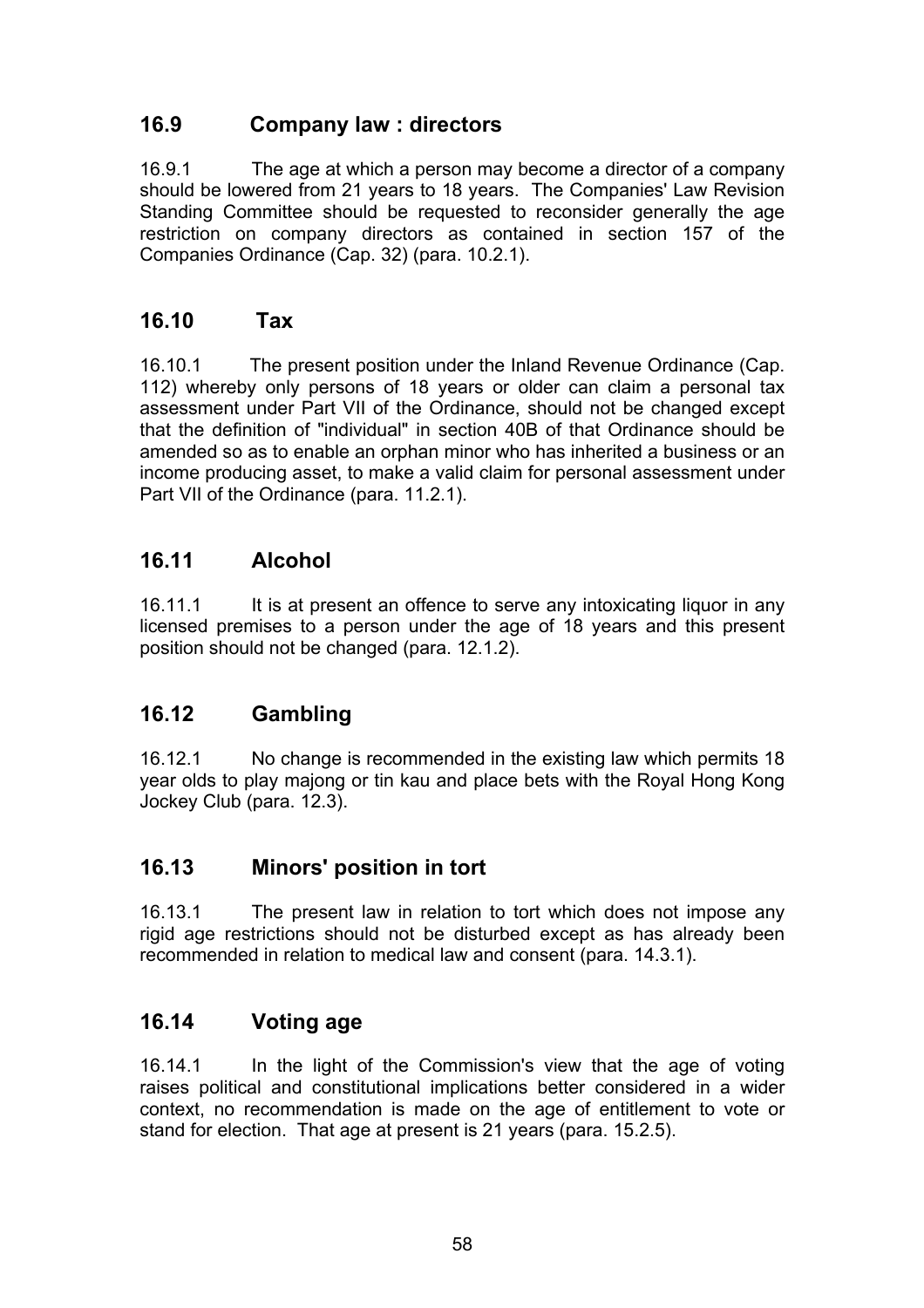# **16.15 References to age in Hong Kong ordinances**

16.15.1 These references should be circulated to the appropriate branches of the Government Secretariat for consideration and comment (Annexure 2 and para. 15.3.1).

## **16.16 Terminology**

16.16.1 Where it is desired in legislation to denote a category of age for young persons, with the exception of the term 'minor' to denote a person under a certain age, the law would be better expressed in each case without description or definition, as 'a person under years of age'. There should be a consistent use of terminology in future legislation (para. 15.4.2.).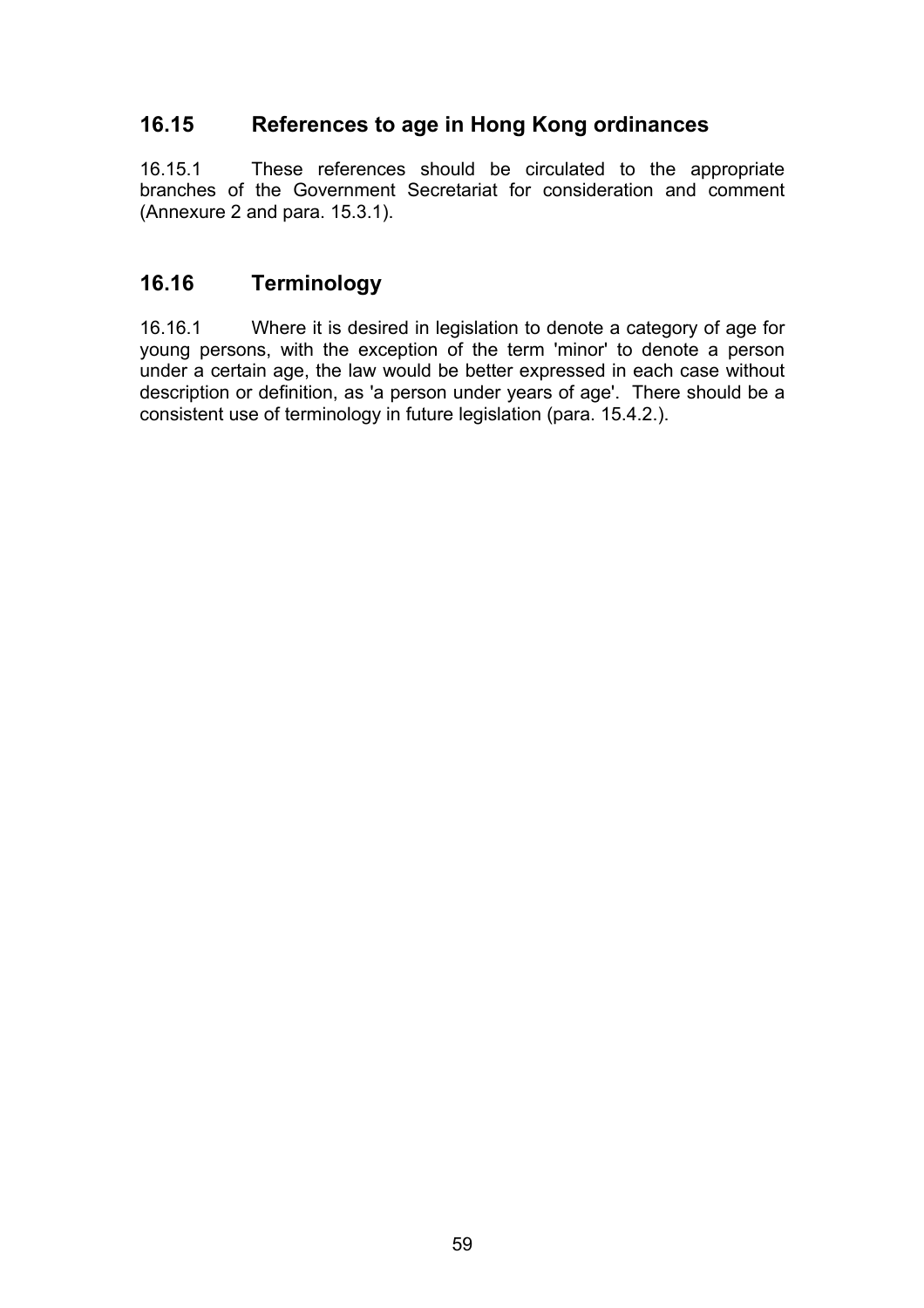### **Annexure 1A**

## **MAIN SUB-COMMITTEE MEMBERSHIP**

| **     | Mr. David K.P. Li, JP<br>(Chairman)                | Director and Chief Manager<br>The Bank of East Asia Ltd.                                        |
|--------|----------------------------------------------------|-------------------------------------------------------------------------------------------------|
|        | Dr. The Hon. Ho Kam-fai,<br>OBE, JP                | Department of Social Work<br><b>United College</b><br><b>Chinese University of Hong Kong</b>    |
|        | Professor Ma Ho-kei                                | Department of Obstetrics &<br>Gynaecology<br>University of Hong Kong                            |
|        | Dr. Su Chung-jen                                   | The Principal,<br>Queen Elizabeth School                                                        |
|        | Mrs. Evelyn Doe                                    | <b>Assistant Director</b><br>(Operations)<br><b>Social Welfare Department</b>                   |
|        | Miss Colette van der Eb                            | Magistrate,<br>c/o The Registrar,<br>New Supreme Court Building,<br>38 Queensway,<br>Hong Kong. |
|        | Miss Gladys Li                                     | <b>Barrister at Law</b><br><b>Oswald Cheung Chambers</b>                                        |
|        | Mr. Ian R.A. MacCallum, JP                         | Solicitor,<br><b>Wilkinson &amp; Grist</b>                                                      |
|        | Mrs. Sarah Nield                                   | Lecturer<br>School of Law<br>University of Hong Kong                                            |
|        | Mr. Daniel Colson<br>(retired 18 July 1983)        | Foreign Attorney<br>Stikeman, Elliott                                                           |
|        | Mr. Christian Salbaing<br>(appointed 18 July 1983) | Foreign Attorney<br>Stikeman, Elliott                                                           |
| $+$ ** | Miss Christine Loh                                 | Commodity Trader,<br>Philipp, Brothers (H.K.) Ltd.                                              |
|        | Mr. Mark Mak Hon-fai                               | <b>Medical Student</b><br><b>Faculty of Medicine</b><br>University of Hong Kong                 |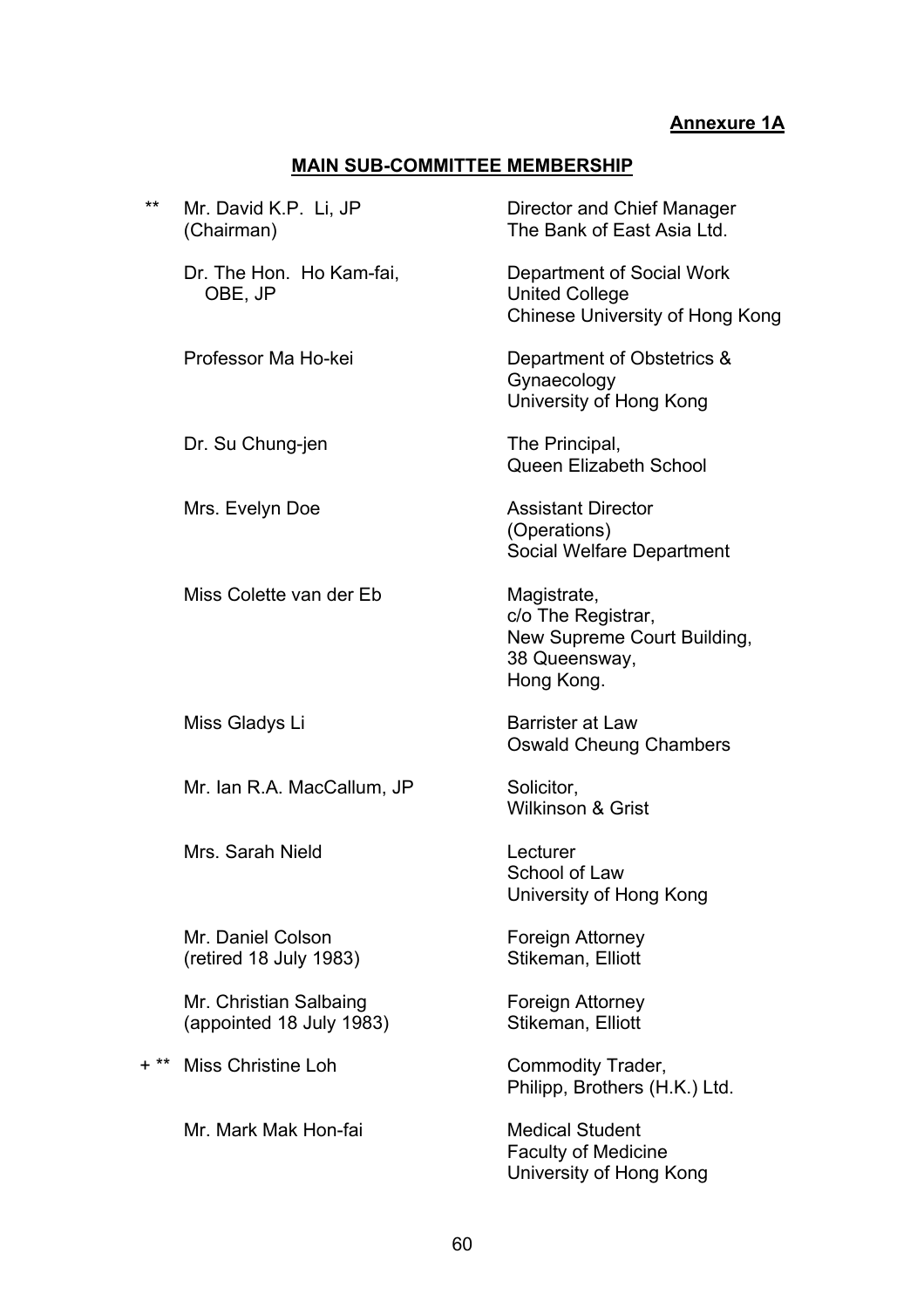Mr. Fergus Anstock (Observer)

Mr. Anthony Watson-Brown (Secretary) (until November 1984)

Mr. Neill Macpherson (Secretary) (until July 1985)

Mr. Geoffrey Grimmett (secretary) (from July 1985) Legal Adviser The Bank of East Asia Ltd.

Senior Crown Counsel Law Reform Commission **Secretariat** 

Senior Crown Counsel Law Reform Commission **Secretariat** 

Senior Crown Counsel Law Reform Commission **Secretariat** 

- \*\* Commission Member
- + appointed to the Commission in June 1984.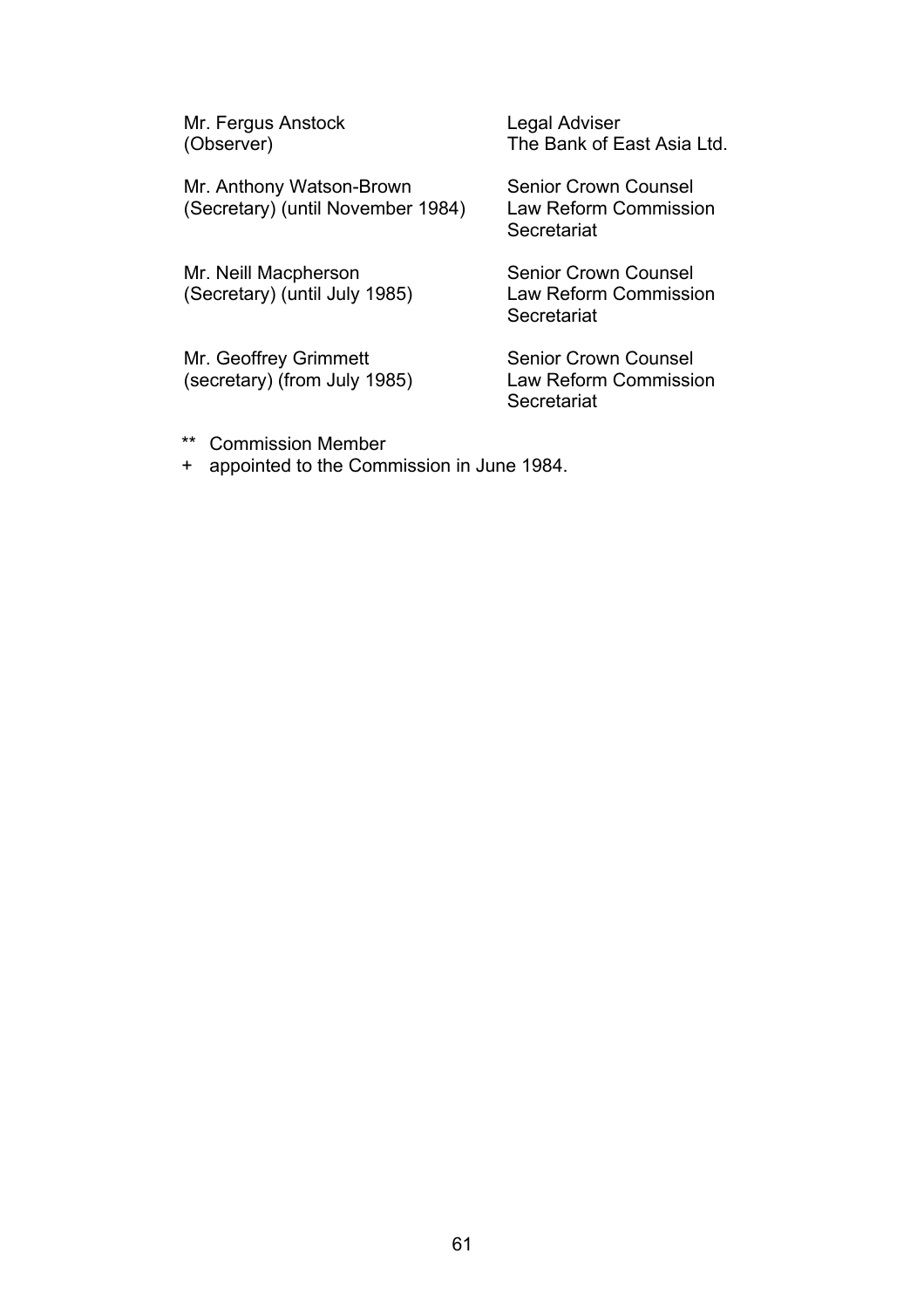## **Annexure 1B**

## **Minors' Contracts Sub-committee membership**

| **Mr. B.S. McElney, JP (Chairman)                     | Messrs. Johnson, Stokes & Master,<br>Alexandra House, Central,<br>Hong Kong. |
|-------------------------------------------------------|------------------------------------------------------------------------------|
| **Miss Christine Loh                                  | Commodity Trader,<br>Philipp Brothers (H.K.) Ltd.                            |
| Mr. B.E.D. de Speville                                | Secretary, Law Reform<br>Commission                                          |
| Mr. Geoffrey Grimmett<br>(Secretary to Sub-Committee) | Senior Crown Counsel,<br>Law Reform Commission<br>Secretariat                |

\*\* Commission Member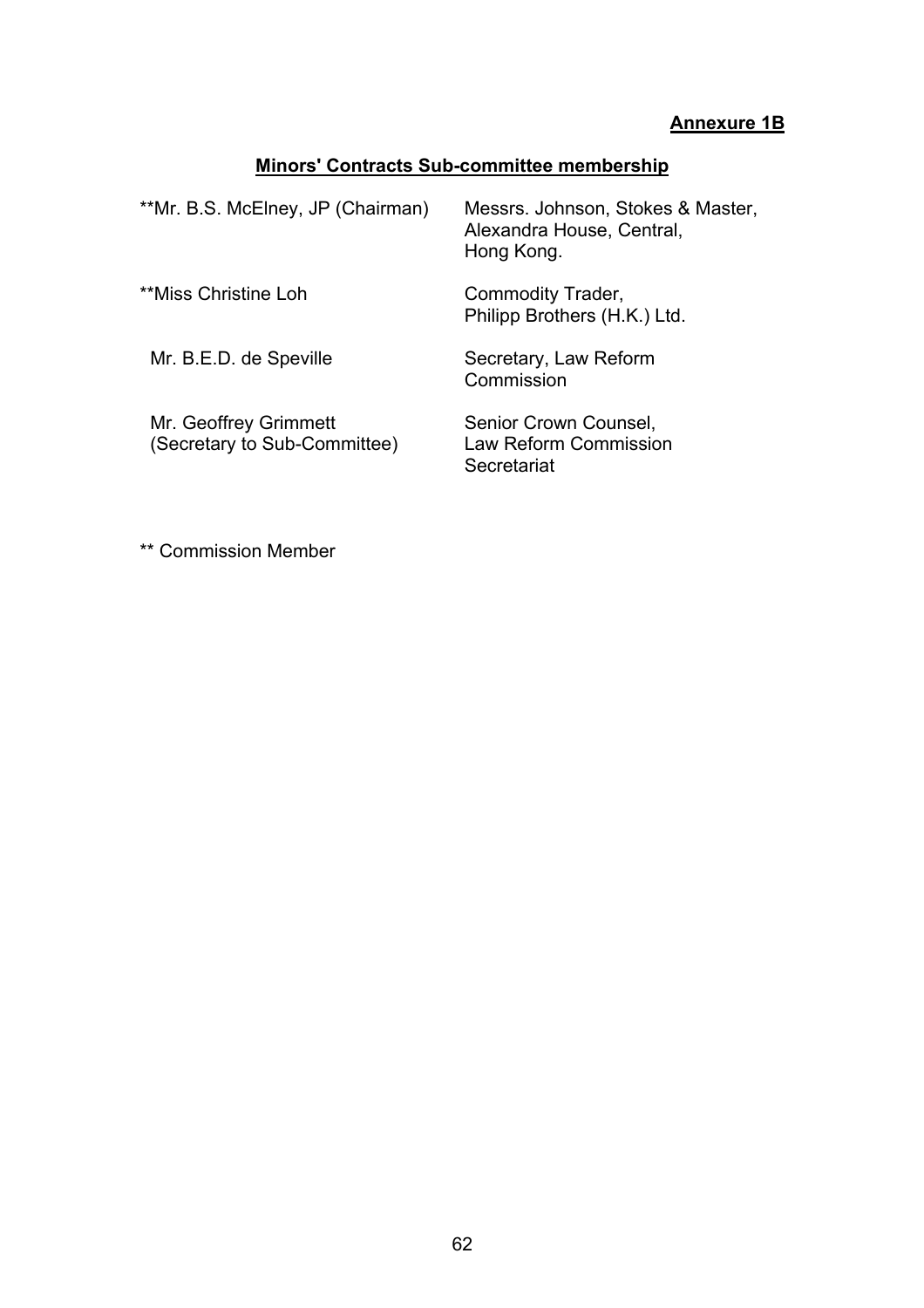### **Annexure 2**

## **REFERENCES TO AGE IN HONG KONG'S ORDINANCES**

| <b>ORDINANCE</b>                                                   | <b>SECTION</b>     | <b>REMARKS</b>                                                                                |
|--------------------------------------------------------------------|--------------------|-----------------------------------------------------------------------------------------------|
| Interpretation and<br><b>General Clauses Ordinance</b><br>(Cap. 1) | S.3                | "Infant" and "minor" defined                                                                  |
| <b>Jury Ordinance</b><br>(Cap. 3)                                  | S.4                | Age limits for jury<br>service viz. 21 to 60 years                                            |
| <b>Supreme Court Ordinance</b><br>(Cap. 4)                         | S. 26              | Reference to the power<br>to make infants<br>"wards of the court"                             |
| <b>Supreme Court Rules</b><br>(Cap. 4, sub. leg.)                  | Rule 90            | Rules of court relating to<br>infants                                                         |
| <b>Evidence Ordinance</b><br>(Chapter 8)                           | S.3                | Exclusion of evidence of<br>children under 7 years of age                                     |
|                                                                    | S.4                | Restrictions on evidence of<br>"a child of tender years"                                      |
| Probate and Administration<br>Ordinance (Cap. 10)                  | S. 25(1)           | Special requirements for<br>personal representatives<br>where there is a minority<br>interest |
|                                                                    | S. 39              | Restrictions on an infant<br>being a sole executor                                            |
| Guardianship of<br><b>Minors Ordinance</b><br>(Cap. 13)            | Whole<br>Ordinance | The whole Ordinance<br>relates to minors                                                      |
| Separation and<br>Maintenance Orders Ordinance<br>(Cap. 16)        | Ss. 5 & 7          | Orders for maintenance<br>of a child continue until<br>child reaches 16 years of age          |
|                                                                    | S. 12              | In certain instances orders<br>may continue until the child<br>reaches 21 years of age        |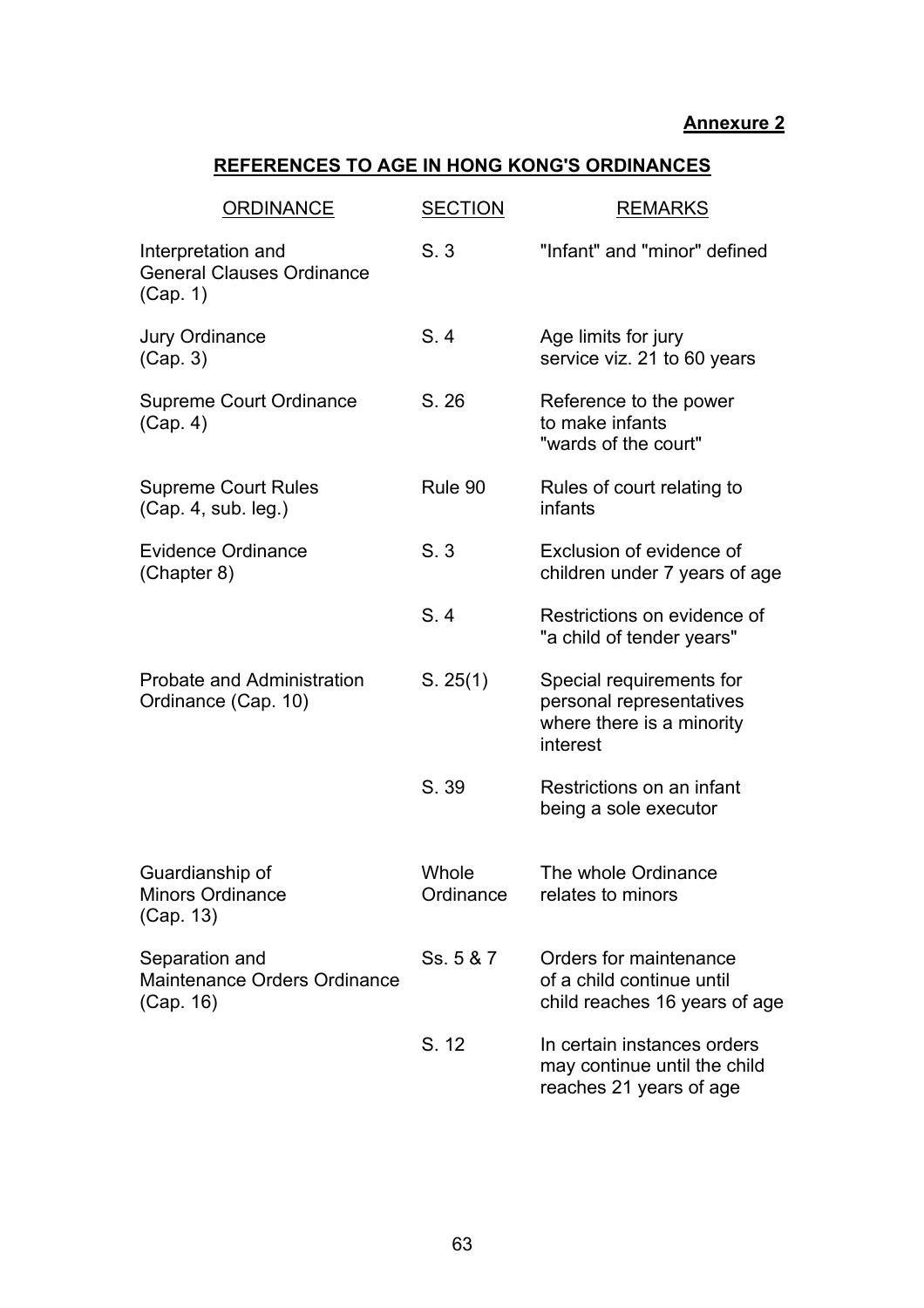| <b>ORDINANCE</b>                      | <b>SECTION</b> | <b>REMARKS</b>                                                                                                                |
|---------------------------------------|----------------|-------------------------------------------------------------------------------------------------------------------------------|
| Sale of Goods Ordinance<br>(Cap. 26)  | S.4            | Statement of the<br>common law on the sale of<br>necessaries to a minor or<br>infant                                          |
| <b>Trustee Ordinance</b><br>(Cap. 29) | S.2            | A minor is excluded<br>from the definition of<br>a "Person of unsound mind"                                                   |
|                                       | S. 33          | Power to apply income<br>for maintenance of<br>a minor beneficiary                                                            |
|                                       | S. 37          | Appointment of new or<br>additional trustees<br>where a trustee is an infant                                                  |
|                                       | S. 47          | Infant mortgagee                                                                                                              |
|                                       | S. 54          | Vesting of an infant's<br>beneficial interest                                                                                 |
|                                       |                | Generally the Ordinance<br>deals with property held on<br>trust which is a common<br>method of holding property<br>for minors |
| <b>Wills Ordinance</b><br>(Cap. 30)   | S.4            | Restriction on persons<br>under 21 making a will                                                                              |
|                                       | S.6            | Removal of S.4 restrictions<br>on servicemen and<br>mariners in certain<br>circumstances                                      |
| Apprenticeship Ordinance<br>(Cap. 47) | S.2            | Definition of "young person"<br>as being over 14 years<br>and under 19 years                                                  |
|                                       | Ss. 6 & 7      | Employment of young<br>persons as apprentices                                                                                 |
|                                       | S. 10          | Apprentice and<br>guardian to be bound<br>until apprentice<br>attains 21 years                                                |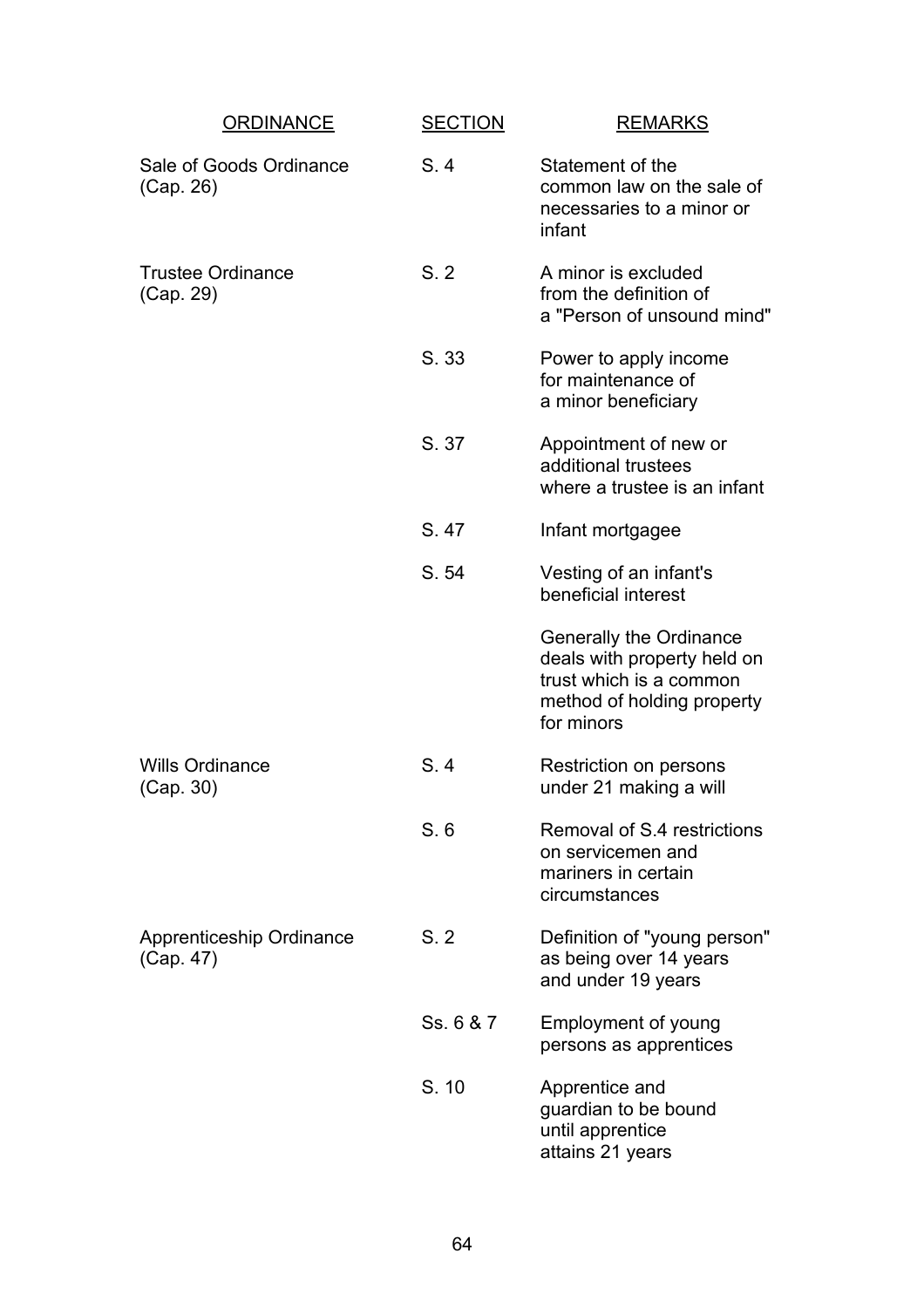| ORDINANCE                                                          | <b>SECTION</b> | <b>REMARKS</b>                                                                                                                                                              |
|--------------------------------------------------------------------|----------------|-----------------------------------------------------------------------------------------------------------------------------------------------------------------------------|
|                                                                    | S. 44          | Power for Governor to<br>extend age in the<br>definition of a "young person"<br>in Section 2<br>from 18 years (sic)<br>to an age not<br>exceeding 21 years                  |
| <b>Apprenticeship Regulations</b><br>(Cap. 47, sub. leg.)          | Regs. 8 & 9    | Regulates the hours of<br>work for apprentices<br>of varying ages with<br>specific restrictions<br>capable of variation if<br>the apprentice is 16<br>years of age or older |
| Professional<br><b>Accountants Ordinance</b><br>(Cap. 50)          | S. 24          | A person is to be 21<br>years of age before he<br>can qualify for<br>registration as an accountant                                                                          |
| <b>Professional Accountants</b><br>By-laws<br>(Cap. 50, sub. leg.) | By-law 31      | A person wishing to<br>register as a student<br>must be 16 years of age                                                                                                     |
|                                                                    |                | There are exemptions<br>for persons over 25 years<br>of age from some<br>of the other<br>registration requirements                                                          |
| <b>Employment Ordinance</b><br>(Cap. 57)                           | S.2            | "Child" is defined as<br>a person under the age<br>of 15 years                                                                                                              |
|                                                                    |                | "Young person" is<br>defined as a person who<br>has attained 15 years<br>of age but not yet<br>attained 18 years                                                            |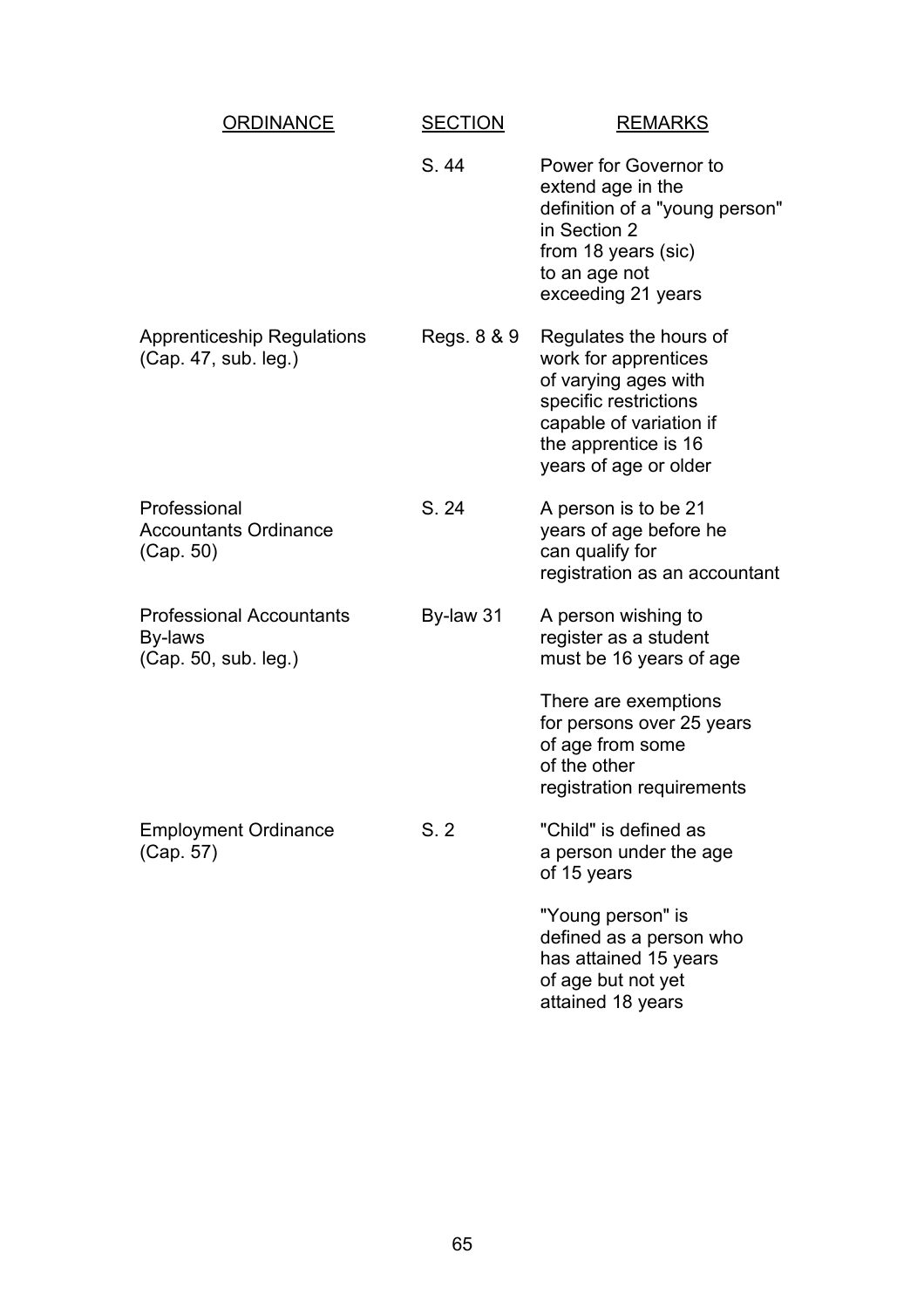| <b>ORDINANCE</b>                                                          | <b>SECTION</b> | <b>REMARKS</b>                                                                                                                                                                                                                                |
|---------------------------------------------------------------------------|----------------|-----------------------------------------------------------------------------------------------------------------------------------------------------------------------------------------------------------------------------------------------|
| Employment of<br><b>Children Regulations</b><br>(Cap. 57, sub. leg.)      | Reg. 4         | Prohibition on<br>employment of a child<br>under 13 years or in an<br>industrial undertaking<br>as defined in the<br>Factories and<br><b>Industrial Undertakings</b><br>Ordinance (Cap. 59)<br>whether operated for<br>trade or profit or not |
|                                                                           | <b>Reg. 5</b>  | Form III graduates may<br>work subject to<br>restrictions if they<br>have attained the age<br>of 13 years                                                                                                                                     |
|                                                                           | Reg. 6         | Children of 13 years<br>who have not finished<br>Form III may work part<br>time subject to restrictions                                                                                                                                       |
|                                                                           | Reg. 8         | Records of child employment<br>to be produced                                                                                                                                                                                                 |
|                                                                           | Reg. 9         | Offences in relation to child<br>employment                                                                                                                                                                                                   |
| Women and Young Persons<br>(Industry) Regulations<br>(Cap. 57, sub. leg.) | Reg. 3         | Non-application of<br>regulations to young persons<br>employed in clerical<br>positions, non-profit or non-<br>trading undertakings,<br>agriculture or restaurant<br>business                                                                 |
|                                                                           | Reg. 4         | Prohibition on a young<br>person working in<br>underground mining,<br>quarrying or tunnelling                                                                                                                                                 |
|                                                                           | <b>Reg. 5</b>  | Restriction on employment of<br>young persons in.<br>dangerous trades                                                                                                                                                                         |
|                                                                           | Reg. 6         | Restriction on duties of<br>young persons-in industrial<br>undertakings                                                                                                                                                                       |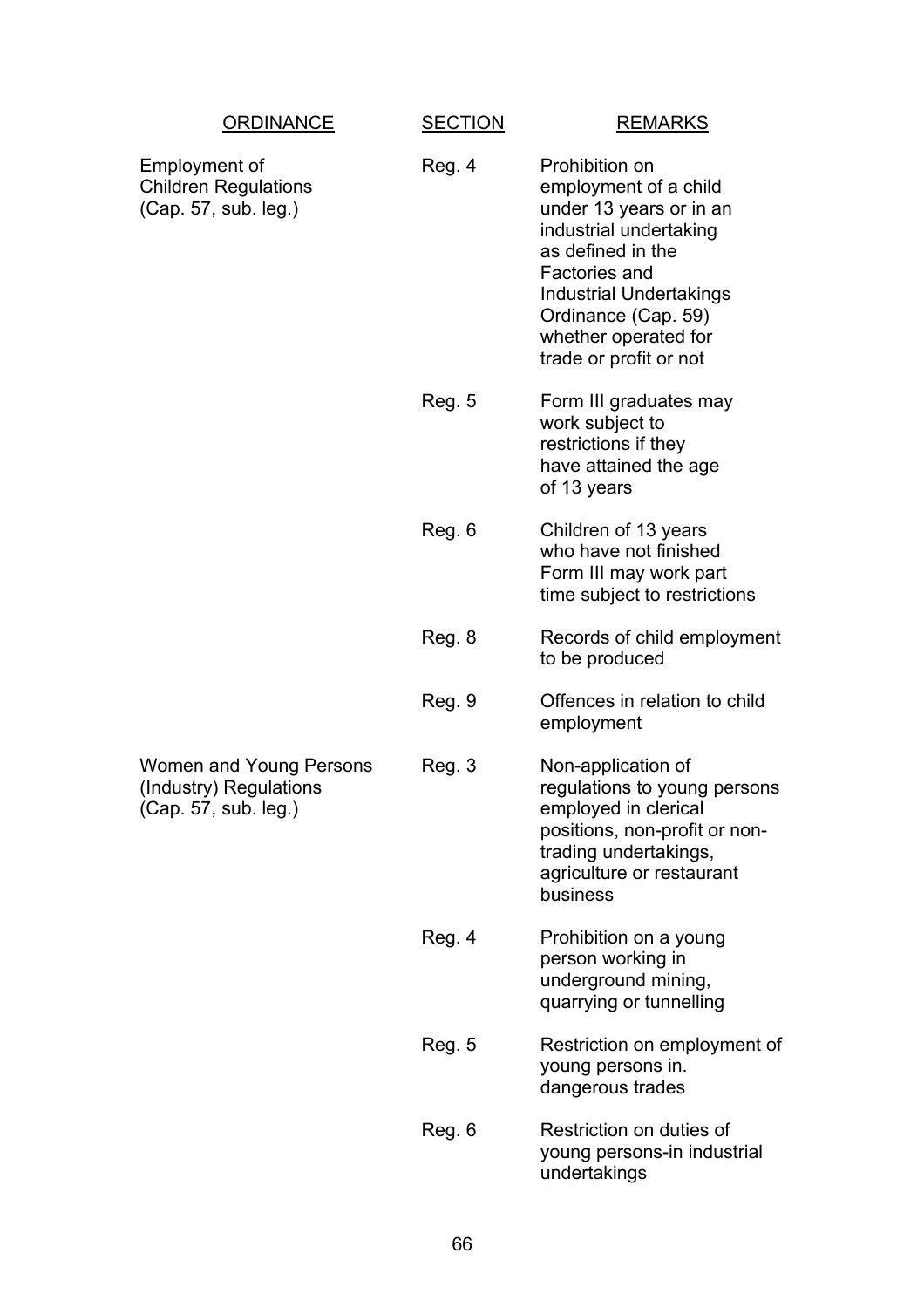| <b>ORDINANCE</b>                                                                              | <b>SECTION</b>    | <b>REMARKS</b>                                                                                                                                                                                   |
|-----------------------------------------------------------------------------------------------|-------------------|--------------------------------------------------------------------------------------------------------------------------------------------------------------------------------------------------|
|                                                                                               | Reg. 8            | Conditions as to hours of<br>work for young persons                                                                                                                                              |
|                                                                                               | Reg. 11           | Restrictions on shift work for<br>young persons                                                                                                                                                  |
|                                                                                               |                   | Generally these regulations<br>govern working conditions of<br>persons up to 18 years of<br>age                                                                                                  |
| <b>Employment of Young Persons</b><br>at Sea Ordinance<br>(Cap. 58)                           | S.2               | Restriction on employing a<br>child under 15 years<br>on certain vessels                                                                                                                         |
|                                                                                               | S.3               | Requirement to keep a<br>register of all persons<br>under 16 years employed<br>on a vessel                                                                                                       |
| Factories and<br><b>Industrial Undertakings</b><br><b>Regulations</b><br>(Cap. 59, sub. leg.) | <b>Reg. 2</b>     | "Woman" is defined as a<br>woman who has reached<br>18 years of age                                                                                                                              |
|                                                                                               | Regs. 16D<br>&16E | <b>Exemption from medical</b><br>examination in limited<br>circumstances for<br>persons who are 21<br>years of age and who<br>work in mines, quarries<br>or underground<br>tunnelling operations |
|                                                                                               | Reg. 25           | Prohibition on young persons<br>cleaning machinery while<br>it is in operation                                                                                                                   |
| Quarries (Safety) Regulations<br>(Cap. 59, sub. leg.)                                         | Reg. 4            | Requirement for a<br>supervisor to be not<br>less than 30 years of age                                                                                                                           |
|                                                                                               | Reg. 6            | Requirement for a<br>deputy supervisor to<br>be not less than 25<br>years of age                                                                                                                 |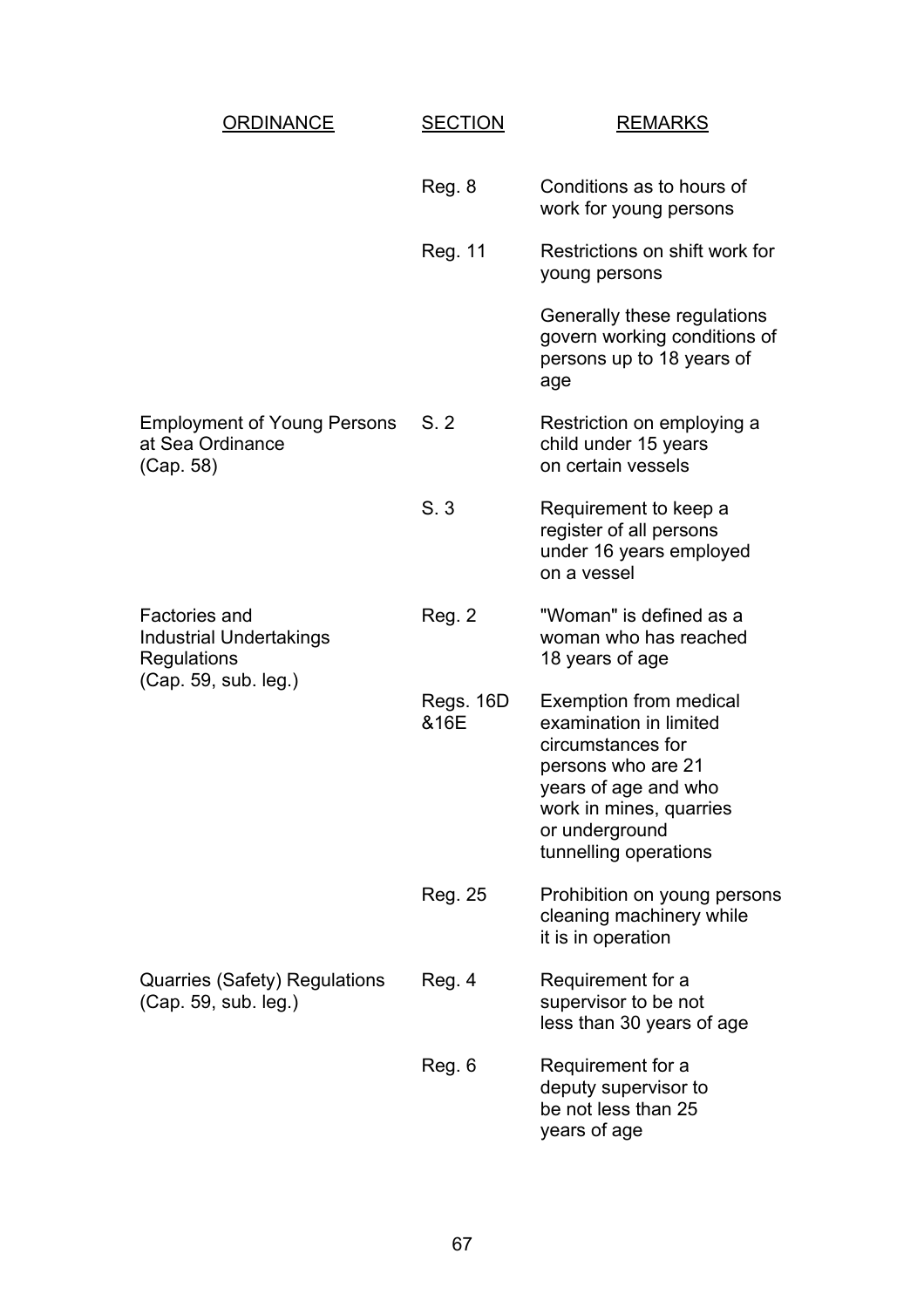|                                       | <b>ORDINANCE</b>                                                                              | <b>SECTION</b> | <b>REMARKS</b>                                                                                                                                                                                                                                                                                                             |
|---------------------------------------|-----------------------------------------------------------------------------------------------|----------------|----------------------------------------------------------------------------------------------------------------------------------------------------------------------------------------------------------------------------------------------------------------------------------------------------------------------------|
| Factories and<br>Regulations          | <b>Industrial Undertakings</b><br>(Woodworking Machinery)<br>(Cap. 59, sub. leg.)             | Reg. 9         | Restriction on persons<br>under 16 years of age<br>using a wood-working<br>machine                                                                                                                                                                                                                                         |
|                                       | <b>Construction Sites</b><br>(Safety) Regulations<br>(Cap. 59, sub. leg.)                     | <b>Reg. 46</b> | Prohibition on young<br>persons cleaning plant<br>or machinery while it<br>is in motion                                                                                                                                                                                                                                    |
| Factories and<br>(Guarding and        | <b>Industrial Undertakings</b><br>Operation of Machinery)<br>Regulations (Cap. 59, sub. leg.) | Reg. 7         | Restrictions on young<br>persons working at machines                                                                                                                                                                                                                                                                       |
| Factories and<br><b>Fixing Tools)</b> | <b>Industrial Undertakings</b><br>(Cartridge Operating<br>Regulations (Cap. 59, sub. leg.)    | Reg. 16        | Prohibition on persons<br>under 18 years of age<br>using a cartridge<br>operating fixing tool                                                                                                                                                                                                                              |
| <b>Intestate Estates</b>              | Ordinance (Cap. 73)                                                                           | S.5            | Statutory trusts for<br>minor beneficiaries to<br>be held on trust until<br>they reach 21 years of age                                                                                                                                                                                                                     |
| (Cap. 78)                             | <b>Contracts for Overseas</b><br><b>Employment Ordinance</b>                                  | S. 12          | Restriction on persons<br>under 18 years on<br>entering into overseas<br>employment contracts                                                                                                                                                                                                                              |
| (Cap. 79)                             | Widows' and Children's<br><b>Pensions Ordinance</b>                                           | S. 2(5)        | A male child deemed to<br>be in "childhood and<br>full-time education"<br>for the purposes of the<br>Ordinance if he is -<br>(a) under 18 years; or<br>(b) under 23 years and<br>still in full-time education<br>and a female child is<br>deemed to be in<br>"childhood and<br>full-time education"<br>for the purposes of |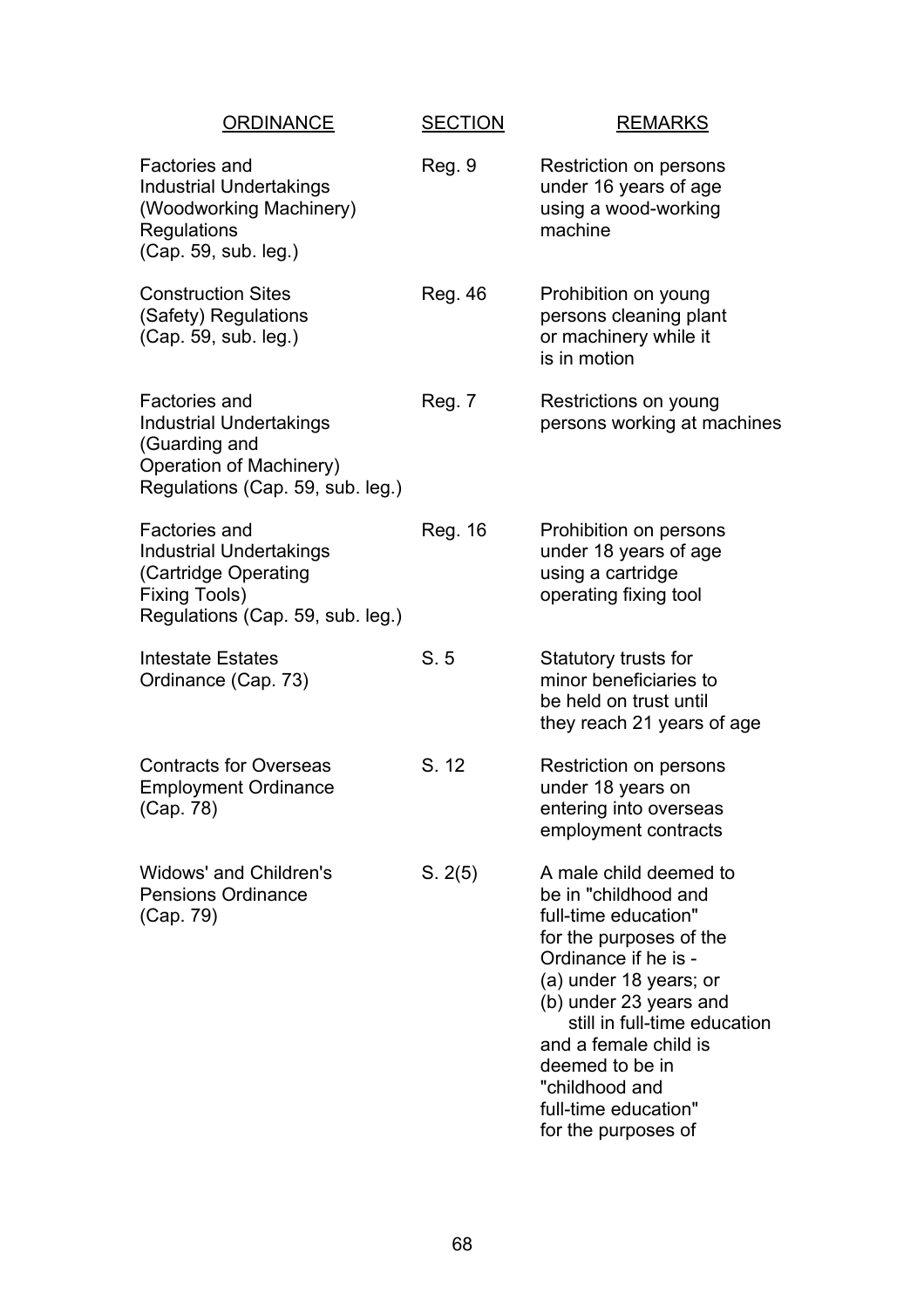| <b>ORDINANCE</b>                                                                           | <b>SECTION</b> | <b>REMARKS</b>                                                                                                                    |
|--------------------------------------------------------------------------------------------|----------------|-----------------------------------------------------------------------------------------------------------------------------------|
|                                                                                            |                | Ordinance if she is<br>unmarried and is -<br>(a) under 21 years; or<br>(b) under 23 years and<br>still in full-time education     |
| Widows' and Children's<br><b>Pensions Ordinance</b><br>(Cap. 79)                           | S.7            | Minimum benefits<br>calculated with<br>reference to 55 years of age                                                               |
|                                                                                            | S. 15          | Requirement to advise<br>of the adoption of persons<br>under 23 years of age                                                      |
| Pensions ordinance<br>(Cap. 89)                                                            | S.6            | Age limits for pensions<br>to be granted                                                                                          |
|                                                                                            | S.8            | Compulsory retirement<br>of Government employees<br>at 55 years subject to<br>certain qualifications                              |
|                                                                                            | S. 18          | Pensions for dependent<br>children up to 23 years                                                                                 |
| Legal Aid Ordinance<br>(Cap. 91)                                                           | S.8            | Application for an infant<br>to be made by his guardian                                                                           |
| <b>Legal Aid Regulations</b><br>(Cap. 91, sub. leg.)                                       | Reg. 4         | Applications on behalf<br>of an infant                                                                                            |
| <b>Widows and Orphans</b><br><b>Pension Ordinance</b><br>(Cap. 94)                         | S. 19          | Pensions to orphaned male<br>to cease on (Cap. reaching<br>18 years and an orphaned<br>female on reaching 21 years<br>or marriage |
|                                                                                            | Ss. 27 & 28    | Payment to a person for<br>and on behalf of a minor                                                                               |
| <b>Fire Services</b><br>(Installation)<br>Contractors) Regulations<br>(Cap. 95, sub. leg.) | Reg. 3         | A registered contractor<br>must be 21 years of age                                                                                |
| <b>New Territories Ordinance</b><br>(Cap. 97)                                              | S. 18          | When land is vested in<br>a minor, the Land Officer<br>may appoint a trustee                                                      |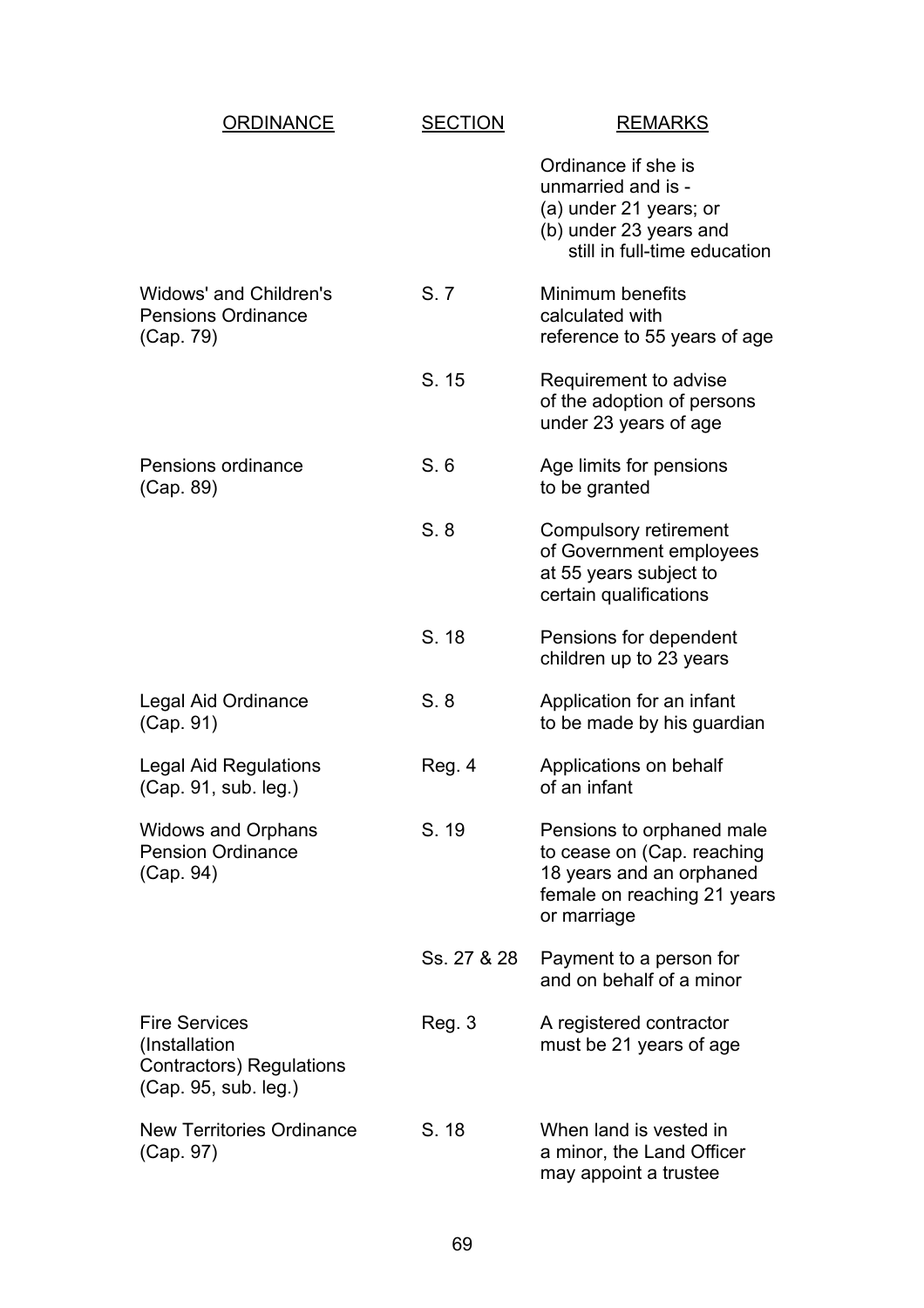| <b>ORDINANCE</b>                                                                                                | <b>SECTION</b>          | <b>REMARKS</b>                                                                                                                                                                                                         |
|-----------------------------------------------------------------------------------------------------------------|-------------------------|------------------------------------------------------------------------------------------------------------------------------------------------------------------------------------------------------------------------|
| Ferry Services (HYF Co. Ltd.)<br>(Determination of Fares) Order<br>(Cap. 104, sub. leg.)                        | Order <sub>3</sub>      | Child means a person<br>under 12 years of age                                                                                                                                                                          |
| <b>Ferry Services</b><br>(The "Star" Ferry Co. Ltd.)<br>(Determination of Fares) Order<br>(Cap. 104, sub. leg.) | Order <sub>3</sub>      | Child means a person<br>under 12 years of age                                                                                                                                                                          |
| <b>Tramway Ordinance</b><br>(Alteration of Fares) Notice<br>(Cap. 107, sub. leg.)                               | Schedule                | Child under 12 years                                                                                                                                                                                                   |
| <b>Dutiable Commodities</b><br>(Liquor) Regulations<br>(Cap. 109, sub. leg.)                                    | Reg. 28                 | Offence to permit persons<br>under 18 years to drink<br>on licensed premises.                                                                                                                                          |
|                                                                                                                 | Reg. 29                 | Prohibition on employing any<br>person under 15 years of age<br>and restrictions on the<br>working hours of persons<br>under 18 years of age.                                                                          |
| <b>Estate Duty Ordinance</b><br>(Cap. 111)                                                                      | S. 7A                   | Presumption on certain<br>deaths.                                                                                                                                                                                      |
| <b>Inland Revenue Ordinance</b><br>(Cap. 112)                                                                   | S. 40B                  | "Individual" is defined so as<br>to exclude people under<br>the age of 18 years.                                                                                                                                       |
| Miscellaneous Licences<br>Regulations<br>(Cap. 114, sub. leg.)                                                  | Reg. 63                 | Prohibition on employment<br>of persons under the age of<br>18 years and admission of<br>persons under 16 years<br>in public dance halls.                                                                              |
|                                                                                                                 | Regs. 113<br>and $113A$ | Similar prohibition as in<br>Regulation 63 with respect to<br>dancing schools.                                                                                                                                         |
| <b>Credit Unions Ordinance</b><br>(Cap. 119)                                                                    | S. 17                   | A minor may be admitted to<br>membership of a credit union<br>but cannot vote at annual or<br>special meetings under 16<br>years of age. Minority is not<br>a defence to an action in<br>contract by the credit union. |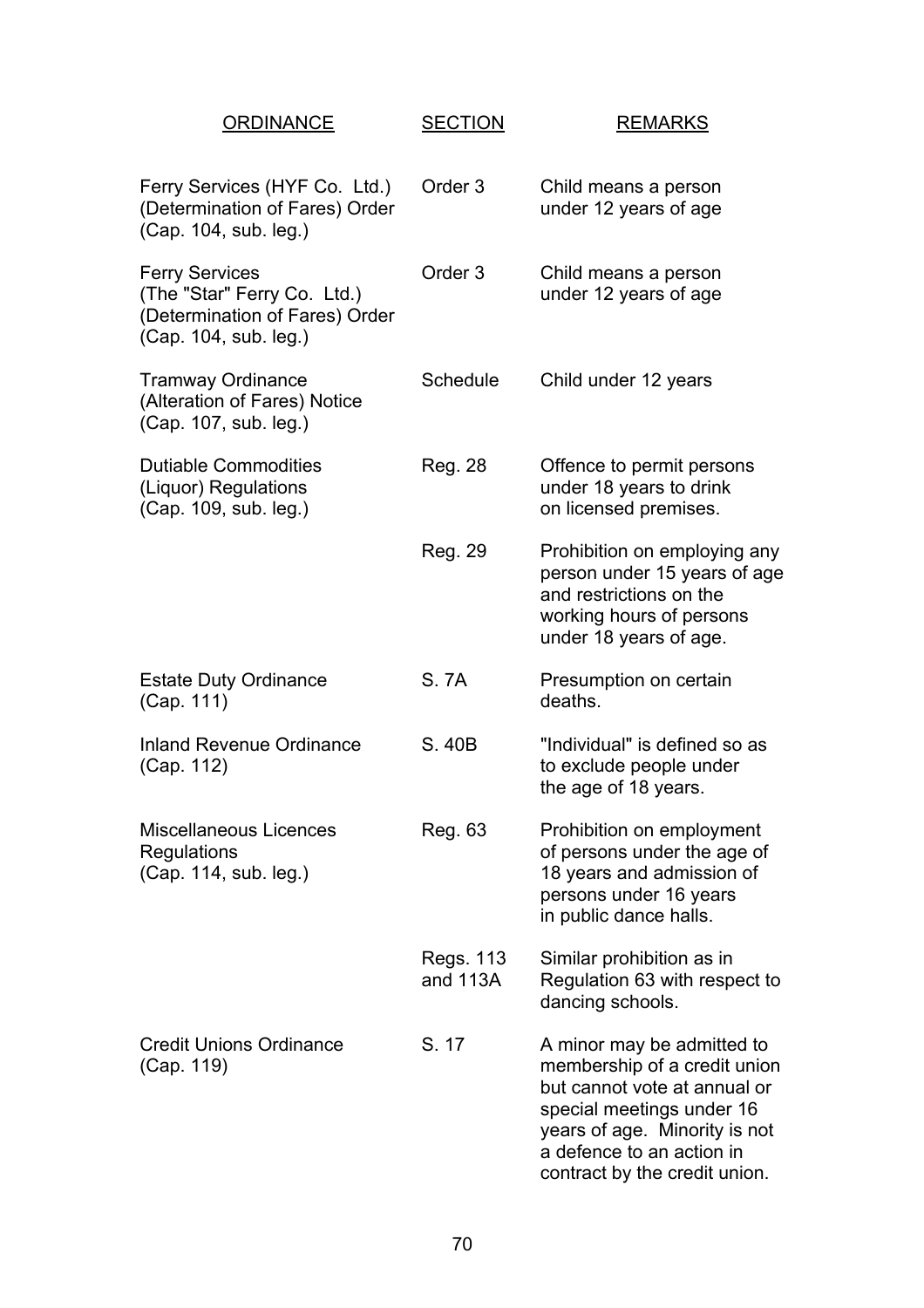| <b>ORDINANCE</b>                                                                                                        | <b>SECTION</b>          | <b>REMARKS</b>                                                                                |
|-------------------------------------------------------------------------------------------------------------------------|-------------------------|-----------------------------------------------------------------------------------------------|
| Hawker By-Laws<br>(Cap. 132, sub. leg.)                                                                                 | By-law 6                | Prohibition on issue of a<br>licence to persons under 18<br>years.                            |
| <b>Pleasure Ground By-laws</b><br>(Cap. 132, sub. leg.)                                                                 | By-law 24               | Access to children's<br>playground may be<br>restricted.                                      |
| <b>Public Cleansing and</b><br><b>Prevention of Nuisances By-laws</b><br>(Cap. 132, sub. leg.)                          | By-law 15               | Children under 16 years<br>of age not to be<br>employed to carry waste.                       |
| <b>Public Cleansing and</b><br><b>Prevention of Nuisances</b><br>(New Territories) Regulations<br>(Cap. 132, sub. leg.) | Reg. 15                 | Children under 16 years<br>of age not to be<br>employed to carry waste.                       |
| <b>Public Swimming Pools By-laws</b><br>(Cap. 132, sub. leg.)                                                           | By-law 6                | Restrictions on persons over<br>14 years in children's pools.                                 |
|                                                                                                                         | By-law 7                | Prohibition on persons over 8<br>years in dressing rooms<br>reserved for the opposite<br>sex. |
| <b>Public Swimming Pools</b><br>(New Territories) Regulations<br>(Cap. 132, sub. leg.)                                  | Reg. 6                  | Restriction on persons over<br>14 years in children's pools.                                  |
|                                                                                                                         | <b>Reg. 7</b>           | Prohibition on persons over 8<br>years in dressing rooms<br>reserved for the opposite<br>sex. |
| Library By-laws<br>(Cap. 132, sub. leg.)                                                                                | By-laws 10<br>& 11      | Borrowers under 21 years<br>require a guarantor.                                              |
|                                                                                                                         | By-law 14               | Fees differ for person over<br>and under 21 years of age.                                     |
| Library (New Territories)<br>Regulations<br>(Cap. 132, sub. leg.)                                                       | <b>Regs. 10</b><br>& 11 | Borrowers under 21 years<br>require a guarantor.                                              |
|                                                                                                                         | Reg. 14                 | Fees differ for persons over<br>and under 21 years of age.                                    |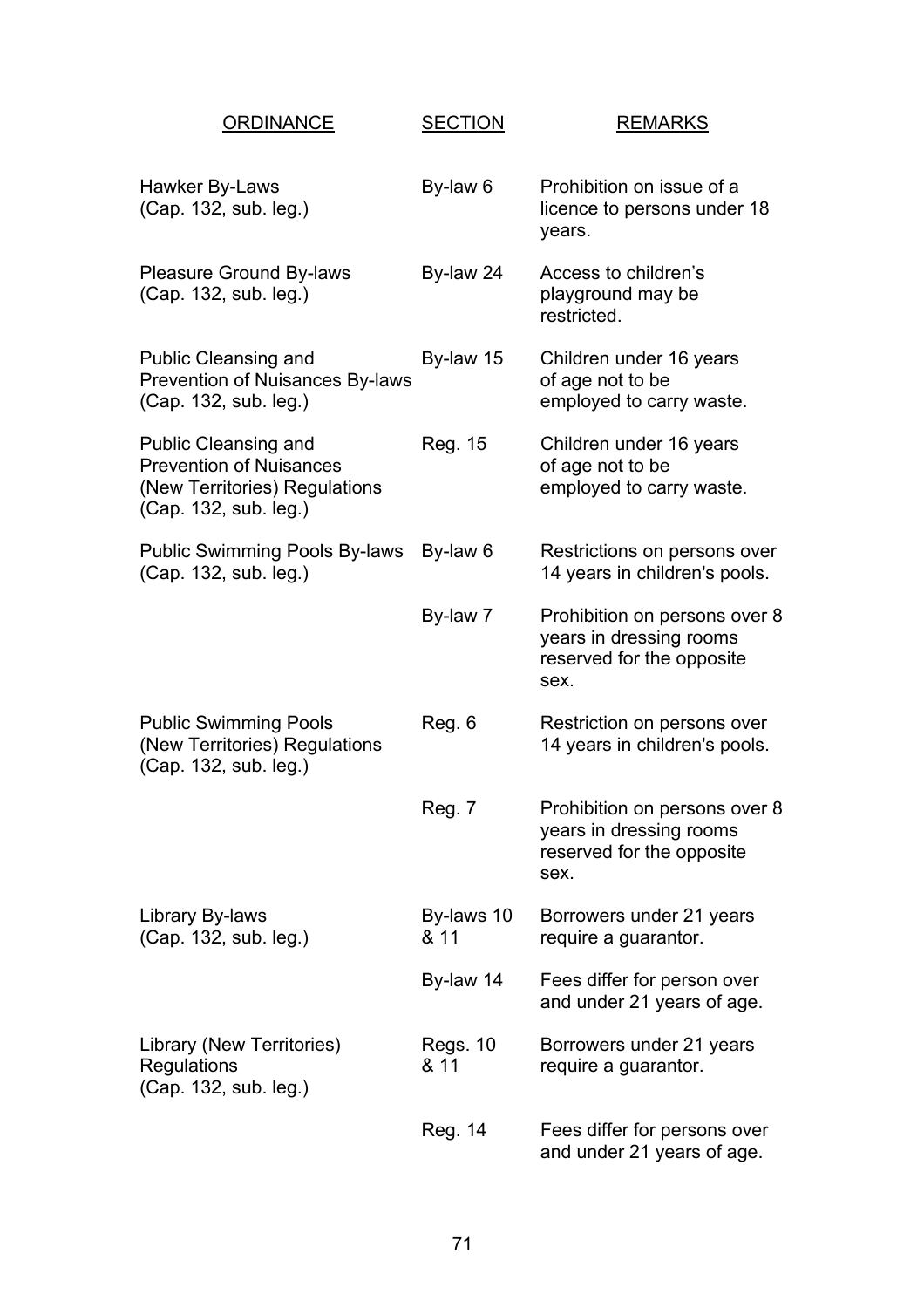| <b>ORDINANCE</b>                                                                     | <b>SECTION</b> | <b>REMARKS</b>                                                                                          |
|--------------------------------------------------------------------------------------|----------------|---------------------------------------------------------------------------------------------------------|
| <b>Pleasure Grounds</b><br>(New Territories) Regulations<br>(Cap. 132, sub. leg.)    | Reg. 24        | Access to children's<br>playgrounds may be<br>restricted.                                               |
| Places of Amusement By-laws<br>(Cap. 132, sub. leg.)                                 | By-law 7       | Applicant for a licence<br>to be 21 years of age.                                                       |
| <b>Places of Amusement</b><br>(New Territories) Regulations<br>(Cap. 132, sub. leg.) | Reg. 7         | Applicant for a licence<br>to be 21 years.                                                              |
| <b>Merchant Shipping</b><br>(Recruitment of Seamen)<br>Ordinance<br>(Cap. 135)       | S. 7           | Seamen to be 17 years<br>of age to be registered                                                        |
| <b>Mental Health Ordinance</b><br>(Cap. 136)                                         | S. 30          | Voluntary patients under 16<br>years require parental<br>consent to be admitted or<br>discharged.       |
| Midwives Registration Ordinance S. 7<br>(Cap. 162)                                   |                | A midwife is required to be<br>21 years of age before being<br>entitled to registration.                |
| <b>Nurses Registration Ordinance</b><br>(Cap. 164)                                   | S.8            | A nurse is required to be 21<br>years of age before being<br>entitled to registration.                  |
|                                                                                      | S. 14          | An enrolled nurse is required<br>to be 21 years of age                                                  |
| <b>Registration of Persons</b><br>Ordinance (Cap. 177)                               | S. 1A          | "Family" and "Head of a<br>family" defined in relation to<br>persons between 11 and 18<br>years of age. |
|                                                                                      | S.5            | Persons 11 years of age and<br>up are to use registered<br>name.                                        |
| <b>Registration of Persons</b><br><b>Regulations</b><br>(Cap. 177, sub. leg.)        | Reg. 5         | Form of I.D. Card to vary for<br>persons 18 years and over<br>and persons under 18 years.               |
| <b>Matrimonial Causes Ordinance</b><br>(Cap. 179)                                    | S. 20          | Marriage null and void if not<br>complying with the Marriage<br>Ordinance concerning age.               |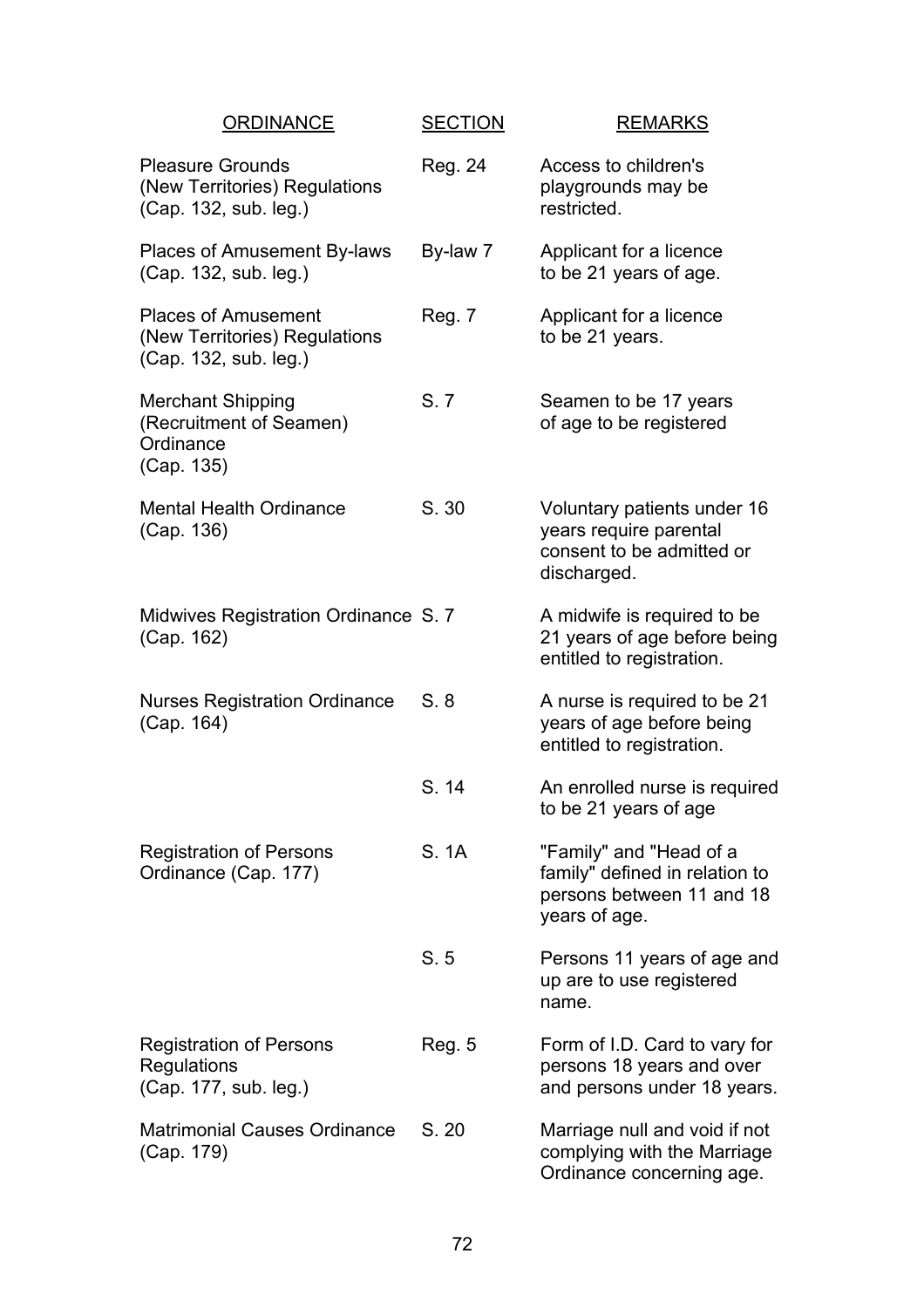| <b>ORDINANCE</b>                                                                                                        | <b>SECTION</b>     | <b>REMARKS</b>                                                                                    |
|-------------------------------------------------------------------------------------------------------------------------|--------------------|---------------------------------------------------------------------------------------------------|
|                                                                                                                         | SS. 48-48C         | Protection of children                                                                            |
| <b>Matrimonial Causes Rules</b><br>(Cap. 179, Sub. leg.)                                                                | <b>Rules 92-97</b> | Applications relating<br>to children                                                              |
| Marriage Ordinance<br>(Cap. 181)                                                                                        | S. 27(2)           | Marriage invalid if either party<br>under the age of 16 years                                     |
|                                                                                                                         | S. 29              | Marrying minor without<br>proper consent is an offence                                            |
| <b>Married Persons</b><br><b>Status Ordinance</b><br>(Cap. 182)                                                         | S. 15              | Married infants having<br>same power as adult in<br>giving receipts.                              |
| <b>Application Proceedings</b><br>Ordinance (Cap. 183)                                                                  | SS. 15-16          | Power of court in relating to<br>custodian of child                                               |
| <b>Legitimacy Ordinance</b><br>(Cap. 184)                                                                               | SS. 10-12          | Rights and legitimacy of<br>children of void of voidable<br>marriages.                            |
| <b>British Nationality</b><br>(Miscellaneous Provisions)<br>Ordinance<br>(Cap. 186)                                     | S.2                | Definition of minor                                                                               |
| <b>Matrimonial Proceedings</b><br>and Property Ordinance<br>(Cap. 192)                                                  | Whole<br>Ordinance | Definition of child and<br>ancillary and other<br>relief in matrimonial<br>causes relating to him |
| Royal Hong Kong<br><b>Auxiliary Air Force Regulations</b><br>(Cap. 198, Sub. leg.)                                      | Reg. 11            | Restrictions on<br>enlistment of persons<br>under 17 and over 45.                                 |
| Royal Hong Kong Auxiliary Air<br>Force (Reserve of Officers and<br><b>Members) Regulations</b><br>(Cap. 198, Sub. leg.) | Reg. 8             | Age of retirement is 65                                                                           |
| <b>Crimes Ordinance</b><br>(Cap. 200)                                                                                   | S. 48              | Incest by women of or over<br>16                                                                  |
|                                                                                                                         | Part XII           | Various sexual offences<br>relating to young girls and<br>children                                |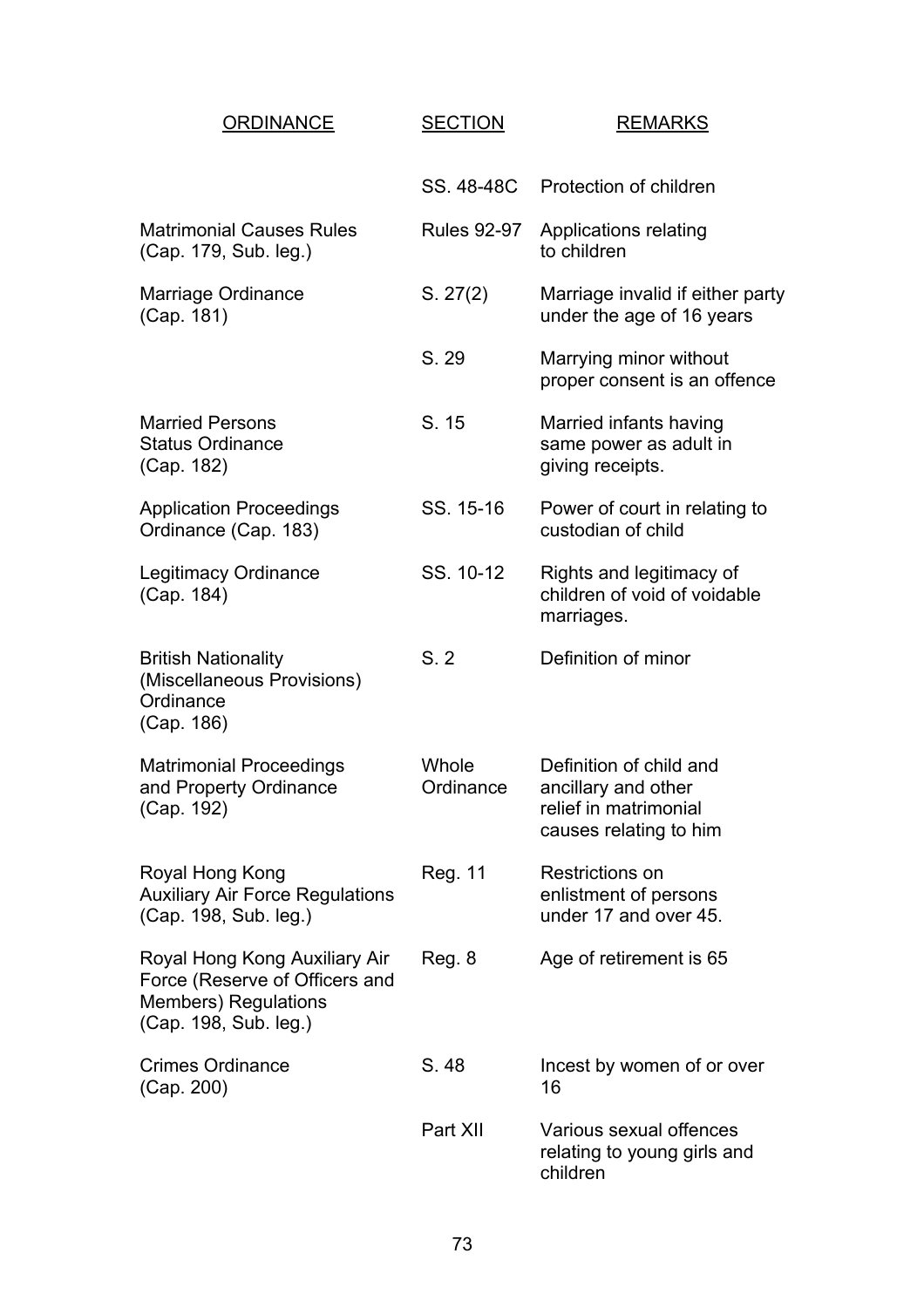| <b>ORDINANCE</b>                                                               | <b>SECTION</b>             | <b>REMARKS</b>                                                                                                 |
|--------------------------------------------------------------------------------|----------------------------|----------------------------------------------------------------------------------------------------------------|
| Offences against the<br><b>Person Ordinance</b><br>(Cap. 212)                  | Ss. 46-48                  | Offences where the victims<br>are children consent by<br>person under 13 is not<br>defence to indecent assault |
| Protection of Women and<br>Juveniles Ordinance<br>(Cap. 213)                   | Whole<br>Ordinance         | Various sections concerning<br>young offenders and victims                                                     |
| <b>Road Traffic</b><br>(Driving Licences) Regulations<br>(Cap. 220, sub. leg.) | Reg. 12                    | No driving licence to be<br>issued to a person under 18                                                        |
| <b>Criminal Procedure Ordinance</b><br>(Cap. 221)                              | S.70                       | Restriction on imposition of<br>death penalty on offenders<br>under 18                                         |
|                                                                                | S. 106A                    | Presumption and<br>determination of age                                                                        |
|                                                                                | S. 107                     | Court's power to permit<br>conditional release of<br>offenders having regard to<br>age, etc                    |
|                                                                                | S. 109A                    | Restriction on imprisonment<br>of prisoners between 16 and<br>21 years of age                                  |
|                                                                                | S. 109AA                   | Supervision order on release<br>of offenders under 25                                                          |
|                                                                                | S. 109AB                   | Recall orders in relation to<br>S. 109AA                                                                       |
| Legal Aid in Criminal<br><b>Cases Rules</b><br>(Cap. 221, Sub. leg.)           | Form 1,<br><b>Schedule</b> | Heading 11 - applicant under<br>21                                                                             |
| <b>Corporal Punishment</b><br>Ordinance (Cap. 222)                             | S.3                        | Caning to be imposed on<br>male persons of or over 16                                                          |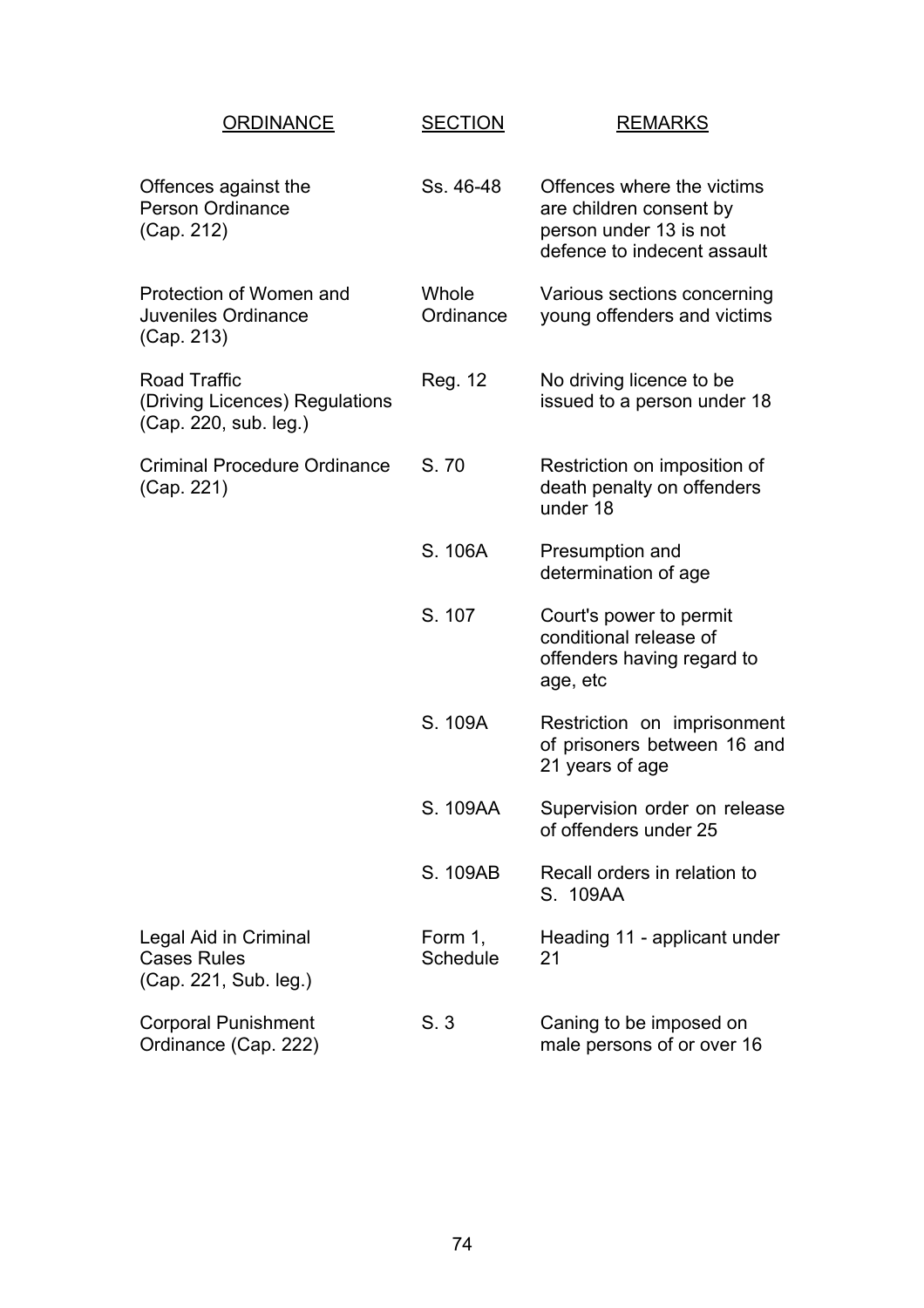| ORDINANCE                                          | <b>SECTION</b> | <b>REMARKS</b>                                                                                                                                                                         |
|----------------------------------------------------|----------------|----------------------------------------------------------------------------------------------------------------------------------------------------------------------------------------|
|                                                    | S.4            | Enforcement of corporal<br>punishment to be subject to<br>the Juvenile Offenders Order<br>for offenders under 16 and to<br>the Training Centres<br>Ordinance for offenders<br>under 21 |
|                                                    | S.5            | Number of strokes of caning<br>to vary with age                                                                                                                                        |
| <b>Reformatory Schools</b><br>Ordinance (Cap. 225) | S. 12          | "child" defined as persons<br>under 14. "Young person"<br>defined as persons between<br>14 and 16. "Youthful<br>offenders" defined as<br>persons between 7 and 16                      |
|                                                    | S. 16          | Youthful offenders to be<br>detained in reformatory<br>schools.                                                                                                                        |
|                                                    | S. 37          | Order not to be invalidated by<br>subsequent proof of age                                                                                                                              |
| Juvenile Offenders Ordinance<br>(Cap. 226)         | S.2            | The whole Ordinance relates<br>to the sentencing of juvenile<br>offenders under 16, etc                                                                                                |
| Magistrates' Ordinance<br>(Cap. 227)               | S. 36          | Power to permit conditional<br>release of offenders having<br>regard to age, etc                                                                                                       |
|                                                    | S. 96          | Supplementary powers of<br>magistrates over persons<br>under 16                                                                                                                        |
| <b>Prison Rules</b><br>(Cap. 234, sub. leg.)       | Rule 21        | Children of female prisoners<br>may be received and kept in<br>prison until 9 months old, etc                                                                                          |
| <b>Detention Centres Ordinance</b><br>(Cap. 239)   | S.2            | "Young offender" defined as<br>persons between 14 and 25                                                                                                                               |
|                                                    | Ss. 4-6        | Detention order, supervision<br>order, and recall order for<br>persons over and under 21                                                                                               |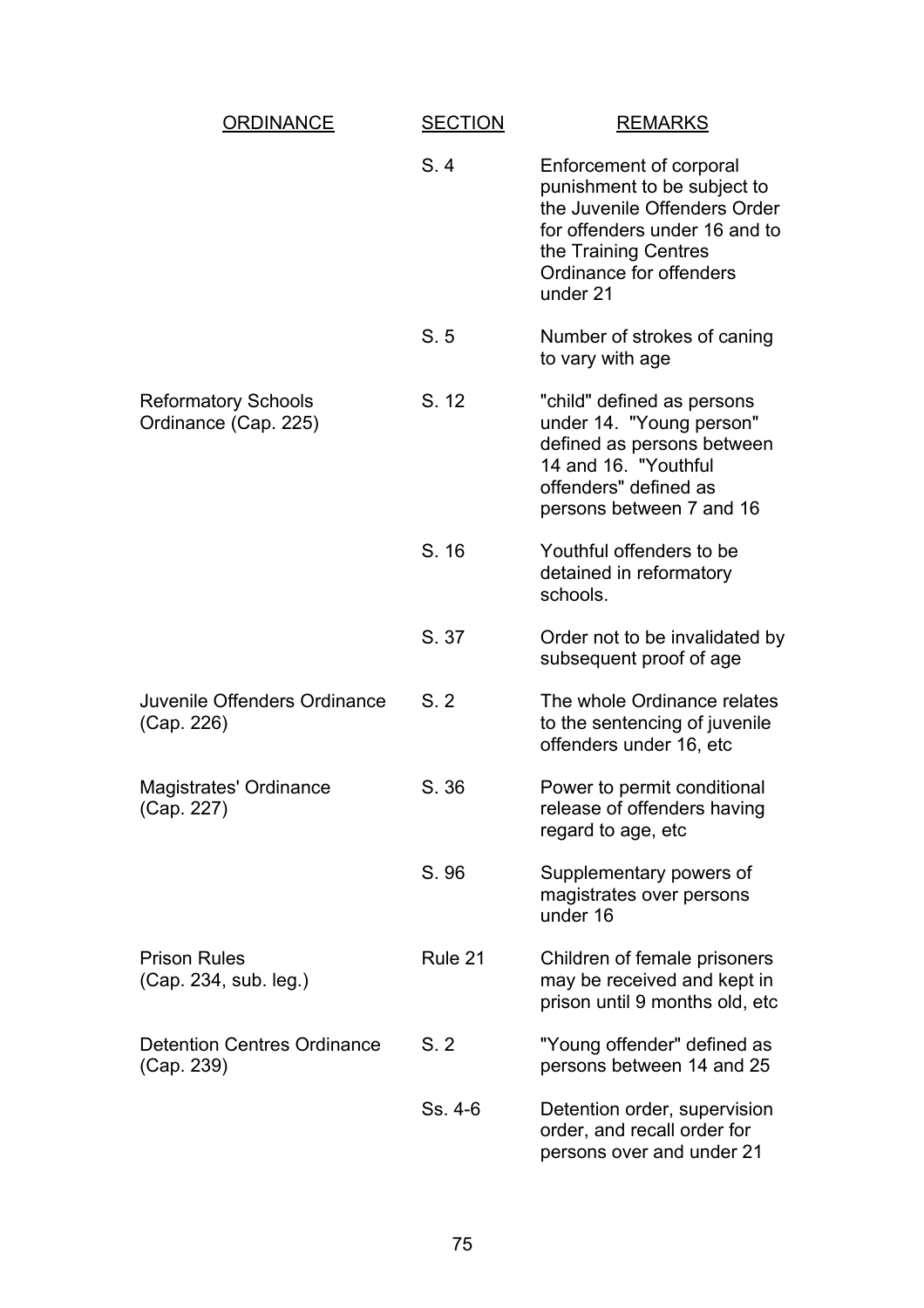| <b>ORDINANCE</b>                                                 | <b>SECTION</b>     | <b>REMARKS</b>                                                                                                                              |
|------------------------------------------------------------------|--------------------|---------------------------------------------------------------------------------------------------------------------------------------------|
| <b>Child Care Centres Ordinance</b><br>(Cap. 243)                | Whole<br>Ordinance | The whole Ordinance relates<br>to the registration, control<br>and supervision of child care<br>centres for children under 6                |
| <b>Compulsory Services</b><br>Ordinance (Cap. 246)               | S.4                | Application of the Ordinance<br>to male Hong Kong residents<br>between 18 and 60, and<br>female residents between 21<br>and 50              |
|                                                                  | S.6                | Different age limits for<br>compulsory service for<br>various services                                                                      |
| Perpetuities and<br><b>Accumulations Ordinance</b><br>(Cap. 257) | S. 7               | Presumptions and evidence<br>as to future parenthood : for<br>male - above the age of 14<br>for female - between the age<br>of 12 and 55    |
|                                                                  | S. 9               | Reduction of age, etc. to<br>avoid remoteness                                                                                               |
| Marriage (War Period)<br>(Validity) Ordinance<br>(Cap. 258)      | S.5                | Prevailing grounds of<br>invalidity e.g. one of the<br>parties being under 16. Age<br>limits for "nursery education"                        |
| <b>Education Ordinance</b><br>(Cap. 279)                         | S.2                | "Kindergarten education",<br>"primary education",<br>"secondary education" and<br>"post secondary education"<br>given "Pupil's association" |
|                                                                  | S.74               | Application of Part VII limited<br>to "child" as defined                                                                                    |
| <b>Training Centres Ordinance</b><br>(Cap. 280)                  | S.4                | Sentence of detention in a<br>training centre of persons<br>between 14 and 21                                                               |
|                                                                  | S. 4A              | Remand or committal to<br>custody in a training centre of<br>persons between 14 and 21                                                      |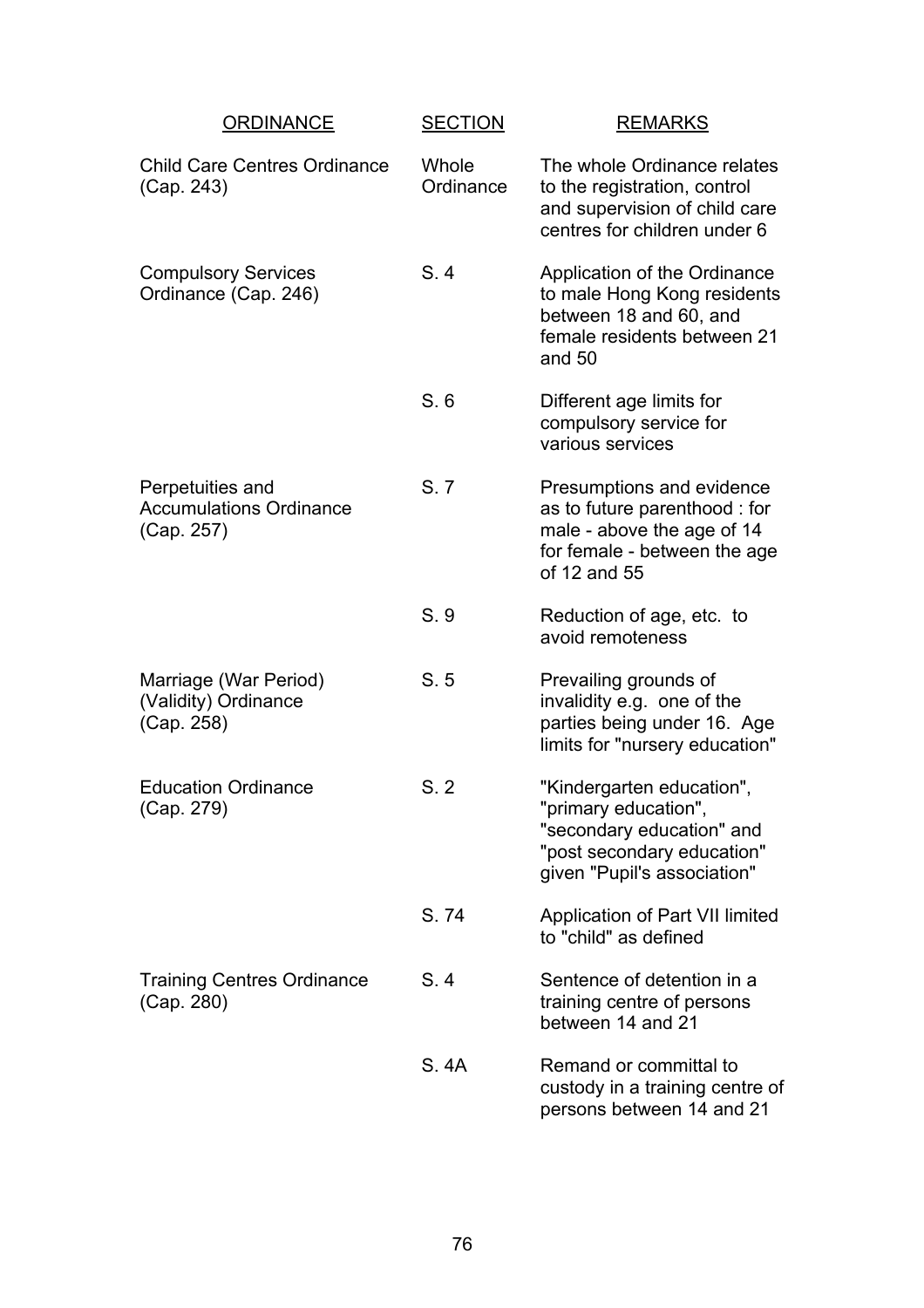| <b>ORDINANCE</b>                                                                                                                              | <b>SECTION</b>  | <b>REMARKS</b>                                                                                                                                              |
|-----------------------------------------------------------------------------------------------------------------------------------------------|-----------------|-------------------------------------------------------------------------------------------------------------------------------------------------------------|
|                                                                                                                                               | S.7             | Transfers from prison to<br>training centre and vice versa<br>of persons over or under the<br>age of 21                                                     |
| <b>Merchant Shipping</b><br>(Launches and Lorry Vessels)<br>Regulations<br>(Cap. 281, sub. leg.)                                              | Reg. 18         | No local certificates of<br>competency to be issued to<br>person under 21                                                                                   |
| <b>Merchant Shipping</b><br>(Lifeboatmen and A.B.<br><b>Certificates of Competency</b><br><b>Examinations) Rules</b><br>(Cap. 281, sub. leg.) | Rules 8-9       | Certificate of competency as<br>an able bodied seaman is not<br>to be issued to person under<br>18                                                          |
| <b>Merchant Shipping</b><br>(Miscellaneous Craft)<br>Regulations<br>(Cap. 281, sub. leg.)                                                     | <b>Reg. 48B</b> | No local certificate of<br>competency to be issued to<br>person under 18 in relation to<br>a fishing vessel, and in<br>relation to other vessel under<br>21 |
| <b>Merchant Shipping</b><br>(Pleasure Vessels) Regulations<br>(Cap. 281, sub. leg.)                                                           | Reg. 8          | No local certificate of<br>competency to be issued to<br>person under 18                                                                                    |
| Adoption Ordinance (Cap. 290)                                                                                                                 | S.2             | "Infant" means a person<br>under 21                                                                                                                         |
|                                                                                                                                               | S.5             | Restrictions on making<br>adoption order unless the<br>applicant is over 25, etc                                                                            |
| <b>Occupiers Liability Ordinance</b><br>(Cap. 314)                                                                                            | S.3             | Children may be less careful<br>than adults                                                                                                                 |
| <b>Post Secondary Colleges</b><br>Regulations<br>(Cap. 320, sub. leg.)                                                                        | Reg. 6          | Admission and age of entry<br>of students to be at least 17                                                                                                 |
| Drug Addicts Treatment and<br><b>Rehabilitation Ordinance</b><br>(Cap. 326)                                                                   | S.2             | "Young person" defined as a<br>person under 19                                                                                                              |
|                                                                                                                                               | S.8             | Transfer of young persons<br>from 1 centre to another                                                                                                       |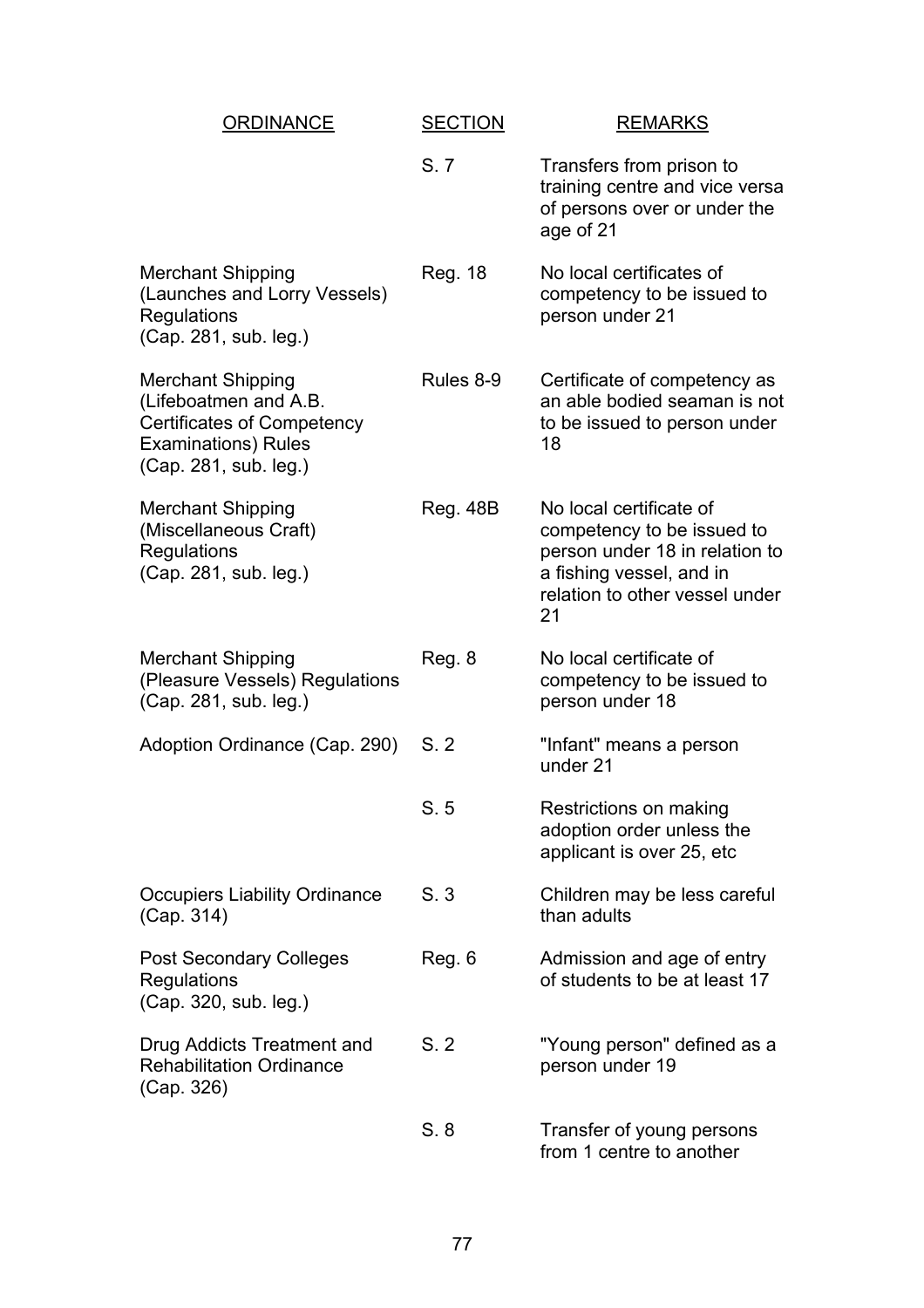| ORDINANCE                                                                                         | <b>SECTION</b>    | <b>REMARKS</b>                                                                                                                                                       |
|---------------------------------------------------------------------------------------------------|-------------------|----------------------------------------------------------------------------------------------------------------------------------------------------------------------|
|                                                                                                   | S. 10             | Period of detention and<br>recapture of young persons                                                                                                                |
| <b>District Court Ordinance</b><br>(Cap. 336)                                                     | S.46              | Infancy no defence                                                                                                                                                   |
| <b>District Court Civil Procedure</b><br>(General) Rules<br>(Cap. 336, sub. leg.)                 | Rule 17           | Service on infants                                                                                                                                                   |
|                                                                                                   | Rule 32           | Actions by and against<br>infants                                                                                                                                    |
|                                                                                                   | Rules 61D-<br>61G | Applications relating to<br>children                                                                                                                                 |
| <b>Limitation Ordinance</b><br>(Cap. 347)                                                         | S. 22             | Extension of limitation period<br>in case of disability                                                                                                              |
| Pneumoconiosis<br>(Compensation) Ordinance<br>(Cap. 360)                                          | S.2               | "Dependants" defined to<br>include "illegitimate child"                                                                                                              |
|                                                                                                   | First<br>Schedule | Amounts of compensation to<br>vary with age                                                                                                                          |
| <b>Merchant Shipping</b><br>(Safety) Ordinance (Cap. 369)                                         | S.2               | "Passenger" defined not to<br>include children under 1 year<br>old                                                                                                   |
| Kowloon-Canton<br><b>Railway Corporation</b><br>By-laws 1985 (L.N. 51/85)<br>made under Cap. 372) | By-law 8          | Surcharge for children under<br>12 years of age travelling<br>without ticket etc half of adult<br>surcharge                                                          |
|                                                                                                   | By-law $24(1)$    | Up to two children under 3<br>years of age accompanying<br>each adult passenger carried<br>free of charge if not<br>occupying seats required for<br>other passengers |
|                                                                                                   | By-law $24(2)$    | Children under 3 years of<br>age exceeding two in number<br>accompanying adult<br>passenger liable to pay half<br>of adult fare                                      |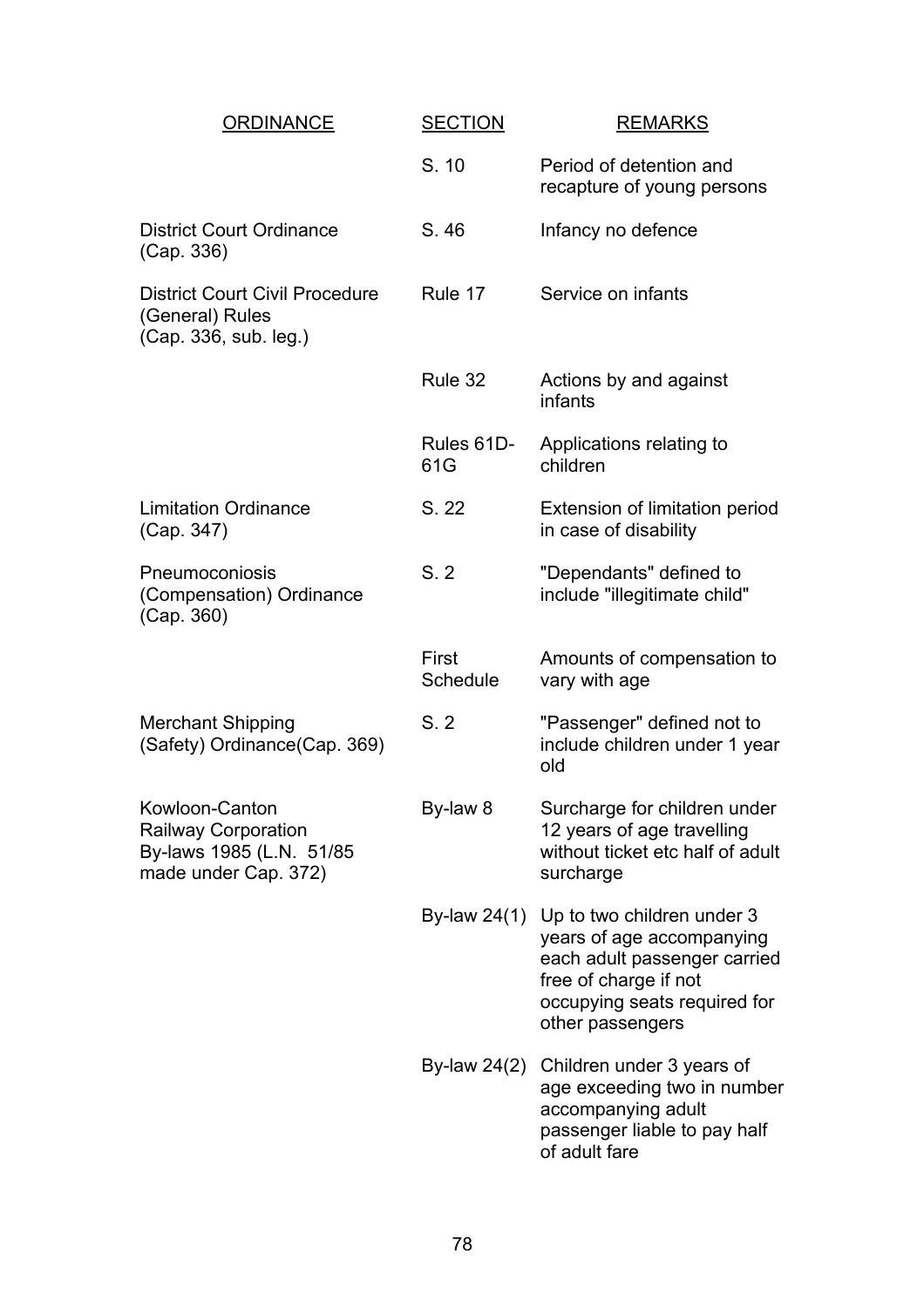| <b>ORDINANCE</b>                                                                                       | <b>SECTION</b>           | <b>REMARKS</b>                                                                                                                                              |
|--------------------------------------------------------------------------------------------------------|--------------------------|-------------------------------------------------------------------------------------------------------------------------------------------------------------|
|                                                                                                        | By-law $24(3)$           | Children aged over 3 years<br>but under 12 years pay half<br>adult fare                                                                                     |
| <b>Road Traffic</b><br>(Driving Licences) Regulations<br>(Cap. 374, sub. leg.)                         | <b>Reg. 7</b>            | Persons under 18 not entitled<br>to the issue of driving<br>licences                                                                                        |
| <b>Chinese Young Men's</b><br><b>Christian Association Ordinance</b><br>(Cap. 1013)                    | Schedule                 | Para. 4, Art. Il limits<br>membership in the<br>Association to Chinese male<br><b>Christians over 18</b>                                                    |
| <b>Church of England Trust</b><br>(Church Councils) Regulations<br>(Cap. 1014, sub. leg.)              | Reg. 16                  | Qualified electors of church<br>council are to be of or over<br>18                                                                                          |
| Hong Kong Baptist Church<br><b>Incorporation Ordinance</b><br>(Cap. 1078)                              | S.2                      | "Members" defined as adults<br>who have been baptised in<br>and admitted to the church,<br>etc                                                              |
| Society for the Relief of<br><b>Disabled Children</b><br><b>Incorporation Ordinance</b><br>(Cap. 1087) | Whole<br>Ordinance       | The whole Ordinance relates<br>to the relief of disabled<br>children                                                                                        |
| Hong Kong Tramways<br><b>Educational Trust</b><br><b>Fund Ordinance</b><br>(Cap. 1091)                 | S.7                      | The fund is to be directed for<br>promotion and<br>encouragement of education<br>particularly of children of<br>employees of the Hong Kong<br>Tramways Ltd. |
| Air Navigation (Overseas<br>Territories) Order 1977<br>(S. 11977 No. 422)                              | Art 20 and<br>Schedule 9 | The minimum age for certain<br>categories of pilot's licence is<br>17 years.                                                                                |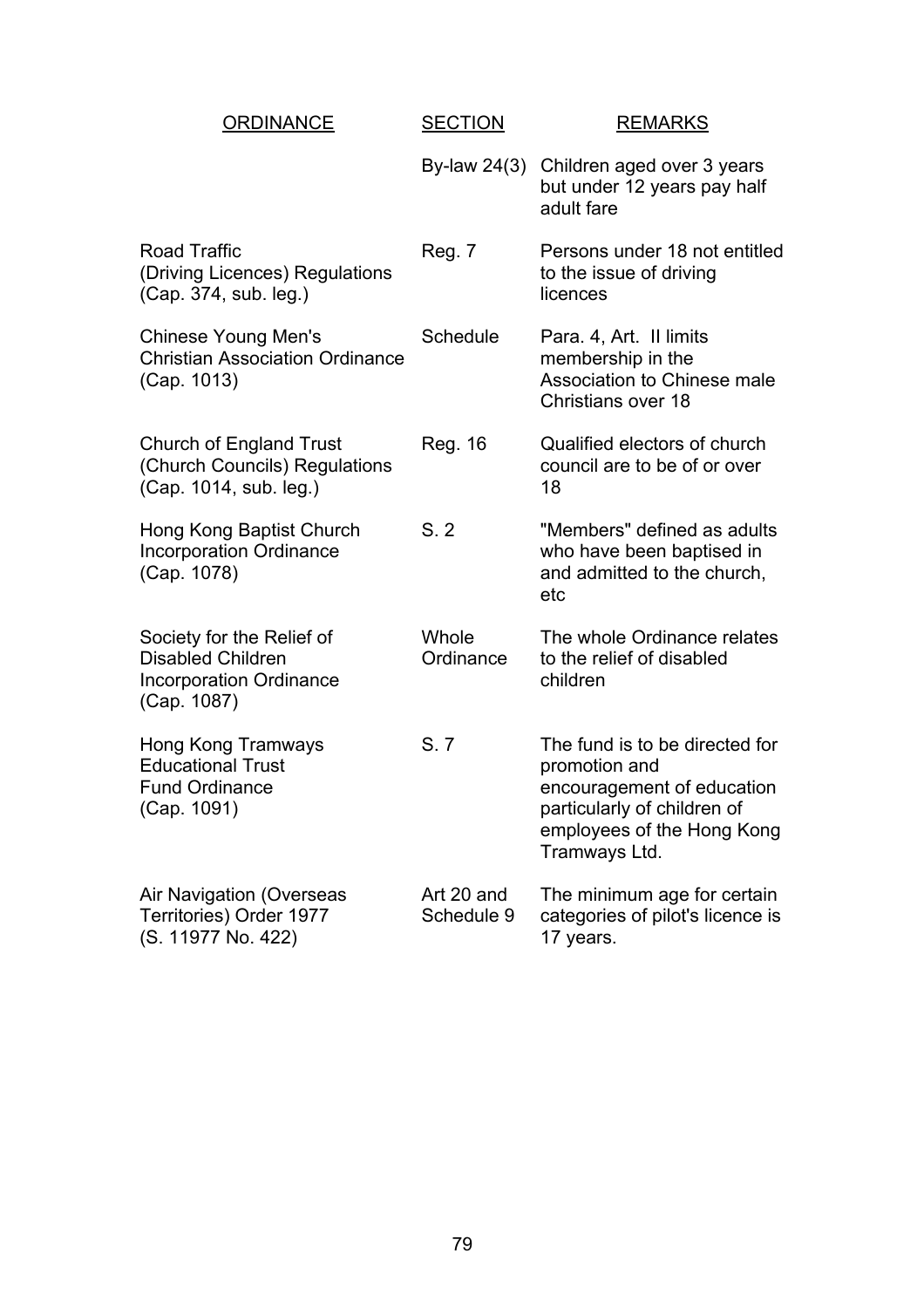# **Annexure 3A**

## **Summaries Of Conventions Relevant To Hong Kong Conventions Applied To Hong Kong Without Modification**

# **(1) Minimum Age (Industry) Convention, 1919 (No. 5)**

#### **Main provisions**

No children under 14 are permitted to be employed in an industrial undertaking with the exception of those engaged in work done in an undertaking in which only members of the same family are employed or in technical schools approved and supervised by public authority.

#### **Application**

The provisions of this convention are applied by :-

- (i) the Factories and Industrial Undertakings Ordinance, Chapter 59;
- (ii) the Employment Ordinance, Chapter 57, the Employment of Children Regulations and the Women and Young Persons (Industry) Regulations made thereunder;
- (iii) the Apprenticeship Ordinance, Chapter 47, and subsidiary legislation made thereunder;
- (iv) the Mining Ordinance, Chapter 285, and Regulations made thereunder;
- (v) the Education Ordinance, Chapter 279, and Regulations made thereunder;
- (vi) the Registration of Persons Ordinance, Chapter 177, and the Registration of Persons Regulations; and
- (vii) the Births and Deaths Registration Ordinance, Chapter 174.

#### **(2) Minimum Age (Sea) Convention, 1920 (No. 7)**

#### **Main provisions**

No children under 14 are permitted to be employed or work on any vessel with the exception of school-ships or training-ships approved and supervised by public authority and ships on which only members of the same family are employed.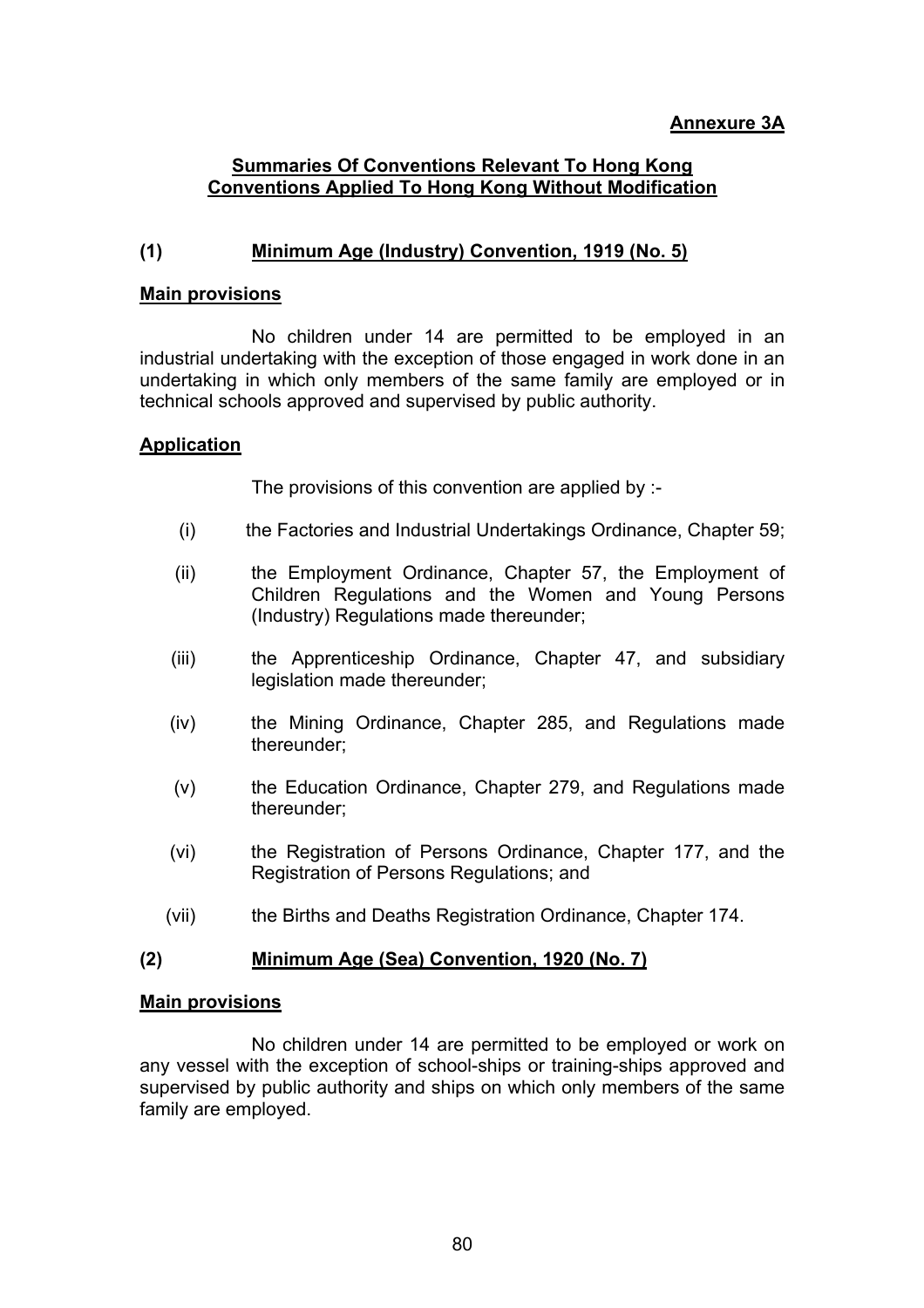# **Application**

The provisions of this convention are applied by the Employment of Young Persons and Children at Sea Ordinance, Chapter 58.

### **(3) Minimum Age (Trimmers and Stokers) Convention, 1921 (No. 15)**

#### **Main provisions**

No person under 18 are permitted to be employed on any vessel with the exception of school-ships or training-ships approved and supervised by public authority and vessels mainly propelled by other means than steam.

#### **Application**

The provisions of this convention are applied to United Kingdom and Hong Kong registered ships by the United Kingdom Merchant Shipping (International Labour Conventions) Act, 1925 and the Merchant Shipping (Hong Kong) Order made under Section 6(1) of the Act.

## **(4) Minimum Age (Sea) Convention (Revised), 1936 (No. 58)**

This convention revises the Minimum Age (Sea) Convention, 1919. (No. 7)

#### **Main provisions**

No children under the age of 15 should work or be employed on any vessel, other than vessels upon which only members of the same family are employed.

Provisions are made for children of not less than 14 to be employed on board a vessel for educational or other special purposes approved by the authority.

# **Application**

The provisions of this convention are applied by the Employment of Young Persons and Children at Sea Ordinance, Chapter 58.

#### **(5) Medical Examination of Young Persons (Underground Work) Convention, 1965**

# **Main provisions**

Details of medical examinations required to be carried out are set out in the convention.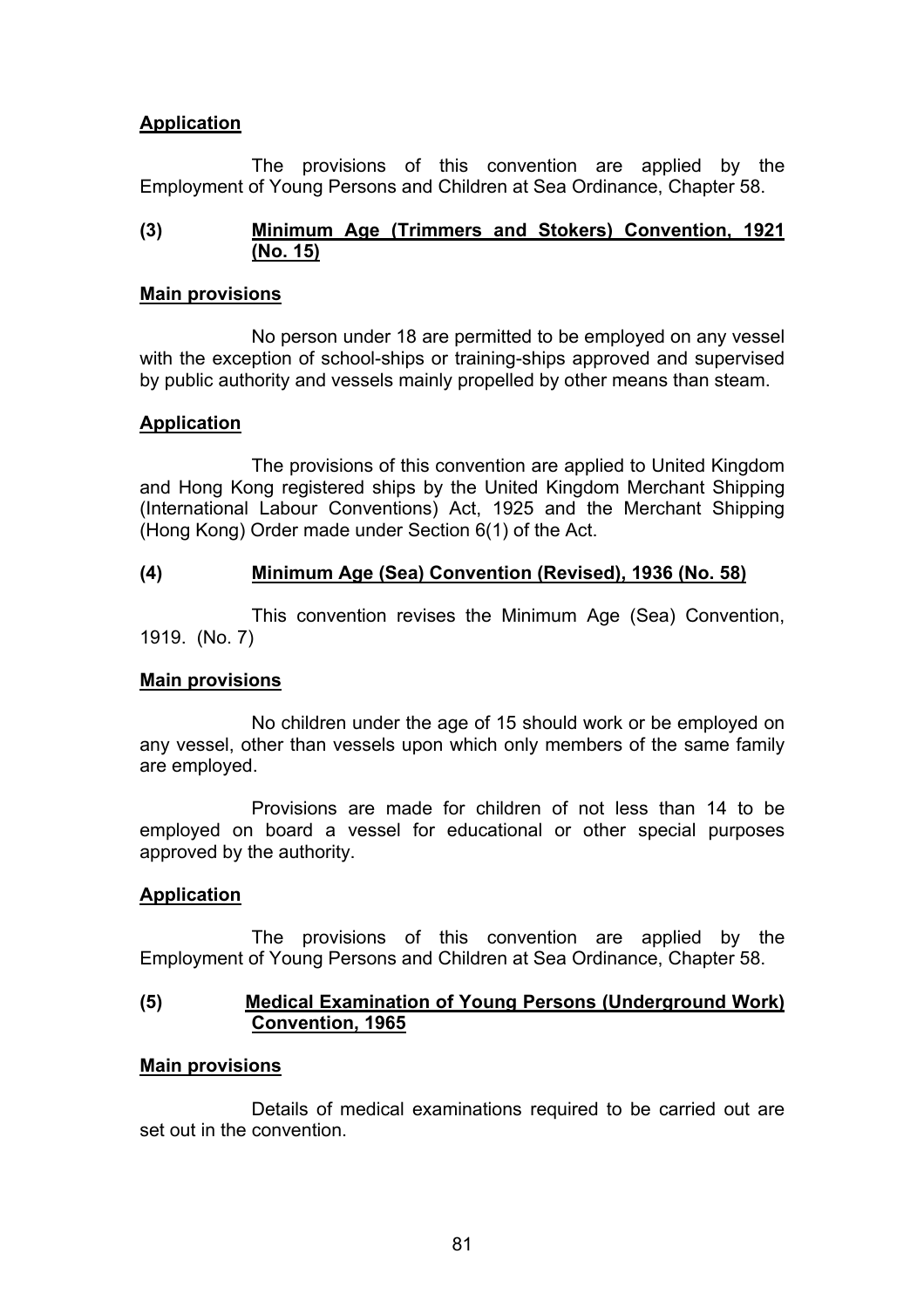The convention also makes it obligatory for employers to be responsible for the expenses incurred in such examinations.

# **Application**

The provisions of this convention are applied by the actions and Industrial Undertaking Regulations made under Factories and Industrial Undertakings Ordinance, Chapter 59. Young persons under the age of 21 years are required to be medically examined periodically at the expense of the employer.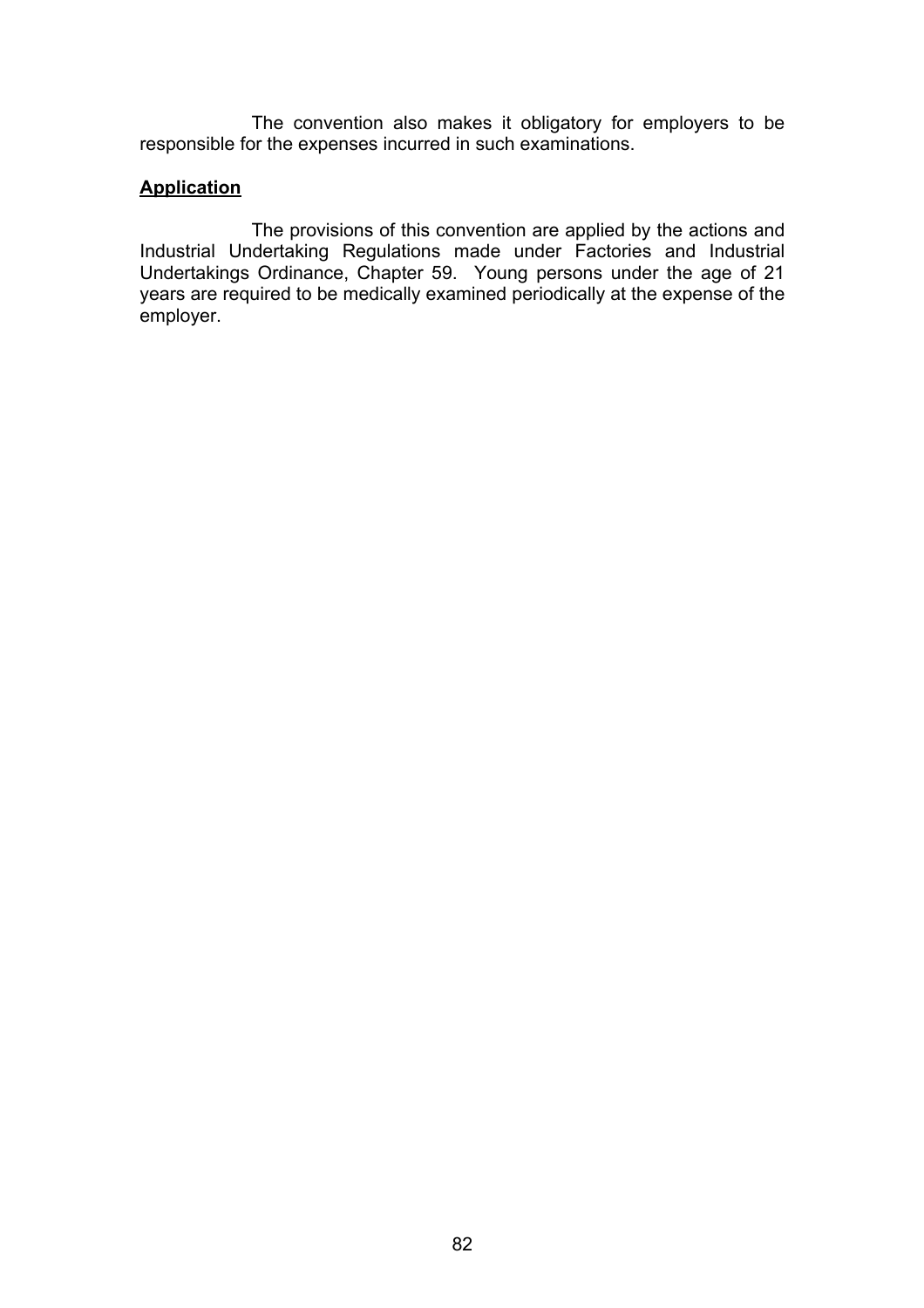### **Summaries of Conventions Relevant to Hong Kong Conventions applied to Hong Kong with Modification**

# **(1) Minimum Age (Agriculture) Convention, 1921 (No. 10)**

#### **Main provisions**

No children under 14 should be allowed to work in any public or private agricultural undertaking outside school hours.

#### **Application**

This convention is applied to Hong Kong with modification in respect of Article 1 that children under the age of 14 years but who have attained the age of 13 years and have completed Form III of Secondary education may, with the written consent of one of their parents, be employed, under certain conditions designed to protect their health, welfare and morals, in agricultural undertakings which do not come within the definition of an industrial undertaking under the Factories and Industrial Undertakings Ordinance. The provisions of this convention are applied by :

- (i) the Employment Ordinance, Chapter 57; and the Employment of Children Regulations made thereunder;
- (ii) the Education Ordinance, Chapter 279, and subsidiary legislation made thereunder ;
- (iii) the Registration of Persons Ordinance, Chapter 177, and subsidiary legislation made thereunder; and
- (iv) the Births and Deaths Registration Ordinance, Chapter 174.

#### **(2) Minimum Age (Industry) Convention (Revised), 1937 (No. 59)**

This convention revises the Minimum Age (Industry) Convention, 1919. (No. 5)

#### **Main provisions**

No children under 15 should be employed or work in any public or private industrial undertakings, or in any branch thereof with the exception of those engaged in work done in technical schools approved and supervised by public authority or an undertaking in which only members of the same family are employed if the nature of the circumstances of the occupation are not dangerous to the life, health or morals of the persons employed therein.

Special provisions are made in the convention for Japan, India and China.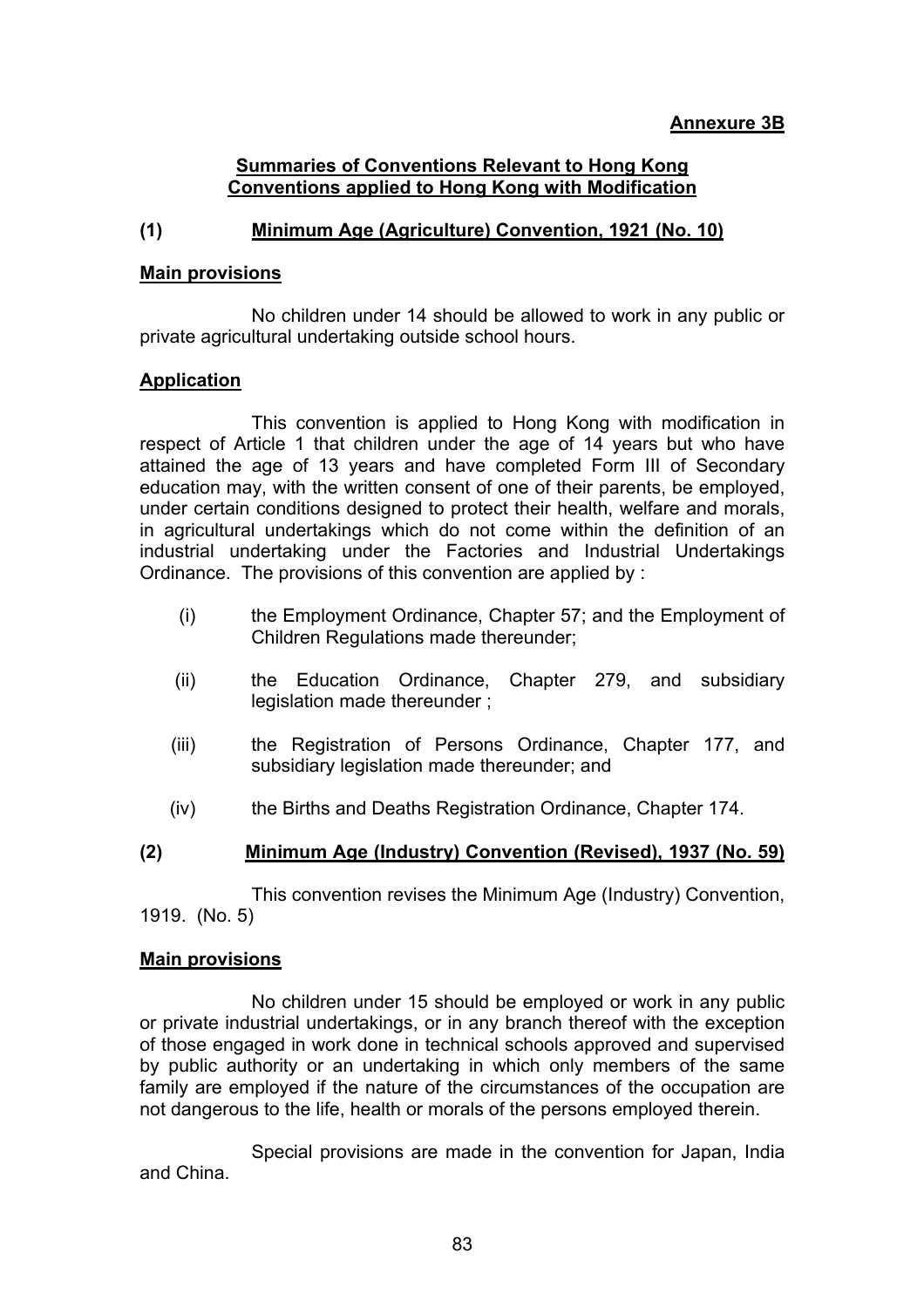# **Application**

This convention is applied to Hong Kong with the following modification :

#### **Article 2**

The minimum age of employment in industry is 15 years. However, children who have attained the age of 14 but are under 15 may be employed as registered apprentices under the Apprenticeship Ordinance.

The provisions of the convention are applied by :

- (i) the Factories and Industrial Undertakings Ordinance, Chapter 59 and its subsidiary legislation;
- (ii) the Employment Ordinance and its subsidiary legislation;
- (iii) the Mining Ordinance, Chapter 285, and its subsidiary legislation;
- (iv) the Education Ordinance, Chapter 279, and its subsidiary legislation;
- (v) the Apprenticeship Ordinance, Chapter 47, and its subsidiary legislation;
- (vi) the Registration of Persons Ordinance, Chapter 177, and the Registration of Persons Regulations made thereunder and
- (vii) the Births and Deaths Registration Ordinance, Chapter 174.

#### **(3) Night Work of Young Persons (Industry) Convention (Revised), 1948 (No. 90)**

This convention revises the Night Work of Young Persons (Industry) Convention, 1919. (No. 6)

#### **Main provisions**

Amendments are suggested to some of the articles of the two conventions which are listed in the schedule to Convention No. 83.

The two conventions are -

- (i) Night Work of Young Persons (Industry) Convention, 1919 (No. 6); and
- (ii) Night Work (Women) Convention (Revised), 1934 (No. 41).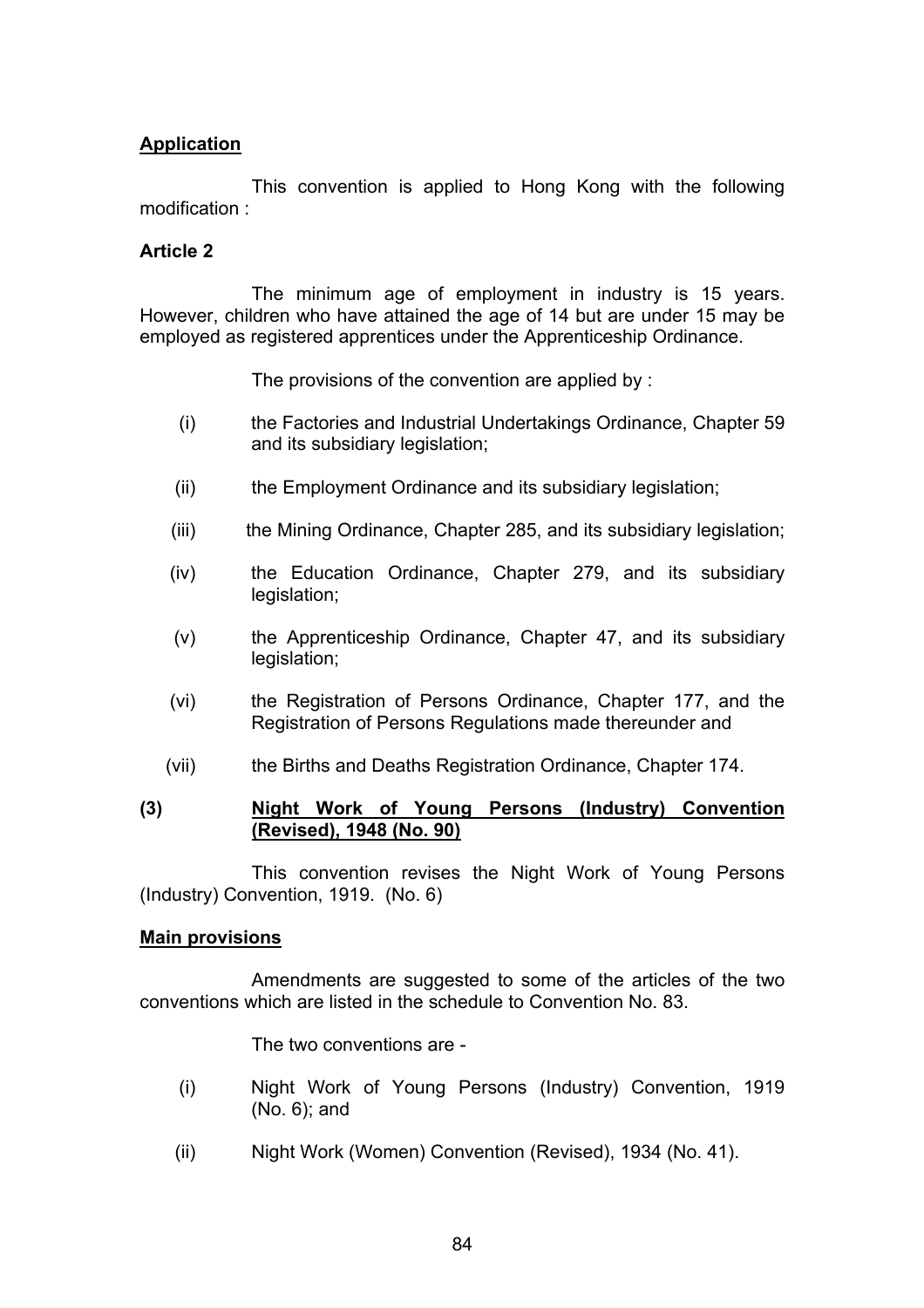The amendments aim at clarifying some of the details contained in these two conventions.

# **Application**

This convention is applied to Hong Kong with the following modification -

### **Article 3(1)**

Young persons of or over the age of 15 years and under 18 years may be employed in an industrial undertaking during the night -

- (a) in a clerical or managerial capacity or in any health or welfare service connected with the undertaking;
- (b) in cleaning the premises, or any part thereof, of an undertaking, otherwise than in cleaning which is incidental to or connected with any process; or
- (c) solely as caretakers in the premises of the undertaking.

The provisions of the convention are applied by :

- (a) the Factories and Industrial Undertakings Ordinance, Chapter 59;
- (b) the Employment Ordinance, Chapter 57, and its subsidiary legislation;
- (c) the Apprenticeship Ordinance, Chapter 47, and its subsidiary legislation; and
- (d) administrative measures by the Labour Department.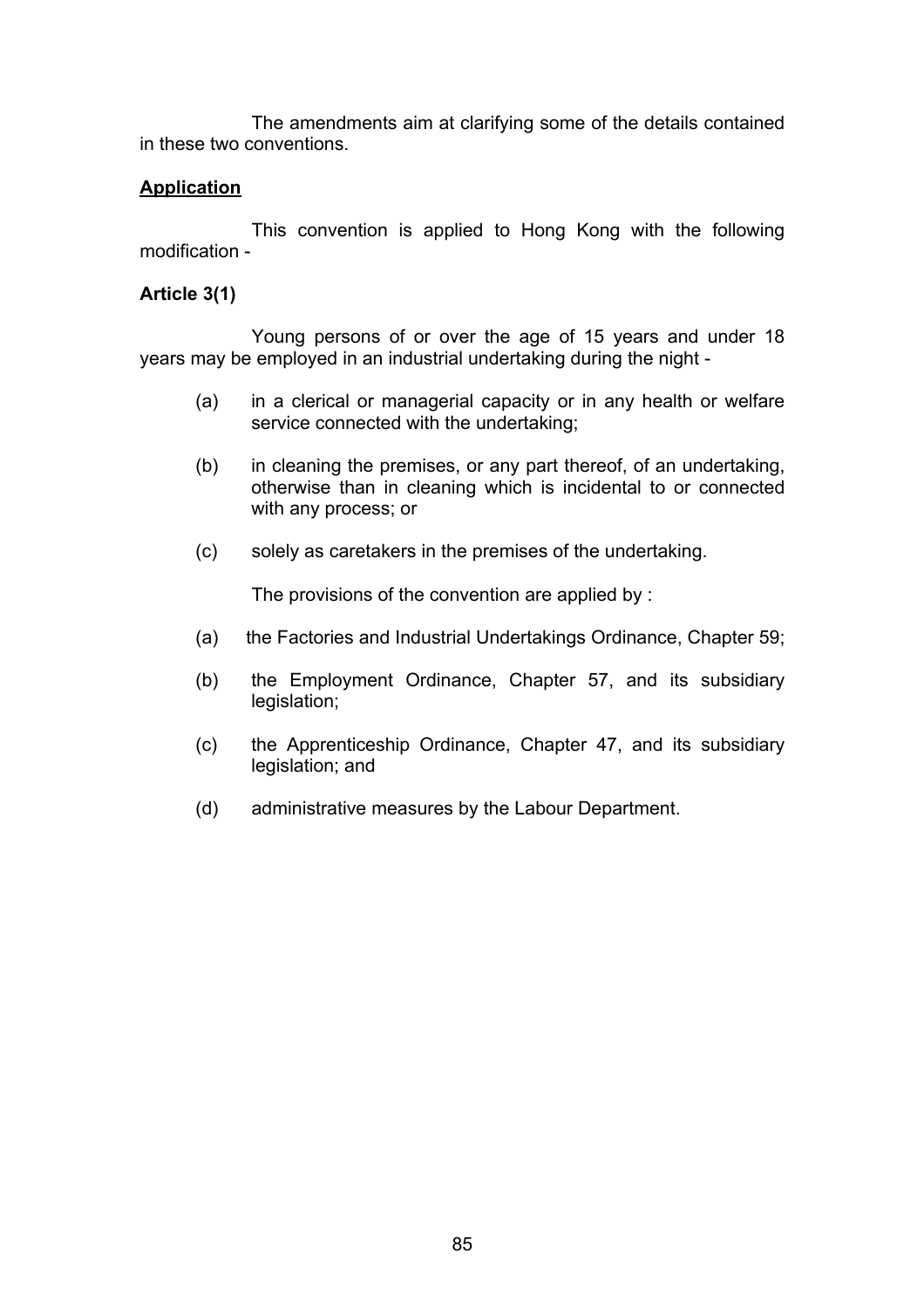# **ANNEXURE 4A**

# **M. & H.D. Circular No. 79/75 Consent for operation, anaesthetics and examinations**

This circular supplants M. & H.D. Circular No. 123 of 1967.

#### **I. Responsibility for operation, anaesthetics and examinations**

An operation must never be undertaken without the consent of the patients. If the patient is a minor, the guidelines in para. 2(b) below should be followed. In urgent cases, an operation may have to be performed without consent, and if it can be shown to be necessary to save the life of the patient, no action for damages will lie. The surgeon is well advised to have a general consent, for in many cases, the operation has to be more extensive than was at first supposed.

- 2. The position may be explained more fully as follows :-
	- (a) Normal consent. In the first place the personal signed consent of the patient on M.D. form 55 or 55A must be obtained.
	- (b) Minors
		- (i) Where the patient is a minor i.e. under 21 years as far as the statute law in Hong Kong is concerned, consent may be given by the parent or legal guardian;
		- (ii) However, there is no age limit below which a minor cannot give valid consent to medical procedure. If it is shown to the doctor that the minor does possess the intellectual capacity to understand the nature and consequence of giving consent to medical procedure, then the consent of the parent or guardian will not be required, but for reasons of ethics and prudence, the doctor should make contact with the parent or guardian of a minor in every case and, possible obtain his consent as well;
		- (iii) Where the minor's consent only is given, the nature and extent of the proposed treatment must be explained to the minor patient by a doctor and it should be so stated in the Consent Form (MD 55B) and signed by the doctor that this has been done;
		- (iv) Where it appears to the doctor that the minor is dependent on the parent not just financially but also for the making of important decisions, there is a less likelihood of his ability to understand the nature and consequence of giving consent, in which case, the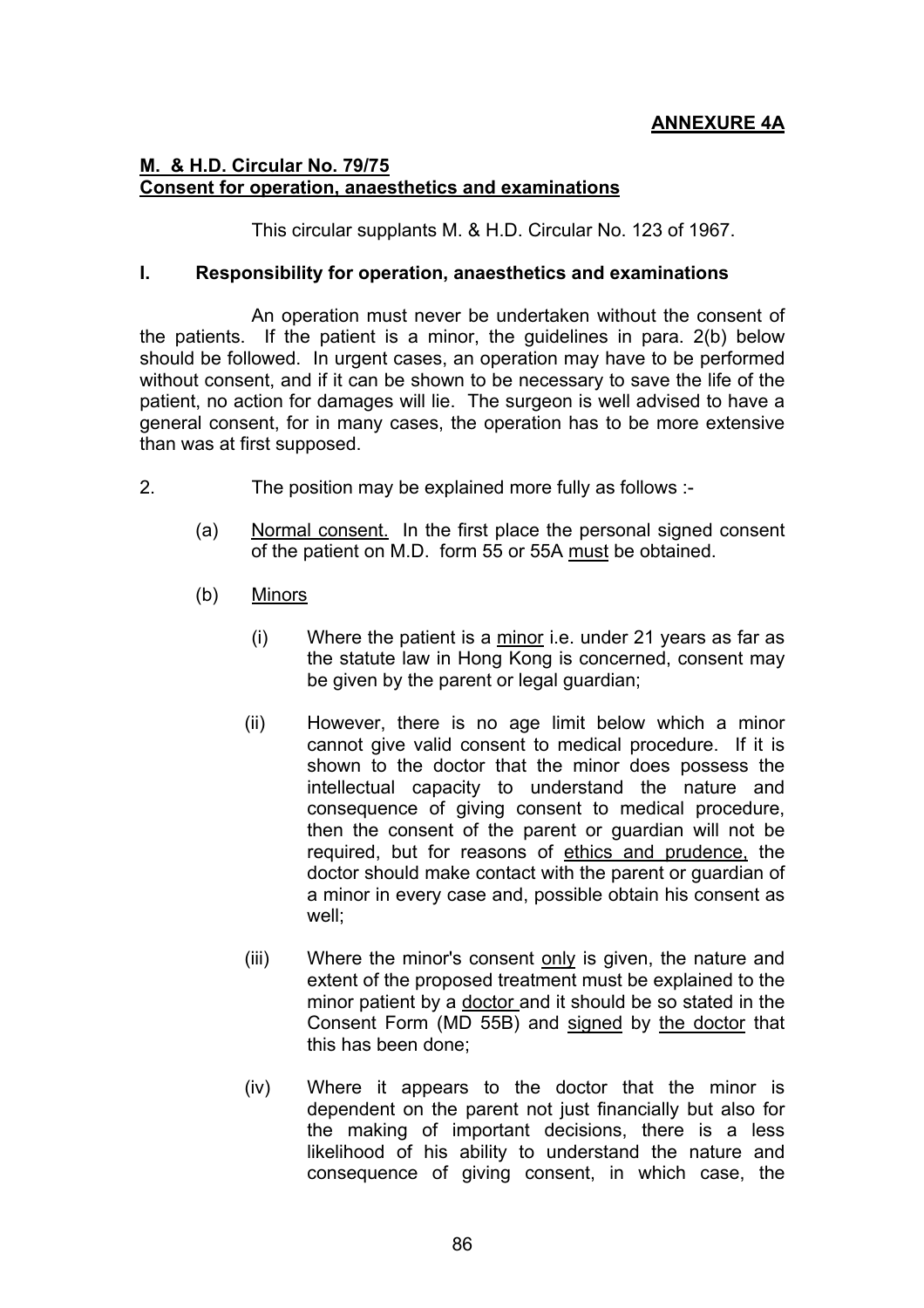Consent Form must be signed by the parent or guardian;

- (v) Where the minor appears to be capable of giving a valid consent, he should be asked to do so in addition to requiring the parent or guardian to sign the Consent Form. This is because there is no precise definition of the age below which a parent or guardian's consent alone is valid.
- (c) Insanity. Where the patient is incapable, by reason of mental abnormality, of giving consent, in the case of a minor this must be obtained from the parent or legal guardian. In the case of an adult, and certified patient, the Medical Superintendent of the Mental Hospital is commonly regarded as the legal custodian. If he is for the time being on leave from the Mental Hospital, the Mental Hospital authorities should be consulted. For voluntary patients in a Mental Hospital, it is always necessary to obtain their consent to operation. For suspected mental cases their refusal to be operated one would have to be accepted until they are certified.
- (d) Unconscious patients. When a patient is unconscious and therefore only temporarily without the capacity to consent the relative or other person in charge of the patient does not have the same powers as a parent has in respect of a child. They may only give consent to such emergency measures as may be necessary to save life and restore consciousness; thereafter the patient's own consent must be sought.
- (e) Emergency operation without consent. If it is deemed necessary in an emergency to operate or otherwise act on the unconscious body without consent, the doctor in charge must do so on his own authority. If he cannot restore consciousness and ask for consent, he may have to decide first whether the patient will die or suffer very serious consequences if nothing at all is done. If the answer to this question is in the affirmative the doctor may volunteer his efforts. If his decision to operate or treat was based on a reasonable appreciation of the emergency, and having fairly assessed his own skill he uses all his skill and care, the Court will not normally hold him liable for assault criminally or civilly. It is of course assumed that he had no ulterior motive other than to aid the patient. In such cases the doctor is well advised to obtain the written opinion of a colleague and of the Medical Superintendent of the hospital as well if possible.
- (f) Prisoners. It should be noted that these rules apply to prisoners equally with other persons.

3. When Form 55 or 55B are presented for signature, the nature of the operation and the risks involved must be carefully explained. In the event of another operation having been actually carried out because of unforeseen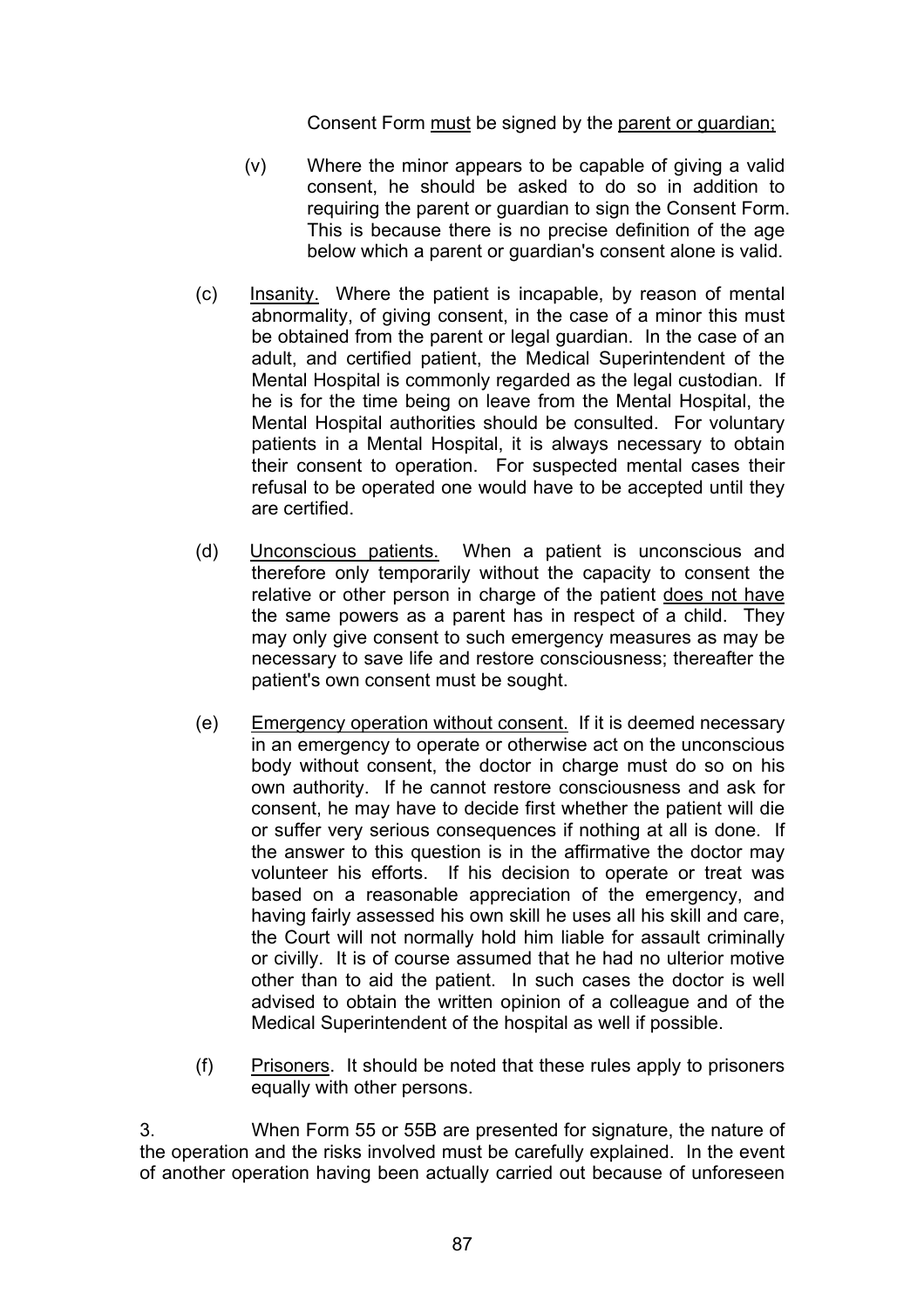or peculiar circumstances, even though a general consent has been obtained, every effort must be made to inform the patient or the parent and legal guardian and at the earliest opportunity. Attention is drawn particularly to cases in which the loss of a functional part of the body, or an organ has resulted.

# **II. Consent for examination**

No doctor can make an examination of any person at the instance of any employer, police official or any other person, without the free consent of the patient. Even a formal order of a magistrate is useless. Consent must be first obtained, or the medical man is liable to be proceeded against for assault. The police can give no legal authority to examine, and if this is done by threat or intimidation it is an assault. It should be noted that the consent of a husband in respect of his wife or vice versa is also quite useless.

2. If mental abnormality is suspected, the consent of the parent or legal guardian should be obtained in case of a minor, before examination is carried out, and for an adult, the need of having him observed in a mental hospital under Forms 1 and 2 should be considered.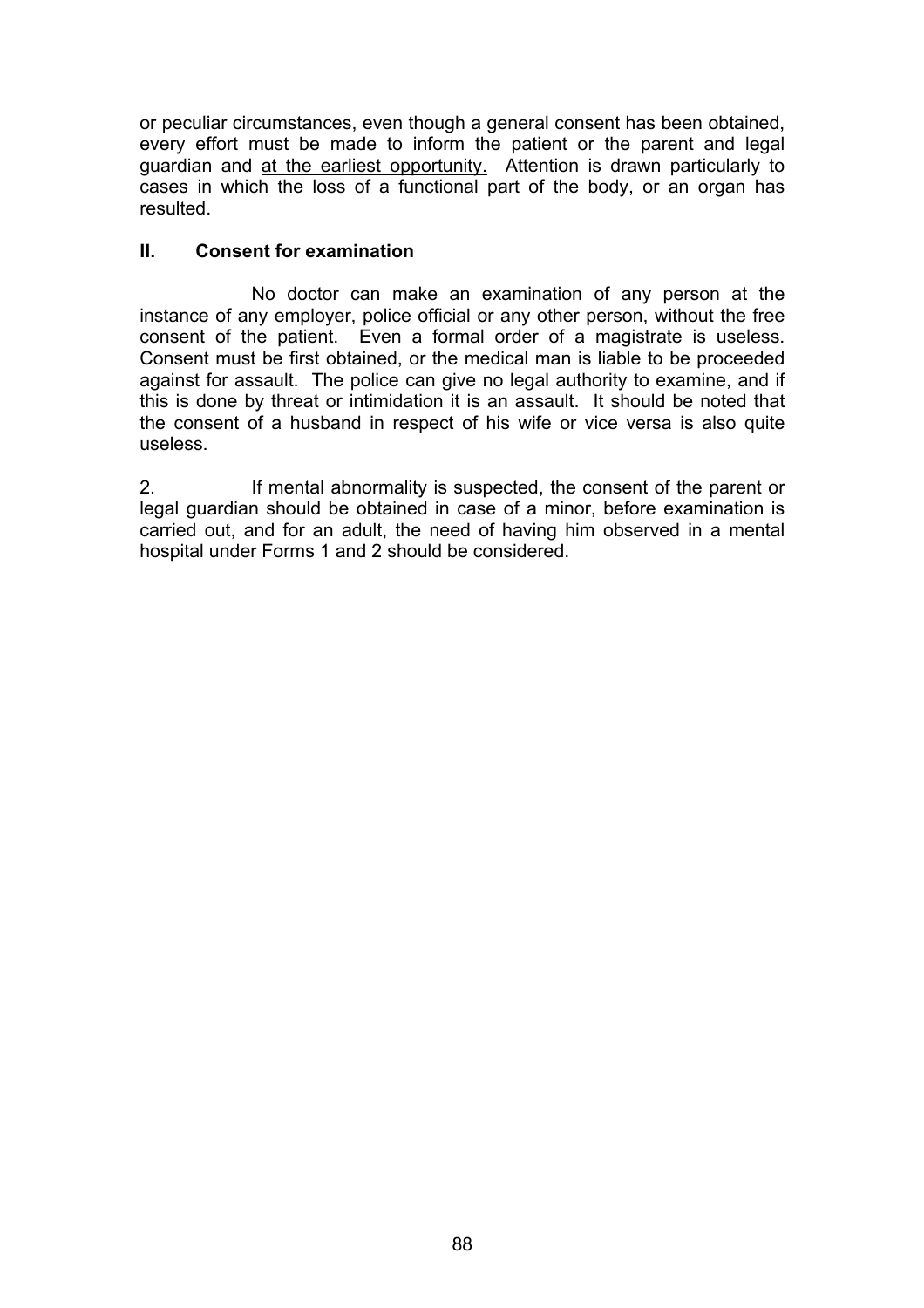## **Annexure 4B**

23 August 1984

Mr. A.N. Watson-Brown, Secretary, Legal Effects of Age sub-Committee, The Law Reform Commission of Hong Kong, Attorney General's Chambers, Central Government Offices, Main Wing, Hong Kong.

Dear Mr. Watson-Brown,

#### Legal Effects of Age

Thank you for your letter of 8th August 1984.

This department has studied your draft report with special reference to the chapter on consent to surgical, medical and dental treatment. As I have indicated our reasons for recommending the age of 16 to be the legal age for consent for medical treatment in my memo of reference (10) in GR MD 277/52 II dated 2nd May 1984, I believe that your sub-committee has carefully considered and taken into account our views before finally arriving at the age of 18. Under such circumstances, we would have no objection to the sub-committee's recommendation that the 'Age of Majority' should be 18 years of age.

We also agree with the view that the operation for termination of pregnancy involves social, moral and psychological matters, and that the age of consent to this procedure should remain at 18. However, we are of the opinion that 16 is a generally suitable age for consent for all other general medical procedures and wonder whether we could have a separate legal age of consent for general medical treatment except for the procedure for the termination of pregnancy. The lowering to the age of 16 for general medical treatment will no doubt remove the many practical difficulties doctors experience in their daily attendance to the public.

Yours sincerely,

(Dr. Kathleen So) for Director of Medical & Health Services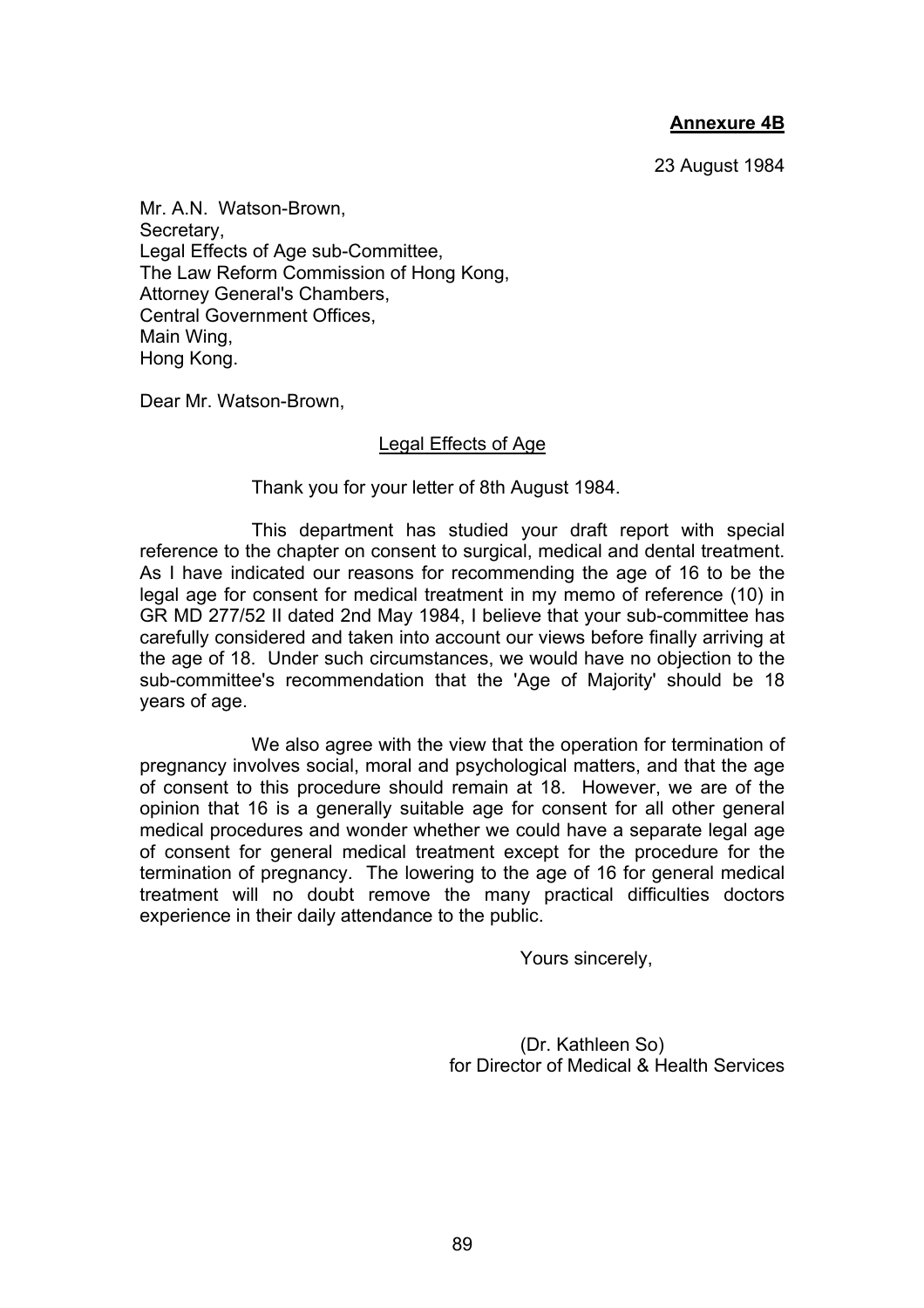#### Legal Effect of Age

Our reasons for recommending the age of 16 are:-

 (a) In our experience, minors at the age of 16 are mature enough to understand the nature and consequences of medical procedures.

The existing practice in our Forensic Pathologist's Unit when dealing with criminal cases is that all victims and suspects can give consent or refuse medical examination, including blood grouping examination, as long as they are over 16 years of age and understand the nature of the examination. This has been the procedure for many years and no question has been raised by the Court on this aspect.

Further, under Section 30(2) of the Mental Health Ordinance a voluntary patient at 16 and above can leave the hospital on his own accord without the necessity of obtaining the consent of the parents or the guardian.

- (b) The existing legal situations in Hong Kong being:
	- (i) 16 is the age of consent for sexual intercourse;
	- (ii) 16 is the age where any person can enter into a valid marriage with the consent of the parents or guardian. Any marriage of any person under the age of 16 renders the marriage null and void;
	- (iii) Under the Offences against the Person Ordinance Cap. 212 Section 47A(2A)(a), a doctor can take into account the age of the woman to determine whether a pregnancy is to be terminated if she is under 16. By fixing the legal age of consent to 16, a woman could then give consent to the operation independently and her decision would not be overruled by a dissenting parent.
	- (iv) Any person between the age of 16 to 18, can apply for a passport by filling in the application forms themselves but with the consent of the parents. Any person under 16 cannot fill in the application forms which must be completed by their parents.
- (c) The procedure presently followed by the Red Cross Blood Transfusion Service is that blood could be accepted from a minor of the age of 18 without the consent of the parents. The lowering of the age of consent to 16 would definitely overcome the difficulties encountered by the Red Cross Blood donation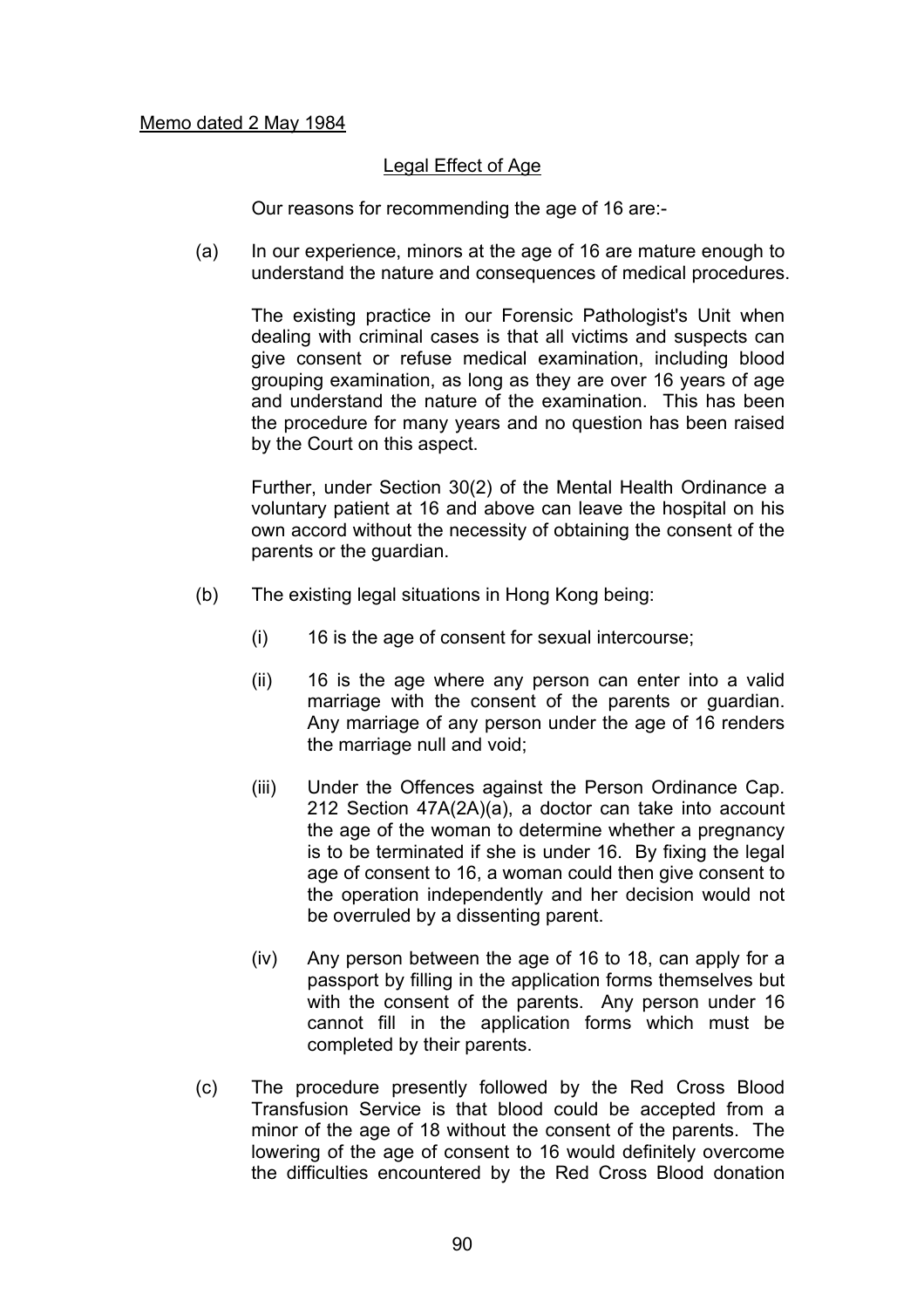campaigns among school children. In our opinion, school children over the age of 16 would in normal circumstances be sufficiently developed to consent validly to the giving of blood.

> (Kathleen So) for Director of Medical & Health Services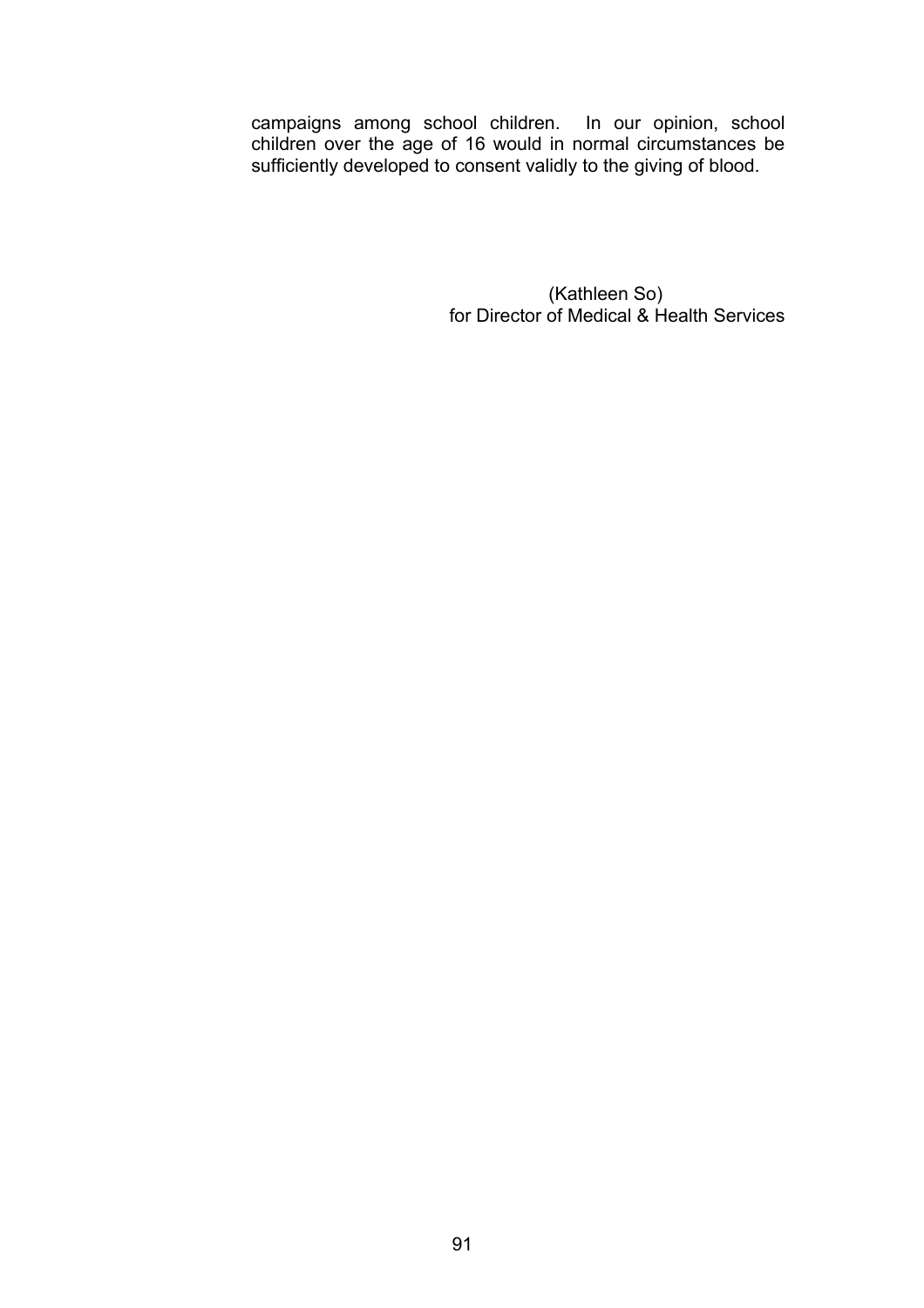**Annexure 4C**



#### **The Hong Kong Medical Association**

Duke of Windsor Building, 5th Floor, 15 Hennessv Road, Hong Kong<br>Postal Address: P.C. Box 1957, General Post Office<br>Tel. Nos.: 5-278285, 5-278891, 5-278915 Cable Address: MEDICASSOC

FOUNDED IN 1920. INCORPORATED IN 1960<br>MEMBER OF: CONFEDERATION OF MEDICAL ASSOCIATIONS IN ASIA & OCEANIA WORLD MEDICAL ASSOCIATION FOUNDER MEMBER OF THE FEDERATION OF MEDICAL SOCIETIES OF HONG KONG

7 May 1985

Your Ref: LRC/TOP/11 V

**Secretary** Legal Effects of Age Sub-committee The Law Reform Commission of Hong Kong Attorney General's Chambers Central Government Offices Main Wing Hong Kong

Dear Sir,

Thank you for your letter of 25 April 1985 asking us for our views on the age limits below which a person should not be able to consent to the donating of blood.

It is the practice of the Hong Kong Red Gross Blood transfusion Service that people under the age of 16 are not allowed, for medical reasons, to donate blood while those between the age of 16 to 18 can only donate blood if they have written consent from their parents or guardians.

There is presently no justification to change this practice on medical grounds. Therefore the Hong Kong Medical Association would like to recommend that the age of consent for blood donation be 18.

With regard to a survey of opinions among our members, the Council is of the opinion that in this matter of age consent to blood donation, the general medical practitioners are guided by expert opinion, and little is to be gained from such a general survey.

If you still want our members' address, please give a call to our Administrative Secretary, Miss Y.M. Chow, 5-278285.

Yours faithfully,

Dr. Patrick W.l. Pau Hon. Secretary

PWIP/YMC/dh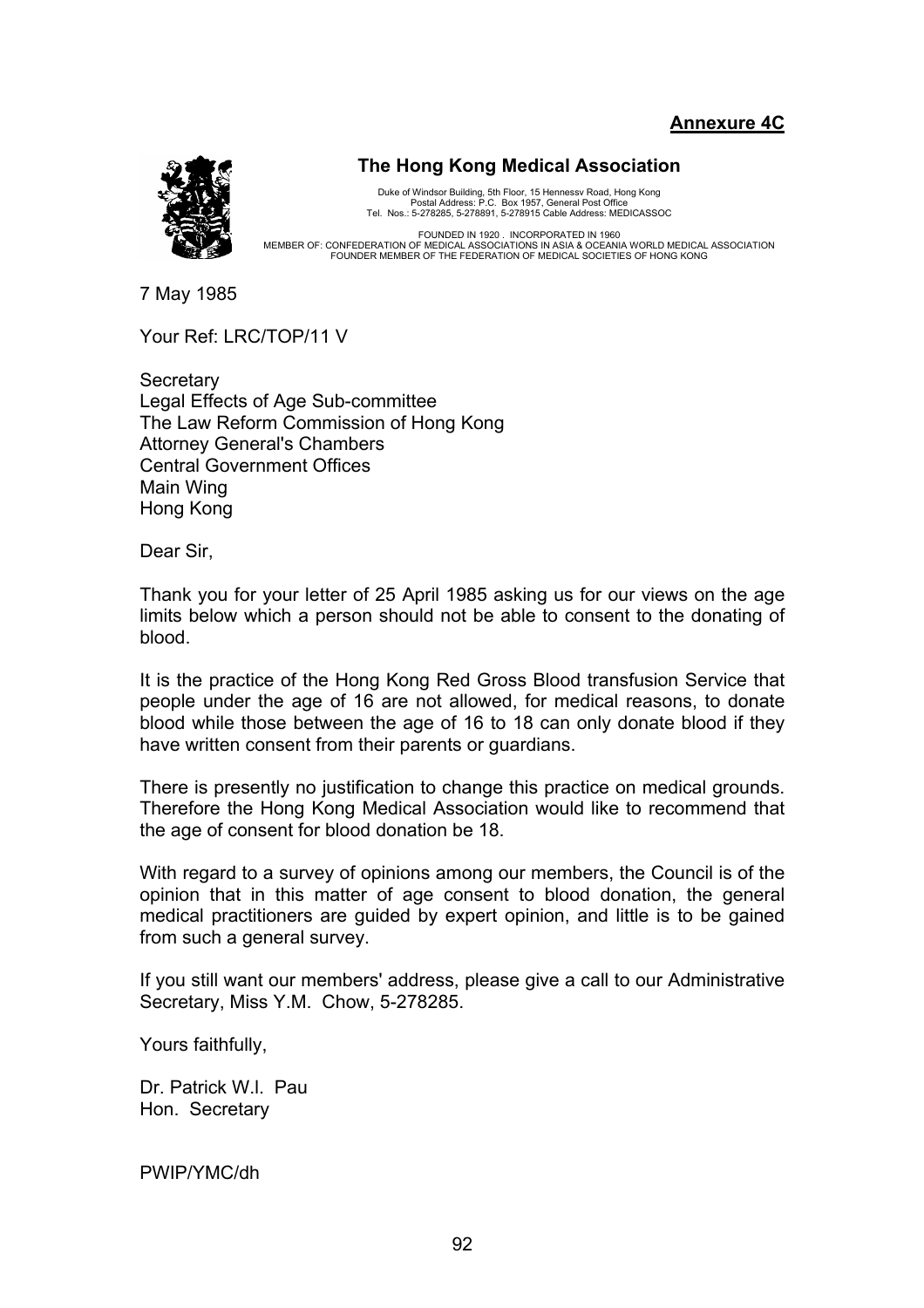# **HONG KONG RED CROSS BLOOD TRANSFUSION SERVICE**

| 15, King's Park Rise<br>Kowloon<br>Hong Kong | Telephone: 3-7101333<br>Telegram : BLOODTRANS<br>: 52704 RCBTS HX<br>Telex |
|----------------------------------------------|----------------------------------------------------------------------------|
|----------------------------------------------|----------------------------------------------------------------------------|

13th May, 1985

Mr. N.T. Macpherson, Secretary, Legal Effects of Age Sub-Committee, The Law Reform Commission of HK, Attorney General's Chambers, Central Offices, Main Wing, Hong Kong.

Dear

### Report on Legal Effects of Age

 In response of your letter of 25th April 1985 my organization wishes to express the following views :-

(1) On Medical Grounds

 The criteria for selection of blood donors is based and regulated on international standards set by the International Society of Blood Transfusion.

#### (2) Establishment of Minimal and Maximum Age Limits

 The current working rule of Hong Kong Red Cross Blood Transfusion Service is : - minimal age at 16 years and maximum age at 65 years for both sexes.

 If age is between 16 and .18 years, a written parental/guardian approval is required before he/ she is accepted as a blood donor.

 Although some countries accept donors up to 70 years, we in Hong Kong accept up to 65 years provided he/she is in good health.

(3) This organization does not wish to limit blood donors from minors or from seniors on legal grounds ; the rational is that blood donation is a free gift to the community. Blood is donated voluntarily with no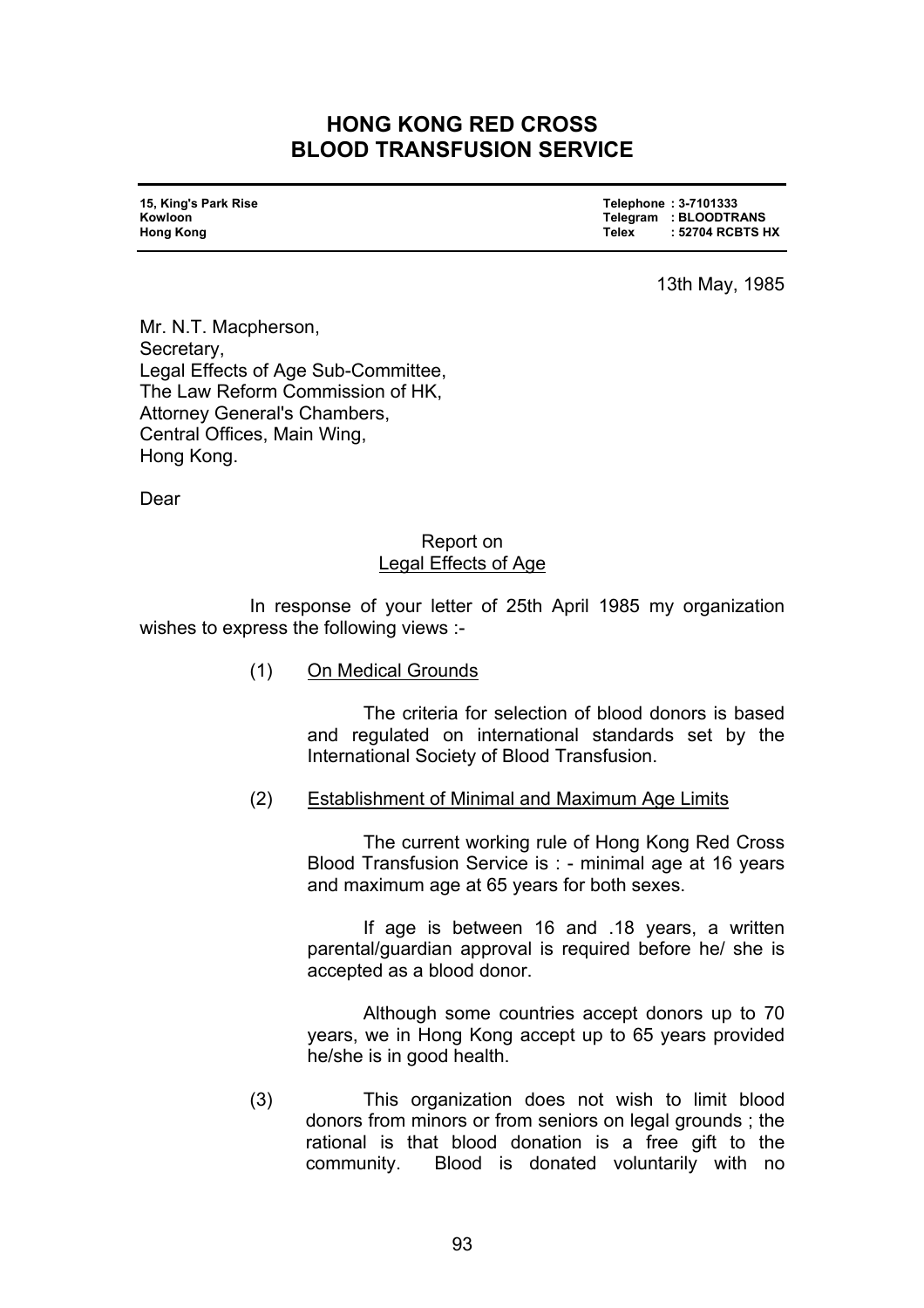renumeration, and therefore, each individual is free to choose for himself/herself without any form of constraint.

With many thanks and appreciation for your interest,

Yours sincerely,

Dr. S. Leong Director

SL/rl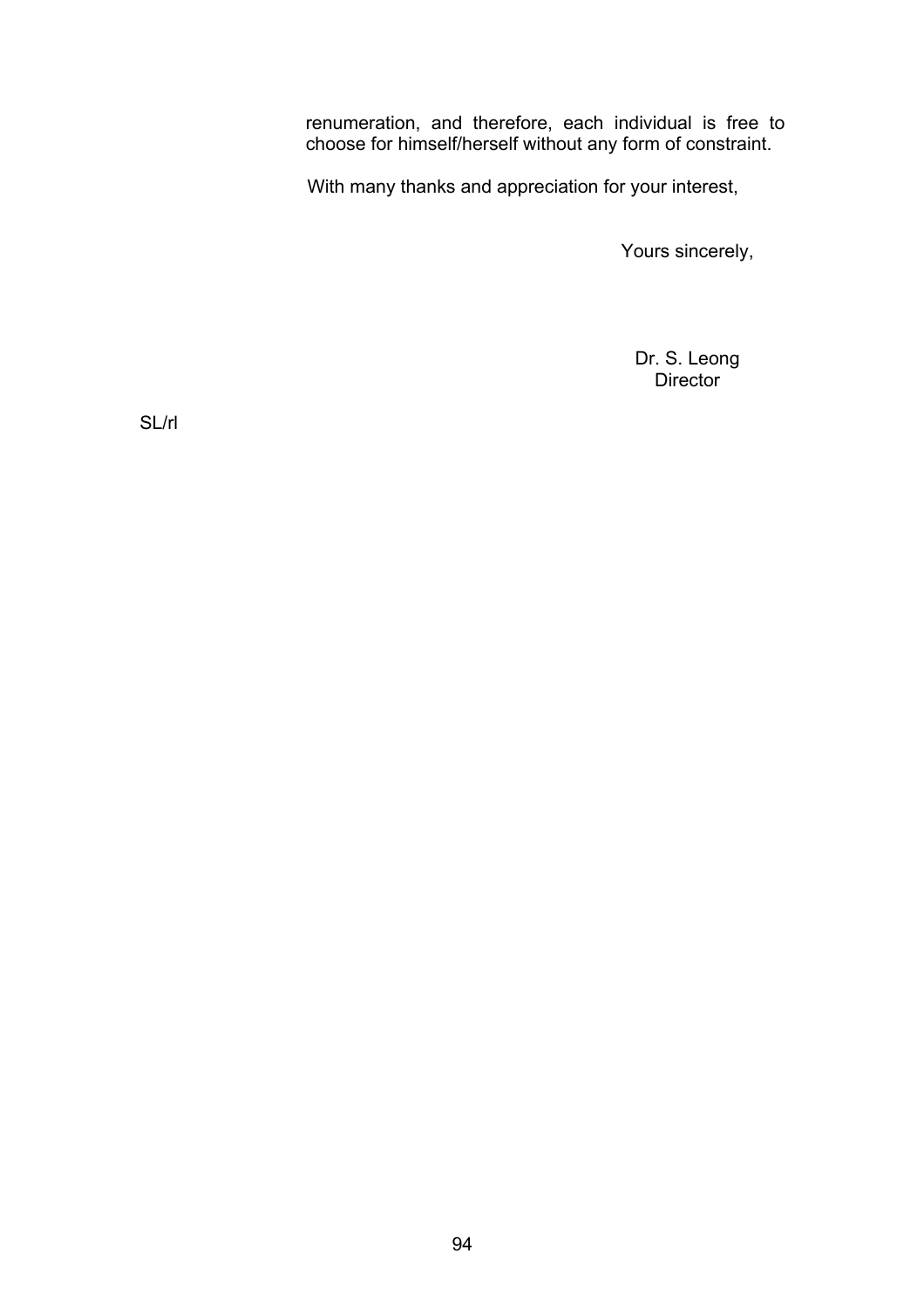# **BRITISH MEDICAL ASSOCIATION**

HONG KONG BRANCH DUKE OF WINDSOR BUILDING, 4TH FLOOR, 15 HENNESSY ROAD, HONG KONG. TEL: 278898

Your Ref: LRC/TOP/11 V

**President:**  Dr. Timothy S.C. Teoh

17th May 1985.

**Vice-President:**  Dr. Sung Wing Choon

**Hon. Treasurer:**  Dr. Lawrence K.C. Li

**Hon. Secretary:**  Dr. Stanley W.S. Wang

#### **Council Members:**

Sister Mary Aquinas Dr. William S.C. Chao Dr. Chiu Hin Kwong Dr. Chow Shew Ping Dr. Zoltan Lett Dr. Henry F.K. Li Col. T. Sanderson

Mr. Neill T. Macpherson, Secretary, Legal Effects of Age Sub-Committee, The Law Reform Commission of Hong Kong, Attorney General's Chambers, Central Government Offices, (Main Wing), Hong Kong.

Dear Mr. Macpherson,

#### Re: Report on Legal Effects of Age

Your letter addressed to the President of the British Medical Association (Hong Kong Branch) dated 25th April 1985 has been discussed at the Council meeting on 16th May 1985.

The age below which a person should not be able to consent to the donating of blood and other medical and surgical procedure should be 18 and the person must be mentally stable. That is the view the Council unanimously held.

The name of the members at Council have been listed on the left-hand side of this notepaper. There is an excellent mailing service provided by the Federation of Medical Societies of Hong Kong at:

> 4th Floor, Duke of Windsor Building 15 Hennessy Road, Wanchai, Hong Kong.

Please by all means use the mailing service.

Yours Sincerely,

Stanley W. S. Wang Honorary Secretary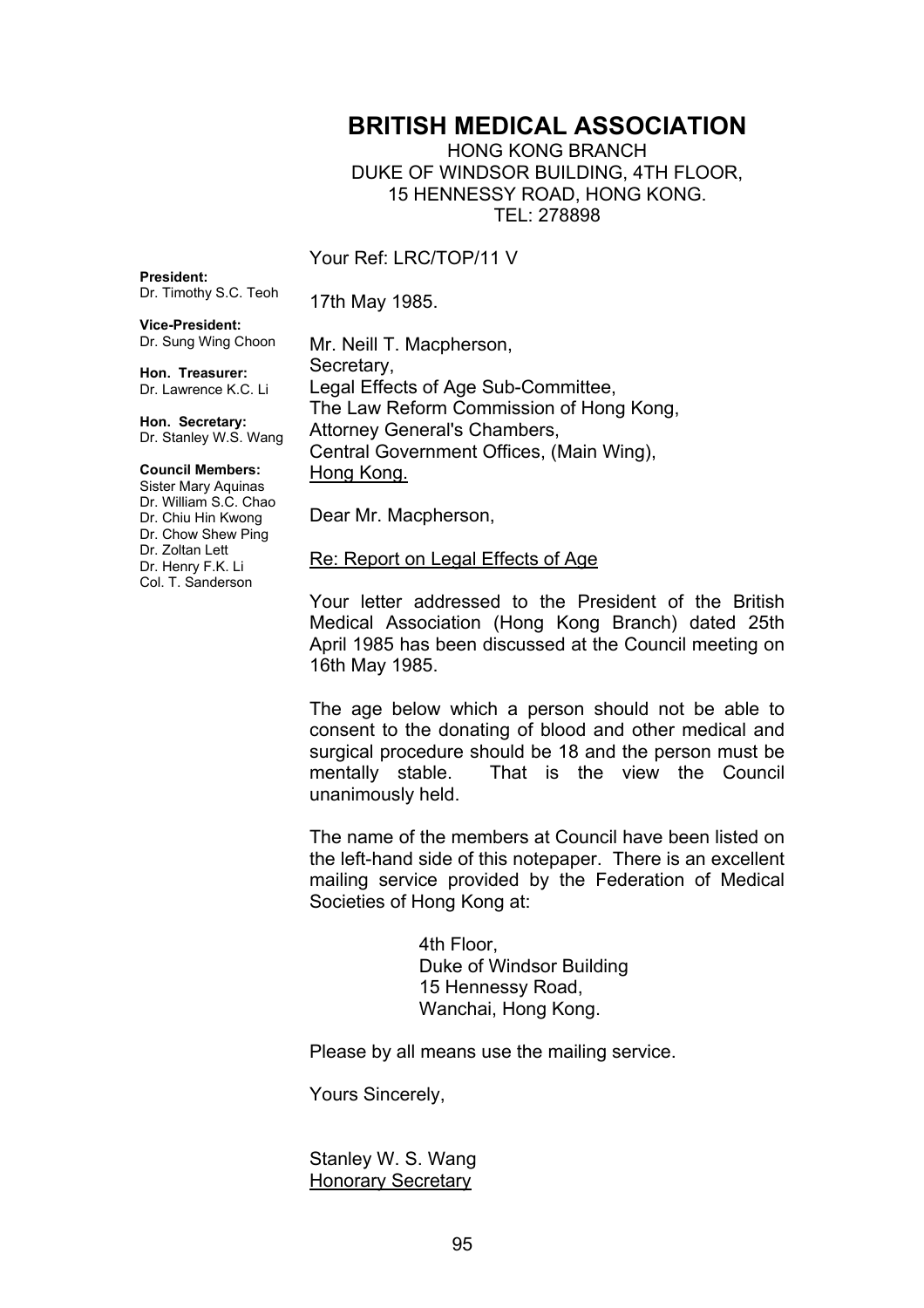**Annexure 5**

#### **QUESTIONNAIRE**

- (a) At what age should a person be able to consent to treatment to himself recommended by a registered medical practitioner?
- (b) Should the age of 16 years below which a person cannot marry be changed and, if so, to what age?
- (c) Should the age of 21 years below which a person requires parental consent to marry be changed and, if so, to what age?
- (d) The usual minimum age at which a person may adopt another person is 25 years and, in the case of the adoption of a relative, 21 years. Should either of these ages be changed and, if so, to what age?
- (e) The courts may make orders with respect to the custody of person up to the age of 21 years. Should this age be changed and, if so, to what age?
- (f) The usual minimum age for making a will is 21 years. Should this age be changed and, if so, to what age?
- (g) At what age should a person be permitted by law to enter into a binding agreement by himself to borrow money?
- (h) At what age should a person be permitted by law to enter into a binding agreement by himself to rent a flat?
- (i) At what age should a person be permitted by law to enter into a binding agreement by himself to buy a flat?
- (j) At what age should a person be permitted by law to enter into a binding agreement by himself to buy shares, stocks or other investment commodities?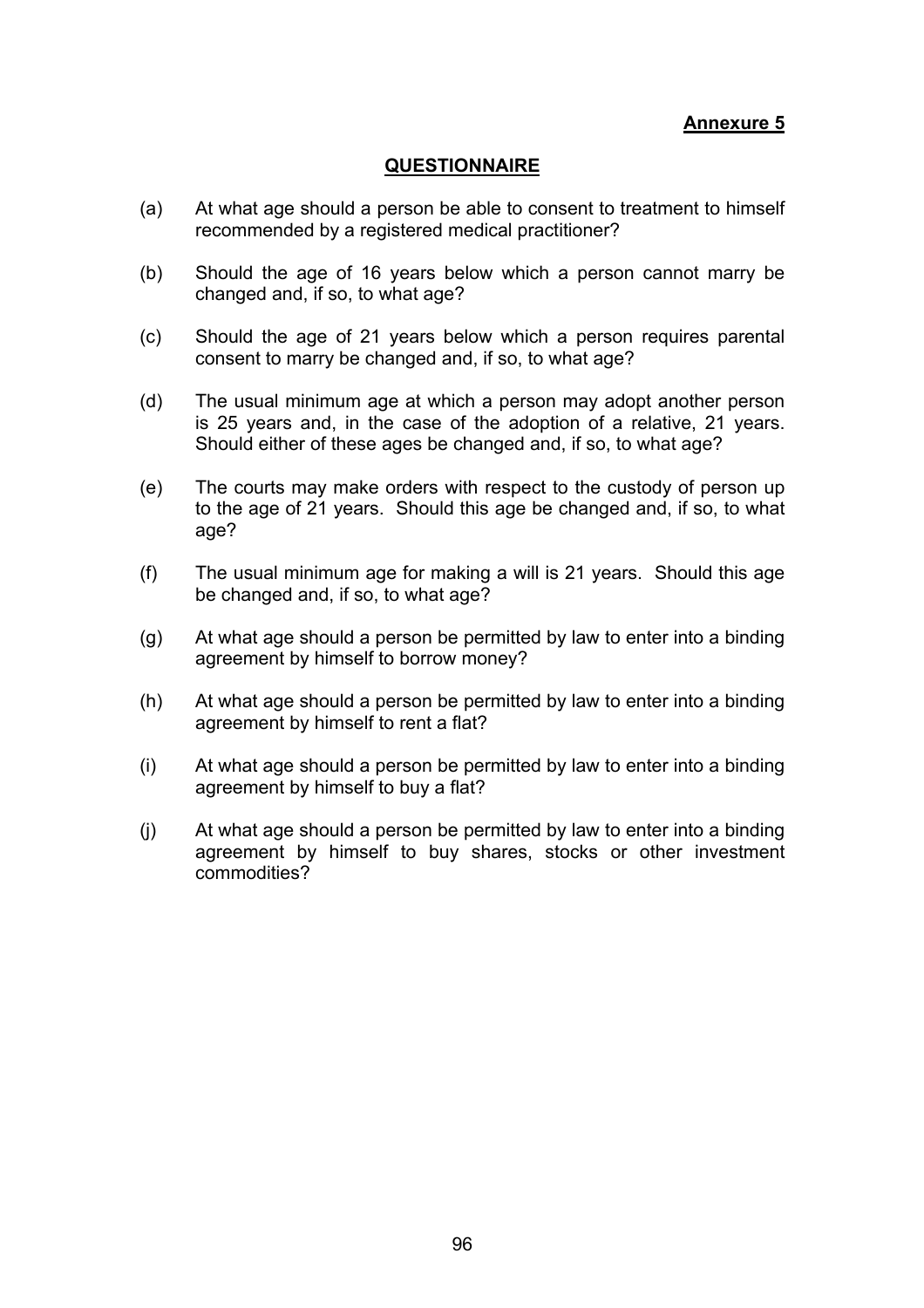# **Annexure 6**

List of organisations/schools/individuals to whom the questionnaire was sent (those who responded are marked\*)

\*Buddhist Sin Tak College

Chan Shu Kui Memorial School

\*Delia Memorial School

\*Diocesan Girls' School

\*La Salle College

\*Ming Yin College

\*Queen Elizabeth School

\*Clementi Middle School

\*Kei Chi Middle School

\*St Paul's Co-Educational College

\*Maryknoll Convent School (Secondary)

\*Maryknoll Sisters School

St. Joseph's College

\*Island School

Hong Kong International School

\*Federation of Hong Kong Industries

\*Hong Kong General Chamber of Commerce

Chinese Manufacturers' Association of Hong Kong

Far East Exchange Ltd.

\*Dr. Keith-Legg The Director Hong Kong Polytechnic

\*The Rt. Rev. Peter K.K. Kwong Diocese of Hong Kong & Macau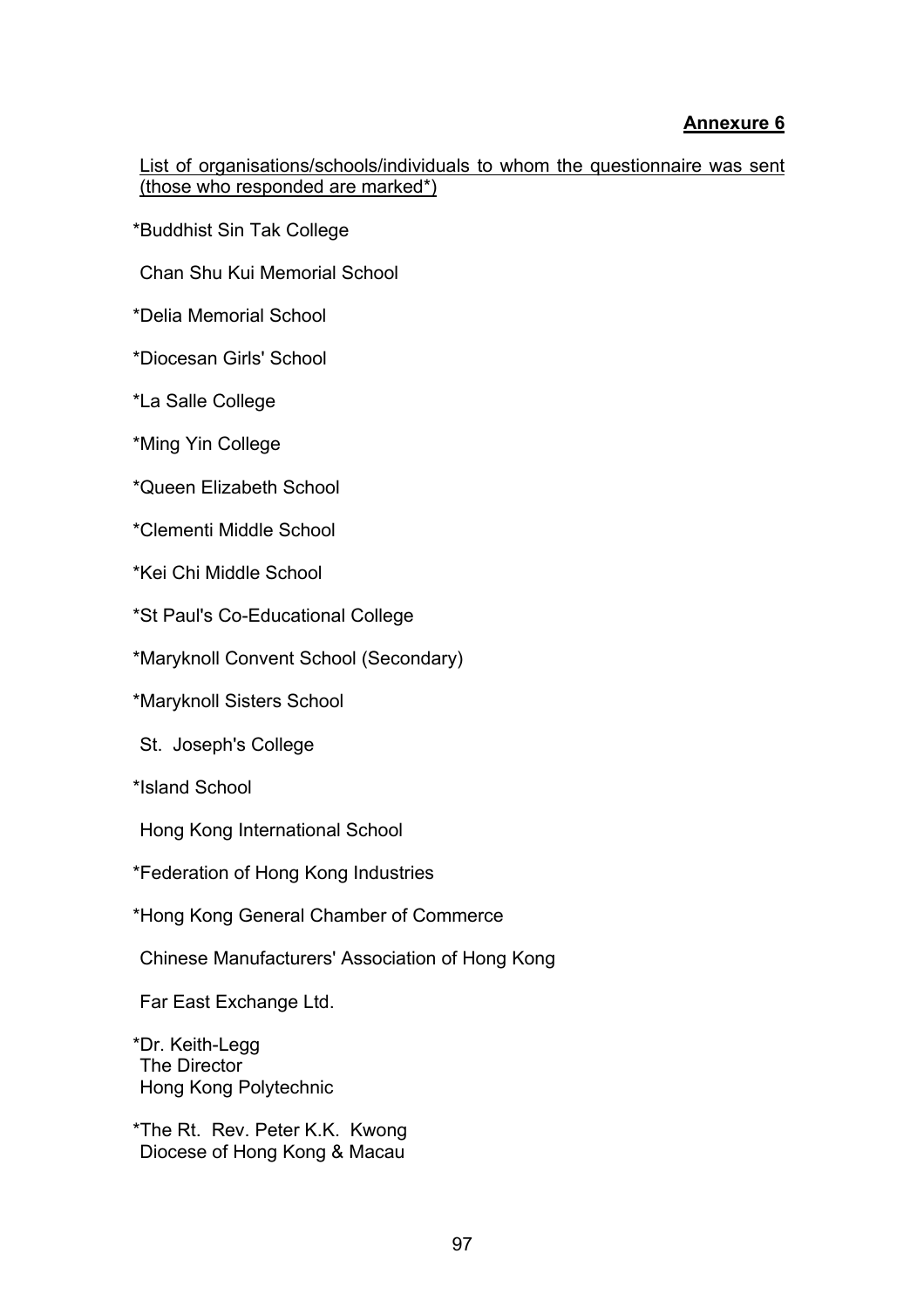\*The Secretary The Union Church

The Secretary Methodist Church Hong Kong

Hon. P.C. Woo

The Officer Commanding The Salvation Army

The Secretary Hong Kong Youth Club

\*Mr. Chu Heung Ming The Chairman Hong Kong Students Drama Association

\*Mr. Lam Kwok Wai The Chairman Joint School Biology Society

Mr. Sha Lee Kwou The Chairman Joint School Photographic Society

\*Mr. Samuel Lau The Director Joint School Conservancy Clubs' Liaison Board

\*Mr. Lee Ching Fung The Vice-Chairman Joint School Chess Association

Mr. Lim Moon Yuan The Vice-Chairman Joint School Translation Society

Mr. Edward Chung The Chairman Joint School Electronics Society

\*Mr. Chan Poon Lap The Chairman Joint School Science Test Committee

Mr. Chan Kim Hung The Chairman Joint School Conservancy Clubs' Liaison Board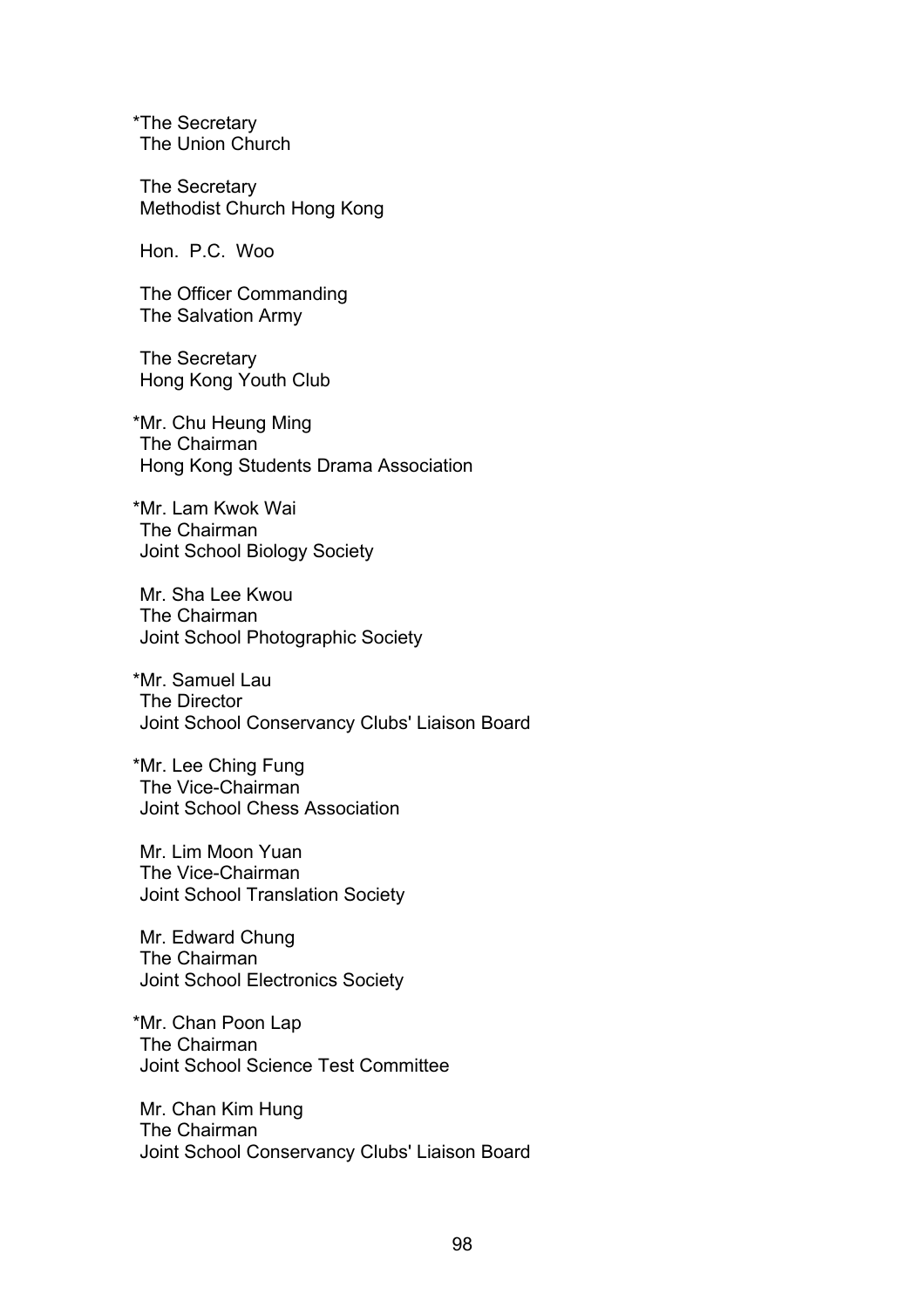Mr. Cheung Tat Ming The Chairman Joint School Chess Association

Mr. Jat Lew Tong The Chairman Joint School Translation Society

\*Mr. Leung Hoi Tin The Chairman 16th Joint School Science **Exhibition** 

\*Mr. Lai Siu Hung The Chairman Council of Joint School Social Service

Mr. George Ho The Chairman Joint School Biology Field Trip Organizing Committee

Mr. Paul Shieh The Chairman Hong Kong Joint School Debating Society

\*Mr. Fung Sik Hee The Chairman Joint School Mathematics Association

\*Mr. William Ho The Chairman Hong Kong Joint School Astronomical Society

Mr. Leung Wai Kwok The Chairman Committee on Secondary Students Hong Kong Federation of Students

Mr. Tsang Hin Ki The Chairman Joint School Meteorological Geographical Society

Miss Tsang Yuk Fung The Chairman Joint School Art Society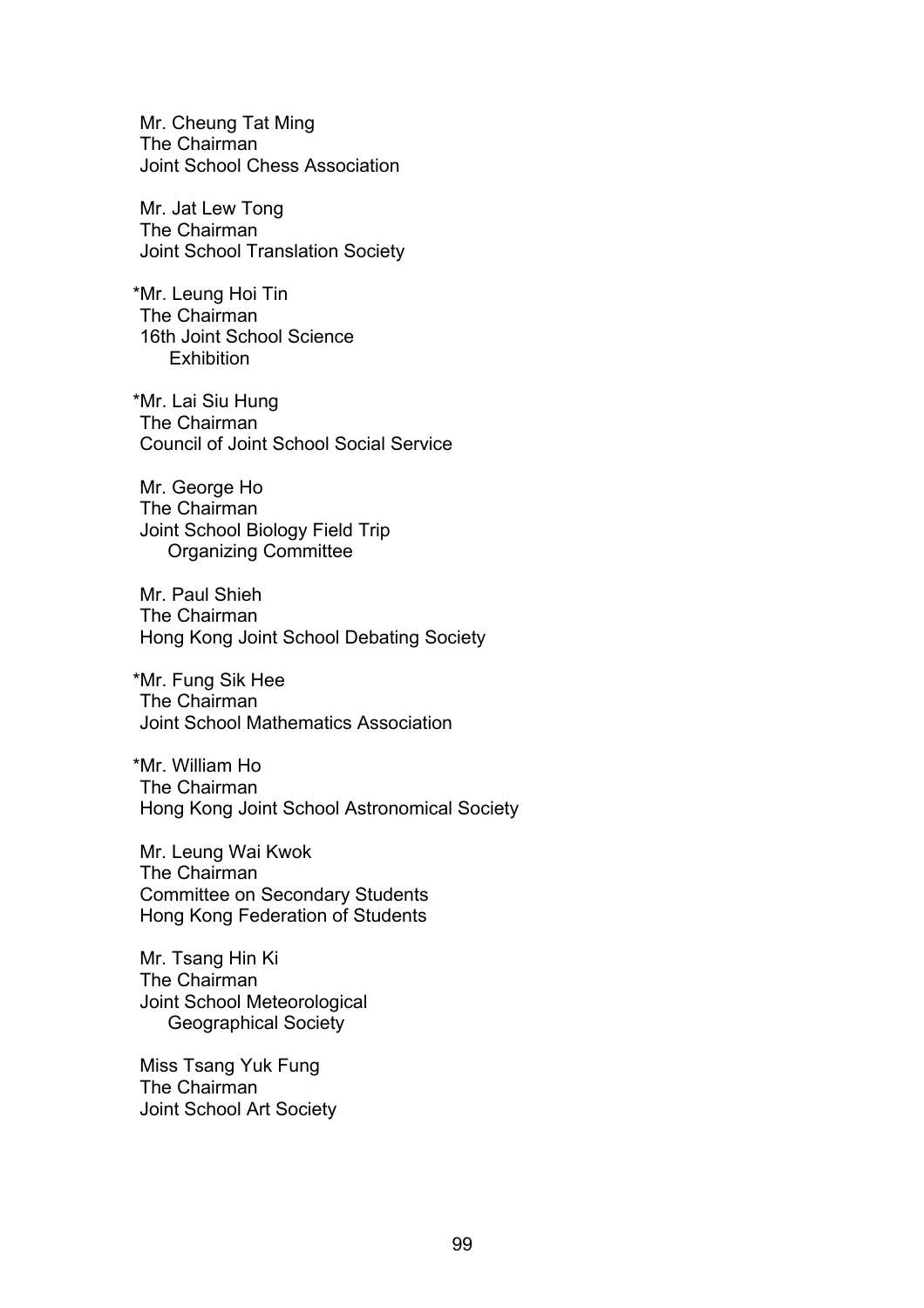\*Miss Lilian Cheng The Chairman Joint School Geography Society

Miss Cheung So Man The Chairman Hong Kong Students Press Group

\*The Manager Hong Kong Bank Trustee Ltd.

\*The Manager The Chartered Bank Hong Kong Trustee Ltd.

\*The Manager Hang Seng Bank (Trustee) Ltd.

\*The Director of Social Welfare Social Welfare Department

\*The Director of Education Education Department

\*Secretary for Home Affairs

\*Medical and Health Department

Deputy Financial Secretary

\*The Registrar The Supreme Court

#### \*The Chairman The Securities Commission

\*The Secretary The Law Society of Hong Kong

The Secretary Hong Kong Bar Association

\*The Director Hong Kong Management Association

Head of Department of Sociology University of Hong Kong

The Head School of Social Work Hong Kong Polytechnic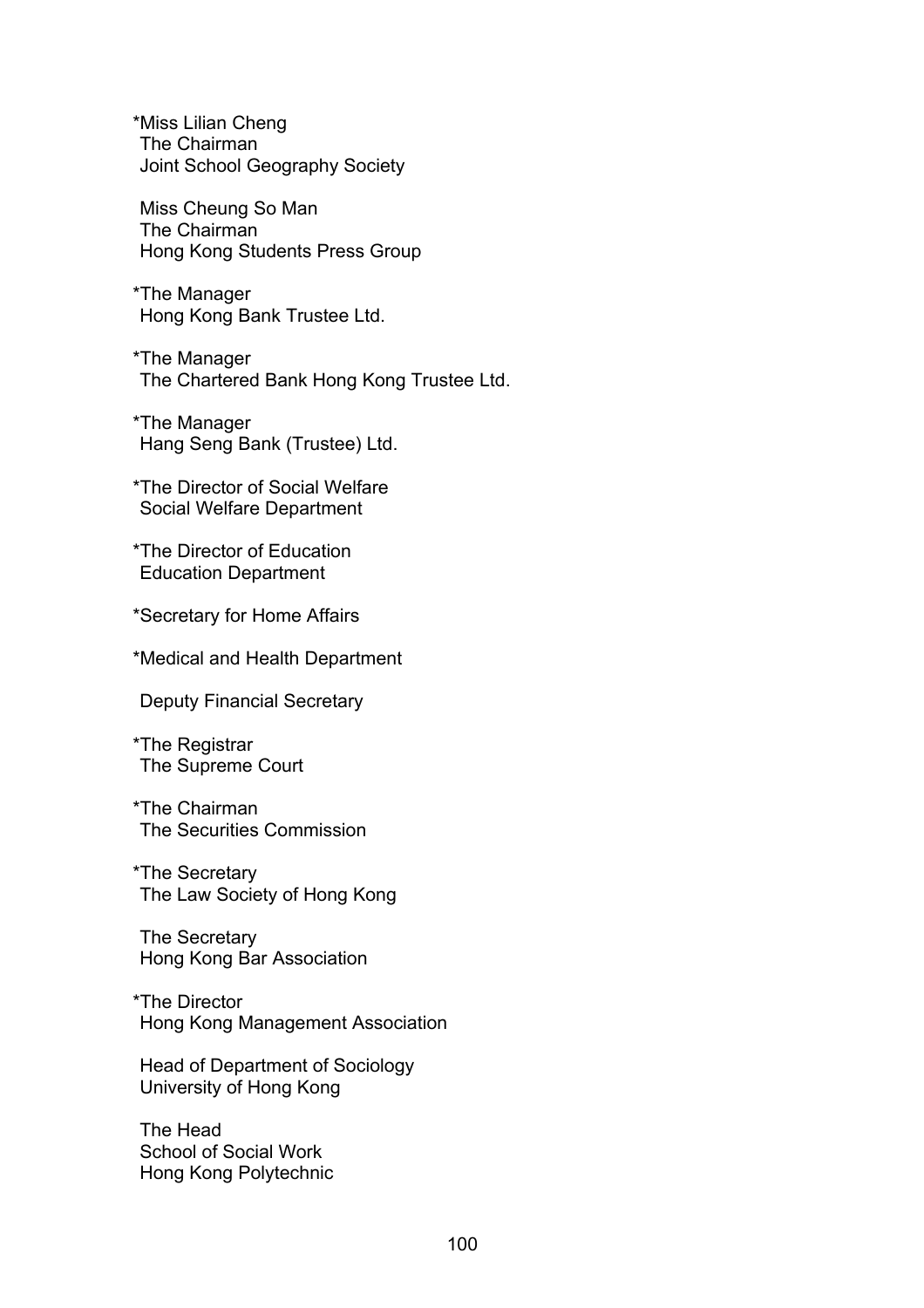The Secretary Students' Union (Chinese University)

The Secretary Hong Kong University Students' Union

\*The Secretary The Students' Union Hong Kong Polytechnic

The Student Welfare Officer Hong Kong Polytechnic

\*The Dean of Students Chinese University of Hong Kong

\*The Principal Hong Kong Baptist College

\*City District Officer Central and Western Division

\*City District Officer Wan Chai Division

City District Officer Southern Division

City District Officer Eastern Division

City District Officer Yau Ma Tei Division

City District Officer Sham Shui Po Division

\*City District Officer Mong Kok Division

City District Officer Kowloon City Division

\*City District Officer Wong Tai Sin Division

City District Officer Kwun Tong Division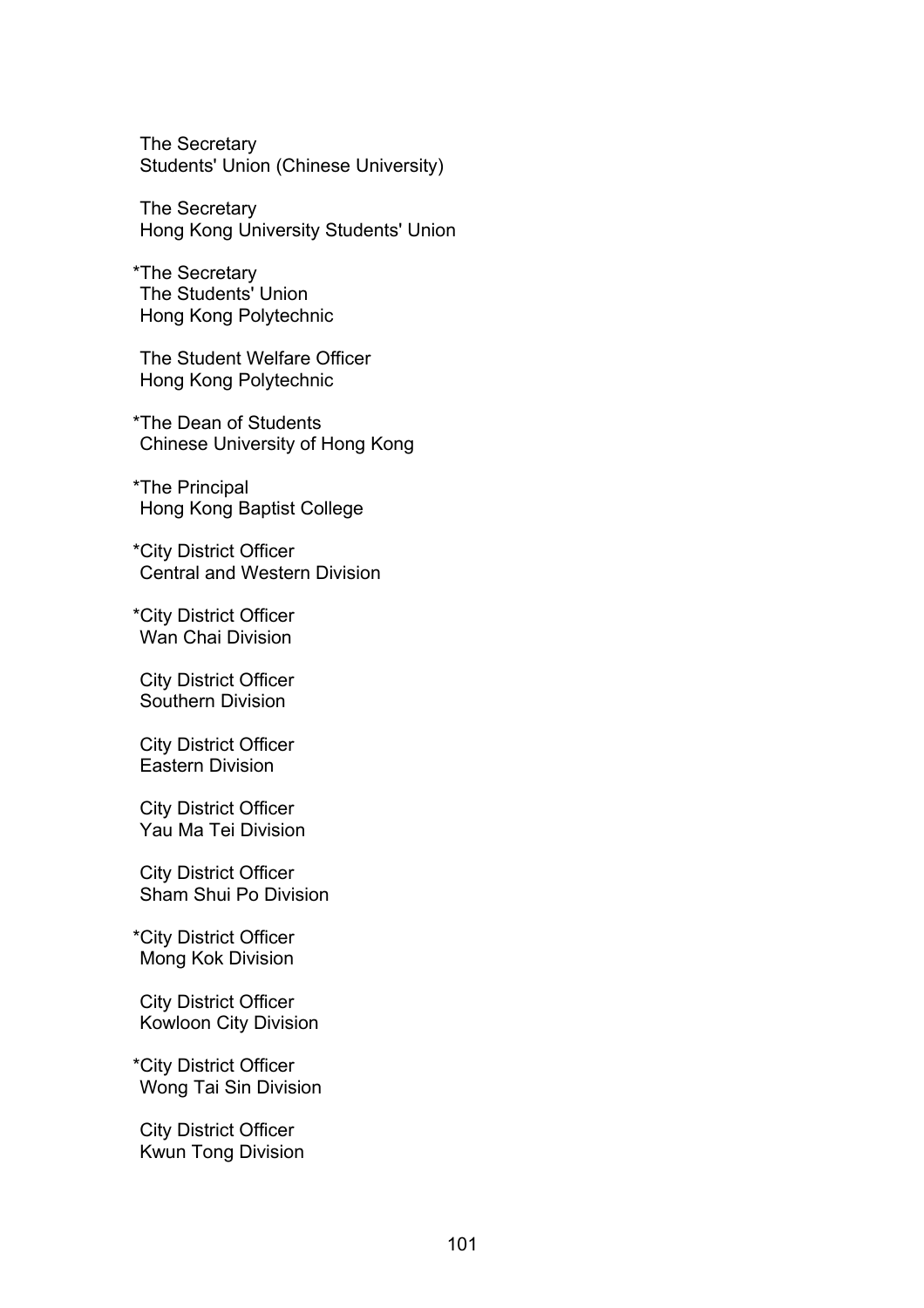\*District Officer Islands Division District Officer North Division

\*District Officer Sai Kung Division

District Officer Sha Tin Division

\*District Officer Tai Po Division

\*District Officer Tsuen Wan Division

\*District Officer Tuen Mun Division

\*District Officer Yuen Long Division

\*The Dean of Students University of Hong Kong

The Secretary The Hong Kong Council for the Church of Christ in China

\*Hong Kong Family Welfare Society

\*The Secretary Hong Kong Buddhist Association

\*The Secretary The Family Planning Association of Hong Kong

The Secretary Diocesan Welfare Council Sheung Kung Hui

\*The Director Hong Kong Christian Council Communications Dept.

\*The Chairman Tung Wah Group of Hospitals

\*The Director Po Leung Kuk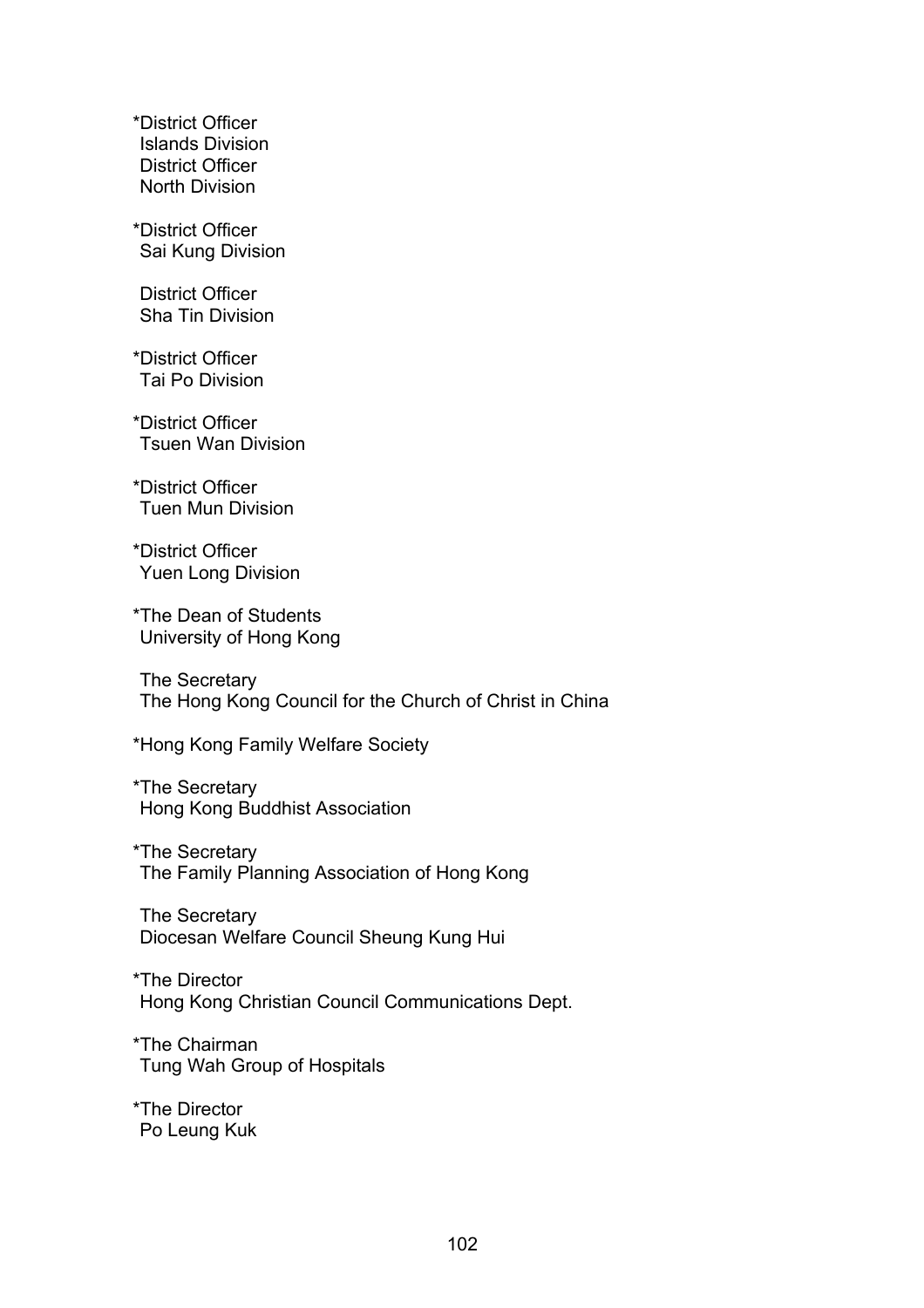Anthony R. Dicks Esq. Barrister-at-Law

Patrick L.W. Woo, Esq. Barrister-at-Law

\*The Chairman Y.M.C.A. (Chinese)

\*The Chairman YMCA<sub>.</sub>

Y.W.C.A.

The Secretary Hong Kong Society for the Blind

The Secretary Hong Kong Society for the Protection of Children

\*The Director Caritas - Hong Kong

The Secretary Hong Kong Islamic Youth Association

The Secretary Hong Kong Christian Industrial Commission

\*The Director The Consumer Council

The Director 'Breakthrough' Magazine

\*The Director Marriage Guidance and Family Counselling Service

The Director Against Child Abuse

The Chief Priest Hindu Temple

The Director Seventh-Day Adventists' Hong Kong and Macao Mission Schools and Colleges

\*The Secretary The India Association of Hong Kong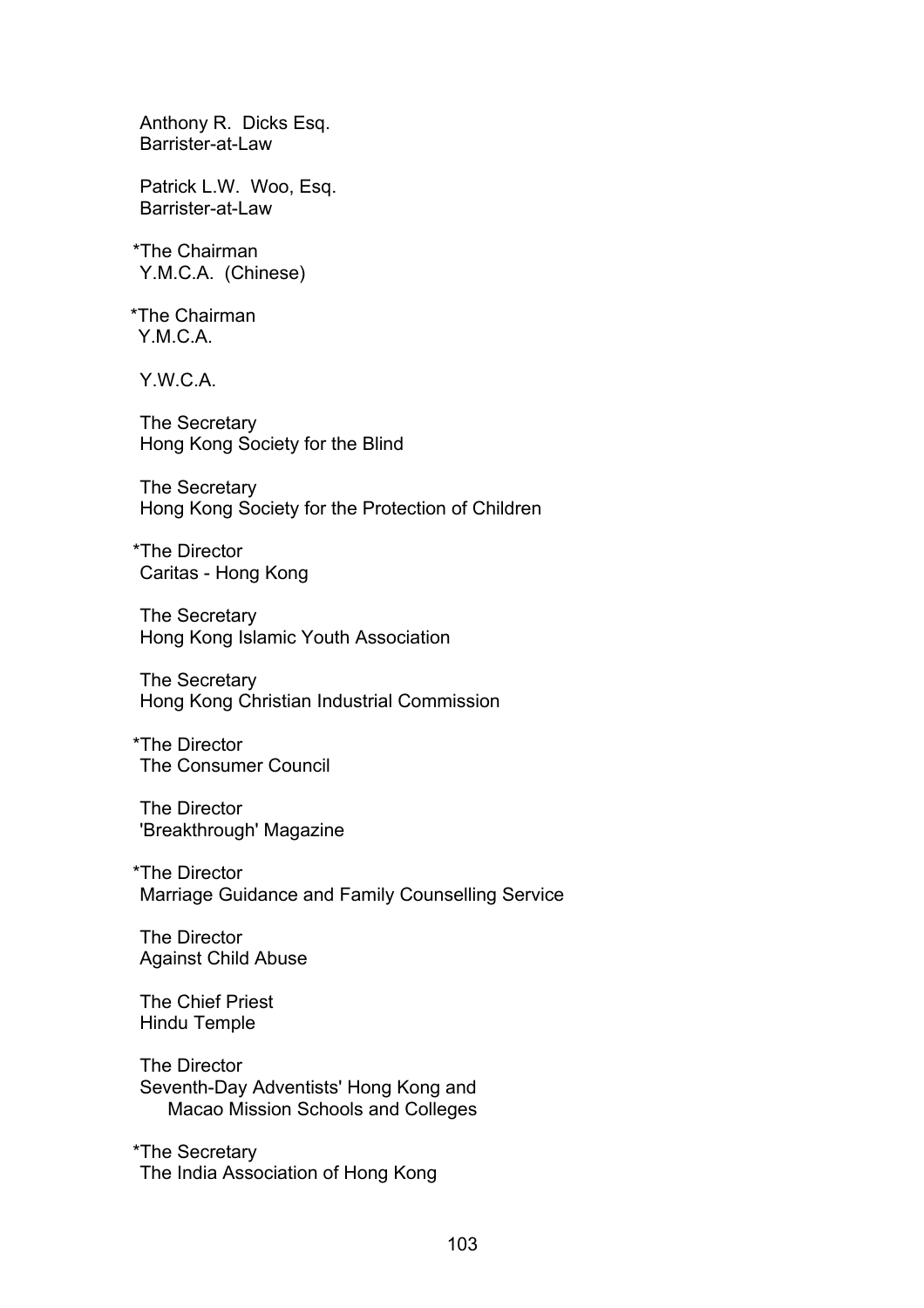\*Rev. David Hirschberg Jewish Recreation Club

\*The Secretary The Hong Kong Medical Association

\*The Director Hong Kong Red Cross

\*Dr. C.L. Law The Hon. Secretary The Obstetrical & Gynaecological Society of Hong Kong

The Chairman New Territories Heung Yee Kuk

\*The Rt. Rev. Bishop John B. Wu

The Secretary Hong Kong Confucius Young Men's Association

The Principal Confucius Hall Middle School

\*The Secretary Hong Kong Taoist Association

\*The Secretary The Church of Jesus Christ of Latter Day Saints

Mr. P.H. O'Donnell The Chairman Magistrates' Association of Hong Kong

Dr. L.Y.Y. Ko Consultant Paediatrician

The Director Yang Memorial Social Service Centre

\*The Medical Superintendent Queen Mary Hospital

\*The Medical Superintendent Queen Elizabeth Hospital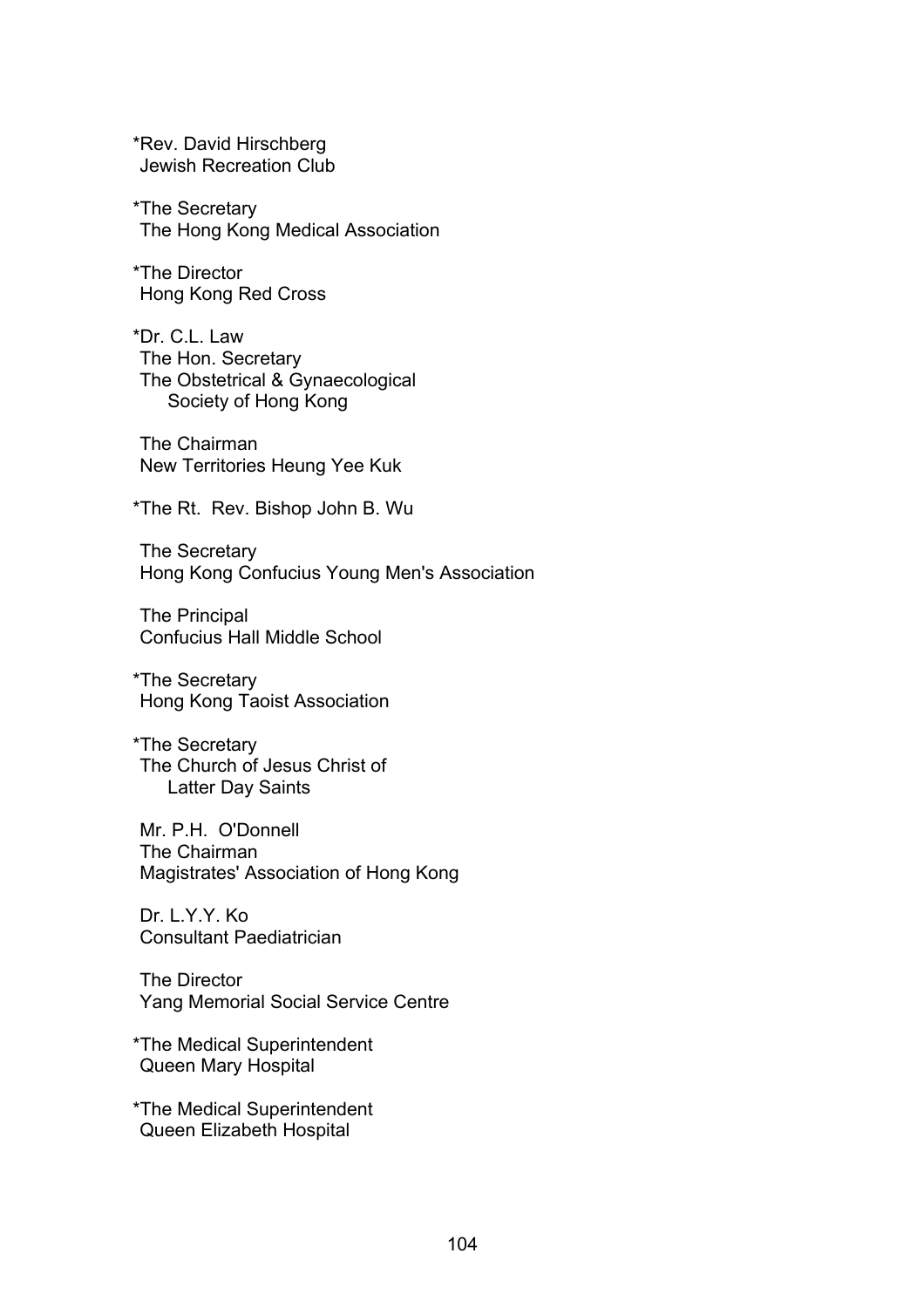\*The Medical Superintendent Princess Margaret Hospital

The Medical Superintendent Kowloon Hospital

\*The Medical Superintendent Hong Kong Buddhist Hospital

The Medical Superintendent Castle Peak Hospital

The Director Prince Phillip Dental Hospital

The Medical Superintendent Canossa Hospital

\*The Medical Superintendent Grantham Hospital

The Medical Superintendent Hong Kong Adventists Hospital

\*The Medical Superintendent Hong Kong Central Hospital

\*The Medical Superintendent Alice Ho Miu Ling Nethersole Hospital

\*The Medical Superintendent Baptist Hospital

\*The Medical Superintendent Hong Kong Sanatorium & Hospital

\*The Medical Superintendent Matilda & War Memorial Hospital

\*The Medical Superintendent St. Paul's Hospital

The Medical Superintendent St. Teresa's Hopsital

\*The Medical Superintendent Tung Wah Hospital

\*The Medical Superintendent Kwong Wah Hospital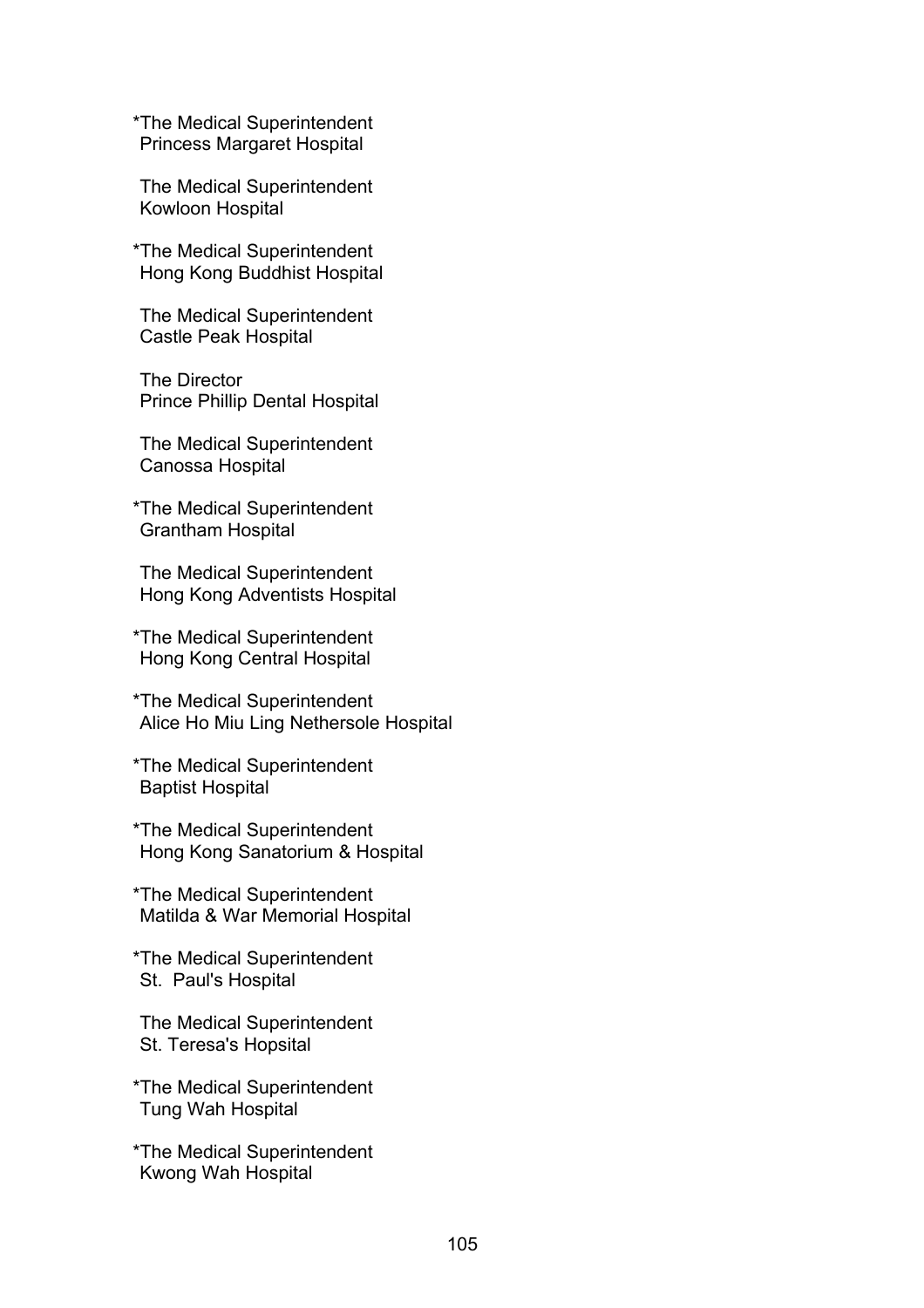\*The Medical Superintendent Tung Wah Eastern Hospital

- \*The Medical Superintendent United Christian Hospital
- \*The Medical Superintendent Yan Chai Hospital
- \*The Medical Superintendent Pok Oi Hospital

\*The Medical Superintendent Nam Long Hospital

\*The Medical Superintendent Our Lady of Maryknoll Hospital

\*The Medical Superintendent Ruttonjee Sanatorium

The Chairman Aplichau Kaifong Association

The Chairman Happy Valley and Canal Road District Kai Fong Welfare Association

The Chairman North Point Kaifong Association

The Chairman Shamshuipo Kaifong Welfare Advancement Association

\*Dr. Grace Tang Department of Obstetrics & Gynaecology University of Hong Kong

The Chairman Tse Wan Shan Kaifong Welfare Association

\*The Chairman Wanchai Kaifong Welfare Association

The Chairman Yau Ma Tei Kaifong Welfare Association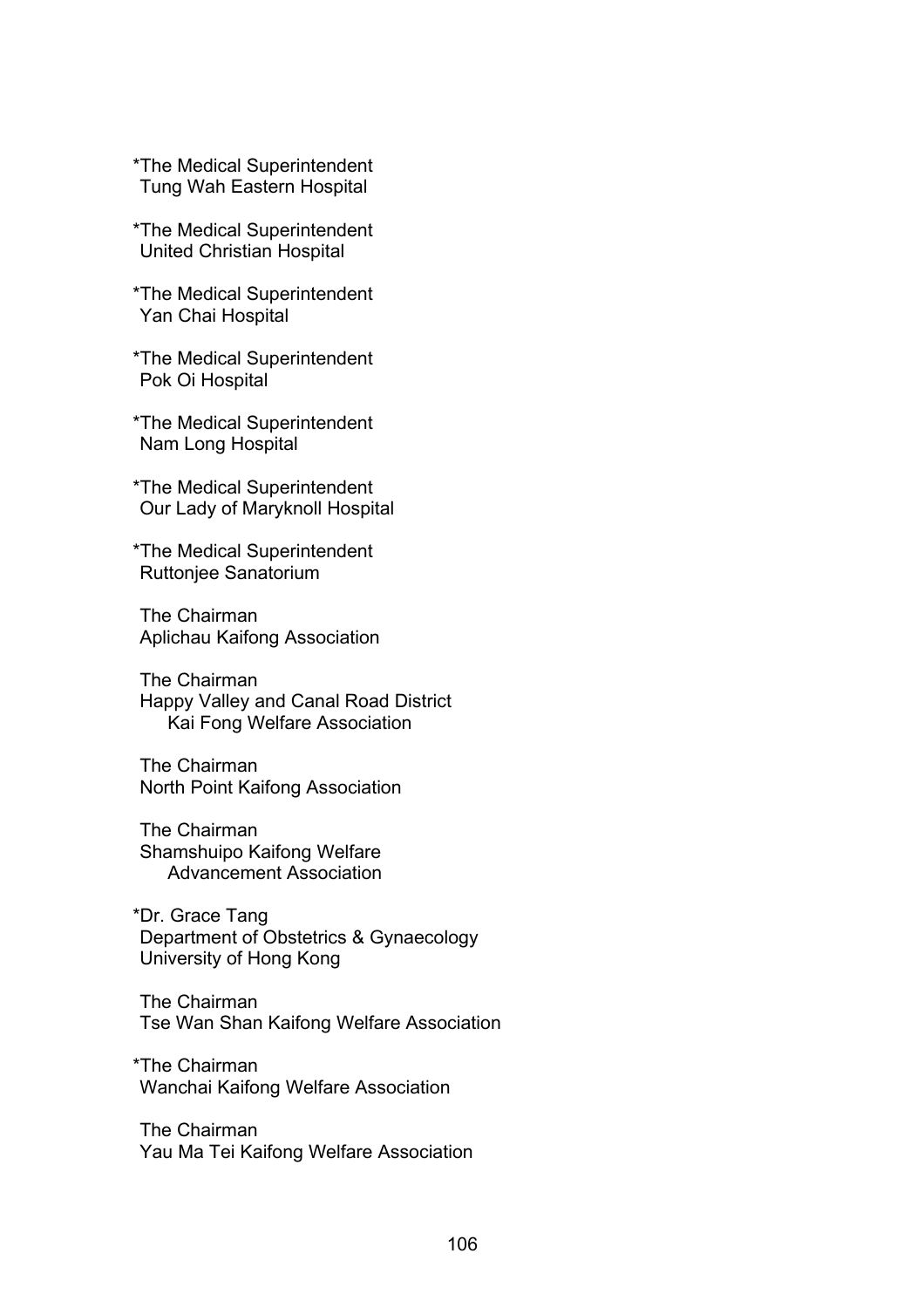\*The Secretary The Hong Kong Federation of Youth Groups

The Secretary 'Young Observers'

\*The Secretary The Hong Kong Association of Banks

The Secretary Hong Kong Stock Exchange Ltd. Trading Hall

The Secretary Hong Kong Stockbrokers Association Ltd.

The Secretary The Real Estate Developers' Association of Hong Kong

The Secretary Kam Ngan Stock Exchange Ltd.

The Principal Baptist English College

The Secretary Baptist College Student Union

The Principal Hong Kong Buddhist College

Hong Kong Teachers' Association National Court

The Principal Confucian Sam Lok Chow Mud Wai School

\*The Principal Confucian Tai Shing Secondary School

The Principal Hong Kong Theological Seminary

\*The Principal Carmel Pak U Secondary School

\*The Principal Chan Sui Ki (La Salle) College

\*The Principal Cheng Chek Chee Secondary School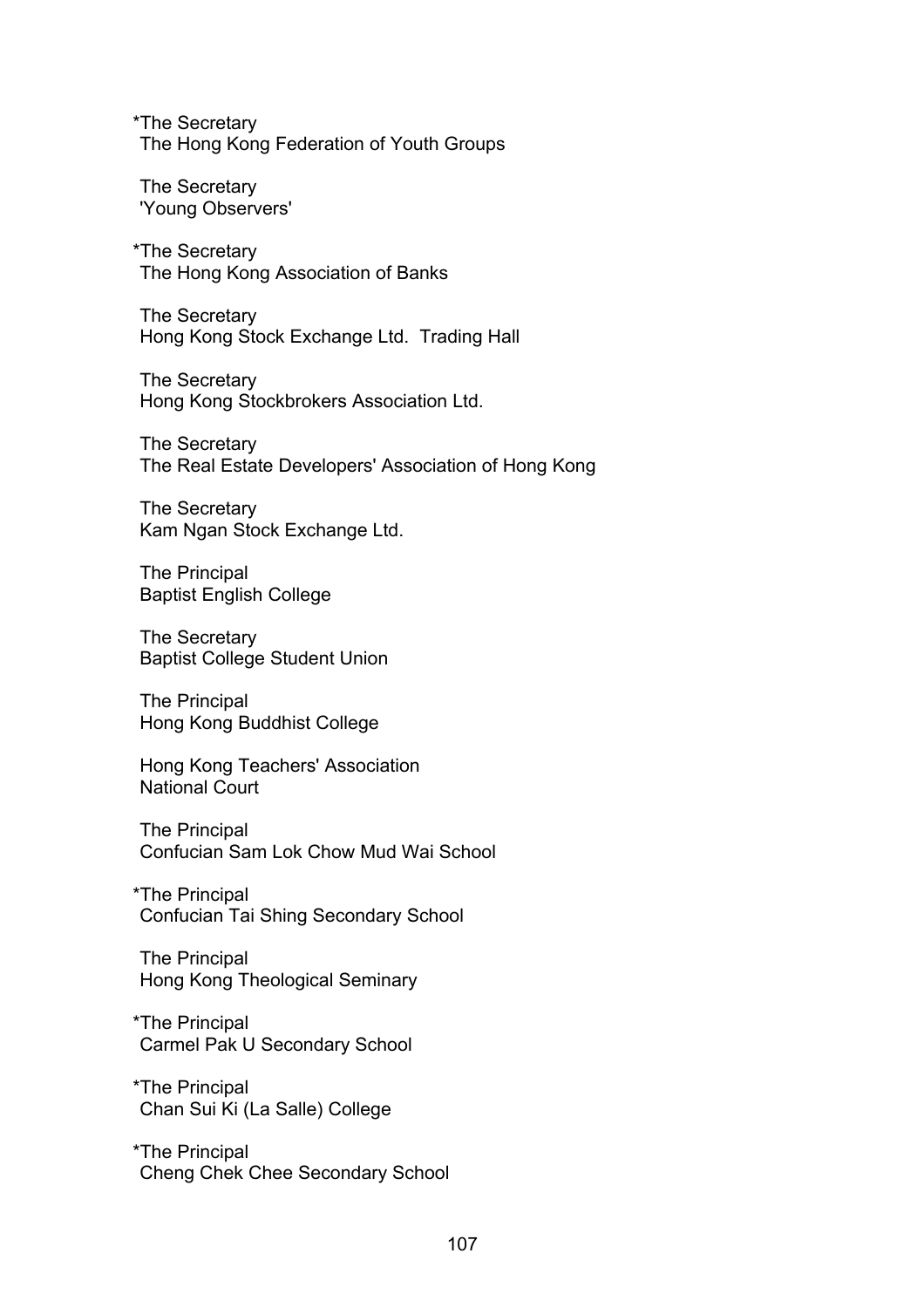The Principal De La Salle Secondary School

\*The Principal Ebernezer School & Home for the Blind

\*The Secretary The English Schools Foundation

The Principal French International School

The Principal German Swiss International School

\*The Principal Diocesan Girls' School

\*The Principal Hoi Ping Chambers of Commerce Secondary School

\*The Principal Ng Yuk Secondary School

The Principal William Booth Secondary School

\*The Principal Sheng Kung Hui Secondary School

The Principal Wah Yan College Hong Kong

The Principal Wah Yan College Kowloon

The Principal Yuen Long Chamber of Commerce Secondary School

\*The Secretary Sham Shui Po District Board

The Secretary District Board (Central & Western)

\*The Secretary Wan Chai District Board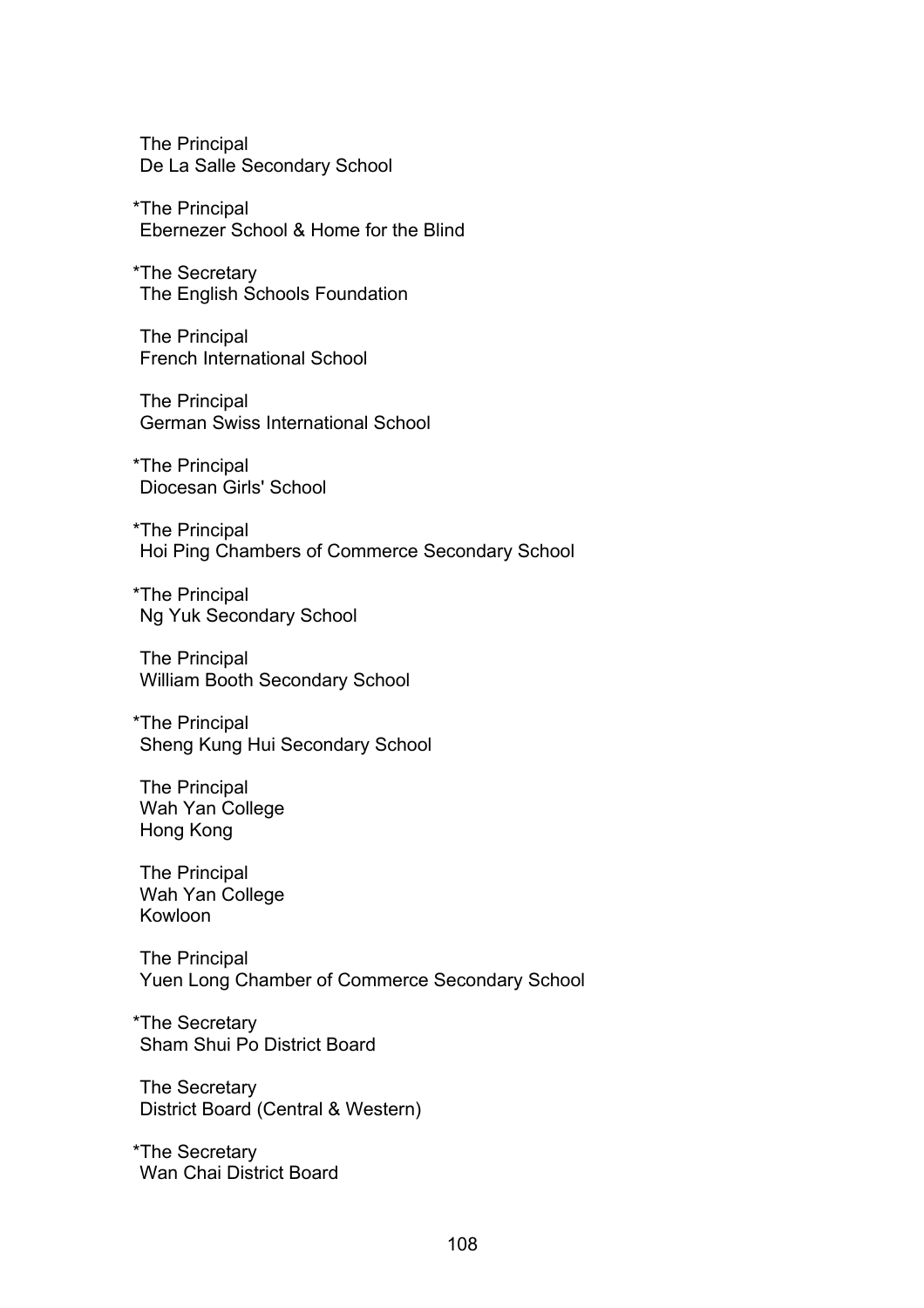\*The Secretary Southern District Board

\*The Secretary Eastern District Board

\*The Secretary Yau Ma Tei District Board

\*The Secretary Mong Kok District Board

\*The Secretary Kowloon City District Board

The Secretary Wong Tai Sin District Board

\*The Secretary Kwun Tong District Board

The Secretary Islands District Board

\*The Secretary North District Board

The Secretary Sai Kung District Board

\*The Secretary Sha Tin District Board

\*The Secretary Tai Po District Board

\*The Secretary Tsuen Wan District Board

The Secretary Tuen Mun District Board

The Secretary Yuen Long District Board

\*The Director Hong Kong Council of Social Service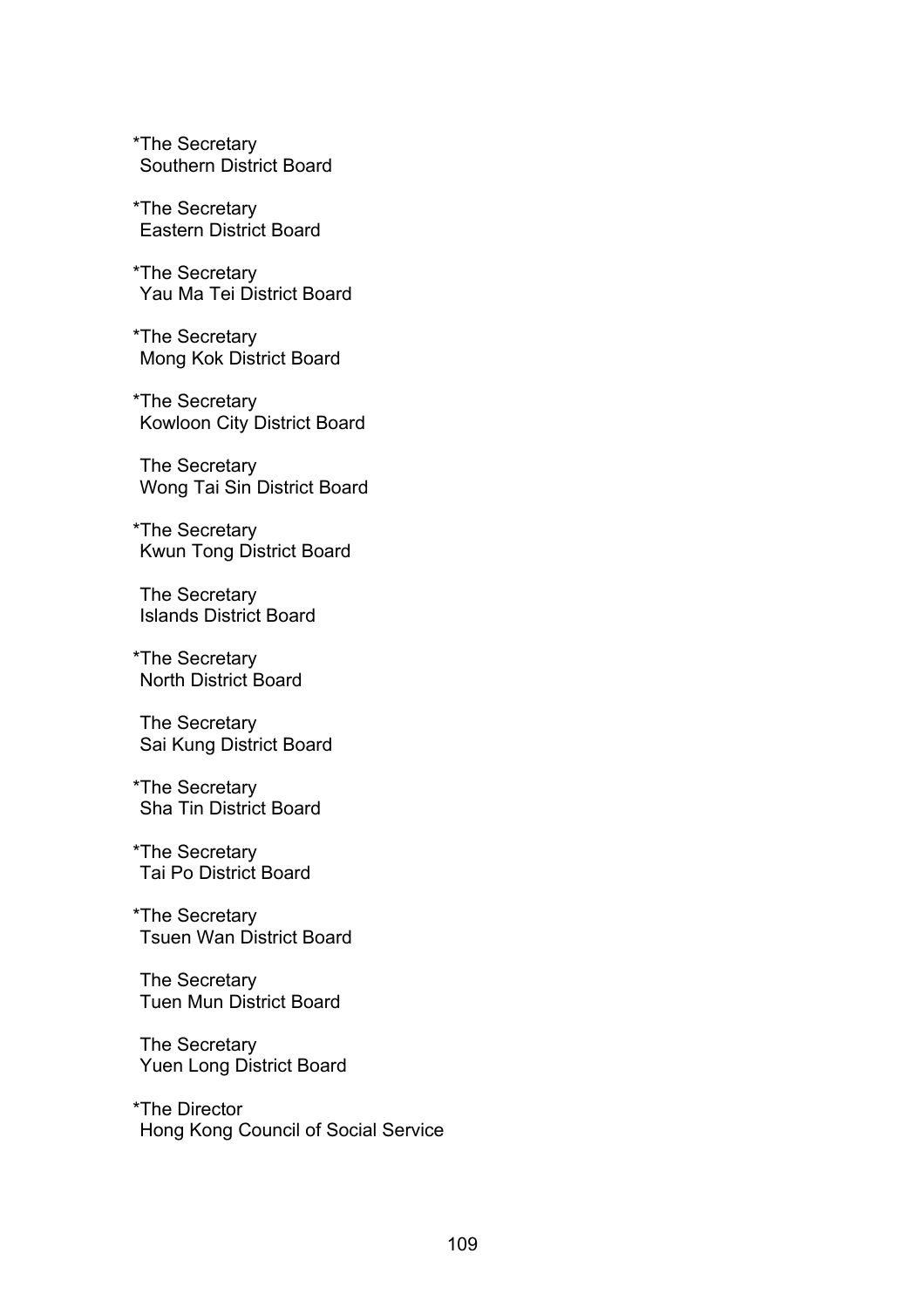## **ANNEXURE 7**

### **SURVEY RESULTS**

## **LEGAL EFFECT OF AGE**

## **QUESTIONNAIRE RESULTS**

The following analysis has been compiled from the answers provided in 1,587 questionnaires completed in response to a request from the Law Reform Commission Secretariat. The figures have been divided into responses suggesting 16 (or below) to 25 (and above).

> <u>Annexure 7</u><br>Survey Results **Survey ResultsAnnexure 7**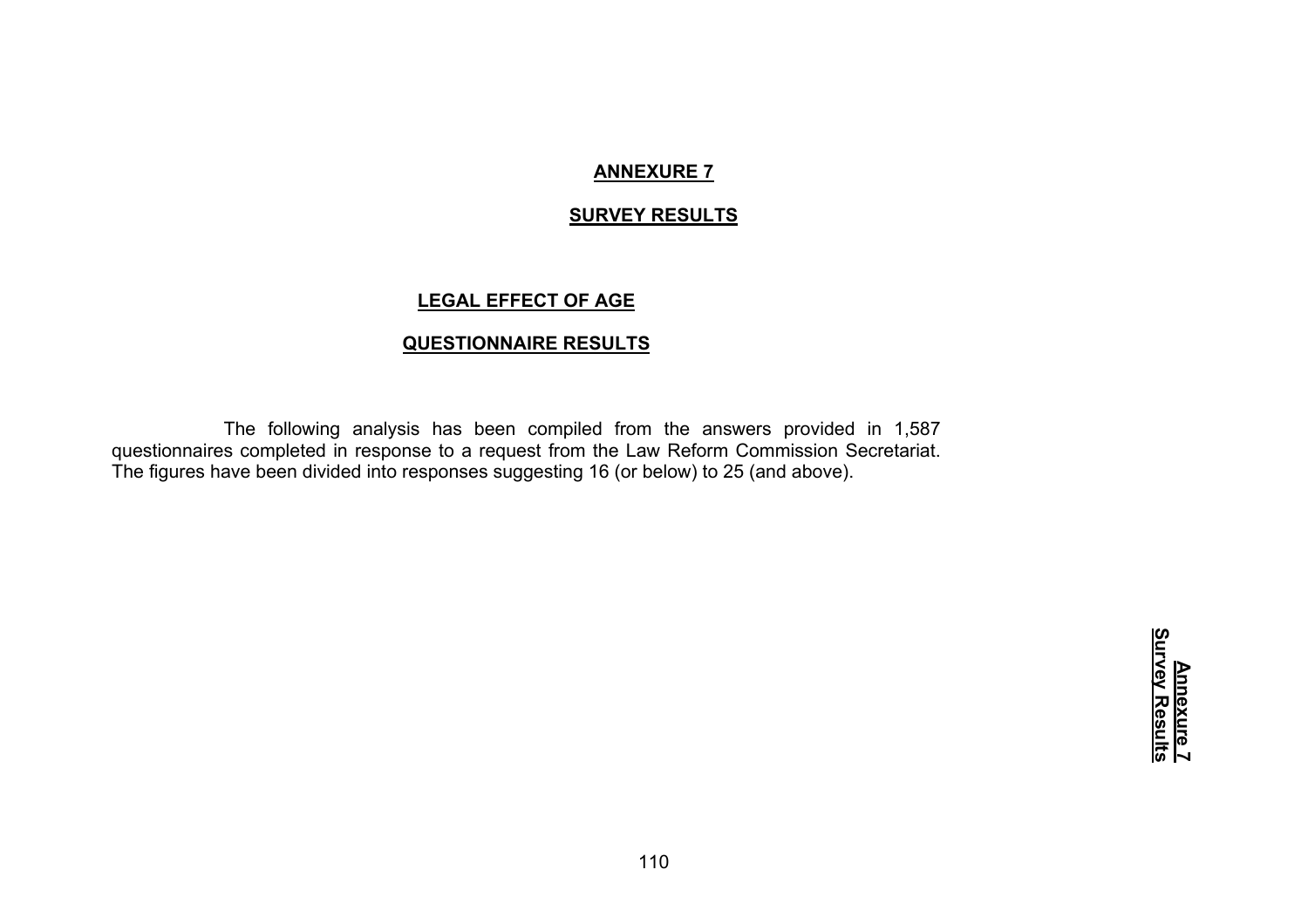| Group      | General<br>Public | <b>Students</b> | Commercial<br>Organizations | Legal<br>Profession | Medical<br>Profession    | Religious<br><b>Bodies</b> | Social<br><b>Services</b> | Overall |
|------------|-------------------|-----------------|-----------------------------|---------------------|--------------------------|----------------------------|---------------------------|---------|
| Total      | 1,014             | 437             | 64                          | 24                  | 22                       | 13                         | 13                        | 1,587   |
| Age<br>16  |                   |                 |                             |                     |                          |                            |                           |         |
| or below   | 7.3%              | 14.2%           | 17.1%                       | 33.3%               | 27.3%                    | 38.5%                      | 46.2%                     | 10.5%   |
| 17         | 1.8%              | 1.2%            |                             |                     | 9.1%                     |                            |                           | 1.6%    |
| 18         | 43.0%             | 28.1%           | 54.7%                       | 40.7%               | 40.9%                    | 53.8%                      | 46.2%                     | 39.4%   |
| 19         | 6.3%              | 0.7%            |                             | 3.7%                | $\overline{\phantom{0}}$ |                            | 7.6%                      | 4.3%    |
| 20         | 6.3%              | 4.3%            |                             |                     | ۰.                       | -                          |                           | 5.2%    |
| 21         | 20.2%             | 18.1%           | 6.3%                        | 7.4%                | 4.5%                     |                            |                           | 18.3%   |
| 22         | 0.7%              | 0.2%            |                             |                     | Ξ.                       | -                          | -                         | 0.5%    |
| 23         | 0.4%              |                 |                             |                     |                          |                            |                           | 0.3%    |
| 24         | 0.2%              |                 |                             |                     |                          |                            |                           | 0.1%    |
| 25         | 1.4%              | 0.5%            | -                           |                     |                          | -                          |                           | 1.0%    |
| Above      |                   |                 |                             |                     |                          |                            |                           |         |
| 25         | 1.2%              | 0.2%            |                             |                     |                          |                            |                           | 0.8%    |
| No Opinion | 11.2%             | 32.5%           | 21.9%                       | 14.9%               | 18.2%                    | 7.7%                       |                           | 18.0%   |

## Q. (a) At what age should a person be able to consent to treatment to himself recommended by a registered medical practitioner?

- Quite a few people (including a medical practitioner) seem to interpret "treatment" as meaning "surgery".

- Most agreed that in emergency situations, there should be no age limit in this respect.

- Suggested age range = from 10 to 60 in this respect.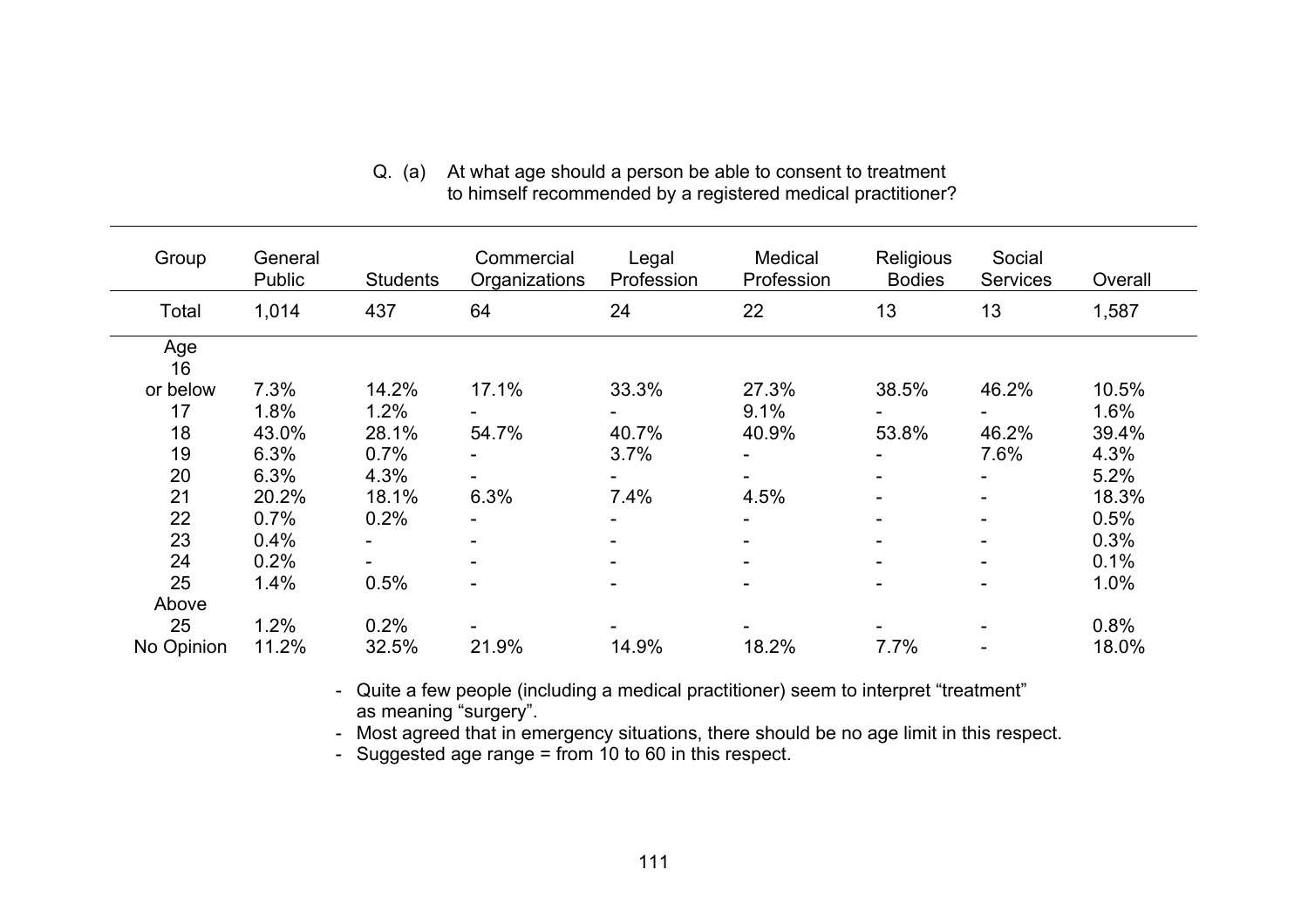| Q. (b) Should the age of 16 years below which a person cannot |
|---------------------------------------------------------------|
| marry be changed and, if so, to what age?                     |

| Group      | General<br>Public | <b>Students</b> | Commercial<br>Organizations | Legal<br>Profession | Medical<br>Profession    | Religious<br><b>Bodies</b> | Social<br><b>Services</b> | Overall |
|------------|-------------------|-----------------|-----------------------------|---------------------|--------------------------|----------------------------|---------------------------|---------|
| Total      | 1,014             | 437             | 64                          | 24                  | 22                       | 13                         | 13                        | 1,587   |
| Age<br>16  |                   |                 |                             |                     |                          |                            |                           |         |
| or below   | 51.3%             | 55.0%           | 62.5%                       | 77.8%               | 81.8%                    | 61.5%                      | 64.2%                     | 53.8%   |
| 17         | 4.2%              | 0.2%            |                             |                     | 9.1%                     |                            |                           | 2.8%    |
| 18         | 20.4%             | 31.1%           | 15.7%                       | 7.4%                | 4.5%                     | 23.1%                      | 21.4%                     | 22.8%   |
| 19         | 2.3%              | 0.5%            |                             | Ξ.                  |                          |                            | 7.2%                      | 1.6%    |
| 20         | 3.0%              | 0.9%            | 1.6%                        | Ξ.                  | ۰.                       | $\blacksquare$             |                           | 2.1%    |
| 21         | 8.0%              | 4.6%            |                             |                     | ۰                        |                            | 7.2%                      | 6.4%    |
| 22         | 0.6%              | 0.2%            |                             | -                   | $\overline{\phantom{0}}$ | $\overline{\phantom{0}}$   | $\overline{\phantom{0}}$  | 0.4%    |
| 23         | 0.5%              |                 |                             | -                   | $\overline{\phantom{0}}$ |                            | Ξ.                        | 0.2%    |
| 24         | 0.3%              |                 |                             |                     | $\overline{\phantom{0}}$ |                            | $\overline{\phantom{0}}$  | 0.2%    |
| 25         | 0.3%              | 0.2%            |                             |                     | $\blacksquare$           |                            | $\overline{\phantom{0}}$  | 0.2%    |
| Above      |                   |                 |                             |                     |                          |                            |                           |         |
| 25         | 0.5%              |                 |                             |                     |                          |                            |                           | 0.3%    |
| No Opinion | 8.6%              | 7.3%            | 20.2%                       | 14.8%               | 4.6%                     | 15.4%                      |                           | 9.2%    |

- Lowest age suggested 14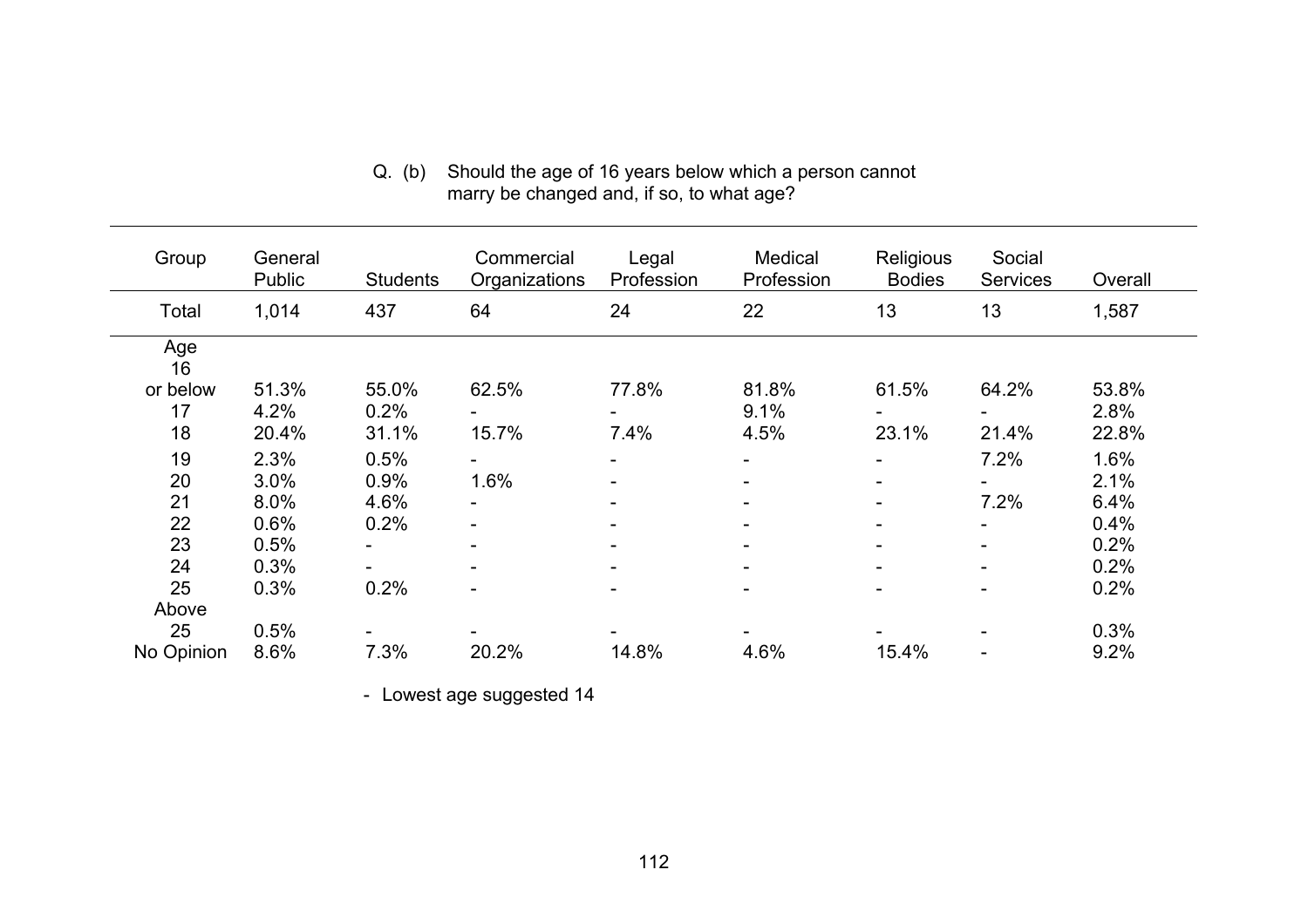Q. (c) Should the age of 21 years below which a person requires parental consent to marry be changed and, if so, to what age?

| Group      | General<br>Public | <b>Students</b> | Commercial<br>Organizations | Legal<br>Profession      | Medical<br>Profession | Religious<br><b>Bodies</b> | Social<br><b>Services</b> | Overall |
|------------|-------------------|-----------------|-----------------------------|--------------------------|-----------------------|----------------------------|---------------------------|---------|
| Total      | 1,014             | 437             | 64                          | 24                       | 22                    | 13                         | 13                        | 1,587   |
| Age<br>16  |                   |                 |                             |                          |                       |                            |                           |         |
| or below   | 0.5%              | 1.2%            |                             |                          |                       |                            |                           | 0.6%    |
| 17         |                   | 0.5%            |                             |                          |                       |                            |                           | 0.1%    |
| 18         | 21.3%             | 26.3%           | 29.7%                       | 83.4%                    | 45.5%                 | 38.5%                      | 30.8%                     | 24.7%   |
| 19         | 6.7%              | 0.9%            | 1.6%                        | 4.1%                     |                       |                            | 7.7%                      | 4.7%    |
| 20         | 3.1%              | 3.0%            |                             | 4.1%                     |                       |                            |                           | 2.8%    |
| 21         | 54.8%             | 60.2%           | 42.2%                       | 8.4%                     | 50.0%                 | 53.8%                      | 53.8%                     | 55.0%   |
| 22         | 0.1%              |                 |                             | $\overline{\phantom{a}}$ |                       |                            |                           | 0.1%    |
| 23         | 0.6%              | 0.7%            |                             | $\overline{\phantom{a}}$ |                       |                            | 7.7%                      | 0.6%    |
| 24         | 0.1%              |                 |                             | $\blacksquare$           |                       |                            |                           | 0.1%    |
| 25         | 0.2%              |                 |                             | $\overline{\phantom{a}}$ |                       |                            |                           | 0.1%    |
| Above      |                   |                 |                             |                          |                       |                            |                           |         |
| 25         | 0.3%              |                 |                             |                          |                       |                            |                           | 0.2%    |
| No Opinion | 12.3%             | 9.9%            | 26.5%                       |                          | 4.5%                  | 7.7%                       |                           | 11.0%   |

- Lowest age suggested : 14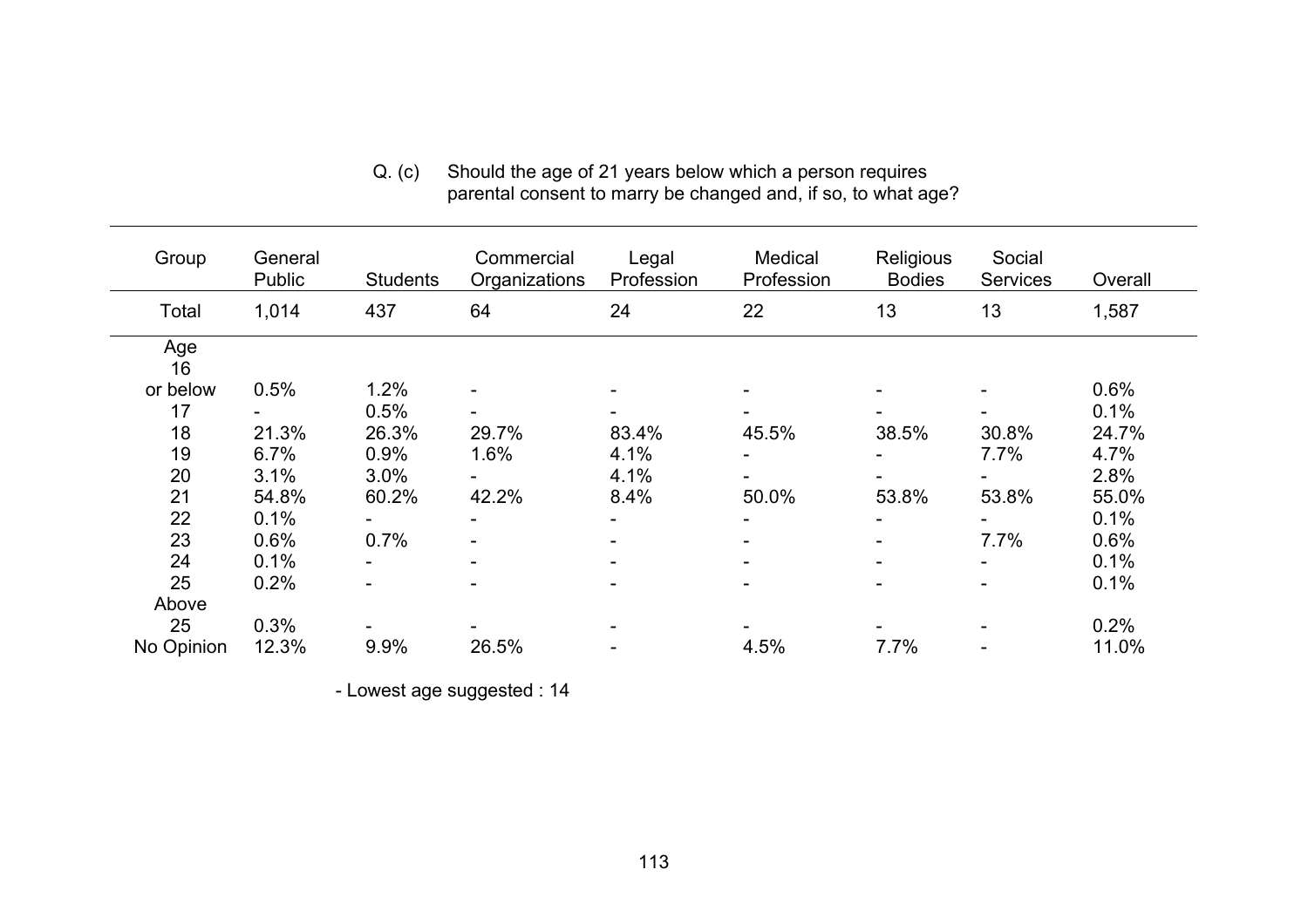Q. (d) The usual minimum age at which a person my adopt another person is 25 years and, in the case of the adoption of a relative, 21 years. Should either of these ages be changed and, if so, to what age?

| Group      | General<br>Public | <b>Students</b> | Commercial<br>Organizations | Legal<br>Profession | Medical<br>Profession    | Religious<br><b>Bodies</b> | Social<br><b>Services</b> | Overall |
|------------|-------------------|-----------------|-----------------------------|---------------------|--------------------------|----------------------------|---------------------------|---------|
| Total      | 1,014             | 437             | 64                          | 24                  | 22                       | 13                         | 13                        | 1,587   |
| Age<br>16  |                   |                 |                             |                     |                          |                            |                           |         |
| or below   | 0.1%              |                 |                             |                     | -                        |                            |                           | 0.1%    |
| 17         |                   |                 |                             |                     | -                        |                            | -                         |         |
| 18         | 2.9%              | 1.4%            | 1.6%                        |                     | $\overline{\phantom{a}}$ |                            |                           | 2.3%    |
| 19         | 0.7%              |                 |                             |                     | $\overline{\phantom{a}}$ |                            |                           | 0.4%    |
| 20         | 0.5%              | 0.5%            |                             |                     |                          |                            |                           | 0.4%    |
| 21         | 11.9%             | 4.8%            | 1.6%                        | 8.3%                | 4.5%                     | $\overline{\phantom{0}}$   | 23.1%                     | 10.0%   |
| Above      |                   |                 |                             |                     |                          |                            |                           |         |
| 21         | 0.7%              | 1.4%            |                             |                     | ۰.                       |                            | 7.7%                      | 0.8%    |
| 25         | 64.1%             | 83.2%           | 71.9%                       | 87.5%               | 86.4%                    | 92.3%                      | 61.5%                     | 69.4%   |
| Above      |                   |                 |                             |                     |                          |                            |                           |         |
| 25         | 9.0%              | 8.7%            | 1.6%                        |                     |                          |                            | 7.7%                      | 8.2%    |
| No Opinion | 10.1%             |                 | 23.3%                       | 4.2%                | 9.1%                     | 7.7%                       |                           | 8.4%    |

#### (i) Adoption of a Stranger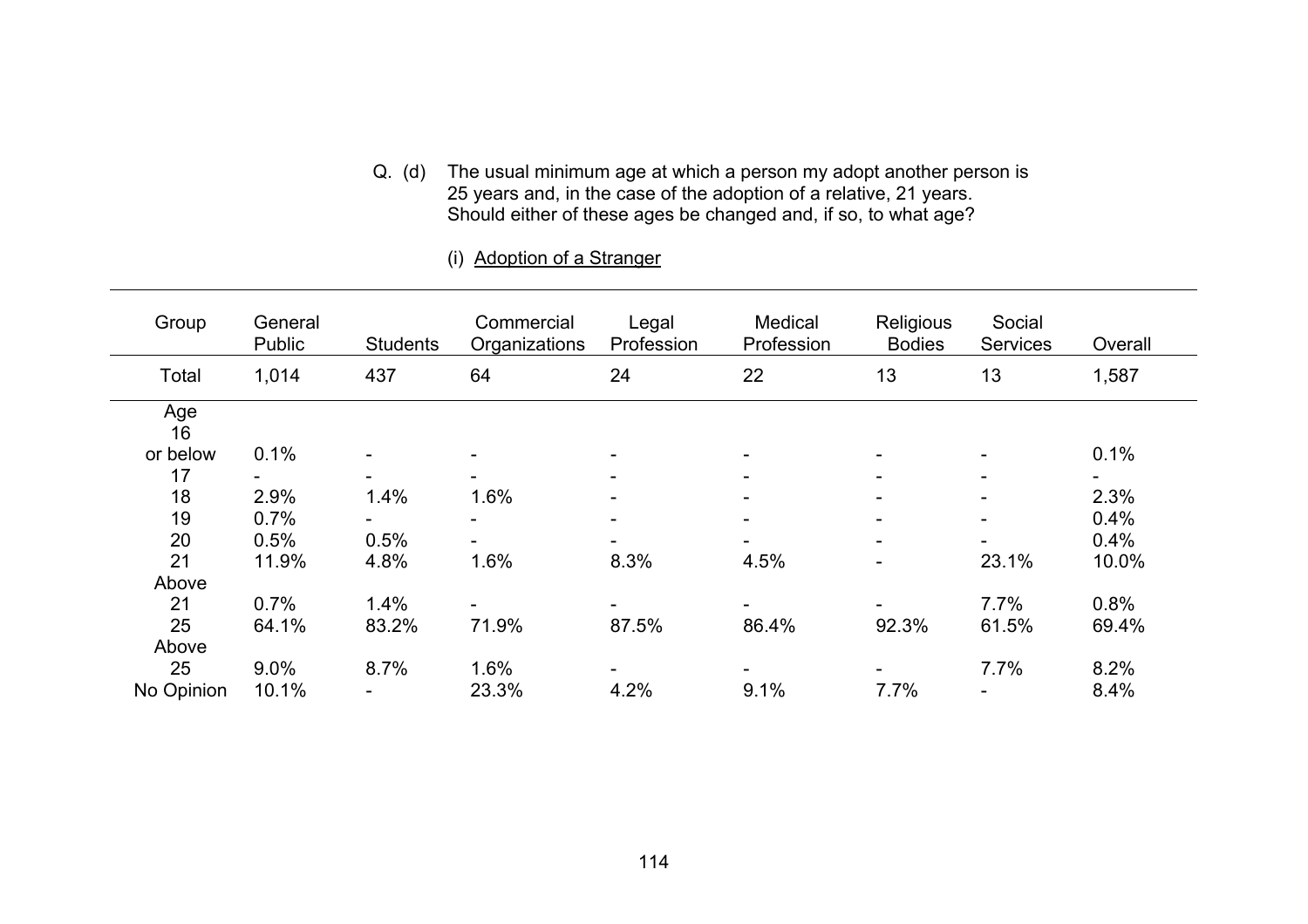| Group      | General<br>Public | <b>Students</b> | Commercial<br>Organizations | Legal<br>Profession | Medical<br>Profession    | Religious<br><b>Bodies</b> | Social<br>Services | Overall |
|------------|-------------------|-----------------|-----------------------------|---------------------|--------------------------|----------------------------|--------------------|---------|
| Total      | 1,014             | 437             | 64                          | 24                  | 22                       | 13                         | 13                 | 1,587   |
| Age<br>16  |                   |                 |                             |                     |                          |                            |                    |         |
| or below   | 0.2%              | 2.1%            |                             |                     |                          |                            |                    | 0.7%    |
| 17         | ۰.                |                 |                             |                     |                          |                            |                    |         |
| 18         | 5.1%              | 4.1%            | 1.6%                        | 12.5%               | $\overline{\phantom{a}}$ | -                          |                    | 4.7%    |
| 19         | 1.2%              |                 |                             |                     |                          |                            |                    | 0.8%    |
| 20         | 0.5%              | 0.7%            |                             |                     |                          |                            |                    | 0.5%    |
| 21         | 67.1%             | 63.6%           | 48.4%                       | 83.3%               | 81.8%                    | 92.3%                      | 76.9%              | 66.1%   |
| Above      |                   |                 |                             |                     |                          |                            |                    |         |
| 21         | 16.0%             | 22.2%           | Ξ.                          |                     | 9.1%                     |                            | 23.1%              | 16.6%   |
| No Opinion | 9.9%              | 7.3%            | 50.0%                       | 4.2%                | 9.1%                     | 7.7%                       |                    | 10.6%   |

Q. (d) (ii) Adoption of a Relative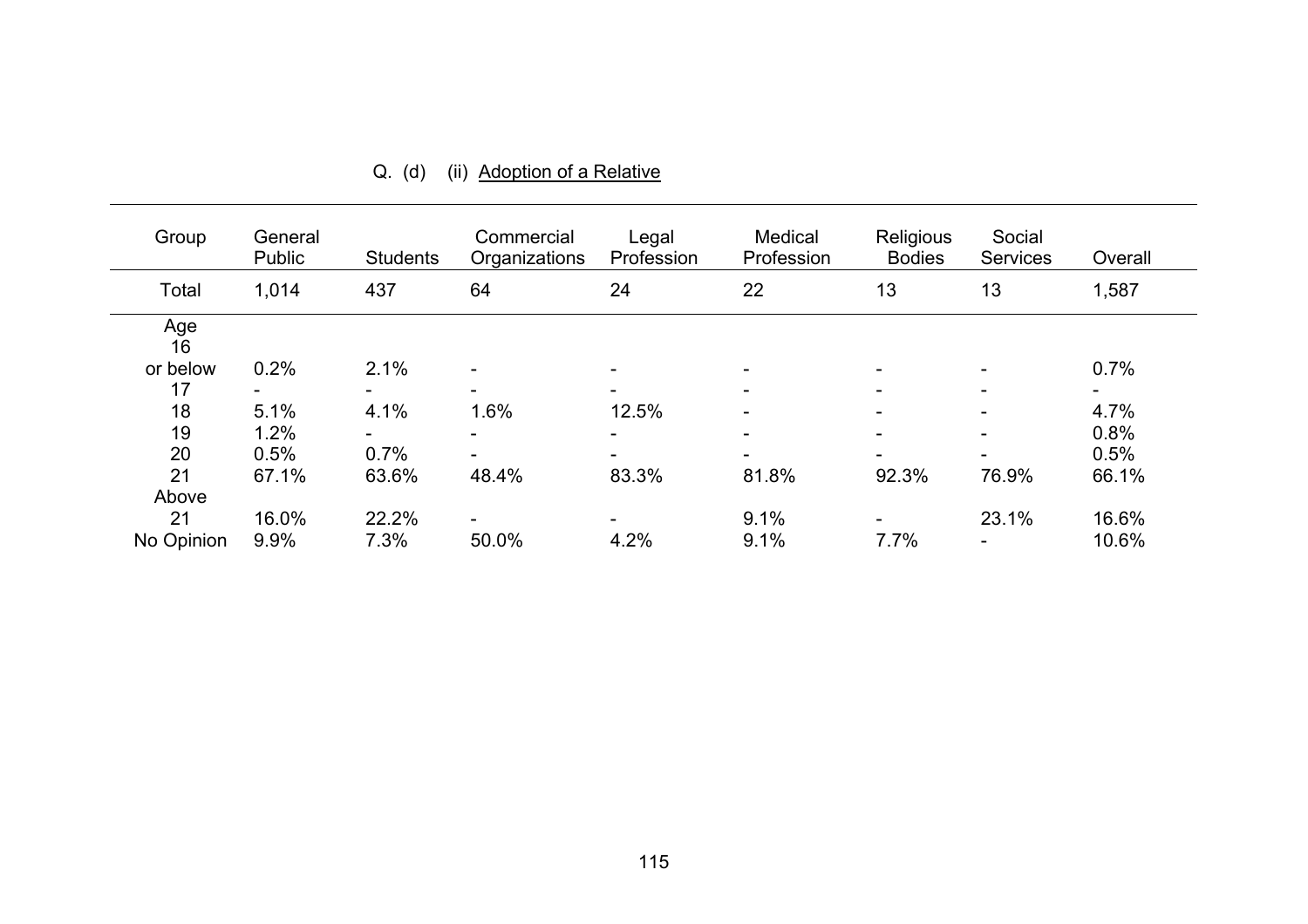#### Q. (e) The courts may make orders with respect to the custody of person up to the age of 21 years. Should this be changed and, if so, to what age?

| Group      | General<br><b>Public</b> | <b>Students</b> | Commercial<br>Organizations | Legal<br>Profession      | Medical<br>Profession | Religious<br><b>Bodies</b> | Social<br><b>Services</b> | Overall |
|------------|--------------------------|-----------------|-----------------------------|--------------------------|-----------------------|----------------------------|---------------------------|---------|
| Total      | 1,014                    | 437             | 64                          | 24                       | 22                    | 13                         | 13                        | 1,587   |
| Age<br>16  |                          |                 |                             |                          |                       |                            |                           |         |
| or below   | 1.4%                     | 5.3%            | 3.1%                        | 4.2%                     | 13.6%                 |                            |                           | 2.7%    |
| 17         | 0.2%                     |                 |                             |                          | 4.5%                  |                            |                           | 0.2%    |
| 18         | 24.9%                    | 34.6%           | 39.1%                       | 79.2%                    | 59.2%                 | 61.5%                      | 38.5%                     | 29.8%   |
| 19         | 7.0%                     | 0.7%            | 1.6%                        | 4.2%                     |                       |                            | 7.7%                      | 4.9%    |
| 20         | 3.1%                     | 1.1%            |                             | -                        |                       |                            |                           | 2.3%    |
| 21         | 49.1%                    | 25.9%           | 48.4%                       | 8.3%                     | 22.7%                 | 23.1%                      | 53.8%                     | 41.5%   |
| 22         | 0.2%                     |                 |                             | ۰                        |                       |                            |                           | 0.1%    |
| 23         | 0.2%                     |                 |                             | $\blacksquare$           |                       |                            |                           | 0.1%    |
| 24         | 0.1%                     |                 |                             | $\overline{\phantom{a}}$ |                       |                            |                           | 0.1%    |
| 25         | 0.5%                     | 1.6%            |                             | -                        |                       |                            |                           | 0.8%    |
| Above      |                          |                 |                             |                          |                       |                            |                           |         |
| 25         | 0.4%                     | 0.9%            | 1.6%                        |                          |                       |                            |                           | 0.5%    |
| No Opinion | 12.9%                    | 29.9%           | 6.4%                        | 4.1%                     |                       | 15.4%                      |                           | 17.0%   |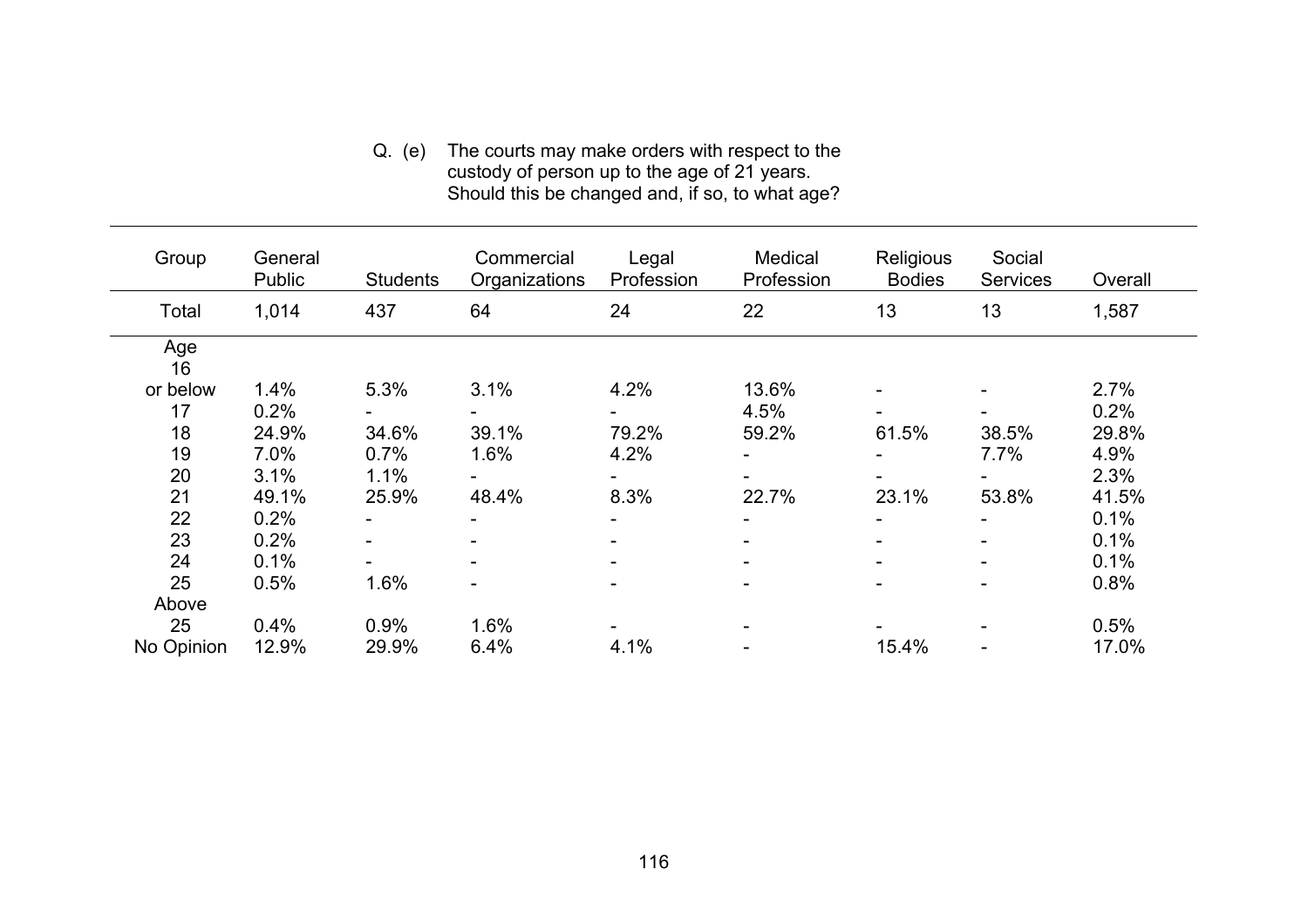| Group      | General<br>Public | <b>Students</b> | Commercial<br>Organizations | Legal<br>Profession | Medical<br>Profession | Religious<br><b>Bodies</b> | Social<br><b>Services</b> | Overall |
|------------|-------------------|-----------------|-----------------------------|---------------------|-----------------------|----------------------------|---------------------------|---------|
| Total      | 1,014             | 437             | 64                          | 24                  | 22                    | 13                         | 13                        | 1,587   |
| Age<br>16  |                   |                 |                             |                     |                       |                            |                           |         |
| or below   | 0.8%              | 3.0%            | 1.6%                        | 8.3%                |                       |                            |                           | 1.5%    |
| 17         |                   | 0.2%            |                             |                     |                       |                            |                           | 0.1%    |
| 18         | 19.2%             | 23.1%           | 37.5%                       | 75.0%               | 45.5%                 | 77.0%                      | 38.5%                     | 22.9%   |
| 19         | 4.6%              | 0.9%            | 1.6%                        | 4.4%                |                       |                            | 7.7%                      | 3.4%    |
| 20         | 2.2%              | 1.6%            |                             |                     |                       |                            |                           | 1.8%    |
| 21         | 53.0%             | 53.8%           | 37.5%                       | 8.3%                | 54.5%                 | 15.4%                      | 46.1%                     | 51.6%   |
| 22         | 0.2%              | $\blacksquare$  |                             |                     |                       |                            |                           | 0.1%    |
| 23         | 0.3%              |                 |                             |                     |                       |                            | 7.7%                      | 0.3%    |
| 24         | 0.3%              |                 |                             |                     |                       |                            |                           | 0.2%    |
| 25         | 3.3%              | 2.7%            |                             |                     |                       |                            |                           | 2.8%    |
| Above      |                   |                 |                             |                     |                       |                            |                           |         |
| 25         | 4.3%              | 1.4%            |                             |                     |                       |                            |                           | 3.1%    |
| No Opinion | 11.8%             | 13.3%           | 21.8%                       |                     |                       | 7.6%                       |                           | 12.2%   |

Q. (f) The usual minimum age for making a will is 21 years. Should this age be changed and, if so, to what age?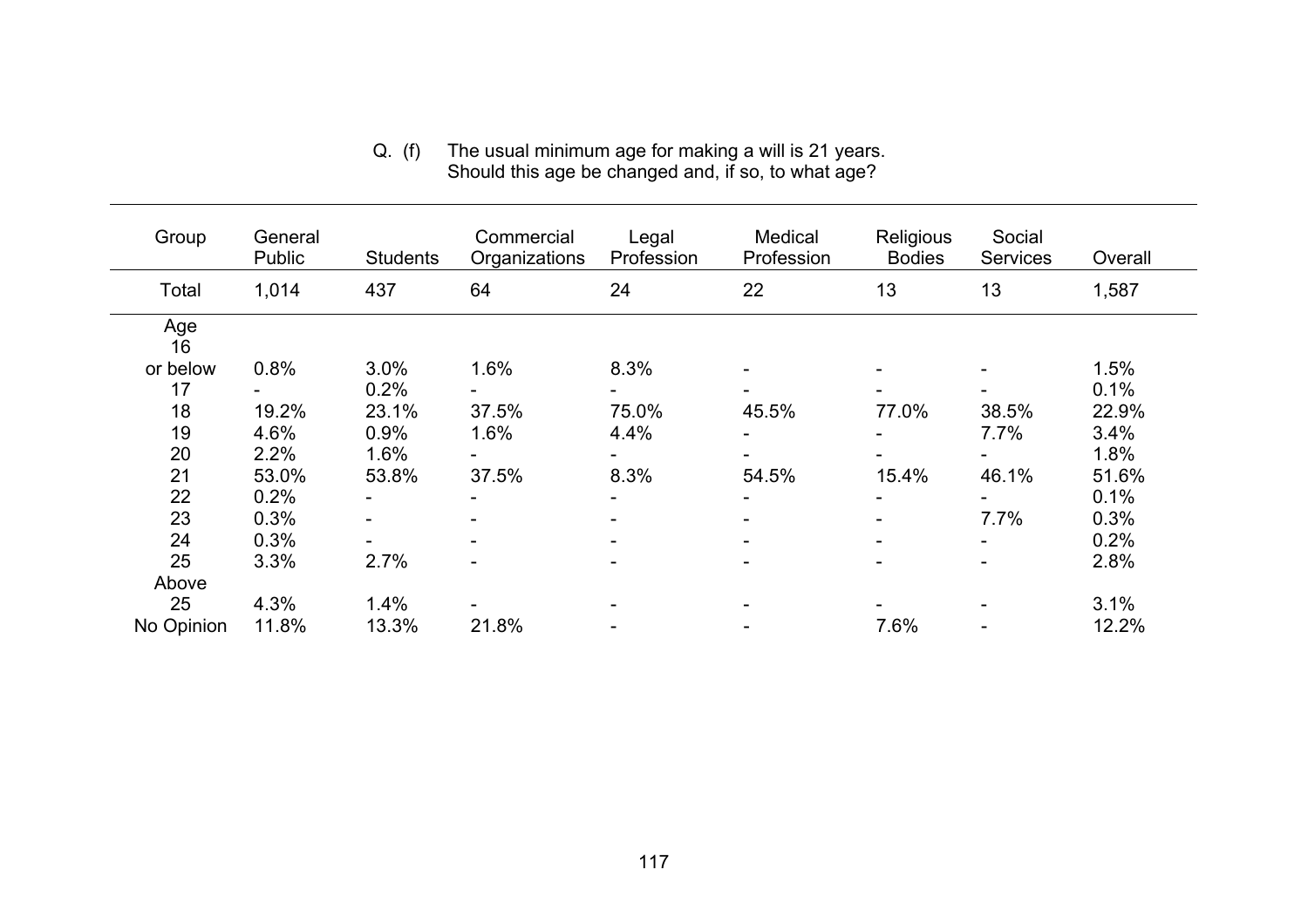| Group      | General<br>Public | <b>Students</b> | Commercial<br>Organizations | Legal<br>Profession      | Medical<br>Profession | Religious<br><b>Bodies</b> | Social<br><b>Services</b> | Overall |
|------------|-------------------|-----------------|-----------------------------|--------------------------|-----------------------|----------------------------|---------------------------|---------|
| Total      | 1,014             | 437             | 64                          | 24                       | 22                    | 13                         | 13                        | 1,587   |
| Age<br>16  |                   |                 |                             |                          |                       |                            |                           |         |
| or below   | 0.4%              | 1.8%            | 1.6%                        | 4.2%                     |                       |                            |                           | 0.9%    |
| 17         | 0.2%              | 0.5%            |                             | 4.2%                     |                       |                            |                           | 0.3%    |
| 18         | 22.8%             | 22.7%           | 45.3%                       | 70.8%                    | 50.0%                 | 23.1%                      | 30.8%                     | 24.8%   |
| 19         | 5.9%              | 1.4%            | 1.6%                        | 4.2%                     |                       |                            | 7.7%                      | 4.3%    |
| 20         | 4.4%              | 3.4%            |                             |                          |                       |                            |                           | 3.7%    |
| 21         | 37.0%             | 47.4%           | 45.3%                       | 12.5%                    | 50.0%                 | 69.2%                      | 53.8%                     | 40.4%   |
| 22         | 0.5%              | 0.2%            |                             | $\overline{\phantom{0}}$ |                       |                            |                           | 0.4%    |
| 23         | 1.0%              | 0.9%            | ۰                           | $\blacksquare$           |                       | -                          | 7.7%                      | 0.9%    |
| 24         | 0.9%              | 0.5%            | ۰                           | $\overline{\phantom{0}}$ |                       |                            |                           | 0.7%    |
| 25         | 7.6%              | 9.8%            |                             | $\overline{\phantom{0}}$ |                       |                            |                           | 7.7%    |
| Above      |                   |                 |                             |                          |                       |                            |                           |         |
| 25         | 4.2%              | 0.2%            |                             |                          |                       |                            |                           | 2.7%    |
| No Opinion | 15.1%             | 11.2%           | 6.2%                        | 4.1%                     |                       | 7.7%                       |                           | 13.2%   |

#### Q. (g) At what age should a person be permitted by law to enter into a binding agreement by himself to borrow money?

 - Most people who opt for 18 or 19 seem to emphasize the fact that most youths at 18 or 19 have completed secondary education and financial independent to a certain degree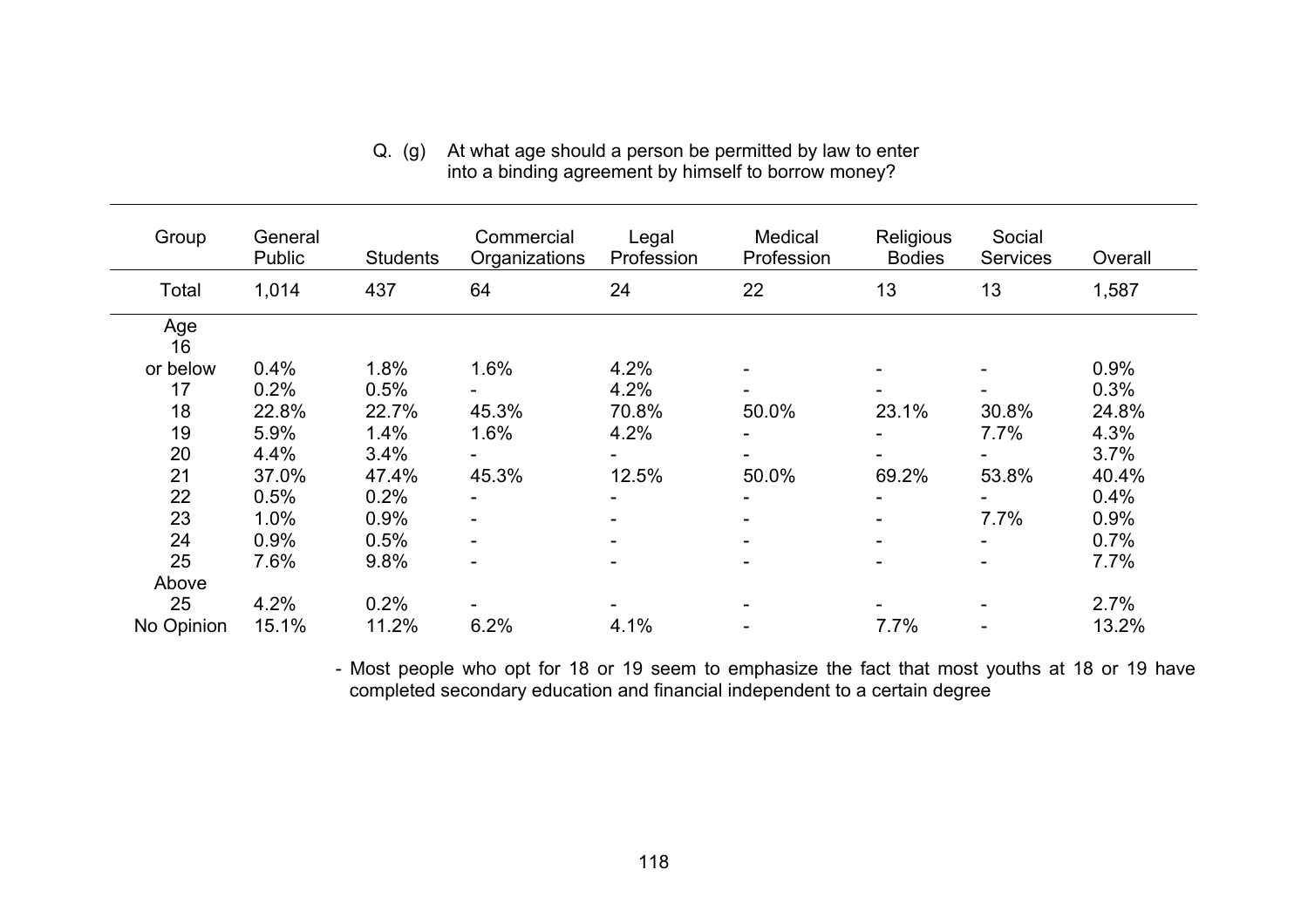| Group      | General<br><b>Public</b> | <b>Students</b> | Commercial<br>Organizations | Legal<br>Profession      | Medical<br>Profession | Religious<br><b>Bodies</b> | Social<br><b>Services</b> | Overall |
|------------|--------------------------|-----------------|-----------------------------|--------------------------|-----------------------|----------------------------|---------------------------|---------|
| Total      | 1,014                    | 437             | 64                          | 24                       | 22                    | 13                         | 13                        | 1,587   |
| Age<br>16  |                          |                 |                             |                          |                       |                            |                           |         |
| or below   | 0.6%                     | 4.1%            | 1.6%                        | 4.2%                     |                       |                            |                           | 1.6%    |
| 17         | 0.7%                     | 0.5%            |                             | 4.2%                     |                       |                            |                           | 0.6%    |
| 18         | 26.3%                    | 41.0%           | 60.9%                       | 79.0%                    | 59.1%                 | 46.2%                      | 61.5%                     | 33.3%   |
| 19         | 6.4%                     | 1.2%            | 1.6%                        | 4.2%                     |                       |                            |                           | 4.5%    |
| 20         | 4.9%                     | 2.5%            |                             |                          |                       |                            |                           | 3.8%    |
| 21         | 36.1%                    | 34.6%           | 35.9%                       | 8.4%                     | 36.4%                 | 46.2%                      | 38.5%                     | 35.7%   |
| 22         | 1.0%                     | 1.4%            |                             |                          |                       |                            |                           | 1.0%    |
| 23         | 0.6%                     | 0.2%            | -                           | $\overline{\phantom{0}}$ | -                     |                            | ۰.                        | 0.4%    |
| 24         | 0.3%                     |                 | ۰                           |                          |                       |                            |                           | 0.2%    |
| 25         | 5.8%                     | 6.6%            |                             |                          |                       |                            |                           | 5.5%    |
| Above      |                          |                 |                             |                          |                       |                            |                           |         |
| 25         | 2.8%                     |                 |                             |                          |                       |                            |                           | 1.8%    |
| No Opinion | 14.5%                    | 7.9%            |                             |                          | 4.5%                  | 7.6%                       |                           | 11.6%   |

#### Q. (h) At what age should a person be permitted by law to enter into a binding agreement by himself to rent a flat?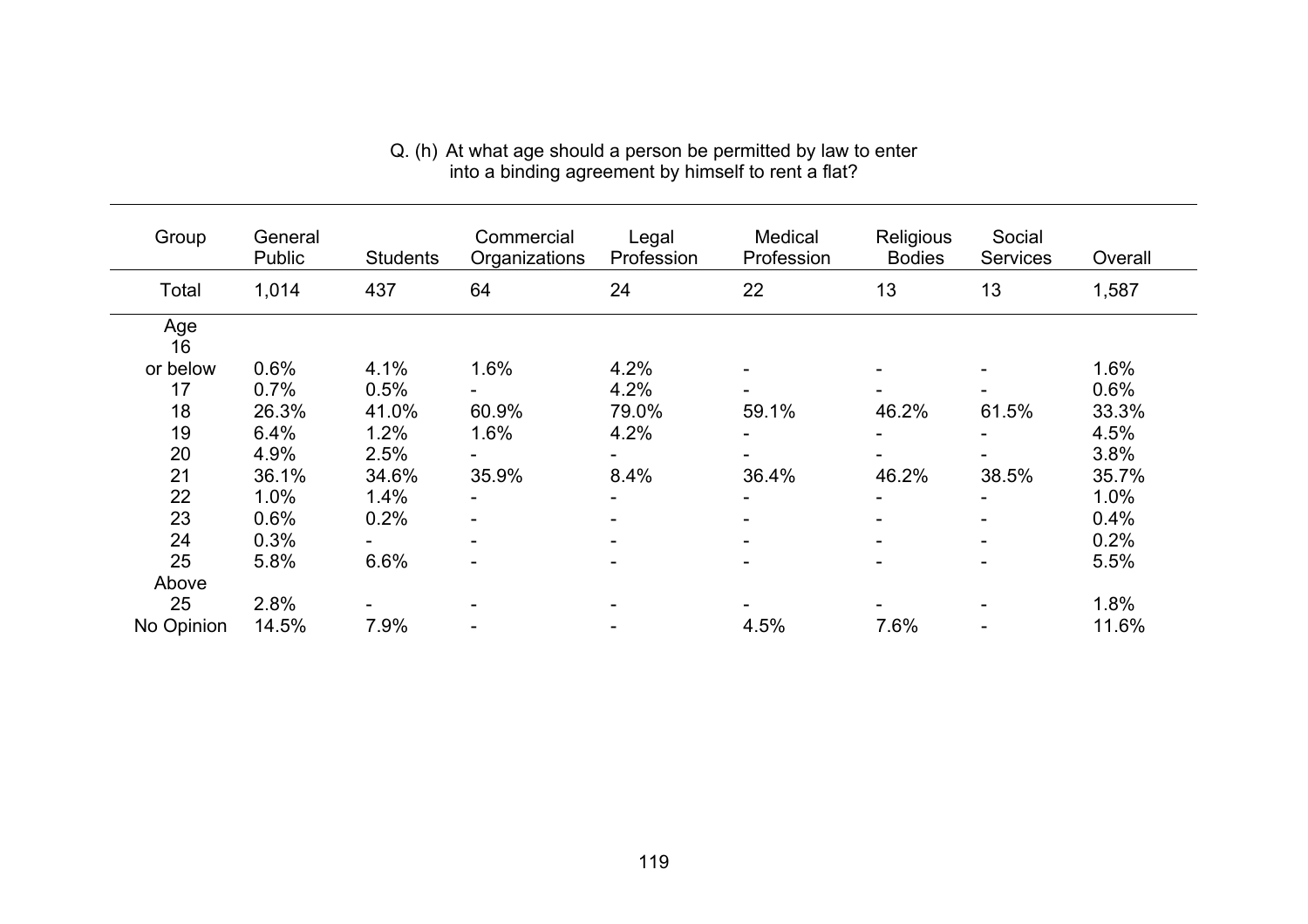| Group      | General<br><b>Public</b> | <b>Students</b> | Commercial<br>Organizations | Legal<br>Profession      | Medical<br>Profession | Religious<br><b>Bodies</b> | Social<br><b>Services</b> | Overall |
|------------|--------------------------|-----------------|-----------------------------|--------------------------|-----------------------|----------------------------|---------------------------|---------|
| Total      | 1,014                    | 437             | 64                          | 24                       | 22                    | 13                         | 13                        | 1,587   |
| Age<br>16  |                          |                 |                             |                          |                       |                            |                           |         |
| or below   | 0.5%                     | 1.6%            | 1.6%                        | 3.7%                     |                       |                            |                           | 0.9%    |
| 17         | 0.3%                     | 0.2%            |                             | 3.7%                     |                       |                            |                           | 0.3%    |
| 18         | 24.0%                    | 28.4%           | 46.9%                       | 63.0%                    | 54.6%                 | 23.1%                      | 38.5%                     | 27.3%   |
| 19         | 6.0%                     | 1.4%            | 1.6%                        | 3.7%                     |                       |                            |                           | 4.3%    |
| 20         | 3.9%                     | 2.5%            |                             |                          |                       |                            |                           | 3.2%    |
| 21         | 36.5%                    | 45.5%           | 46.9%                       | 11.1%                    | 40.9%                 | 69.2%                      | 53.8%                     | 39.6%   |
| 22         | 1.1%                     | 1.4%            |                             |                          |                       |                            |                           | 1.1%    |
| 23         | 1.1%                     | 0.5%            | -                           | $\overline{\phantom{0}}$ |                       | $\overline{\phantom{a}}$   | 7.7%                      | 0.8%    |
| 24         | 0.6%                     | 0.5%            |                             |                          |                       |                            |                           | 0.5%    |
| 25         | 6.3%                     | 10.5%           | $\overline{\phantom{a}}$    |                          |                       |                            |                           | 6.9%%   |
| Above      |                          |                 |                             |                          |                       |                            |                           |         |
| 25         | 5.2%                     | 0.7%            |                             |                          |                       |                            |                           | 3.5%    |
| No Opinion | 14.5%                    | 6.8%            | 4.4%                        | 14.8%                    | 4.4%                  | 7.7%                       |                           | 11.6%   |

#### Q. (i) At what age should a person be permitted by law to enter into a binding agreement by himself to buy a flat?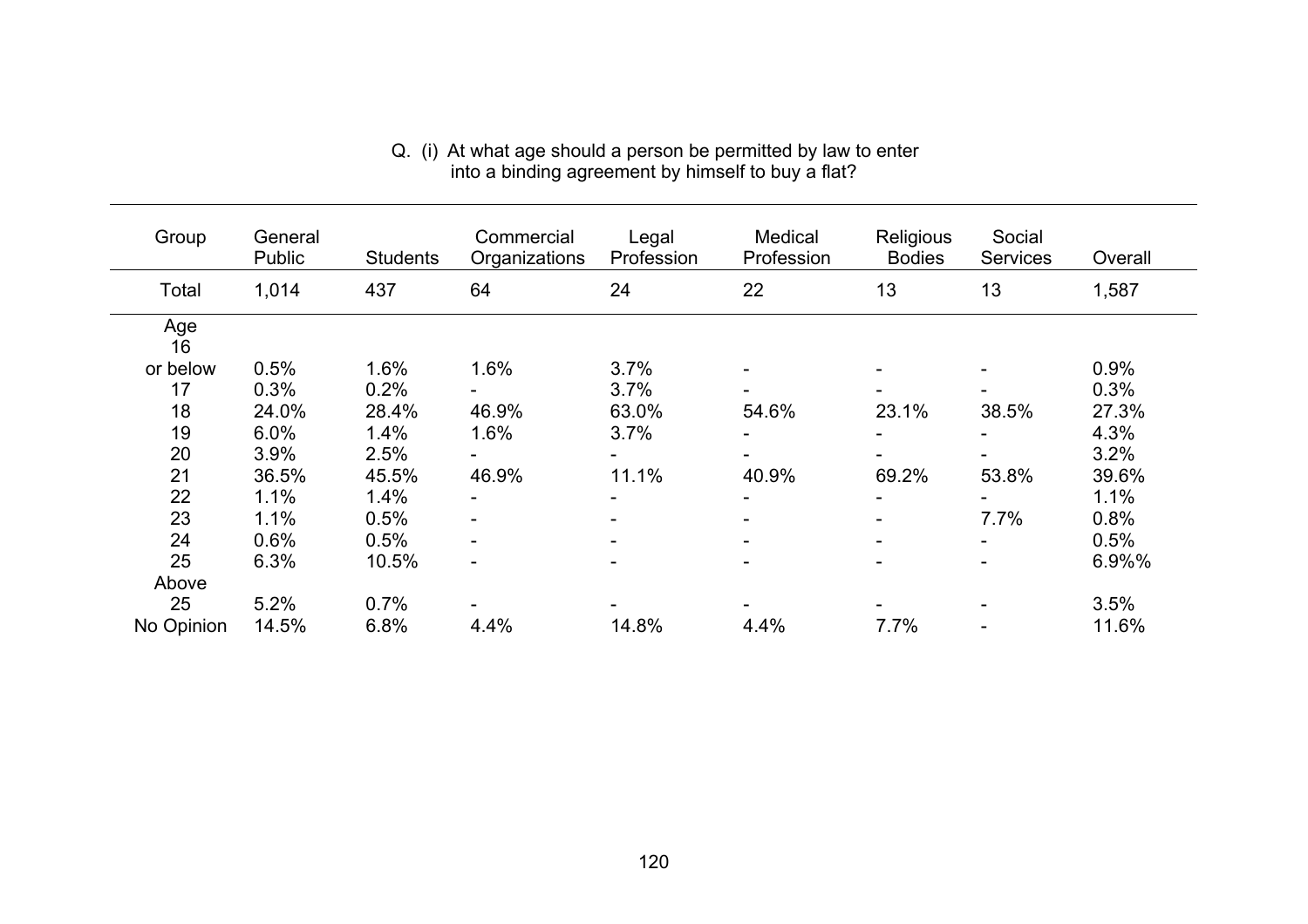#### Q. (j) At what age should a person be permitted by law to enter into a binding agreement by himself to buy shares, stocks or other investment commodities?

| Group      | General<br>Public | <b>Students</b> | Commercial<br>Organizations | Legal<br>Profession      | Medical<br>Profession | Religious<br><b>Bodies</b> | Social<br><b>Services</b> | Overall |
|------------|-------------------|-----------------|-----------------------------|--------------------------|-----------------------|----------------------------|---------------------------|---------|
| Total      | 1,014             | 437             | 64                          | 24                       | 22                    | 13                         | 13                        | 1,587   |
| Age<br>16  |                   |                 |                             |                          |                       |                            |                           |         |
| or below   | 0.4%              | 1.8%            | 3.1%                        | 4.2%                     |                       |                            |                           | 0.9%    |
| 17         | 0.4%              | 0.2%            |                             | 4.2%                     |                       |                            |                           | 0.4%    |
| 18         | 23.1%             | 23.1%           | 46.9%                       | 74.8%                    | 54.6%                 | 23.1%                      | 61.5%                     | 25.5%   |
| 19         | 6.4%              | 0.9%            | 1.6%                        | 4.2%                     |                       |                            |                           | 4.5%    |
| 20         | 4.7%              | 3.2%            |                             | $\overline{\phantom{0}}$ |                       |                            |                           | 3.8%    |
| 21         | 35.7%             | 43.9%           | 29.7%                       | 12.6%                    | 45.4%                 | 69.2%                      | 38.5%                     | 37.7%   |
| 22         | 0.8%              | 1.2%            |                             | $\blacksquare$           |                       |                            |                           | 0.8%    |
| 23         | 1.1%              | 1.6%            |                             | $\overline{\phantom{0}}$ |                       |                            |                           | 0.8%    |
| 24         | 0.8%              | 1.2%            |                             | $\overline{\phantom{a}}$ |                       |                            |                           | 0.8%    |
| 25         | 6.5%              | 13.3%           | -                           | $\blacksquare$           |                       |                            |                           | 7.8%    |
| Above      |                   |                 |                             |                          |                       |                            |                           |         |
| 25         | 5.8%              | 1.4%            |                             |                          |                       |                            |                           | 4.1%    |
| No Opinion | 14.3%             | 8.2%            | 18.7%                       |                          |                       | 7.7%                       |                           | 12.9%   |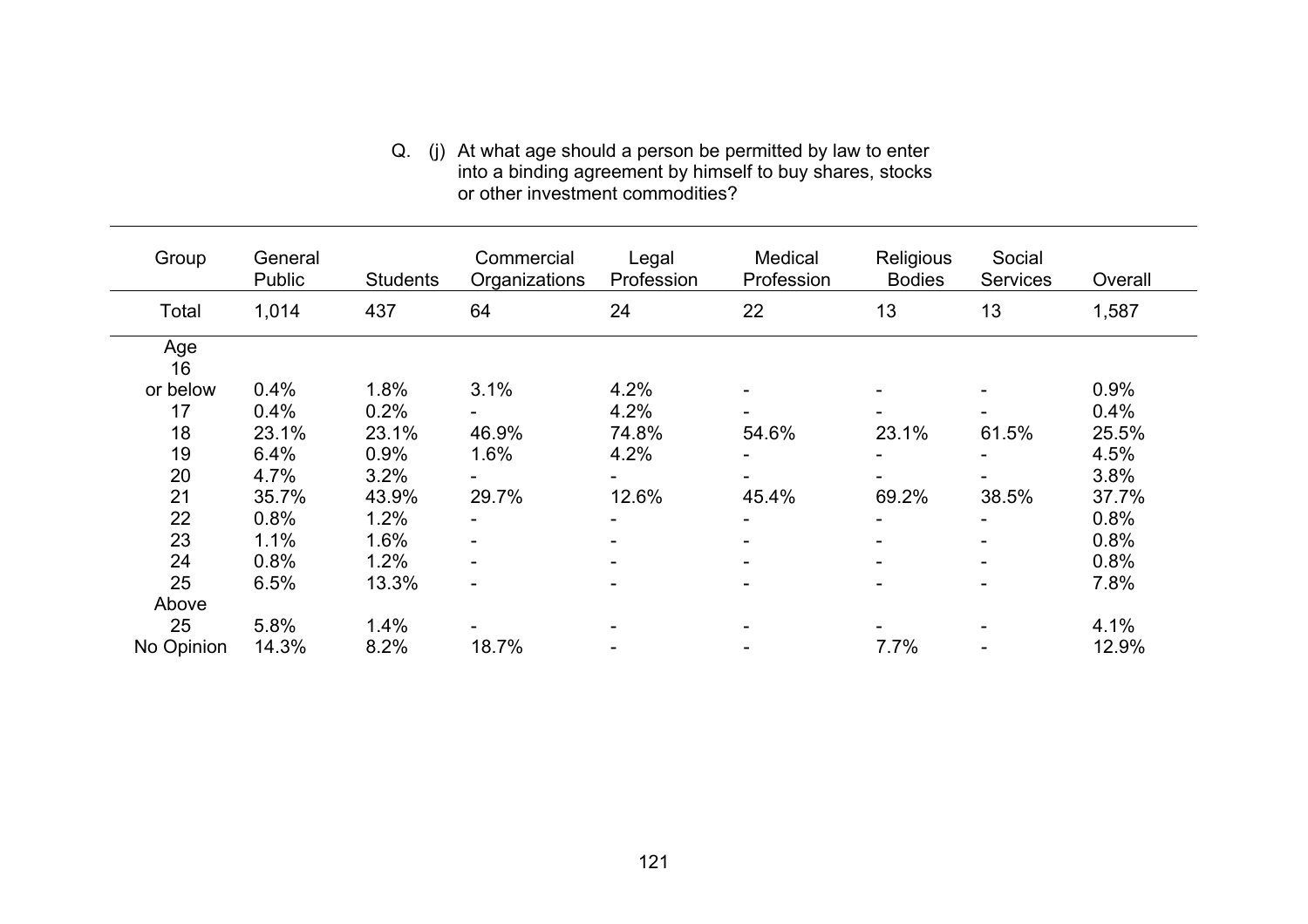## **Annexure 8A**

## **LAWS OF OTHER COUNTRIES**

#### **INDEX**

| Indonesia                  | 8A-1, 8B-1  |
|----------------------------|-------------|
| Japan                      | 8A-2, 8B-1  |
| Malaysia                   | 8A-3, 8B-1  |
| People's Republic of China | 8a-6, 8B-2  |
| <b>Phillipines</b>         | 8A-7, 8B-2  |
| Singapore                  | 8A-9, 8B-2  |
| South Korea                | 8A-10, 8B-3 |
| Taiwan                     | 8A-12, 8B-3 |
| <b>Thailand</b>            | 8A-13, 8B-3 |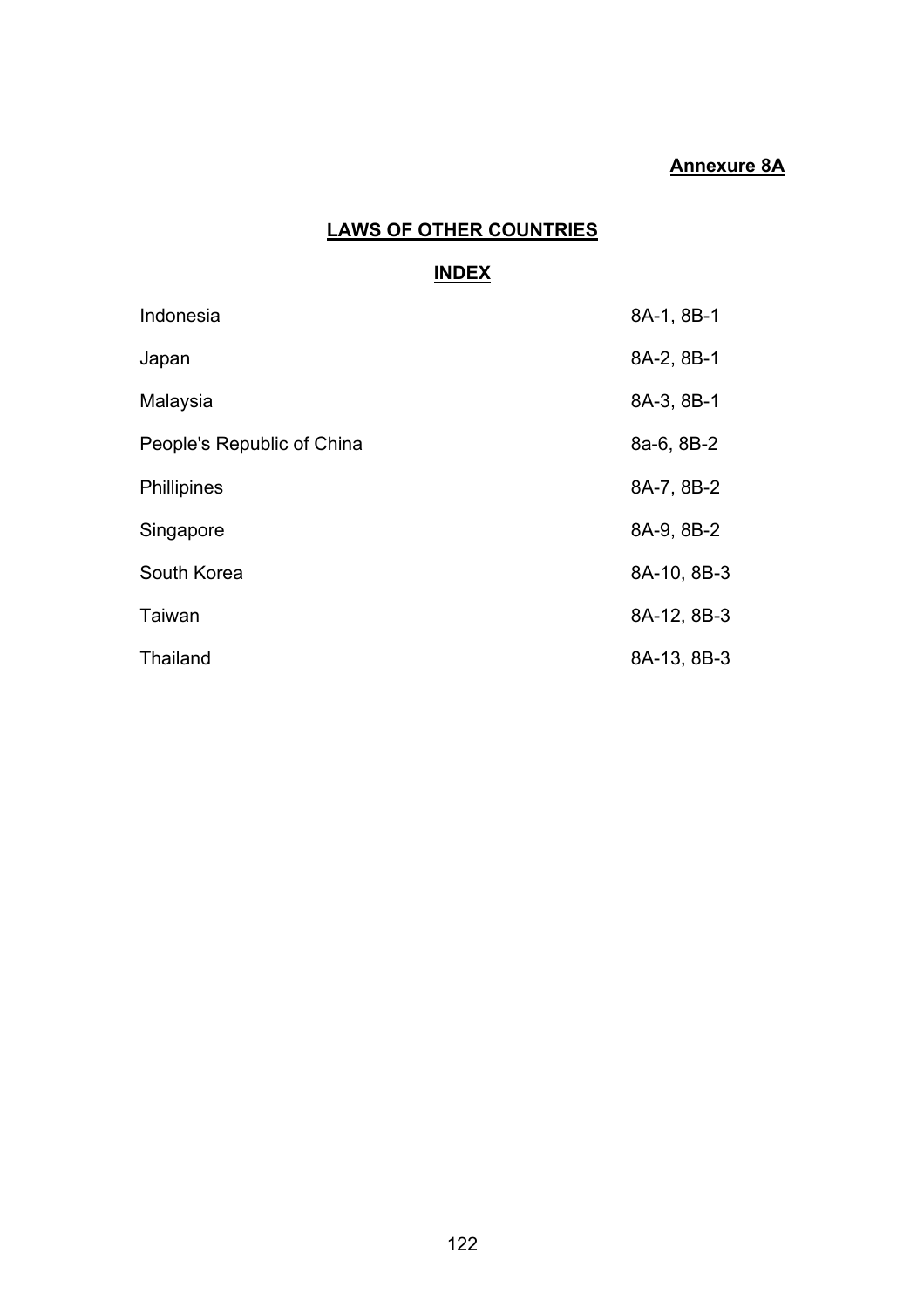# **LAW OF OTHER COUNTRIES : COMMENTRY**

# **COMPARATIVE LAW**

## **Introduction**

1. The sub-committee has reviewed the latest information available on the laws of other countries to determine how they deal with the legal effect of age. A table comparing these provisions is contained in Annexure 8B. This annexure provides an outline of the current situation in various jurisdictions, based on resources which in some cases were limited.

## **Indonesia**

## *Consent to medical procedure*

2. No information was available to the sub-committee.

## *Wardship and custody*

3. A child is a person under the age of 21 years who has not married. No further information was available.

## *Marriage*

4. The minimum age for marriage for women is 16 years, and for men, 19 years. Exemption from this requirement may be granted by the Court at the request of the parents.

## *Contracts*

5. Generally, an unmarried person who has not attained 21 years does not have capacity to contract

## *Wills*

6. No information was available to the sub-committee.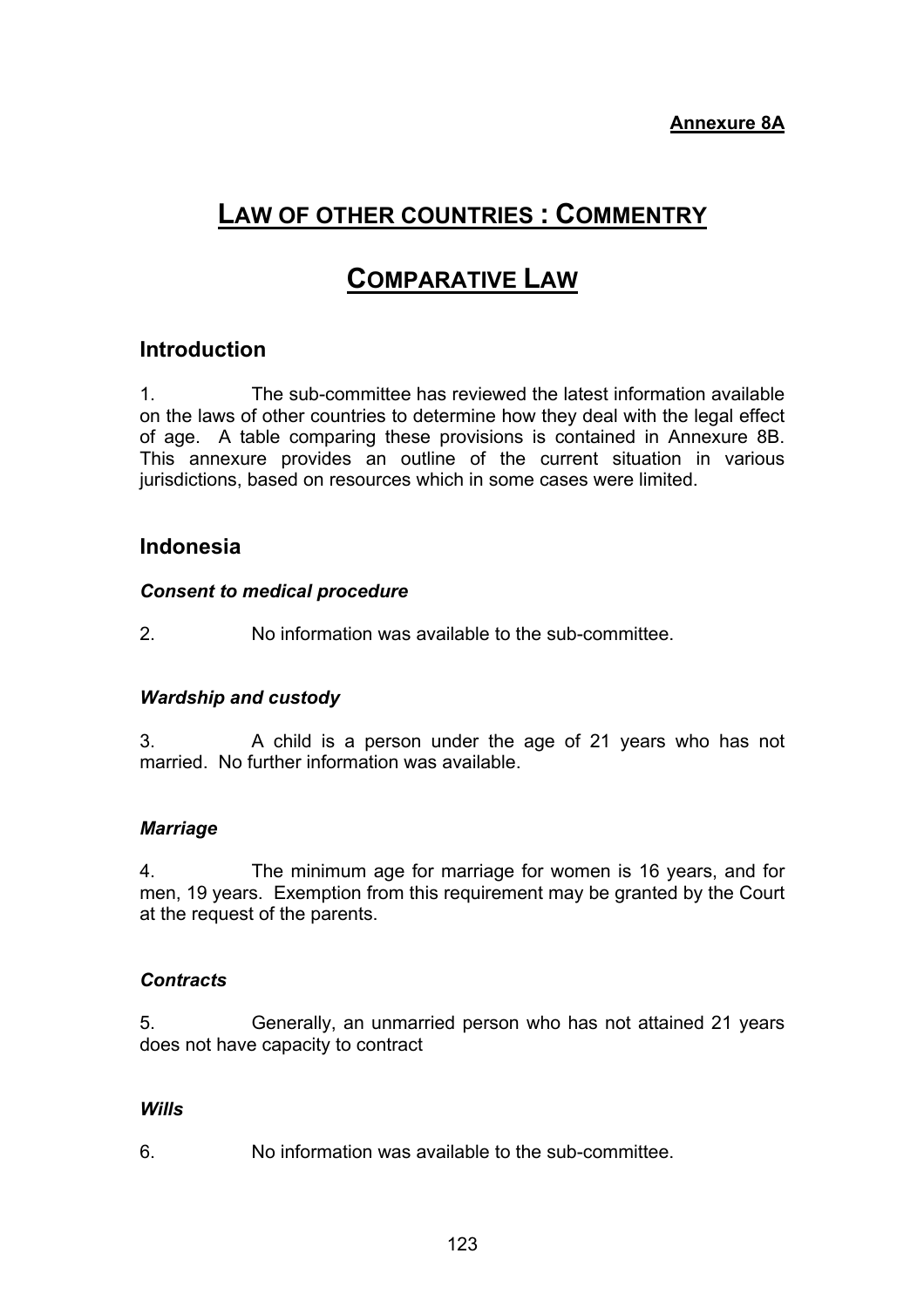## **Japan**

7. The age of majority is, generally speaking, 20. A minor who is legally married is deemed to have attained the age of majority.

## *Consent to medical procedure*

8. Under Japanese law, no specific age limit is set for consent to medical treatment. In most circumstances, the minimum age specified for entering into contracts would govern. As discussed below, a person must be twenty years of age before being capable of entering into a legally binding contract.

## *Wardship and custody*

9. A court may make an order concerning custody of a person until the time such person reaches twenty years of age unless he or she is married.

10. Any person who has attained the age of majority may adopt another person.

## *Marriage*

11. A male child may not marry unless he is at least eighteen years of age. In the case of a female child, the minimum age is sixteen.

12. A child under the Age of 21 must generally obtain the consent of either of his or her father or mother to marry, although it is the general practice to require the consent of both parents.

## *Contracts*

13. A minor must obtain the consent of his or her legal representative in order to enter into any contract unless it is a contract merely to acquire a right or to be released from an obligation. A contract entered into without such consent is voidable.

14. A minor who has been permitted by persons in parental authority to carry on a business has, in relation to such business, the same capacity as a person of legal age. However, if indications are that the minor is not yet capable of carrying on the business, his or her legal representative may revoke or restrict his earlier permission.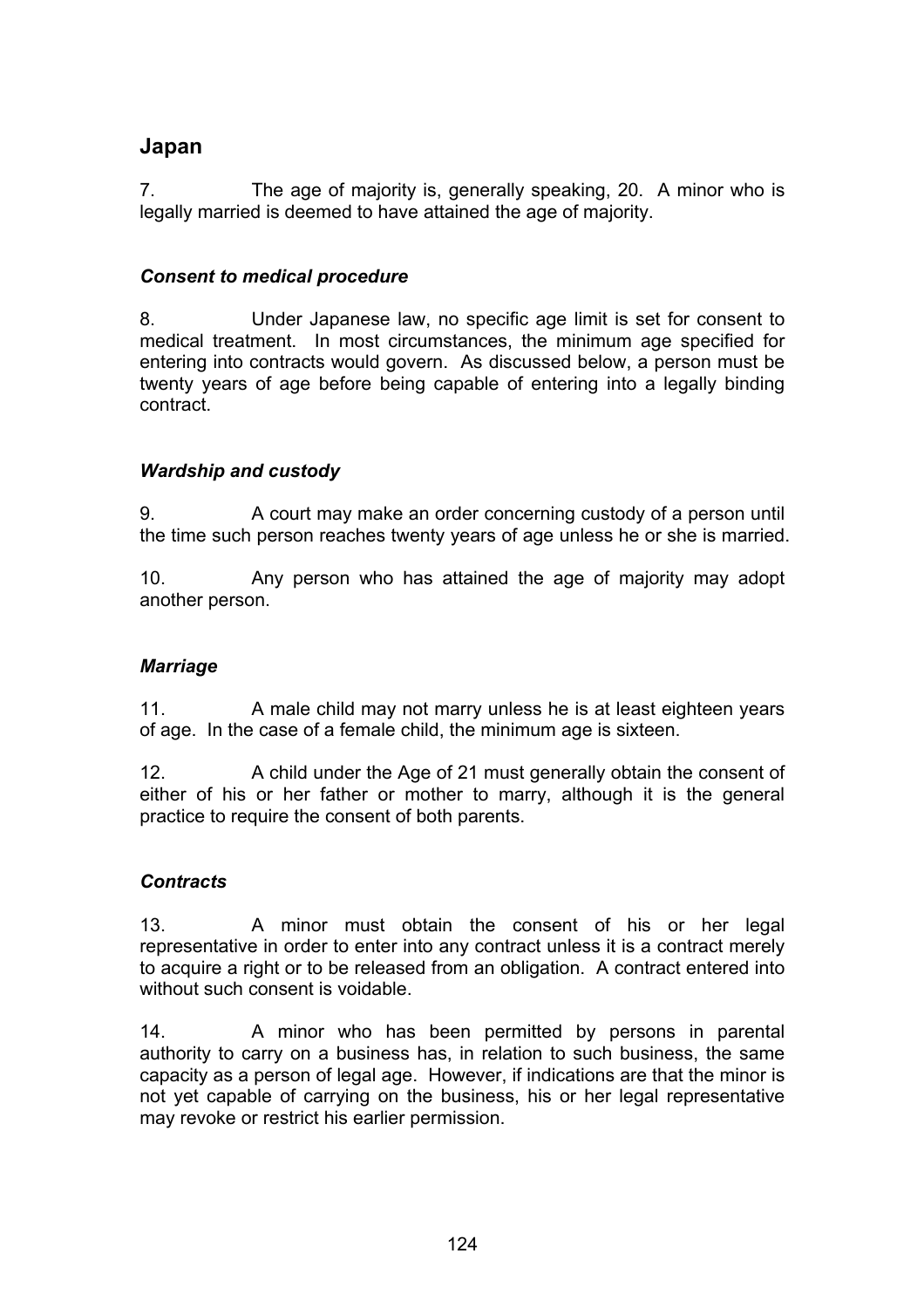## *Wills*

15. Any person who has reached his fifteenth birthday may make a **Will** 

## **Malaysia**

16. Reference material available in Hong Kong is scarce. However, the following is offered as a limited summary :-

17. Section 2 of the Age of Majority Act 1971 (Act No. 21) provides:

"Subject to the provisions of section 4, the minority of all males and females shall cease and determine within Malaysia at the age of eighteen years and every such male and female attaining that age shall be of the age of majority."

18. Section 4, however, provides:

"Nothing in this Act shall affect -

- (a) the capacity of any person to act in the following matters, namely, marriage, divorce, dower and adoption;
- (b) the religion and religious rites and usages of any class of persons within Malaysia;
- (c) any provision in any other written law contained fixing due age of majority for the purposes of that written law."

19. It should be noted that Malaysia is a plural society in which Islam is the State religion. One's status as a Muslim and the school of law relevant to such status will determine legal capacity in certain circumstances.

## *Consent to medical procedure*

20. A person who is over 18 years of age, can consent to medical procedures.

## *Wardship and custody*

21. Under the Shafii school of law, where parents have separated and the mother has not remarried, custody of a female child remains with the mother until she remarries and that of a male child until the end of his seventh year, at which time custody passes to the father.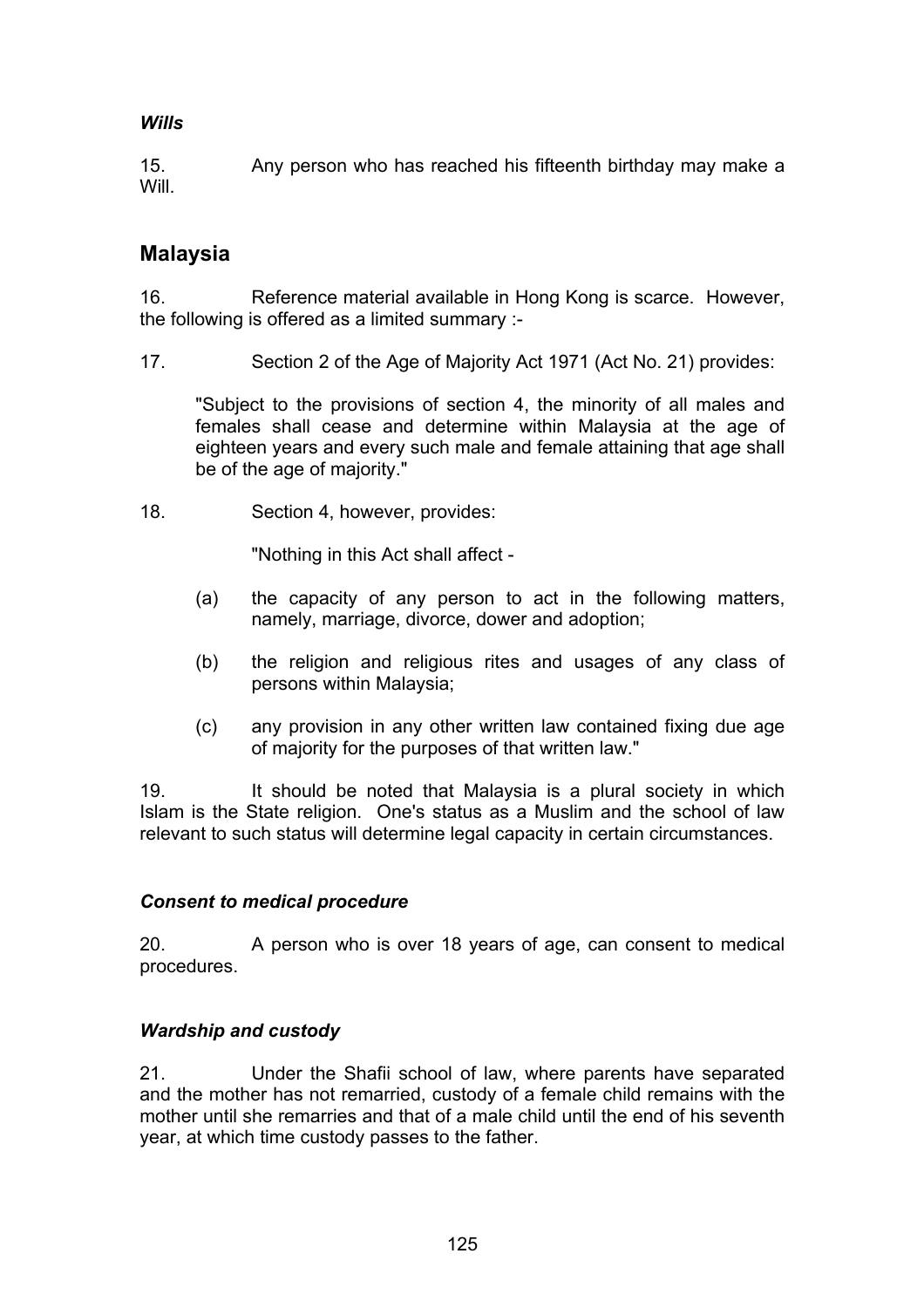22. A child of either sex who has reached the age of discernment has the right to choose to live with either of his or her parents, provided the mother has not remarried.

23. The father of an infant generally acts as the child's guardian. If the child has no father, then the mother is guardian, until the child attains the age of 18.

24. For non-Muslims, the paramount consideration for custody is welfare of the child. In the case of a divorce custody will usually be awarded to the mother.

## *Marriage*

25. For Muslims, legal capacity for marriage purposes varies according to the school of Muslim law to which they belong. There is generally no minimum age of marriage under Islamic law and minors of either sex may marry with the consent of their quardian (usually the father, until the minor reaches the age of 18).

26. In the case of non-Muslims, any person under the age of eighteen years is prohibited from marrying, although a female over sixteen years may be granted a special dispensation. Parental consent must be obtained in all cases for minors under twenty-one years of age.

## *Contracts*

27. In Peninsular Malaysia, Sabah and Sarawak, every person who has attained the age of majority according to the law to which he is subject is competent to enter into any contract. The law applies to Muslims and non-Muslims.

#### *Wills*

28. Muslims who have attained the age of majority may validly make a Will.

29. In the case of non-Muslims, the minimum age for making a Will is 21.

## **The People's Republic of China**

30. The Chinese Government has not stipulated an overall age of majority although the Chinese Constitution allows all citizens who have reached the age of 18 to vote and stand for election.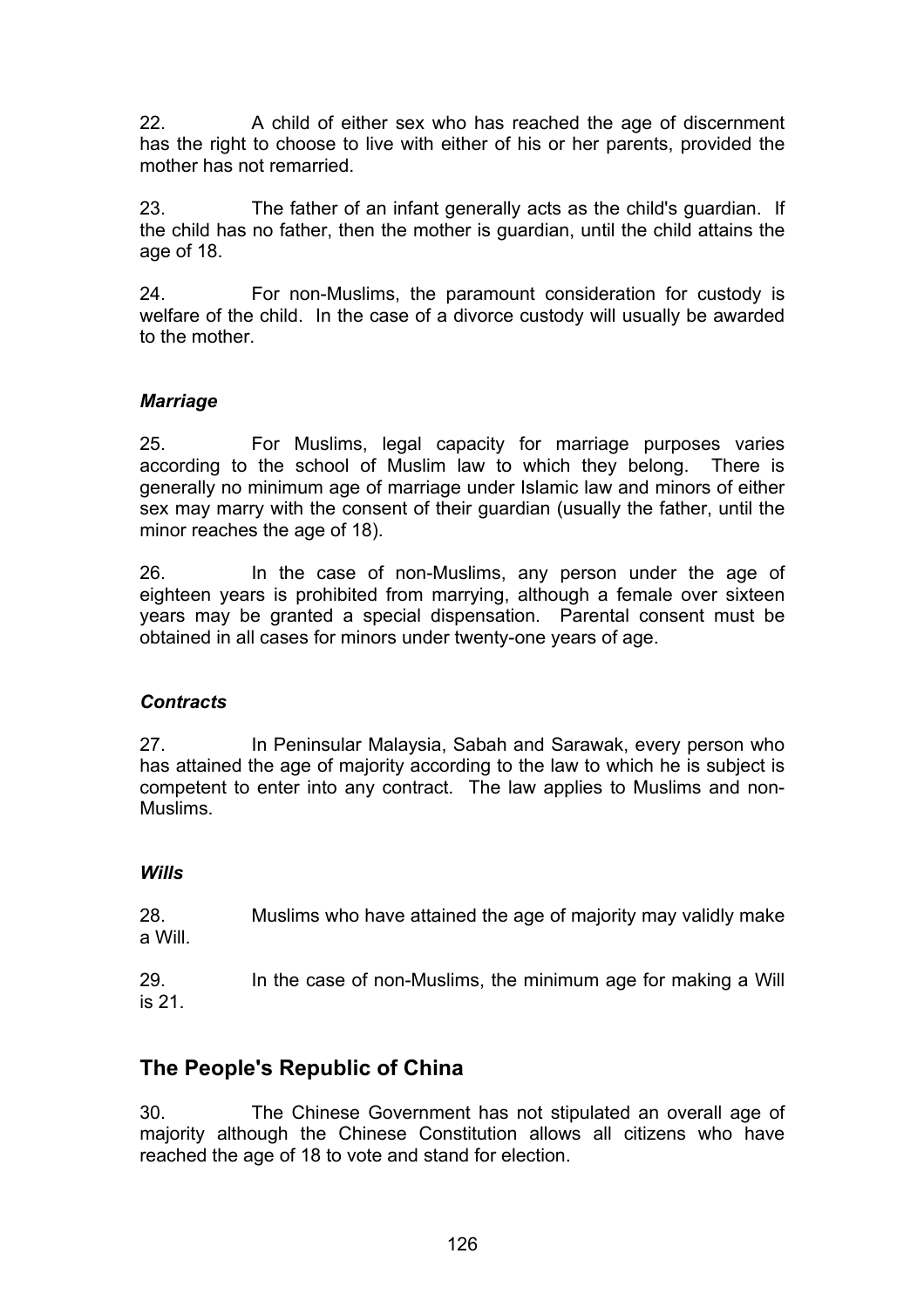### *Consent to medical procedure*

31. A person who is over 18 years of age can consent to medical procedures.

### *Wardship and custody*

32. On divorce, the mother has custody of a child who still has to be weaned. In other cases, the People's Court will rule on custody if the parents cannot agree as to who should have custody.

33. On the death of both parents, both sets of grandparents and adult brothers and sisters have a duty to rear minor grandchildren/siblings. Although it is not explicitly stated, it is assumed they will also have custody.

#### *Marriage*

34. Without exception, males must be at least 22 and females 20 before they can marry.

#### *Contract*

35. The concept of disposing capacity is generally unknown and for all intents and purposes irrelevant in China.

36. The basis of the socialist system is public ownership of the means of production. Land, for example, is owned by the state or the collectives. No individual may appropriate, buy, sell or lease land or transfer land in any way.

37. There are no provisions governing the sale of personal property or personal services contracts. The Economic Contracts Law (1981) applies to enterprises only.

#### *Wills*

38. Personal property can be inherited by intestacy. We understand that provisions are contemplated to introduce legislation pertaining to inheritance.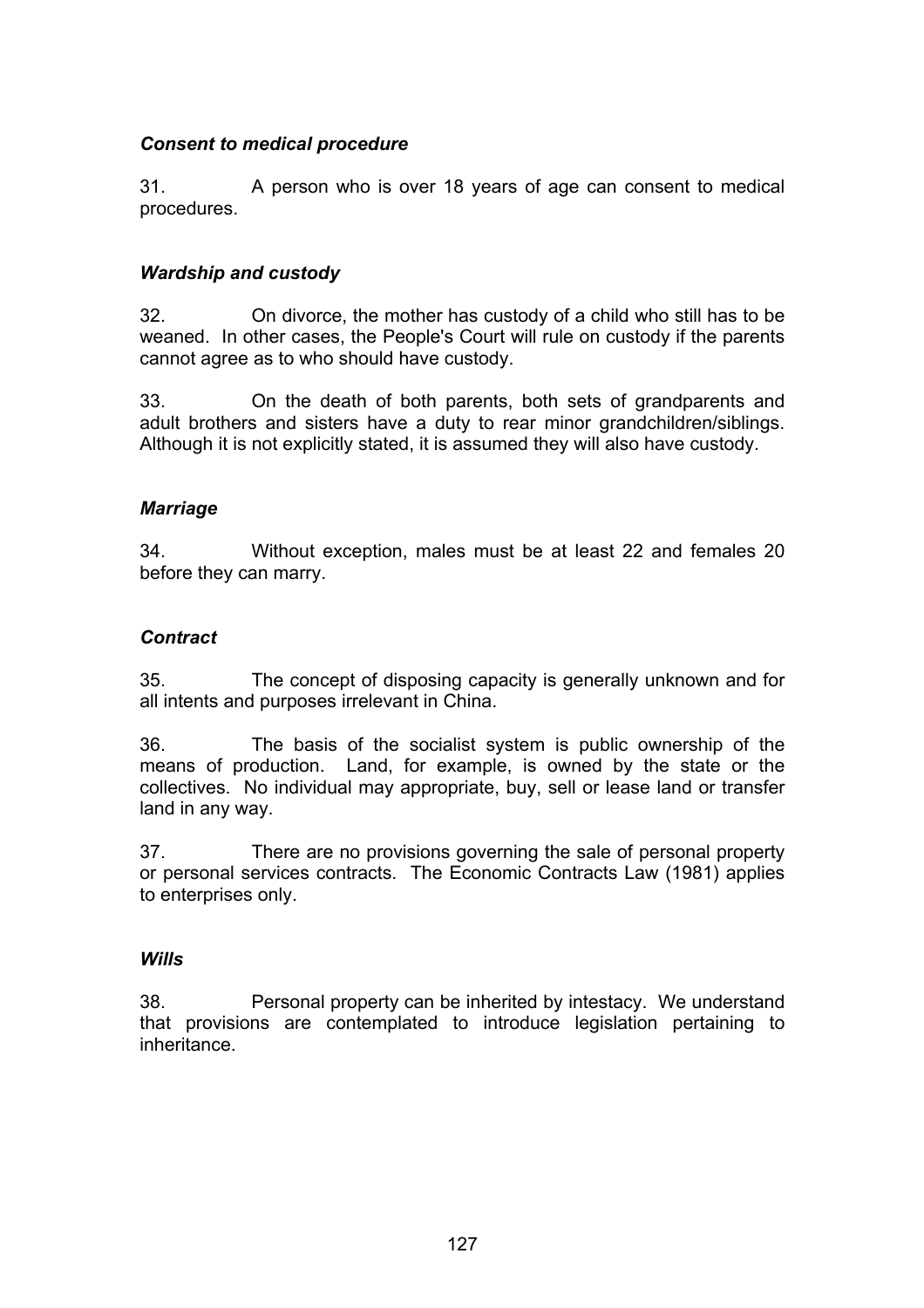## **Philippines**

39. The age of majority in the Philippines at which a person is considered competent to perform all acts of civil life is 21 years.

## *Consent to medical procedure*

40. Philippine law considers consent to medical procedure as a contract which can be entered into by persons at least 21 years of age as well as by emancipated minors who, although below 21, become qualified to perform acts of civil life upon marriage or by concession by the father or mother exercising parental authority. Minors who can be emancipated by concession are those between the ages of 18 and 21. Minors emancipated by marriage are those between the ages of 16 to 20 for the male and 14 to 18 for the female.

41. Notwithstanding that a contract for medical procedure may involve performance of certain acts over a child's person, parental consent is not necessary as long as such contract is entered into by a person of the foregoing age qualifications.

## *Wardship and custody*

42. Wardship, or Guardianship under the Rules of Court includes both minors and incompetents. A minor is a person below 21 and an incompetent, as defined, can be a person of any age.

43. For purposes of custody, the law requires that the person for whom custody is sought should not be over 21 years.

## *Marriage*

44. Parental consent is necessary for a male who marries between the ages of 16 and 20 and for a female who marries between the ages of 14 and 18. By deduction, males over 20 and females over 18 can contract marriage without parental consent. Marriages contracted below the ages of 16 for the male and 14 for the female, even with parental consent, are void.

## *Contracts*

45. Persons of at least 21 years of age and emancipated minors, as mentioned above, have full capacity to enter into contractual relationships.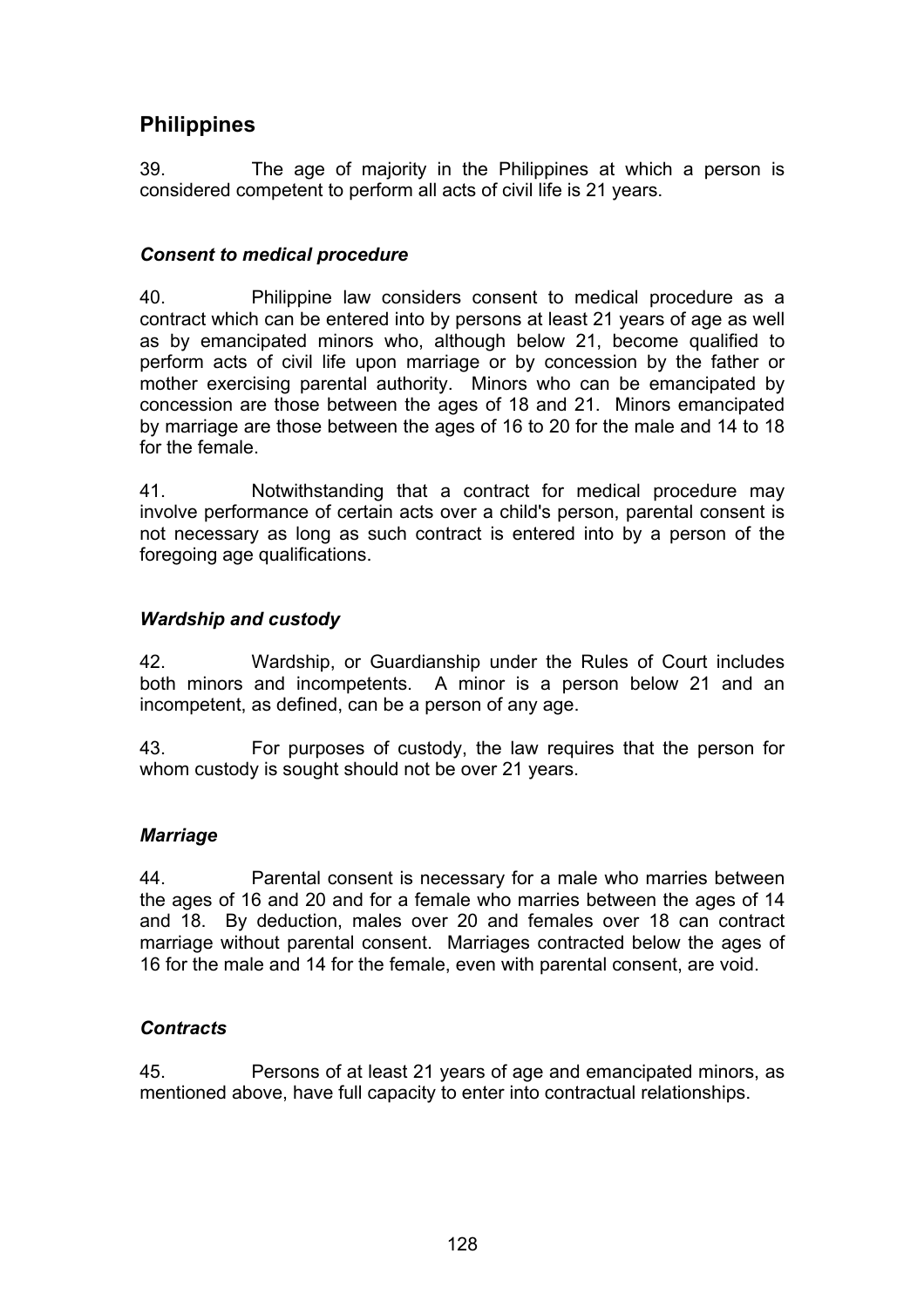## *Wills*

46. The minimum age requirement for execution of Wills is 18 years. Any Will executed by a person under 18 is void.

## **Singapore**

### *Consent to medical procedure*

47. Singapore law is unclear in this area. However, it appears that a person who is 18 or over can consent to medical procedure and parental consent is not required.

48. A practice has, nevertheless, evolved among medical practitioners that if the operation is serious and the patient is under 21, parental consent will generally be sought.

## *Wardship, custody and adoption*

49. Persons under the age of 21 can be made subject to custody orders. Similarly, guardianship and adoption orders may also be made in respect of persons under the age of 21. It should be noted that a person applying to adopt an infant (defined in the Adoption of Children Act as a person under the age of 21) must be over the age of 25.

## *Marriage*

50. The minimum age for marriage in Singapore is 18 years. If either of the parties intending to marry is below the age of 18, then parental consent is necessary before the relevant Minister of State will grant consent by way of a special licence.

51. Muslims are governed by different rules and, generally, the minimum age for a Muslim is 16 years. In special circumstances, if a Muslim girl is under the age of 16 but has attained puberty, she may be permitted to marry.

## *Contracts*

52. It is not clear whether the age of majority in Singapore is 18 or 21 in mercantile matters, although most authorities are of the view that it is 18.

53. In the most recent decision (1980) on the question the Supreme Court held that the age of majority for contracts contemplated by Section 5(1)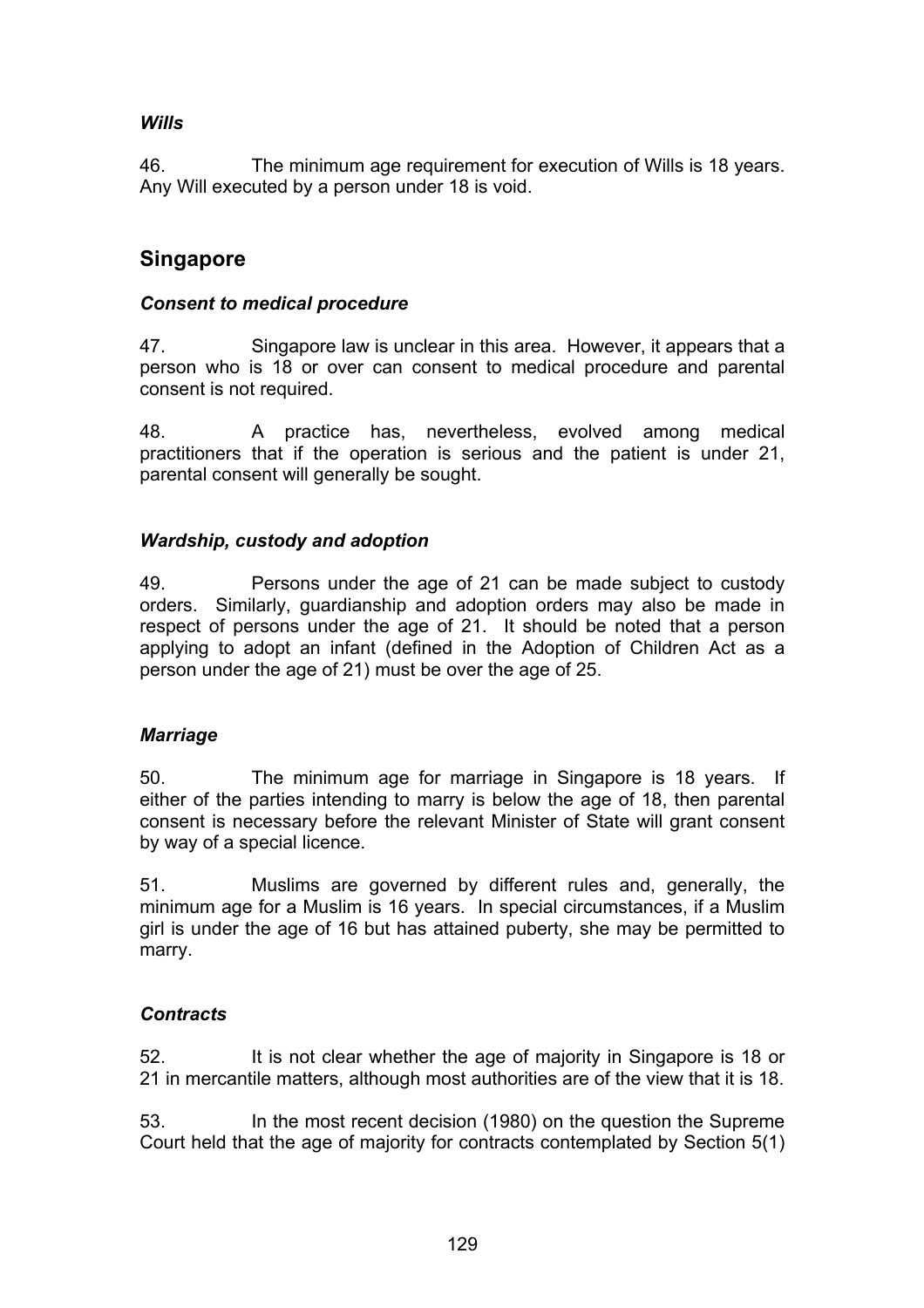of the Civil Law Act (Cap. 30), is 18 by virtue of the application of the English Family Law Reform Act, 1969.

54. It would, however, not appear prudent to assume that the age of majority for all contracts is now 18. Arguably mortgages, leases and sale and purchase contracts, for example, are outside the terms of Section 5(1) and in such cases, the law would seem to be that the age of majority is 21.

## *Wills and succession*

55. Wills made by persons under the age of 21 are regarded as invalid. For the purposes of intestate succession, a person is considered to be a minor if under the age of 21.

## **South Korea**

56. The age of majority and related legal effects of age are dealt with under the Civil Code which provides that majority is reached on attaining 21 years of age.

#### *Consent to medical treatment*

57. Hospitals will generally consider that serious operations or blood donations by a minor require the consent of a parent or guardian, as the parents or guardians have the right and duty to protect their minor children.

## *Wardship and custody*

58. A minor whose parents are deceased will be appointed a guardian to act as his legal representative.

59. Any person who has attained the age of majority may adopt another person. The consent of a parent or guardian of the person to be adopted is required if such person is under 15 years.

#### *Marriage*

60. A male must have reached 19 years and a female 17 years before being capable of marrying.

61. Any person who is a minor requires parental consent to be able to marry. If the parent is unable to give consent, the consent of a guardian is required.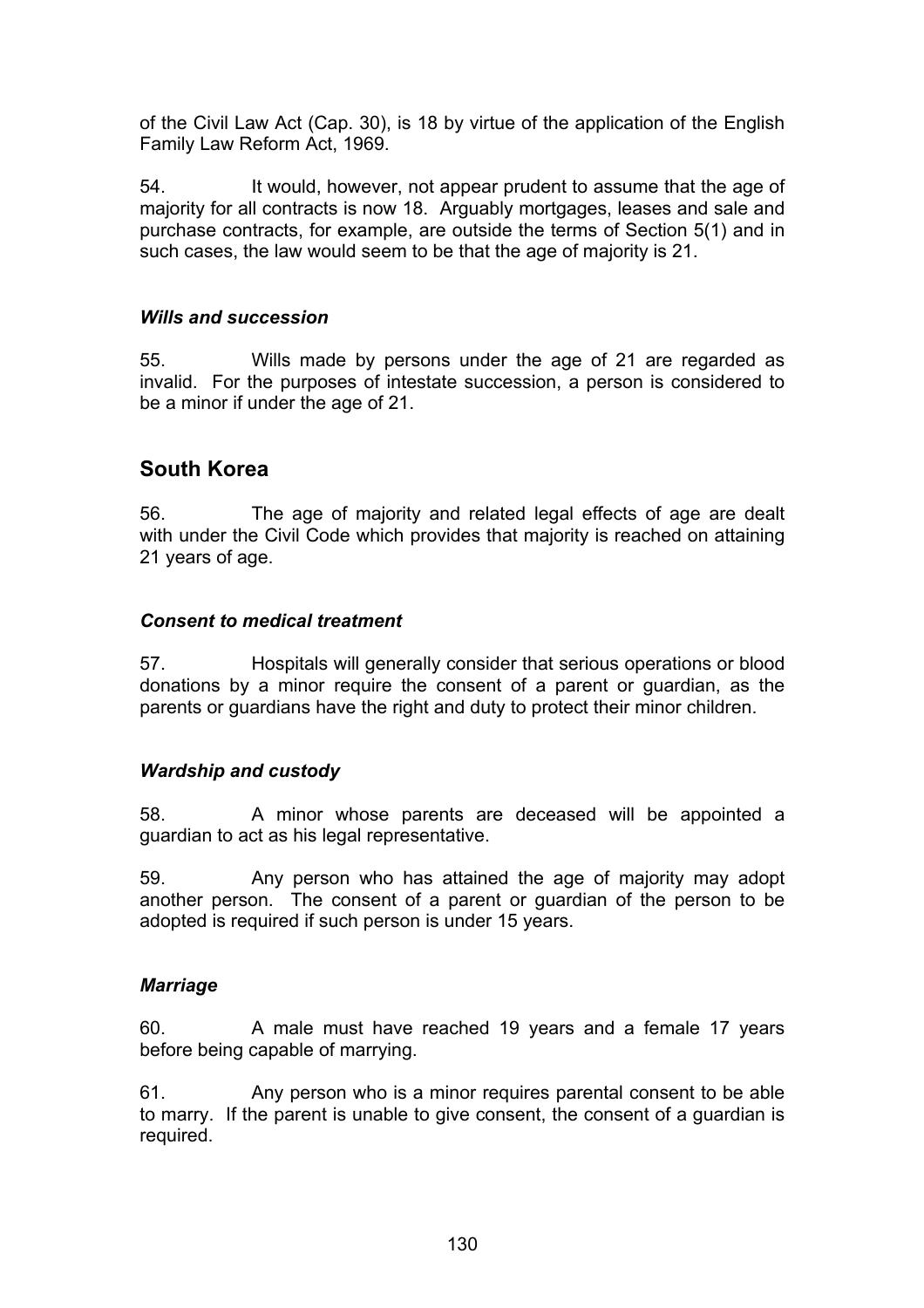## *Contracts and property rights*

62. A minor requires the consent of his legal representative to perform any legal act, except where the legal act is one merely to acquire a right or to be released of an obligation. Any act carried out without such consent is voidable.

#### *Wills*

63. Persons under 17 years of age may not make a Will.

#### **Taiwan**

#### *Introduction*

64. The age of majority in Taiwan is 20. Minors below the age of 7 have no disposing capacity and any declaration of intention is void. Minors between the ages of 7 and 20 have limited disposing capacity and must act through a statutory agent. Parents are statutory agents for their minor children.

65. A married minor has full disposing capacity.

#### *Consent to medical procedure*

66. No information was available to the sub-committee.

#### *Wardship*

67. A minor will be given an appointed guardian where he has no parents or his parents cannot discharge their responsibilities. This provision does not apply to a married minor.

#### *Marriage*

68. Male minors must be at least 17 and female minors 15 before they can make an agreement to marry.

69. Subject to the foregoing, minors entering into an agreement to marry need the consent of their statutory agent.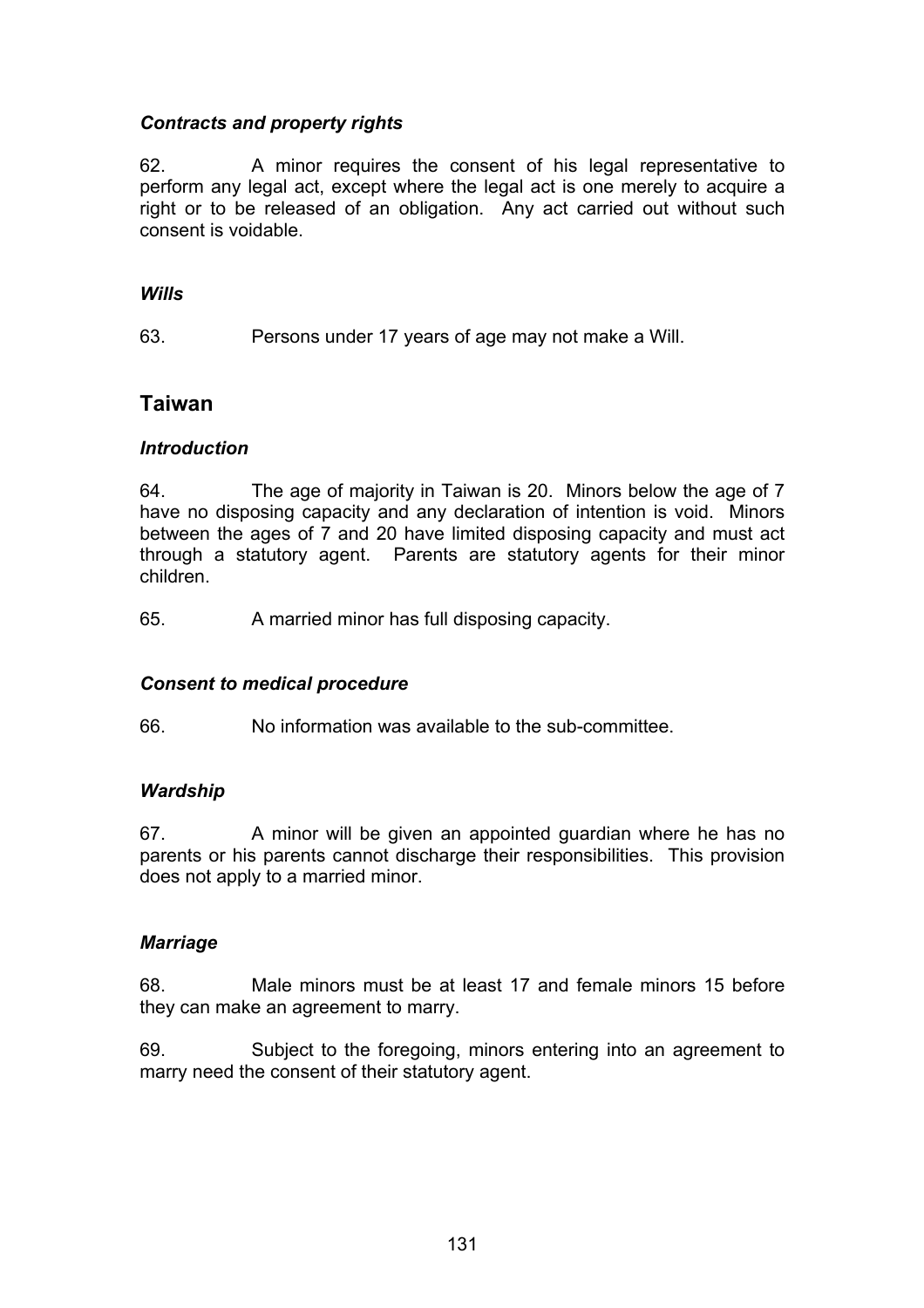70. Male minors must be at least 18 and female minors at least 16 before they can conclude a marriage. A minor concluding a marriage needs to obtain the consent of his statutory agent.

## *Contracts*

71. A contract entered into by a minor of limited disposing capacity is valid if the minor's statutory agent approves or ratifies such contract.

## *Wills*

72. A minor who is below the age of 16 cannot legally make a Will.

## **Thailand**

73. Under Thai law, a person attains full legal capacity when he or she reaches 20 years of age. A person below 20 years of age will also attain full legal capacity if married in accordance with the stipulations referred to below. Prior to attainment of full legal capacity, a person is considered a minor.

## *Consent to medical procedure*

74. There appears to be no express legal provision or judicial decision on this question. Below the age at which a person attains full legal capacity, acceptance or rejection of consent will very much depend on the discretion of the medical practitioner. However consent from the parents or from a guardian will generally be required for medical procedure. Further, the consent of a minor who is considered by the medical practitioner as sufficiently intelligent to comprehend the nature of the treatment will be required, regardless of whether consent of his parents or guardian has been obtained.

## *Wardship and custody*

75. A minor is subject to parental control until he attains the age of 20. In the absence or incapacity of either the father or mother, the minor will be subject to the control of the other parent. Where a minor has no parents or his parents cannot exercise parental authority, the minor will normally be appointed a guardian until he attains full legal capacity.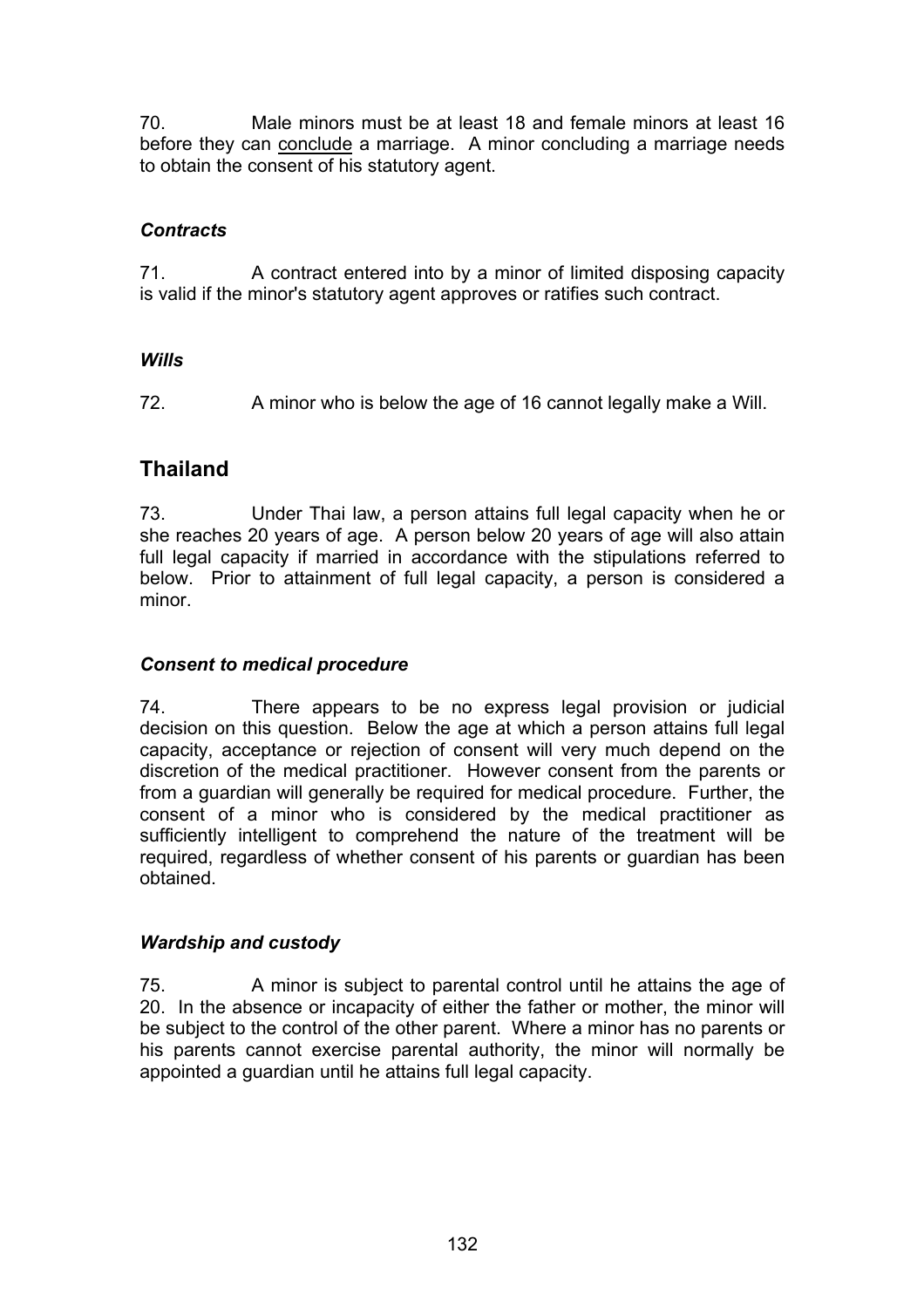## *Marriage*

76. The minimum legal age for marriage is 17 years for both male and female. However, in appropriate cases, marriage can take place before attaining such age if authorised by court order.

77. Between the ages of 17 and 20 for both sexes, consent from the parents or from the guardian, as the case may be, must be obtained prior to marriage. The law also makes provision for the minor to seek permission to marry from the court in cases where the minor has no parents or guardian or such persons are not in a position to give consent for whatever reason.

## *Contracts*

78. A person who has not yet attained full legal capacity can only contract after he has obtained the consent of his parents or guardian, as the case may be. A contract entered into by a minor without such consent is voidable. However, in the following cases, consent is not required:

- (1) A contract by which a minor merely acquires a right or is released from an obligation,
- (2) A contract which is suited to his condition in life and actually required for his reasonable needs, for example, to purchase food, clothes or other necessities.

## *Wills*

79. A minor who is at least 15 years of age is capable of making a Will. Wills executed by minors under the age of 15 are void.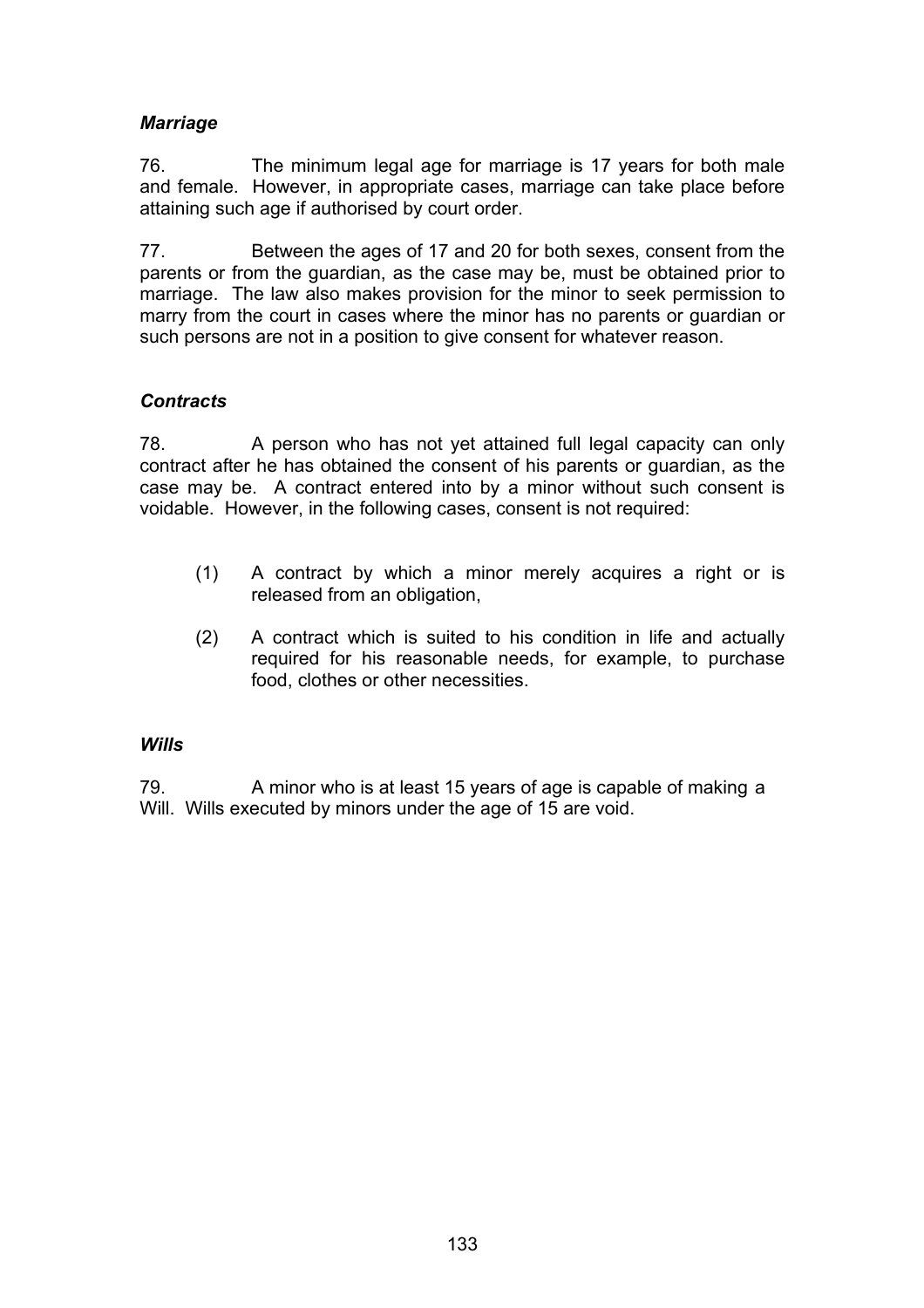## **Annexure 8B**

## **LAW OF OTHER COUNTRIES**

| Country   | Consent to<br><b>Medical Procedure</b>                                                                       | Ward & Custody                                                                                                                                                                                                                                                                             | <b>Marriage</b>                                                                                                                                                                                                        | Contracts                                                                                                                                                                                       | <b>Wills</b>                                                          | $-98$              |
|-----------|--------------------------------------------------------------------------------------------------------------|--------------------------------------------------------------------------------------------------------------------------------------------------------------------------------------------------------------------------------------------------------------------------------------------|------------------------------------------------------------------------------------------------------------------------------------------------------------------------------------------------------------------------|-------------------------------------------------------------------------------------------------------------------------------------------------------------------------------------------------|-----------------------------------------------------------------------|--------------------|
| Indonesia |                                                                                                              | Child defined as<br>person under 21<br>& unmarried                                                                                                                                                                                                                                         | Women - 16<br>Men - 19<br>Exemption at<br>request of parents                                                                                                                                                           | Generally an<br>unmarried person<br>under 21 cannot<br>enter a contract                                                                                                                         |                                                                       |                    |
| Japan     | No specific age<br>limit set. Most<br>cases minimum age<br>specified for<br>contracts governs<br>i.e. Age 20 | Order may be made<br>for person under<br>20 and unmarried                                                                                                                                                                                                                                  | Women - 16<br>Men - 18<br>Under 21 child must<br>obtain consent of one<br>parent, although in<br>practice, usually two.                                                                                                | Minor must<br>have consent of legal<br>rep unless contract<br>merely to acquire<br>right or release<br>from obligation.                                                                         | May make a will at<br>age 15                                          |                    |
| Malaysia  | Age 18 - 'Age of<br>Majority Act 1971'                                                                       | Non-Muslim - welfare<br>of child paramount<br>consideration - usually<br>mother in divorce.<br>Muslim - female child<br>remains with mother<br>until remarriage &<br>male until 7 years,<br>at which time<br>custody passes to<br>father, at age 18 a<br>child may choose<br>where to live | Non-Muslim – not<br>allowed under 18 -<br>special allowances<br>for female over 16<br><b>Parental consent</b><br>under 21 years<br>Muslim - No minimum<br>age but consent of<br>guardian under age<br>of 18 generally. | Applicable to Muslim<br>and Non-Muslim any<br>person of age of<br>majority of their law<br>may enter a contract<br>i.e. 18<br>*There are different<br>laws under the main<br><b>Islamic law</b> | At age of majority may<br>make a will, i.e.<br>18 (21 for non-Muslim) | <b>Annexure 8B</b> |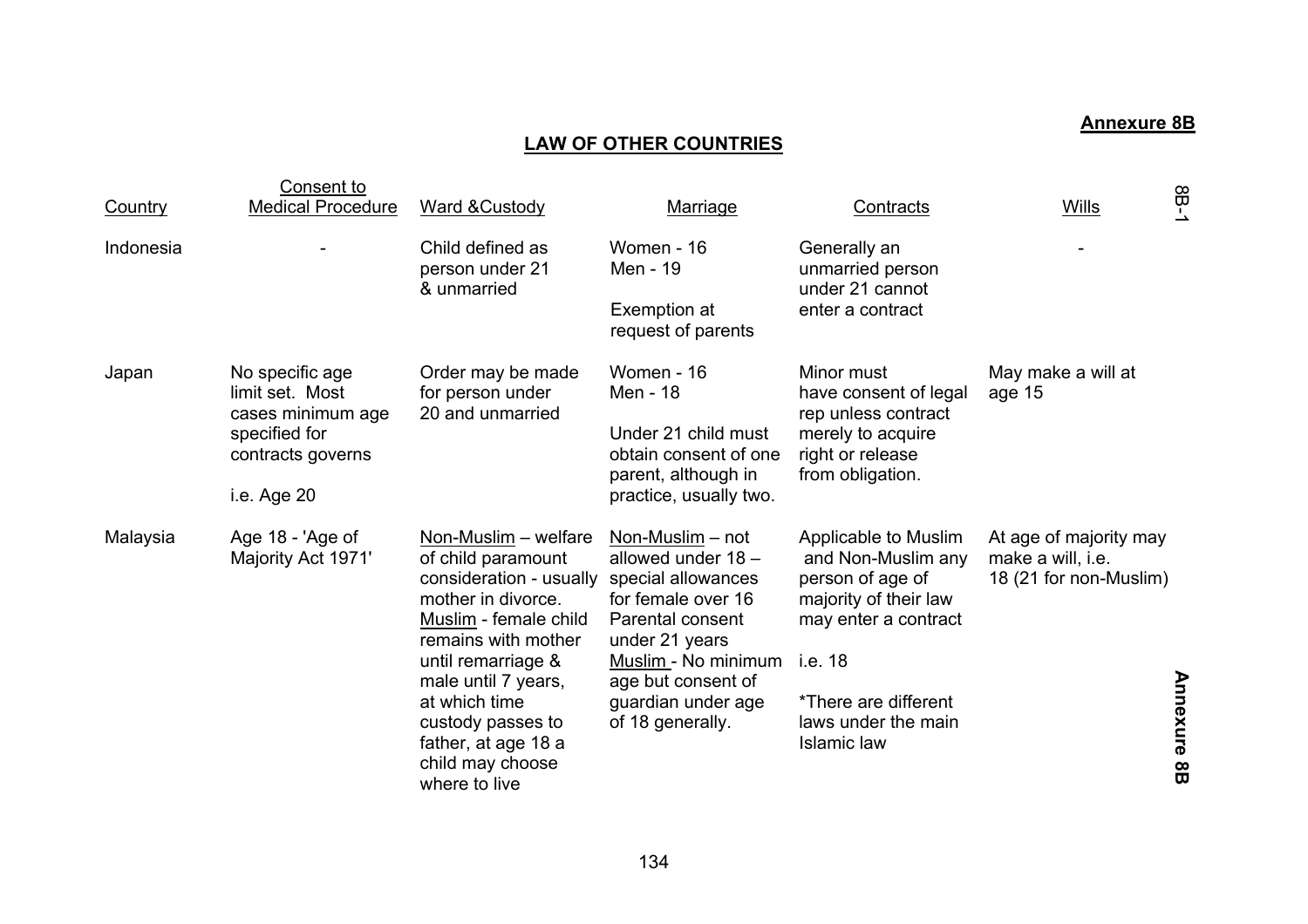| <b>Country</b>                   | Consent to<br><b>Medical Procedure</b>                                                                                                                               | Ward & Custody                                                                                                                                                                                           | Marriage                                                                                                                                  | Contracts                                                                                                                                                                                          | Wills                                                                                                                   |
|----------------------------------|----------------------------------------------------------------------------------------------------------------------------------------------------------------------|----------------------------------------------------------------------------------------------------------------------------------------------------------------------------------------------------------|-------------------------------------------------------------------------------------------------------------------------------------------|----------------------------------------------------------------------------------------------------------------------------------------------------------------------------------------------------|-------------------------------------------------------------------------------------------------------------------------|
| People's<br>Republic of<br>China | A person over 18<br>years of age can<br>consent to medical<br>procedure                                                                                              | Mother, until child<br>weaned. Then<br>peoples court rule.<br>On death of both<br>parents, grand-parents<br>& brothers have duty<br>to rear & it is assumed<br>they have custody<br>although not written | Female - 20<br>Male $-22$                                                                                                                 | For all intents &<br>purposes irrelevant<br>in China. Socialist<br>$system = public$<br>ownership.<br>The Economic<br>Contracts law (1981)<br>applies to enterprise<br>only.                       | No provisions<br>Personal property can<br>be inherited by<br>intestacy                                                  |
| Philippines                      | Age 21 or an<br>emancipated minor<br>either by concession<br>between ages of 18<br>& 21 or by marriage<br>between 16 & 20<br>for a male and 14<br>to 18 for a female | Includes minors &<br>incompetents.<br>Under 21 years of<br>age & incompetent                                                                                                                             | Female - 18<br>Male $-20$<br>Marriages below the<br>ages of 16 for male<br>& 14 for the female<br>are void even with<br>parental consent. | A 21 year old or<br>an emancipated<br>minor may enter into<br>a contract                                                                                                                           | May make a will at 18                                                                                                   |
| Singapore                        | Law unclear but<br>appears that over<br>18 can consent.<br>However doctors<br>tend to seek parental<br>consent for serious<br>operations under<br>21 years           | Persons under 21 can Minimum age is 18<br>be made subject to<br>custody orders.<br>Person adopting<br>must be over 25.                                                                                   | for both sexes.<br>Muslims, the age is<br>16 and less if<br>achieved puberty &<br>parents consent                                         | Unclear whether 18<br>or 21 for mercantile<br>matters. Section 5(1)<br>of the Civil Law Act<br>suggests 18 but<br>Mortgages, sale &<br>purchase and<br>lease contracts are<br>outside Section 5(1) | May make a will at 21. $\infty$<br>$B-2$<br>For purposes of<br>intestate succession,<br>a person is a minor<br>under 21 |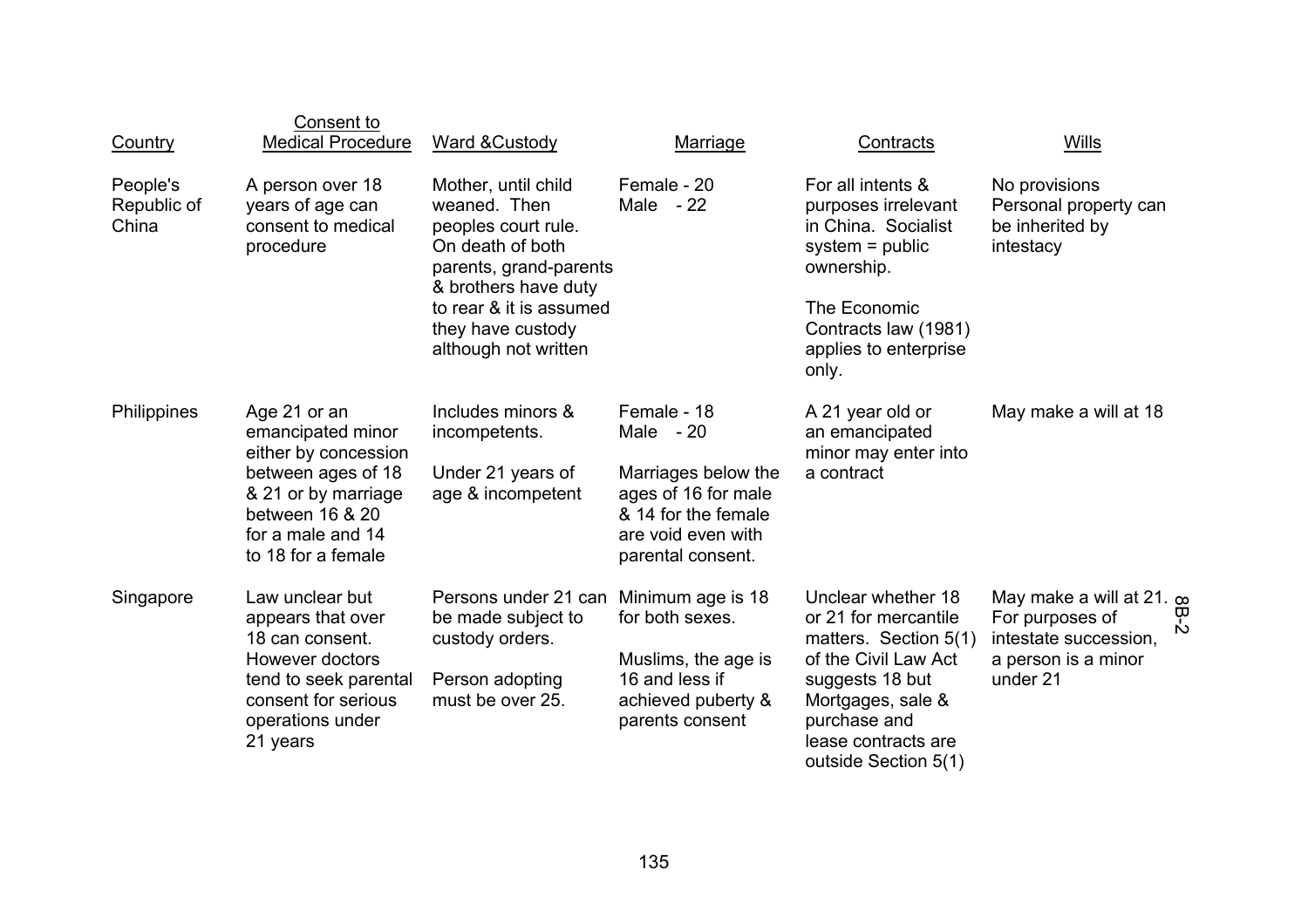| Country     | Consent to<br><b>Medical Procedure</b>                                                                                                                                                       | Ward & Custody                                                                                                                                                                                       | Marriage                                                                                                                                                                                                                                      | Contracts                                                                                                                                                                                                                                                                     | Wills                     |      |
|-------------|----------------------------------------------------------------------------------------------------------------------------------------------------------------------------------------------|------------------------------------------------------------------------------------------------------------------------------------------------------------------------------------------------------|-----------------------------------------------------------------------------------------------------------------------------------------------------------------------------------------------------------------------------------------------|-------------------------------------------------------------------------------------------------------------------------------------------------------------------------------------------------------------------------------------------------------------------------------|---------------------------|------|
| South Korea | Age 21 (The age of<br>majority as in the<br>Civil Code)                                                                                                                                      | A minor (under 21)<br>will be appointed a<br>guardian as his legal<br>rep.<br>Any person of 21 or<br>over may adept but for<br>minor of 15 or less<br>consent of a parent<br>or guardian required    | Female - 17<br>Male - 19<br>Consent of parent<br>or guardian<br>required for minors<br>$($ under 21 $)$                                                                                                                                       | Minor must have<br>consent of legal<br>rep unless contract<br>merely to acquire<br>right or release<br>from obligation                                                                                                                                                        | May make a will at 17     |      |
| Taiwan      |                                                                                                                                                                                              | Minor will be given<br>any appointed<br>guardian where he<br>has no parents or<br>parents cannot<br>discharge their<br>responsibilities.<br>(Minor under 20)<br>Does not apply to a<br>married minor | Female - 15<br>Male - 17<br>The above ages to<br>make an agreement<br>to marry with<br>parents or guardian<br>consent.<br>Female - 16<br>Male - 18<br>To conclude a marriage<br>with above consent.                                           | Age 20 but a minor<br>of limited<br>disposing capacity<br>can enter a contract<br>if statutory agent<br>(parent or guardian)<br>approves or ratifies.                                                                                                                         | May make a will at 16     |      |
| Thailand    | No express legal<br>provision and at<br>doctors discretion,<br>consent way or may<br>not be sought for a<br>minor (a person who<br>has not reached the<br>age of full legal<br>capacity (20) | Subject to parental<br>control until 20. Will<br>be appointed a<br>guardian if parents<br>dead or incapable.                                                                                         | For both sexes<br>minimum age is 17.<br>Authorisation by a<br>court order can be<br>obtained in certain<br>cases.<br>Until 20 consent must<br>be granted by parent<br>or guardian or the<br>court if above are not<br>in a position to do so. | Consent must be<br>obtained for a minor<br>(under 20) except when<br>the minor merely<br>acquires a right or<br>released from an<br>obligation or when the<br>contract is suited to his<br>condition in life and<br>required for his needs.<br>i.e. purchase food,<br>cloths. | May make a will at<br>15. | 8B-3 |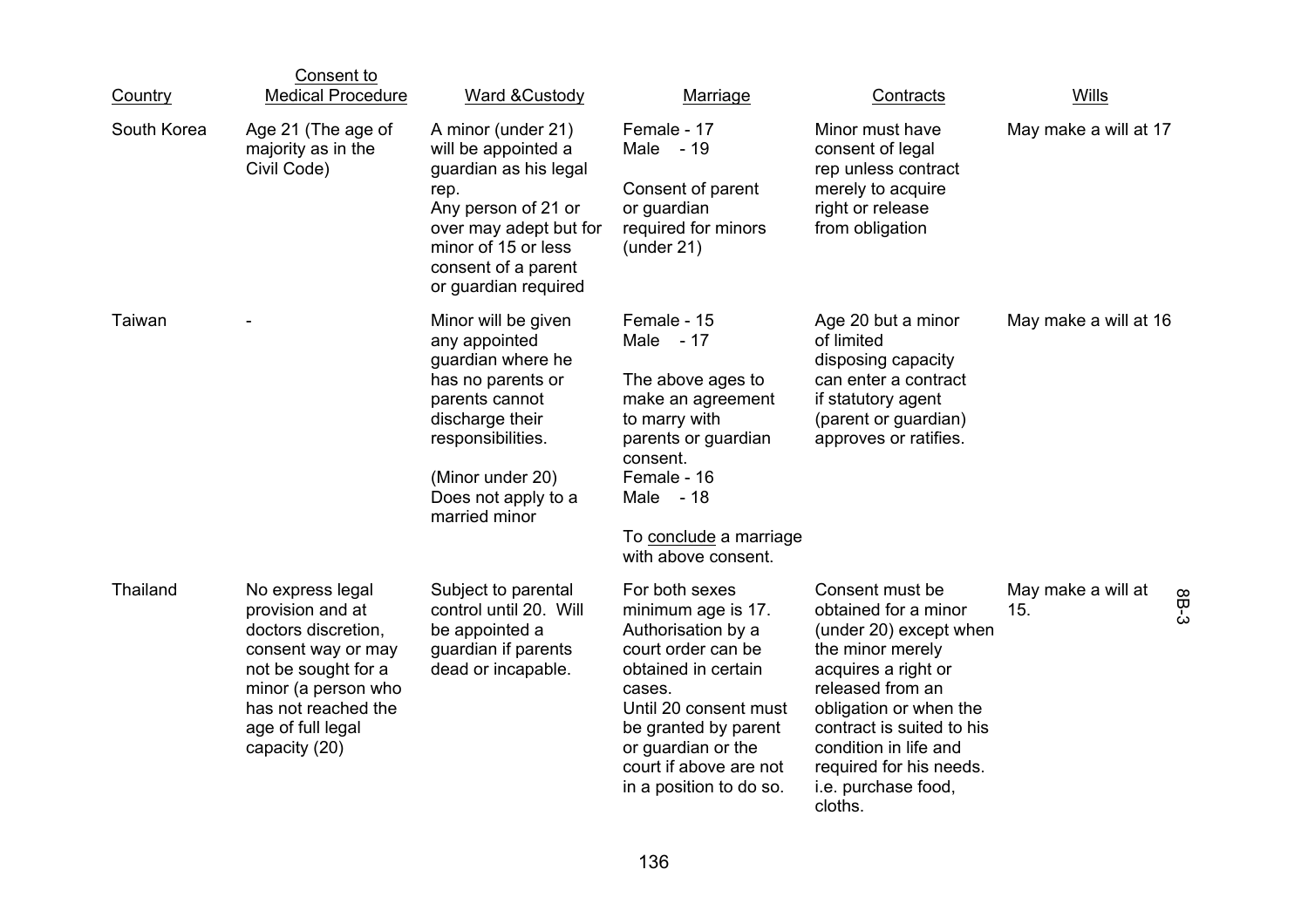### **Annexure 9**

### **Extract**

### **COMPANIES LAW REVISION COMMITTEE'S**

### **SECOND REPORT, APRIL 1973**

#### **Minimum age limit for directors**

7.26 Just as there is no maximum age limit laid down for directors, so is there no minimum age limit laid down. We think, however, that there should be a minimum age for appointment as director. The need for this is illustrated by a case in England which has been brought to our attention in which the three directors of a company were the wife and two sons, aged fourteen and seventeen, of an undischarged bankrupt We therefore recommend that no person should be capable of being appointed a director of a company unless he has attained the age of twenty-one.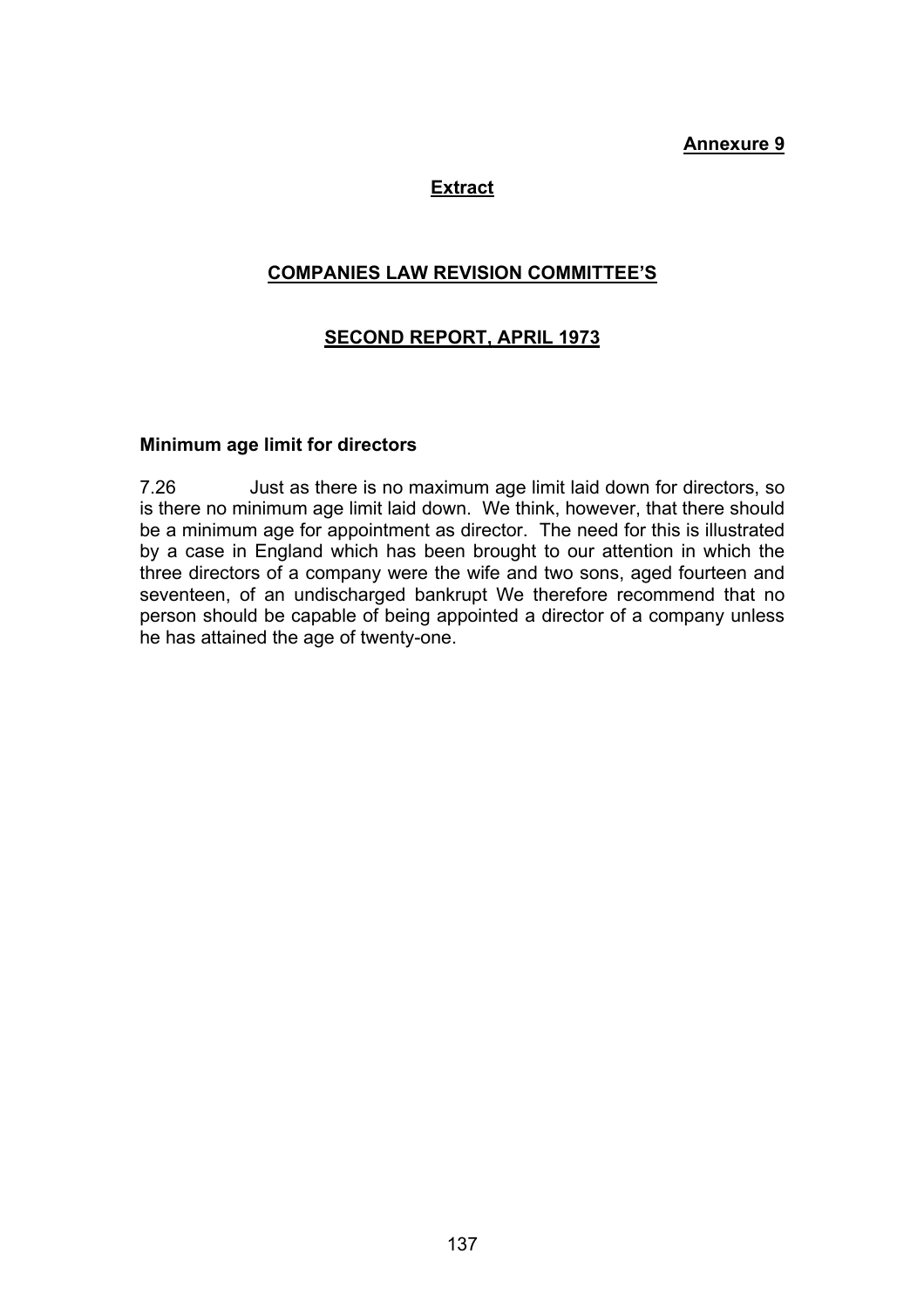### **EXTRACT**

### **REPORT OF THE INLAND REVENUE ORDINANCE**

#### **REVIEW COMMITTEE, 25 AUGUST 1967 - PART I**

### **MINORS**

 97. A further representation has been made to extend Personal Assessment to unmarried minors who derive income, chargeable to Profits Tax, from various occupations either as genuine proprietors or partners in business or as actors or entertainers. It seemed to us unfair to deny them the benefit of Personal Assessment because of their age and we considered that at least those who had reached the age or eighteen should be allowed Personal Assessment. We appreciated that the reason for the restriction on minors electing Personal Assessment was to circumvent any attempt by parents to make their minor children partners in a business or joint owners of their property so as to reduce their total tax by use of Personal Assessment on the children's share of income. To allow minors aged 18 to elect would admittedly leave more room for tax avoidance by this means than arises under the present requirement that they be either married or have reached the age of 21. Nevertheless, we consider that the relaxation in the age limit is justified in order that the particular class of minors whose case has been presented to us may obtain the relief provided under Personal Assessment.

 **98. WE RECOMMEND that Section 41(4)(b) be amended by replacing the words 'an unmarried minor' by the words 'a person under the age of 18'**.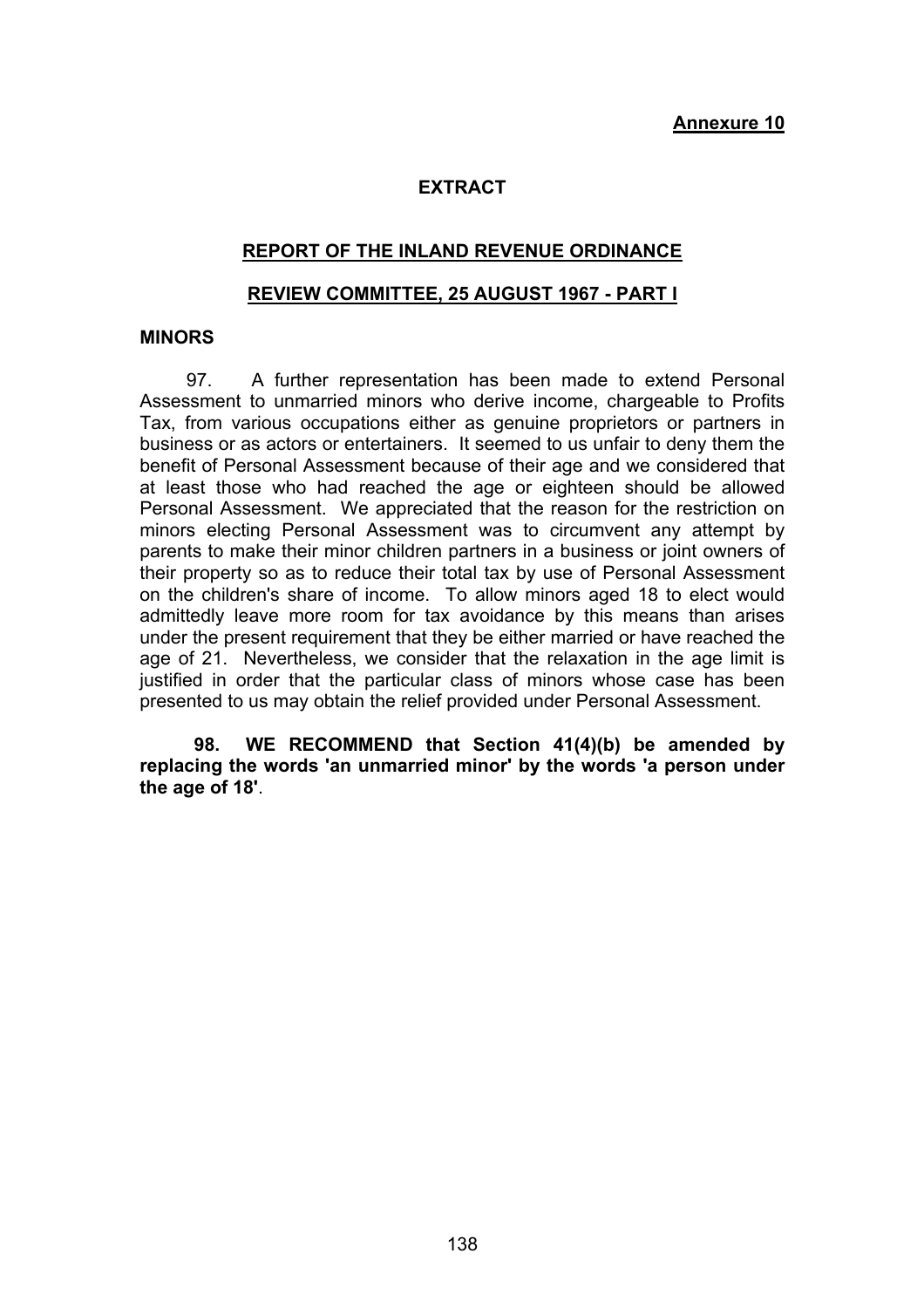### **HONG KONG MARRIAGE STATISTICS**

|      |                                                                      | Щ                                                 | Щ                             | <u>IV</u>                                                       | <u>V</u>                                                | $\underline{\mathsf{V}}$                | $\underline{\vee}$                                    |
|------|----------------------------------------------------------------------|---------------------------------------------------|-------------------------------|-----------------------------------------------------------------|---------------------------------------------------------|-----------------------------------------|-------------------------------------------------------|
|      | No. of<br>marriages<br>(either party)<br>over 18 but<br>under $21$ ) | No. of<br>marriages<br>(either party<br>under 18) | Total of I<br>$8$ II<br>$***$ | Out of III.<br>No. of marriages<br>without parental<br>consent* | Total No. of 1st<br>marriages per year<br>(at all ages) | Percentage of Percentage of<br>III to V | $\overline{\mathsf{IV}}$ to $\overline{\mathsf{III}}$ |
| 1976 | 6637                                                                 | 1108                                              | 7410(335)                     | 215                                                             | 34378                                                   | 21.55                                   | 2.9                                                   |
| 1977 | 6835                                                                 | 1257                                              | 7702(390)                     | 177                                                             | 34519                                                   | 22.31                                   | 2.3                                                   |
| 1978 | 6097                                                                 | 1056                                              | 6807(346)                     | 161                                                             | 34530                                                   | 19.71                                   | 2.4                                                   |
| 1979 | 6114                                                                 | 923                                               | 6747(290)                     | 137                                                             | 38510                                                   | 17.52                                   | 2.0                                                   |
| 1980 | 6515                                                                 | 944                                               | 7146(313)                     | 176                                                             | 42724                                                   | 16.73                                   | 2.5                                                   |
| 1981 | 5861                                                                 | 940                                               | 6476(325)                     | 195                                                             | 41190                                                   | 15.72                                   | 3.0                                                   |
| 1982 | 4853                                                                 | 718                                               | 5340(231)                     | 152                                                             | 41554                                                   | 12.85                                   | 2.8                                                   |
| 1983 | 4153                                                                 | 657                                               | 4597(213)                     | 192                                                             | 36537                                                   | 12.58                                   | 4.2                                                   |
| 1984 | 3891                                                                 | 527                                               | 4247(171)                     | 114                                                             | 43660                                                   | 9.73                                    | 2.7                                                   |

\* These marriages are celebrated with the Registrar's or the Director of Social Welfare's consent provided under Section 14 or 15 of the Marriage Ordinance (Cap. 181)

\*\*\* Figures obtained after deduction of double counting in I & II

( ) Figures of "double-count" marriages

<u>Hong Kong Marriage</u><br><u>Statistics</u> **Annexure 11A Annexure 11AStatistics Hong Kong Marriage**

**11A-1**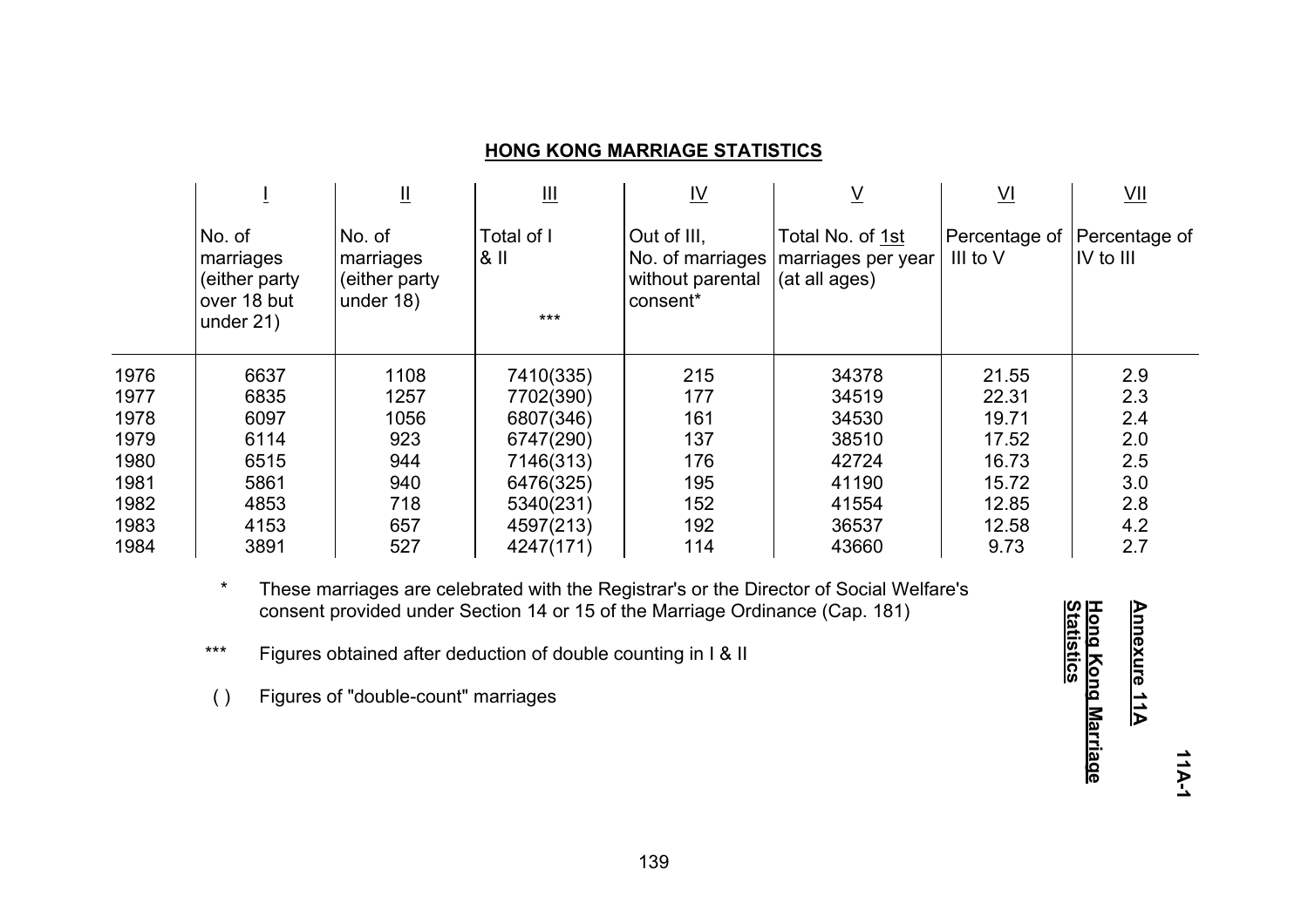# **HONG KONG MARRIAGE STATISTICS**

|      | BOTH PARTIES OVER 18 YEARS                                                                                     |                                                                                |                                                        | 18-1 |
|------|----------------------------------------------------------------------------------------------------------------|--------------------------------------------------------------------------------|--------------------------------------------------------|------|
|      | number of Marriages where one<br>party is over 18 but under 21, but<br>the other party may be over 21<br>years | number of Marriages<br>where both parties are<br>over 18 but under 21<br>years | Total number of<br>marriages per year (at<br>all ages) |      |
| 1976 | 6302                                                                                                           | 711                                                                            | 39700                                                  |      |
| 1977 | 6445                                                                                                           | 777                                                                            | 40383                                                  |      |
|      |                                                                                                                |                                                                                |                                                        |      |
| 1978 | 5751                                                                                                           | 713                                                                            | 40400                                                  |      |
| 1979 | 5824                                                                                                           | 648                                                                            | 45222                                                  |      |
| 1980 | 6202                                                                                                           | 715                                                                            | 50845                                                  |      |
| 1981 | 5536                                                                                                           | 649                                                                            | 50756                                                  |      |
| 1982 | 4622                                                                                                           | 545                                                                            | 51467                                                  |      |
| 1983 | 3940                                                                                                           | 494                                                                            | 47784                                                  |      |
| 1984 | 3720                                                                                                           | 416                                                                            | 53410                                                  |      |
|      |                                                                                                                |                                                                                |                                                        |      |

# **Annexure 11B Annexure 11B**

# <u>Hong Kong Marriage</u><br><u>Statistics</u> **Statistics Hong Kong Marriage**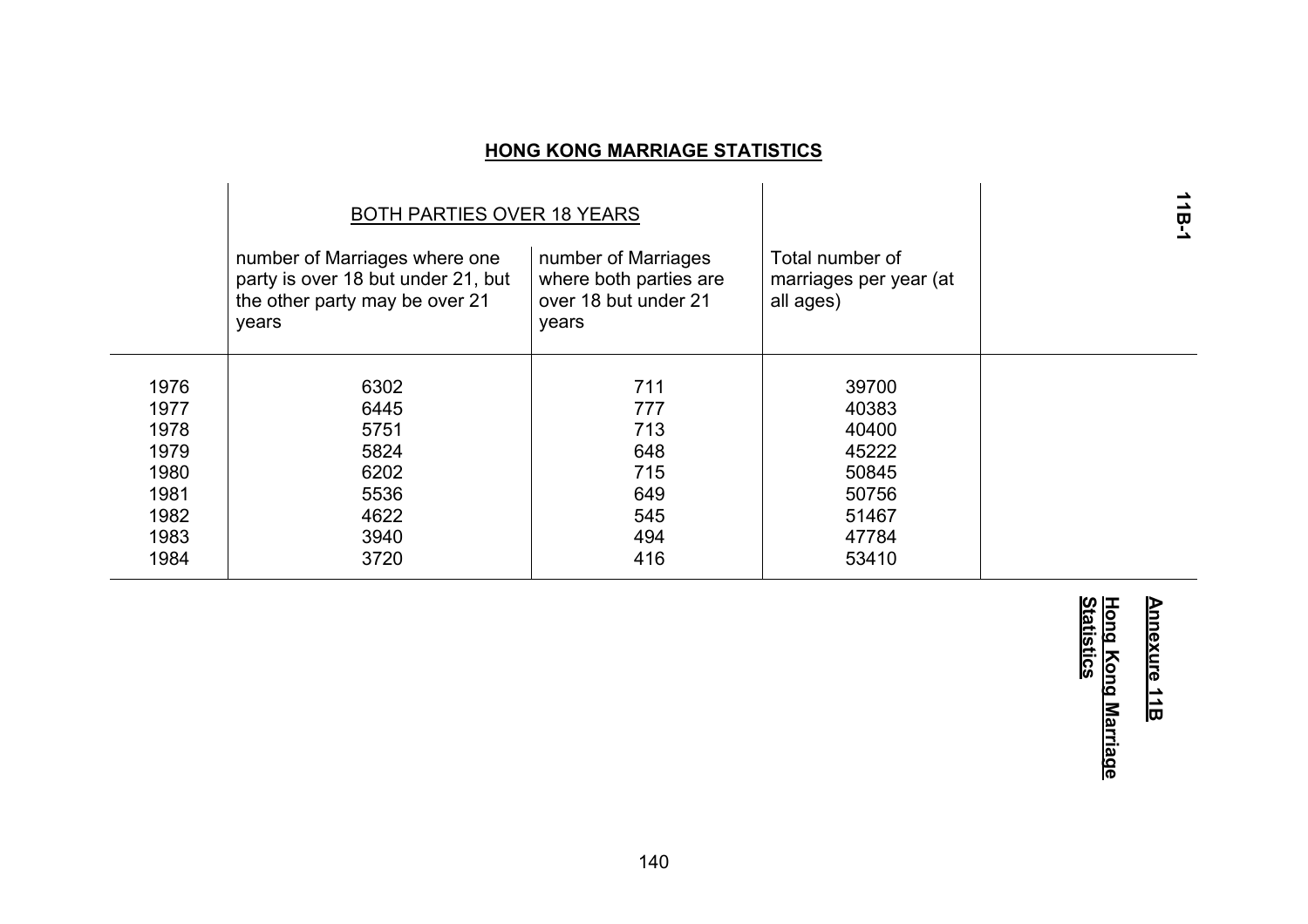## **HONG KONG MARRIAGE STATISTICS**

## **1976 - 1984**

## **Number of first marriages showing age of bridegroom against age of bride**

## **Age of bride**

| Year | Age of bridegroom | Under 18  | $18 - 20$ | 21 and over | <u>Total</u> |
|------|-------------------|-----------|-----------|-------------|--------------|
| 1976 | Under 18<br>18-20 | 50<br>304 | 31        | 3<br>293    | 84<br>1 308  |
|      | 21 and over       | 720       | 5 2 9 8   | 26 968      | 32 986       |
|      | Total             | 1 0 7 4   | 6 0 4 0   | 27 264      | 34 378       |
| 1977 | Under 18          | 59        | 39        | 6           | 104          |
|      | 18-20             | 351       | 777       | 324         | 1 4 5 2      |
|      | 21 and over       | 802       | 5 3 4 4   | 26 817      | 32 963       |
|      | Total             | 1 2 1 2   | 6 160     | 27 147      | 34 519       |
| 1978 | Under 18          | 44        | 20        | 9           | 73           |
|      | 18-20             | 326       | 713       | 303         | 1 3 4 2      |
|      | 21 and over       | 657       | 4 7 3 5   | 27 7 23     | 33 115       |
|      | Total             | 1 0 2 7   | 5468      | 28 0 35     | 34 530       |
| 1979 | Under 18          | 37        | 28        | 9           | 74           |
|      | 18-20             | 262       | 648       | 297         | 1 207        |
|      | 21 and over       | 587       | 4 8 7 9   | 31763       | 37 229       |
|      | Total             | 886       | 5 5 5 5   | 32 069      | 38 510       |

**11C-1** 

# <u>Hong Kong Marriage</u><br><u>Statistics</u> **Statistics Hong Kong Marriage**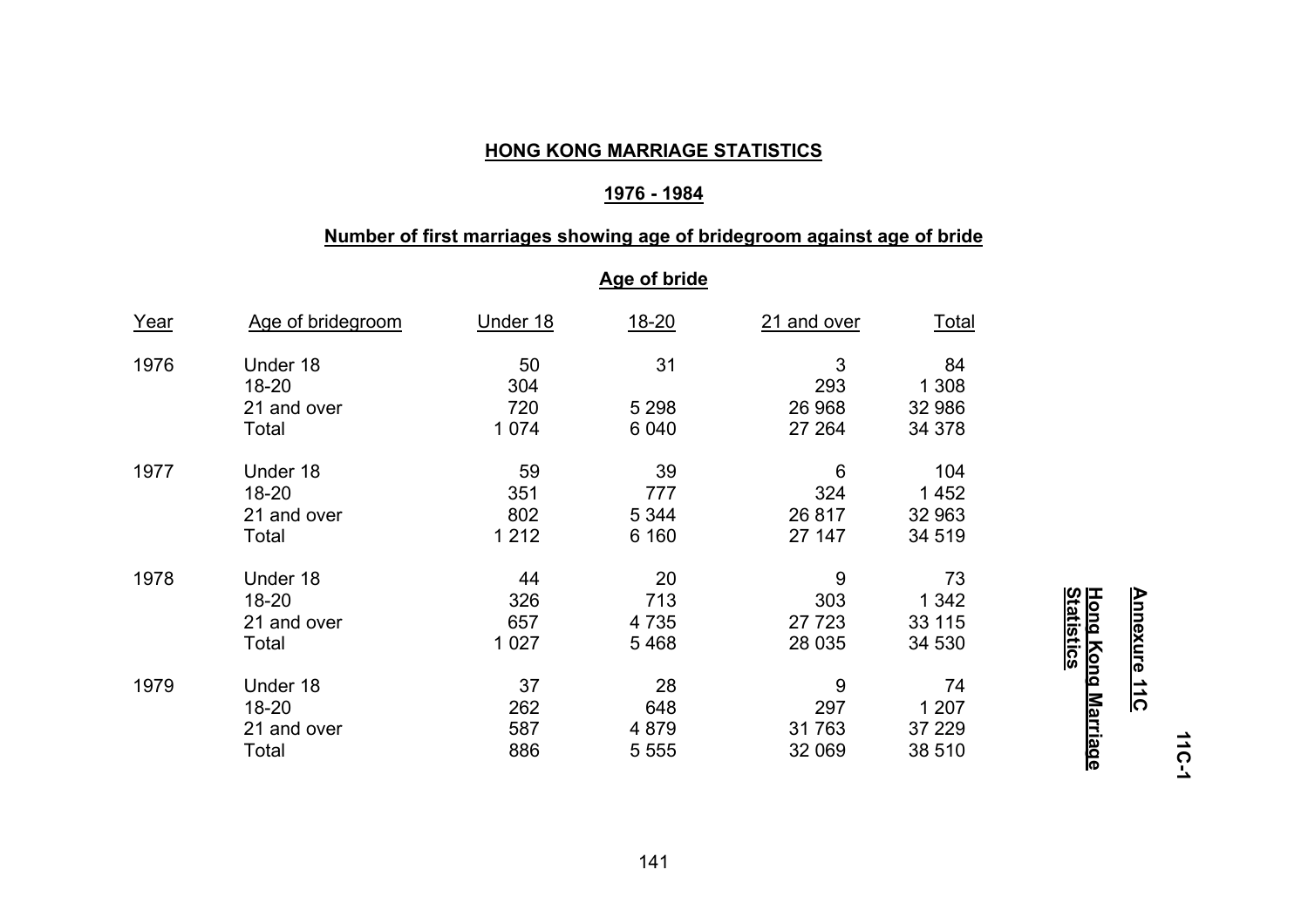# - 2 -

# **Age of bride**

| <u>Year</u> | Age of bridegroom | Under 18 | $18 - 20$ | 21 and over | <u>Total</u> |
|-------------|-------------------|----------|-----------|-------------|--------------|
| 1980        | Under 18          | 45       | 26        | 7           | 78           |
|             | $18 - 20$         | 287      | 715       | 365         | 1 3 6 7      |
|             | 21 and over       | 579      | 5 1 2 2   | 35 578      | 41 279       |
|             | Total             | 911      | 5863      | 35 950      | 42 724       |
| 1981        | Under 18          | 70       | 26        | 9           | 105          |
|             | $18 - 20$         | 299      | 649       | 296         | 1 2 4 4      |
|             | 21 and over       | 536      | 4 5 9 1   | 34 7 14     | 39 841       |
|             | Total             | 905      | 5 2 6 6   | 35 019      | 41 190       |
| 1982        | Under 18          | 38       | 22        | 5           | 65           |
|             | $18 - 20$         | 209      | 545       | 256         | 1 0 1 0      |
|             | 21 and over       | 444      | 3821      | 36 214      | 40 479       |
|             | Total             | 691      | 4 3 8 8   | 36 475      | 41 554       |
| 1983        | Under 18          | 42       | 26        | 5           | 73           |
|             | 18-20             | 187      | 494       | 250         | 931          |
|             | 21 and over       | 397      | 3 1 9 6   | 31 940      | 35 533       |
|             | Total             | 626      | 3716      | 32 195      | 36 537       |
| 1984        | Under 18          | 36       | 14        | 4           | 54           |
|             | $18 - 20$         | 157      | 416       | 204         | 777          |
|             | 21 and over       | 316      | 3 100     | 39 413      | 42 829       |
|             | Total             | 509      | 3 5 3 0   | 39 621      | 43 660       |

**11C-2**